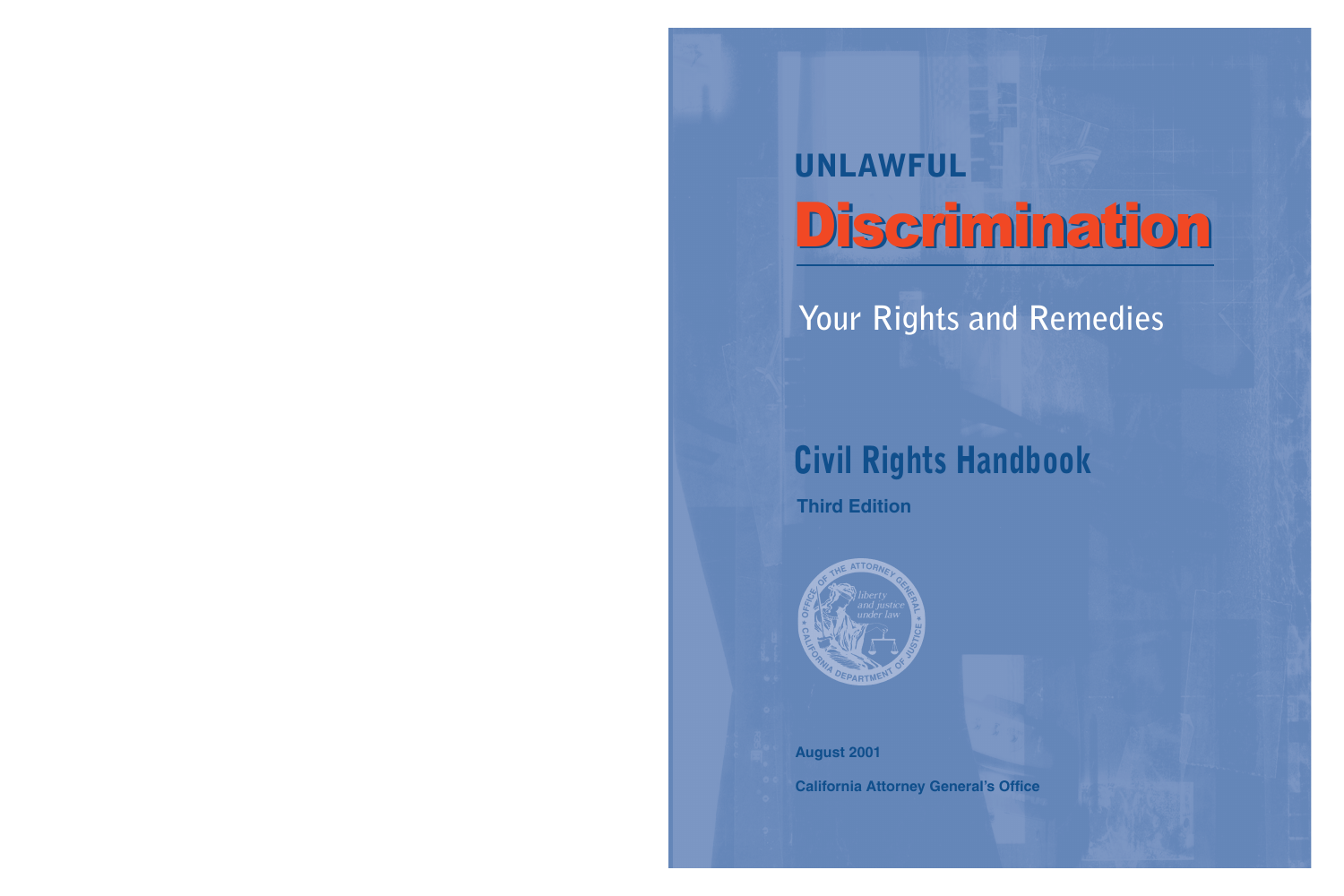## UNLAWFUL DISCRIMINATION

## **Your Rights and Remedies**

### **Civil Rights Handbook**



### August 2001 **Third Edition** California Attorney General's Office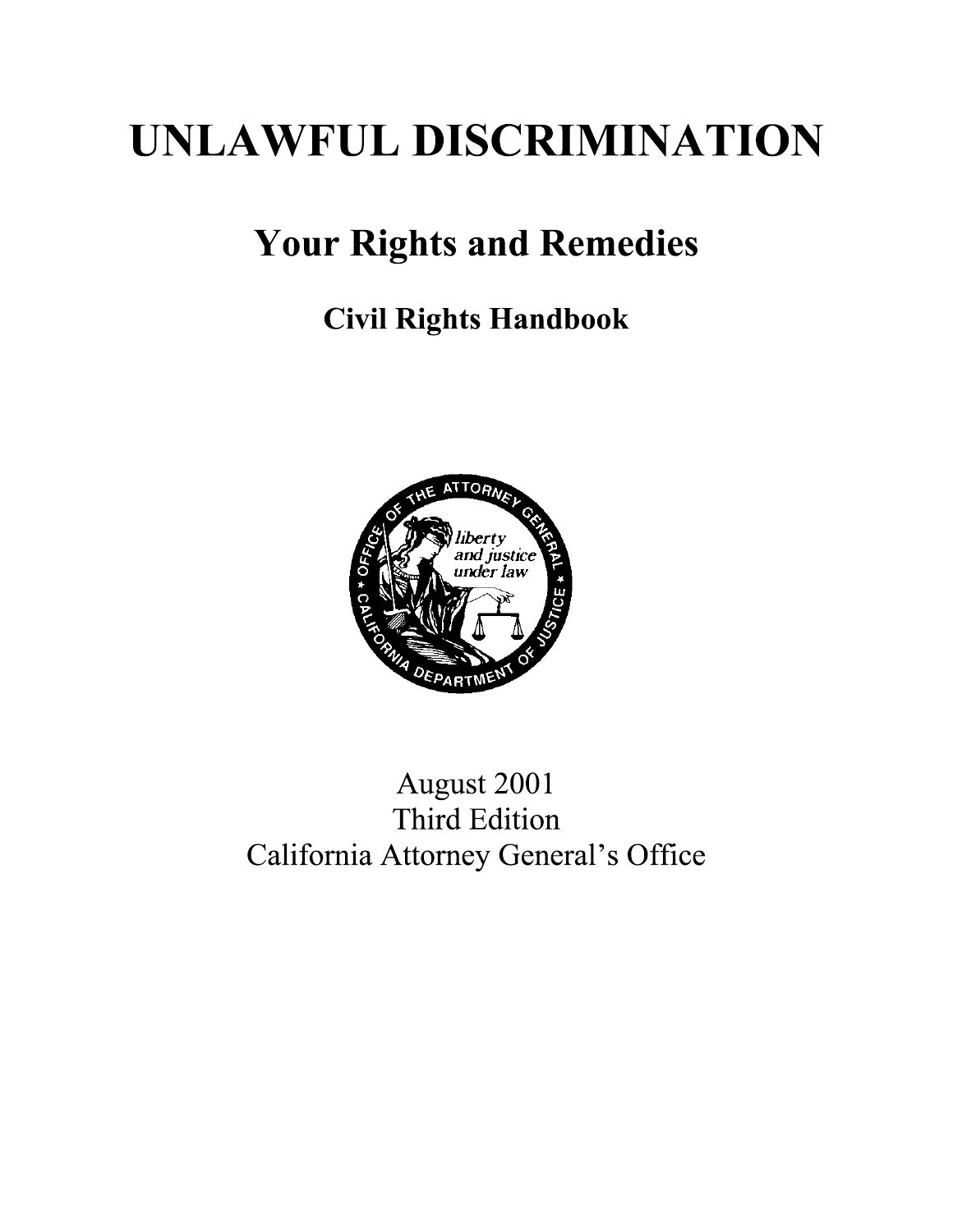**UNLAWFUL DISCRIMINATION: YOUR RIGHTS AND REMEDIES,** Third Edition,\* was prepared under the supervision of the Office of the Attorney General, State of California, Public Rights Division, Civil Rights Enforcement Section.

**BILL LOCKYER PHYLLIS W. CHENG** Attorney General of the State of California Deputy Attorney General

**RICHARD M. FRANK SUZANNE M. AMBROSE** Chief Assistant Attorney General Deputy Attorney General Public Rights Division Writer

**LOUIS VERDUGO, JR.** Deputy Attorney General<br>
ior Assistant Attorney General Writer Writer Senior Assistant Attorney General Civil Rights Enforcement Section

#### **CATHERINE Z. YSRAEL** Writer

Supervising Deputy Attorney General Civil Rights Enforcement Section **JON M. ICHINAGA**

Editor and Writer

**GLORIA L. CASTRO**

**MARJORIE E. COX**

Deputy Attorney General

Deputy Attorney General Writer

**KATHLEEN W. MIKKELSON**

Deputy Attorney General Writer

#### **THOMAS P. REILLY**

Deputy Attorney General Writer

With the consultation of **CATHERINE VAN AKEN** Deputy Attorney General

For additional information about **UNLAWFUL DISCRIMINATION: YOUR RIGHTS AND REMEDIES,** please contact:

#### **Attorney General's Public Inquiry Unit** P.O. Box 944255

Sacramento, California 94244-2550

Telephone: (916) 322-3360<br>Toll Free Number: (800) 952-5225 (800) 952-5225 (in California) Line for the Hearing Impaired: (916) 324-5564 Toll Free Number: (800) 952-5548 (in California) Office of Immigrant Assistance, Toll Free Number: (888) 587-0557 (in California)

<sup>\*</sup> Much of the material in this Third Edition is an update of the First Edition, Louis Verdugo, Jr. and Henry Torres, Jr., Deputy Attorneys General, writers and editors, and Second Edition, Kathleen W. Mikkelson, Deputy Attorney General, writer and editor, and Marian M. Johnston, Supervising Deputy Attorney General, editor.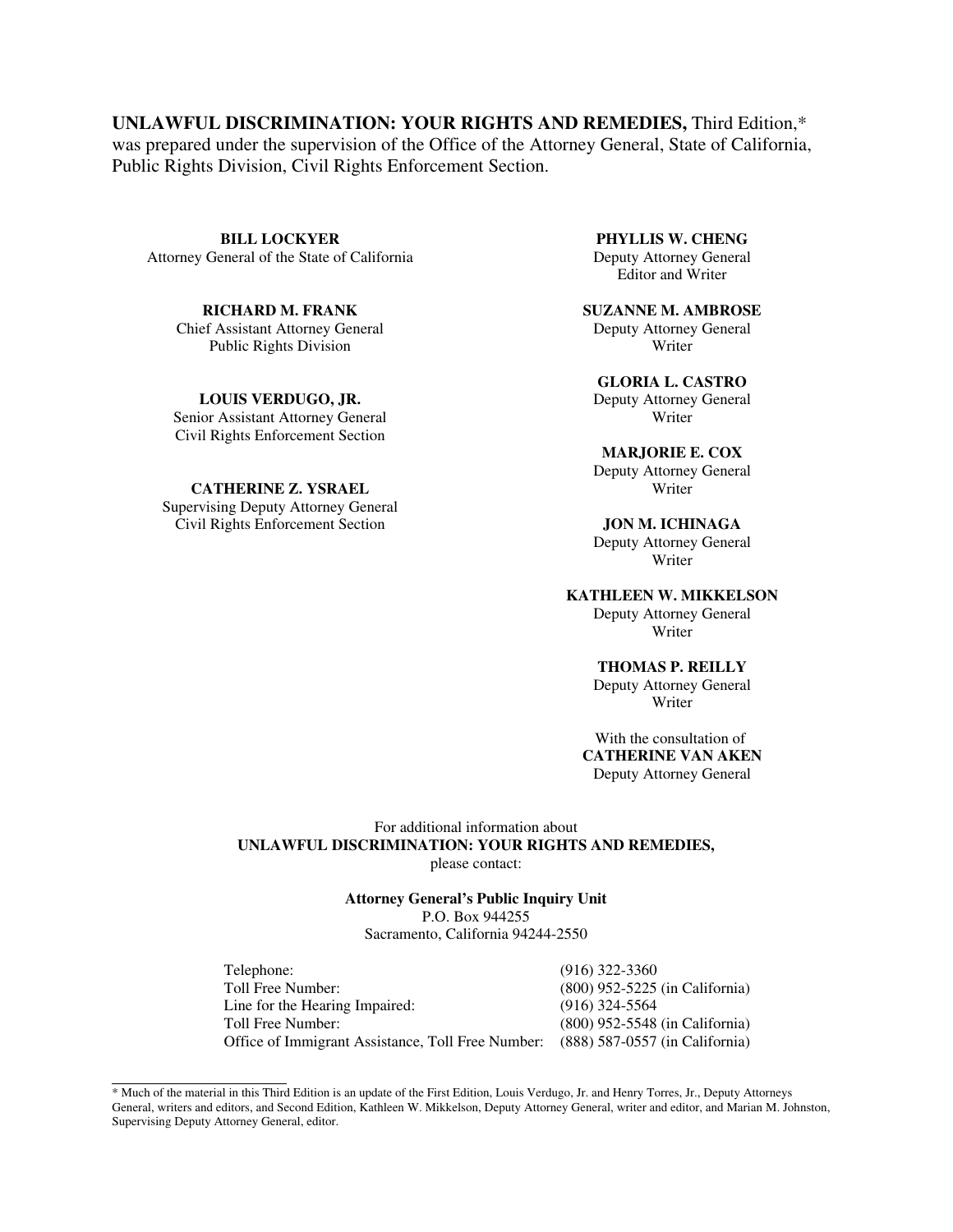#### **PREFACE**

Equal opportunity and freedom from discrimination are fundamental goals of our nation and state.

Both the California Constitution and the United States Constitution contain provisions commonly referred to as "equal protection" clauses. These constitutional provisions prohibit government from engaging in unlawful discrimination. Furthermore, Congress and the California Legislature have adopted statutes to address specific problems of discrimination in the private as well as the public sector. No doubt, the inspiration for these anti-discrimination laws is the concept of equality embodied in the equal protection clauses and in our nation's history.

This third edition of "Unlawful Discrimination: Your Rights and Remedies" promotes our goal of equality for all. While the primary focus of this publication is on California law, this handbook also describes some of the major federal laws prohibiting discrimination. In addition, it provides information on the agencies that can assist you in asserting your civil rights under the law. This handbook also serves as a quick reference tool for spotting civil rights violations. Hopefully, the availability of such a reference tool will result in channeling discrimination complaints to the appropriate governmental agency.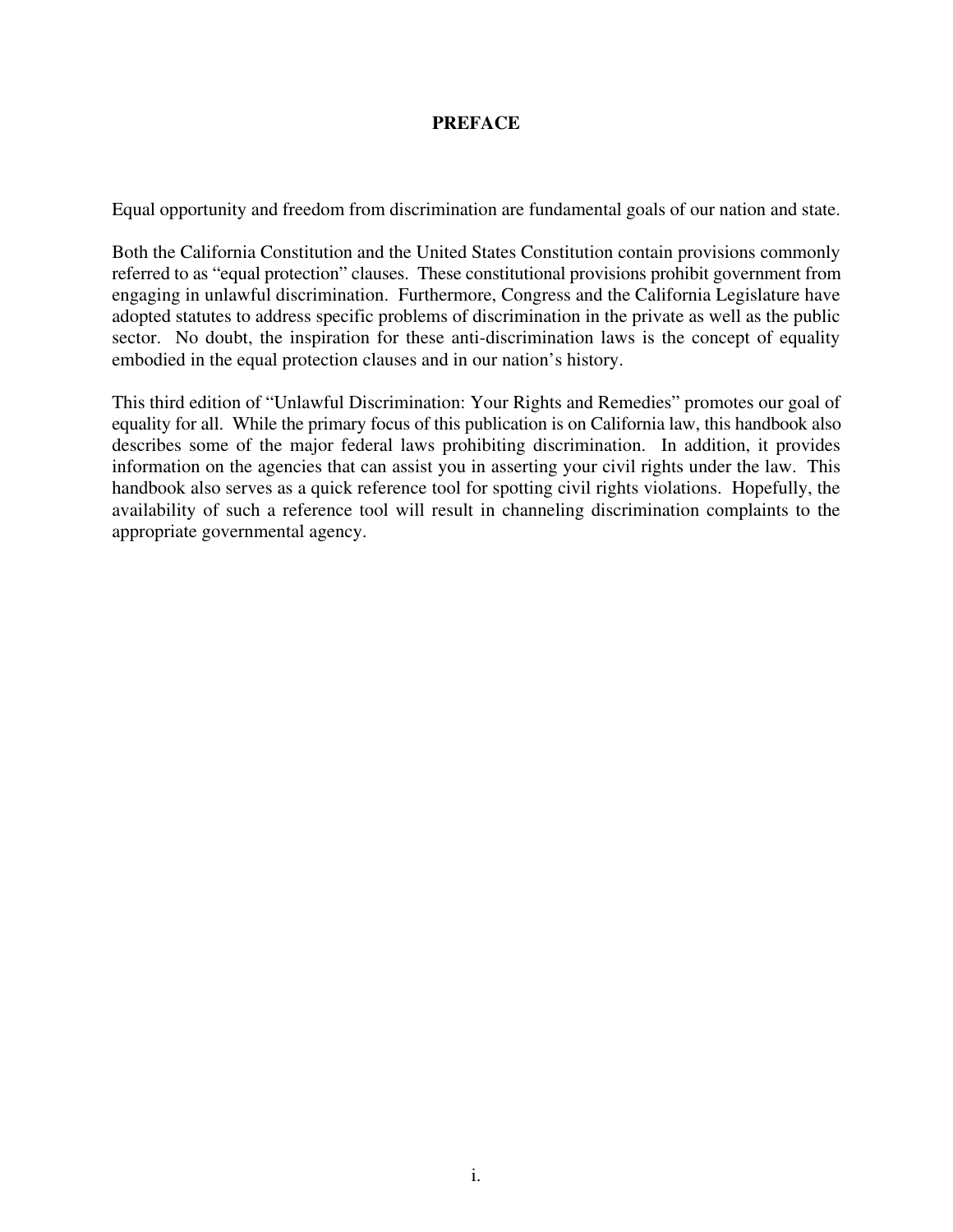#### **TABLE OF CONTENTS**

| <b>INTRODUCTION</b> |                                                                                                                | $\mathbf{1}$   |
|---------------------|----------------------------------------------------------------------------------------------------------------|----------------|
| <b>Chapter I</b>    | RACIAL, ETHNIC, RELIGIOUS,<br>AND MINORITY VIOLENCE                                                            | 3              |
|                     | The Ralph Civil Rights Act                                                                                     | 3              |
|                     | The Bane Civil Rights Act                                                                                      | $\overline{4}$ |
|                     | <b>Local Human Relations Commissions</b>                                                                       | 7              |
|                     | <b>Miscellaneous State Penal Statutes</b><br>Which Address Racial, Ethnic,<br>Religious, and Minority Violence | 12             |
|                     | <b>Hate Crimes Reporting</b>                                                                                   | 15             |
|                     | <b>Education Code Provisions Regarding Hate Crimes</b>                                                         | 16             |
|                     | California's Victims of Crime Program                                                                          | 17             |
| <b>Chapter II</b>   | <b>EMPLOYMENT</b>                                                                                              | 18             |
|                     | <b>State Laws</b>                                                                                              | 18             |
|                     | The Fair Employment and Housing Act                                                                            | 18             |
|                     | Discrimination Prohibited by the FEHA                                                                          | 18             |
|                     | Entities and Persons Covered by the FEHA                                                                       | 20             |
|                     | Procedures and Remedies                                                                                        | 21             |
|                     | <b>Employment Discrimination Remedies with the State</b><br>Personnel Board                                    | 24             |
|                     | The California Equal Pay Law                                                                                   | 25             |
|                     | Miscellaneous State Laws Prohibiting<br><b>Employment Discrimination</b>                                       | 27             |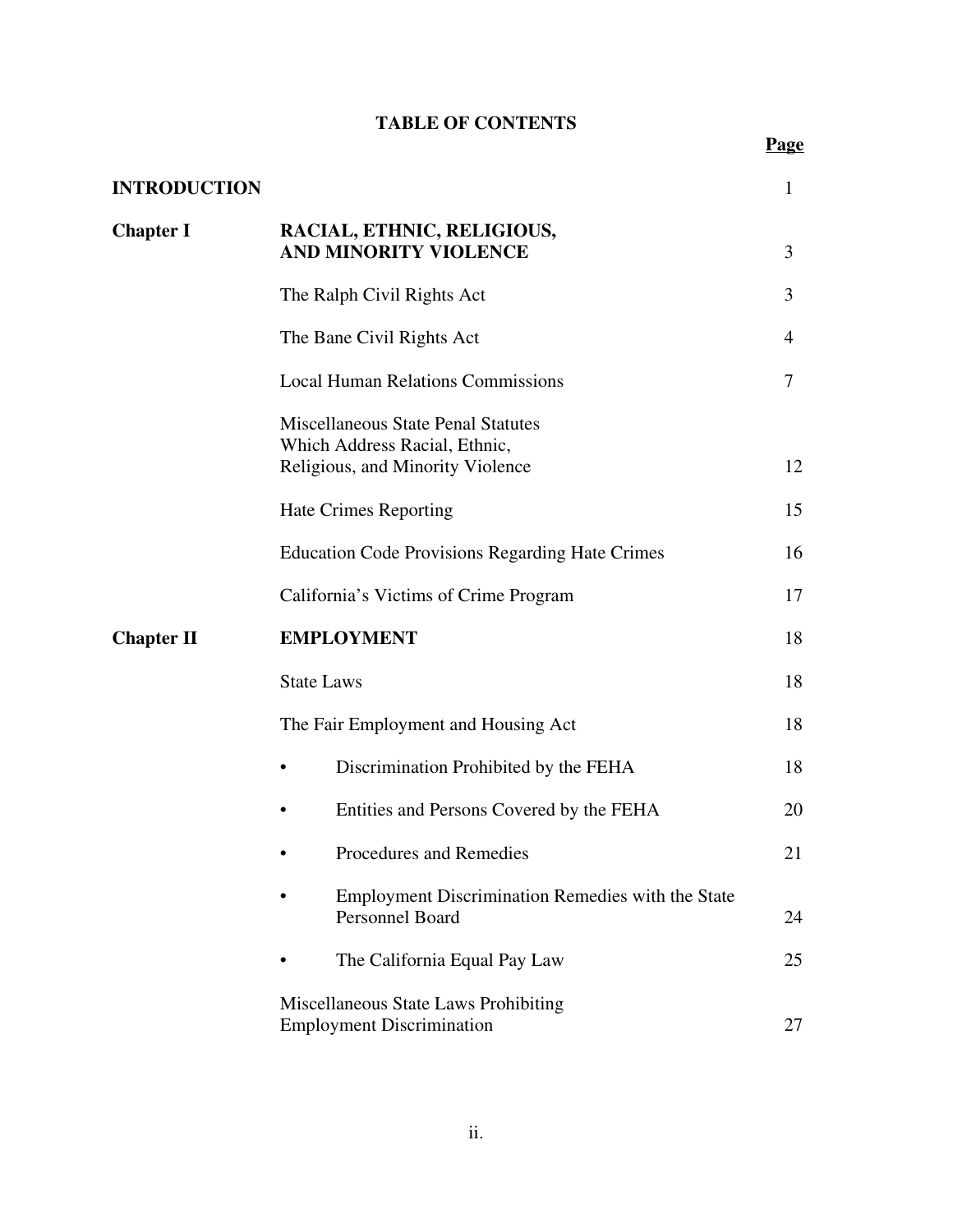|                    | <b>Unemployment Insurance Compensation</b>                            | 30 |
|--------------------|-----------------------------------------------------------------------|----|
|                    | <b>Federal Laws</b>                                                   | 30 |
|                    | Title VII of the Federal Civil Rights<br>Act of 1964                  | 30 |
|                    | 42 U.S.C. §1981                                                       | 32 |
|                    | Age Discrimination in Employment Act                                  | 33 |
|                    | Federal Equal Pay Act                                                 | 33 |
|                    | Americans With Disabilities Act of 1990                               | 34 |
|                    | Federal Rehabilitation Act of 1973                                    | 34 |
| <b>Chapter III</b> | <b>HOUSING</b>                                                        | 37 |
|                    | <b>State Laws</b>                                                     | 37 |
|                    | The Fair Employment and Housing Act and<br>The Unruh Civil Rights Act | 37 |
|                    | Procedures to Follow and Remedies Available                           | 39 |
|                    | Miscellaneous State Statutes Prohibiting Discrimination<br>in Housing | 41 |
|                    | <b>Federal Laws</b>                                                   | 42 |
|                    | The Federal Fair Housing Act and<br>42 U.S.C. § 1982                  | 42 |
| <b>Chapter IV</b>  | PUBLIC ACCOMMODATIONS, BUSINESSES<br><b>AND SERVICES</b>              | 45 |
|                    | The Unruh Civil Rights Act                                            | 45 |
|                    | Protection Under California's Disabled Access Laws                    | 45 |
|                    | Protection Under California's Insurance Laws                          | 47 |

**Page**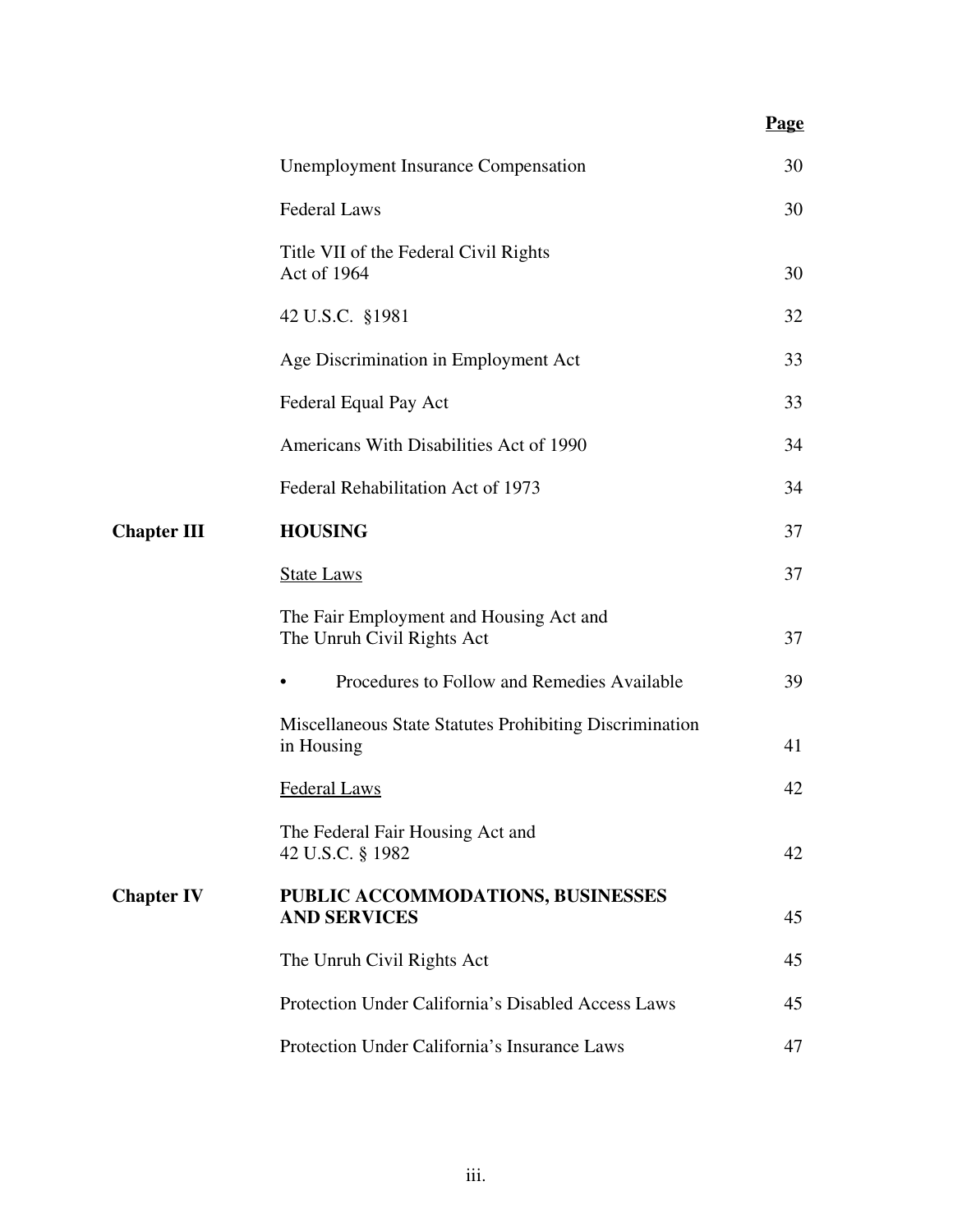|                     |                                                                                                                                          | <b>Page</b> |
|---------------------|------------------------------------------------------------------------------------------------------------------------------------------|-------------|
|                     | Protection Against Discrimination by Persons<br><b>Licensed to Render Services</b>                                                       | 50          |
|                     | Protection Against Discrimination by Banking,<br>Credit, and Lending Institutions                                                        | 51          |
|                     | State-Licensed Savings and Loan Associations, State-<br>Licensed Savings Banks, State-Chartered Banks, and<br><b>State Credit Unions</b> | 52          |
|                     | Miscellaneous State Statutes Dealing with<br>Discrimination in Public Accommodations,<br>Businesses, and Services                        | 54          |
| <b>Chapter V</b>    | <b>PUBLIC ASSISTANCE/GOVERNMENT BENEFITS</b>                                                                                             | 57          |
| <b>Chapter VI</b>   | <b>EDUCATION</b>                                                                                                                         | 60          |
|                     | <b>State Laws</b>                                                                                                                        | 60          |
|                     | <b>Federal Laws</b>                                                                                                                      | 64          |
| <b>Chapter VII</b>  | <b>MEDICAL AND HEALTH CARE</b>                                                                                                           | 67          |
|                     | Miscellaneous State Health Care<br><b>Statutes Forbidding Discrimination</b>                                                             | 70          |
| <b>Chapter VIII</b> | MISCELLANEOUS ANTI-DISCRIMINATION<br><b>STATUTES</b>                                                                                     | 71          |
|                     | <b>Jury Selection</b>                                                                                                                    | 71          |
|                     | Military                                                                                                                                 | 71          |
|                     | Political Activities/Voting                                                                                                              | 71          |
|                     | <b>Public Utilities</b>                                                                                                                  | 72          |
|                     | <b>State and Local Governmental Conduct</b>                                                                                              | 72          |
| <b>Chapter IX</b>   | PEACE OFFICER MISCONDUCT OR ABUSE                                                                                                        | 73          |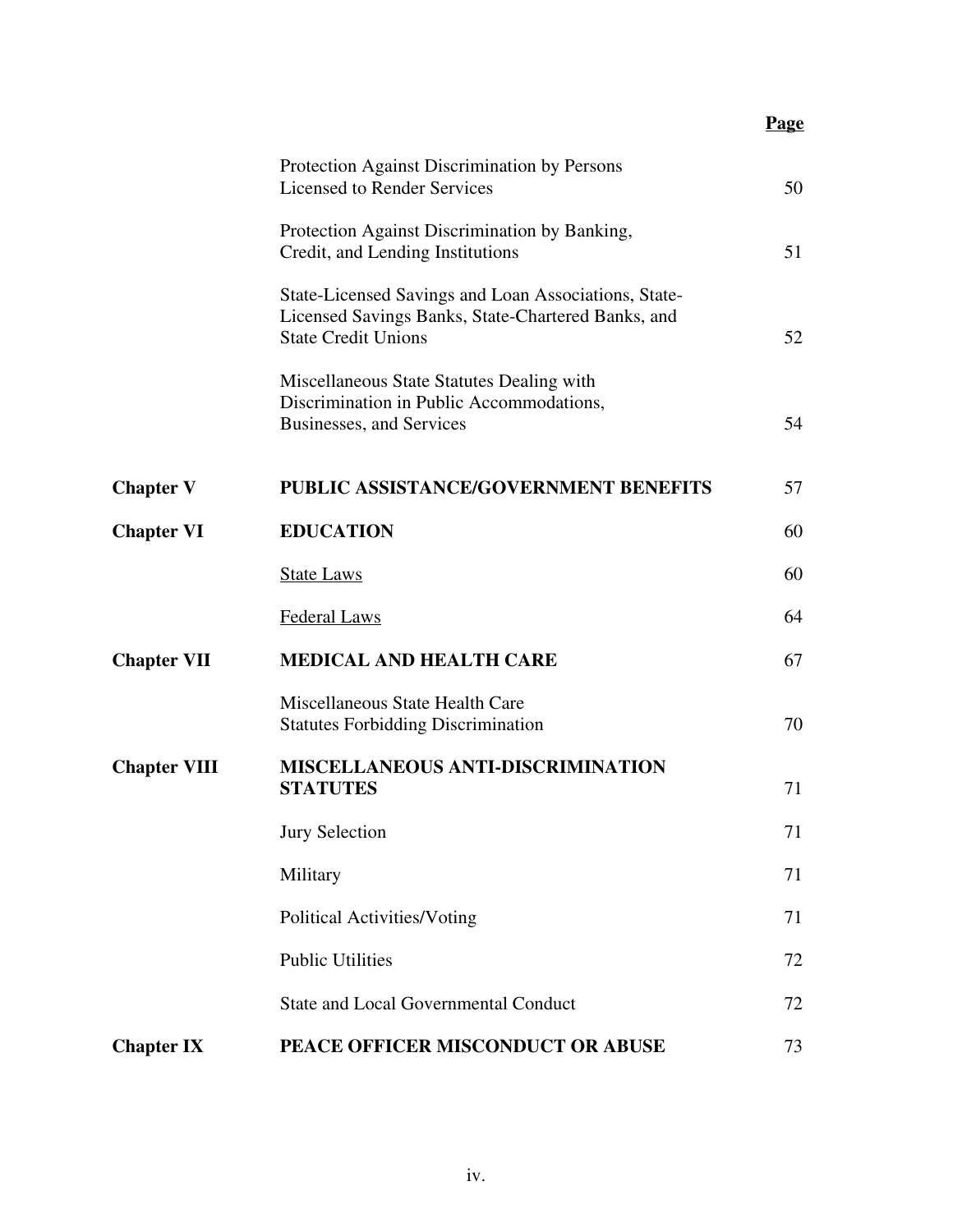#### **INTRODUCTION**

#### **California and Federal Law**

This handbook discusses both California and federal laws which protect your civil rights. California and federal law should be examined together to get a complete picture of the law on a particular topic.

#### **Statutes and Cases**

"The law" usually consists of a combination of statutes and cases. Statutes are laws passed by either Congress or the California State Legislature. Examples of citations to federal and state statutes are:

- $42 \text{ U.S.C. }$  § 3601 et seq.
- Civil Code section 51.7.

Case law is created when disputes go to court and judges issue opinions which resolve these disputes. Examples of citations to federal and state cases are:

- *Jones v. Alfred H. Mayer Co.* (1968) 392 U.S. 409.
- *Gay Law Students Assn. v. Pacific Tel. & Tel. Co.* (1976) 24 Cal.3d 458.

The United States Supreme Court is the highest court in the country, and the California Supreme Court is the highest court in the state. Most cases cited in this handbook are cases which were decided by one of those two courts.

#### **Opinions of the California Attorney General**

There are occasional references in this handbook to opinions of the California Attorney General. Opinions are issued by the Attorney General's Office in response to questions by state legislators or other public officials or agencies. Opinions of the Attorney General are a prediction of how a court will likely decide a case. Courts are not bound by these opinions, but the opinions are given great deference. An example of a citation to an opinion of the Attorney General is:

• 69 Ops.Cal.Atty.Gen. 80 (1986).

#### **What Action Can Individuals Take?**

#### **Complaints**

People who believe that they have experienced discrimination or have been denied other rights may often be able to file a complaint with a responsible governmental agency. The agency will investigate the complaint. If an agency finds that violations of the law have occurred, it can sometimes impose various sanctions on the violator and award various remedies to the individual who filed the complaint.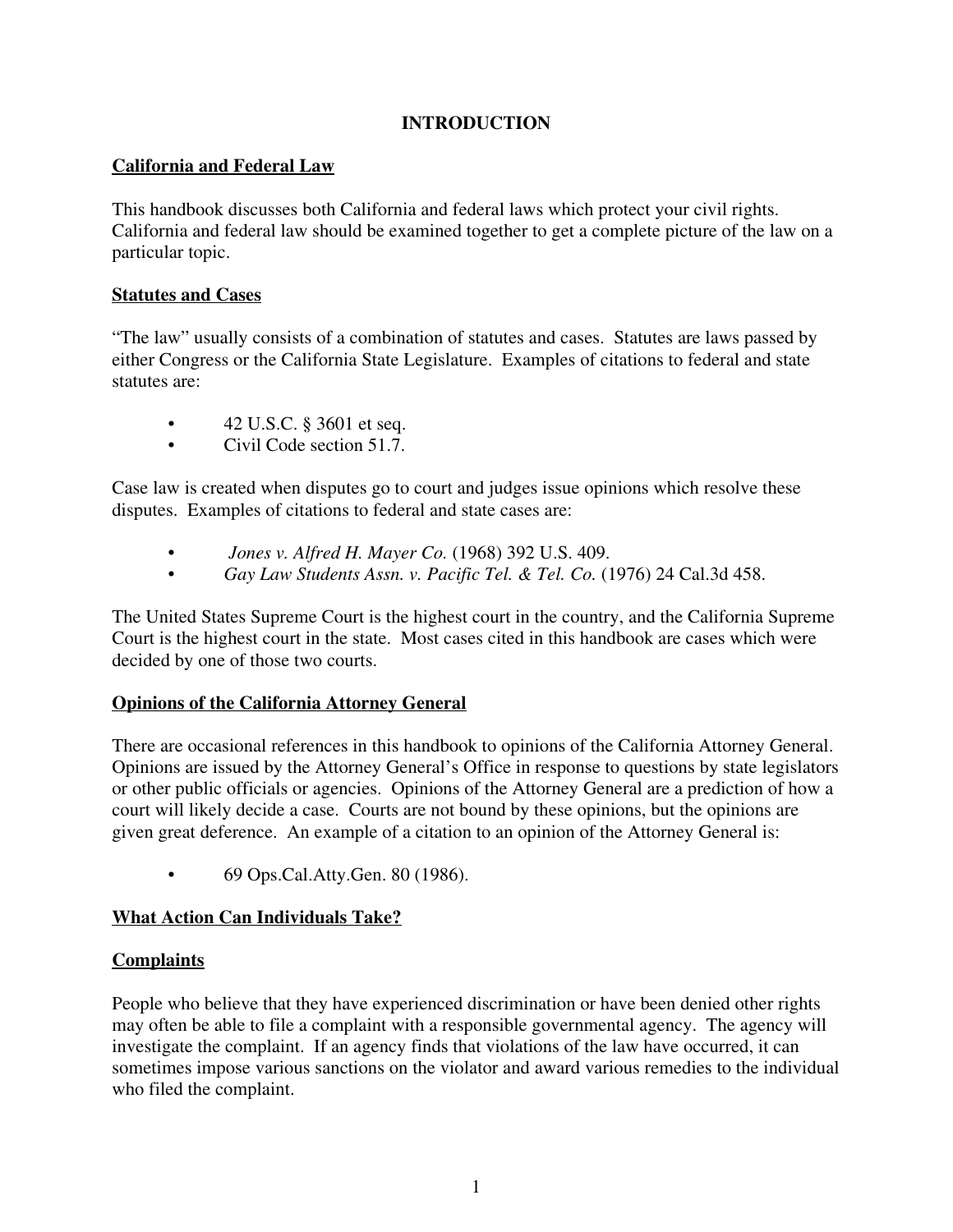#### **Lawsuits**

People who believe they have been denied their rights may also be able to file a lawsuit in a court. It may be necessary to go through the agency ("administrative") complaint process first. Contact the responsible agency to find out when and if you can file a lawsuit. These state and federal agencies are listed under each of the chapters of this handbook. Although you may file a lawsuit by yourself without an attorney, you may prefer to talk with a legal organization or private attorney if you plan to do so.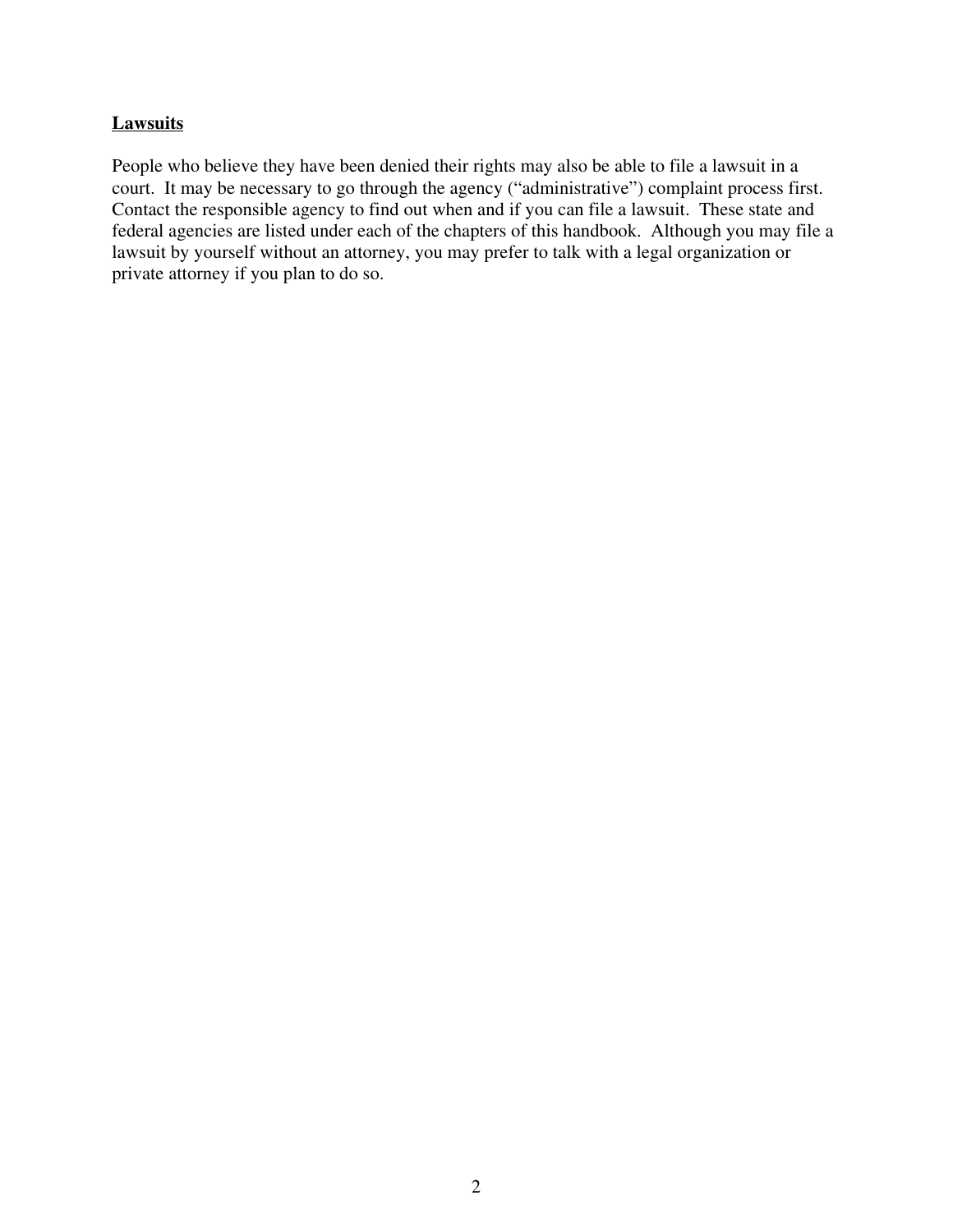#### **CHAPTER I**

#### **RACIAL, ETHNIC, RELIGIOUS, AND MINORITY VIOLENCE**

Violence inflicted because of the particular victim's perceived or actual race, color, religion, ancestry, national origin, political affiliation, sex, sexual orientation, age, or physical or mental disability is an all too common occurrence in some areas of California. So-called hate groups too often transform their rhetoric to action. Cross-burnings, the desecration of our places of worship, gay-bashings, and other such hateful criminal activities have no place in our society. To eliminate such violence, California has specific laws, both civil and criminal, which are designed to protect people from this type of violence and to punish severely those who engage in such offensive behavior.

#### **The Ralph Civil Rights Act**

The Ralph Civil Rights Act, Civil Code section 51.7, addresses the repugnance of racial, ethnic, religious, gender, age, disability, sexual orientation, and political violence in California by providing civil and administrative remedies for those who are victims of this type of violence, or of violence directed against any particular class of persons.

The Ralph Act provides that all persons within this state have the right to be free from violence committed against themselves or their property because of their race, color, religion, ancestry, national origin, political affiliation, sex, sexual orientation, age, disability, position in a labor dispute, or because another person perceives them to have one or more of these characteristics.<sup>2</sup> The Ralph Act also declares that the prohibited types of discrimination listed in section 51.7 are merely illustrative. This means that if someone threatens you or commits a violent act against you because you possess, or are perceived to possess, a characteristic which is shared by members of any identifiable group, you may have a claim under this law.

The rights provided for in the Ralph Act can be enforced by an aggrieved individual (i.e., a victim), the Attorney General, your local district attorney, or your local city attorney. If you, as an aggrieved person, seek to enforce your Ralph Act rights, you can either file a private lawsuit in the appropriate court,<sup>3</sup> or you can file a complaint with the Department of Fair Employment and Housing (DFEH).<sup>4</sup>

<sup>&</sup>lt;sup>1</sup>Sexual orientation means heterosexuality, homosexuality, or bisexuality. (Civ. Code, § 51.7, subd. (b).)

<sup>&</sup>lt;sup>2</sup>Civil Code section 51.7, subdivision (a). This section by its terms does not apply to statements concerning positions in a labor dispute which are made during otherwise lawful labor picketing.

 ${}^{3}$ Civil Code section 52, subdivision (b).

<sup>&</sup>lt;sup>4</sup>Civil Code section 52, subdivision (f), and Government Code sections 12930 and 12948.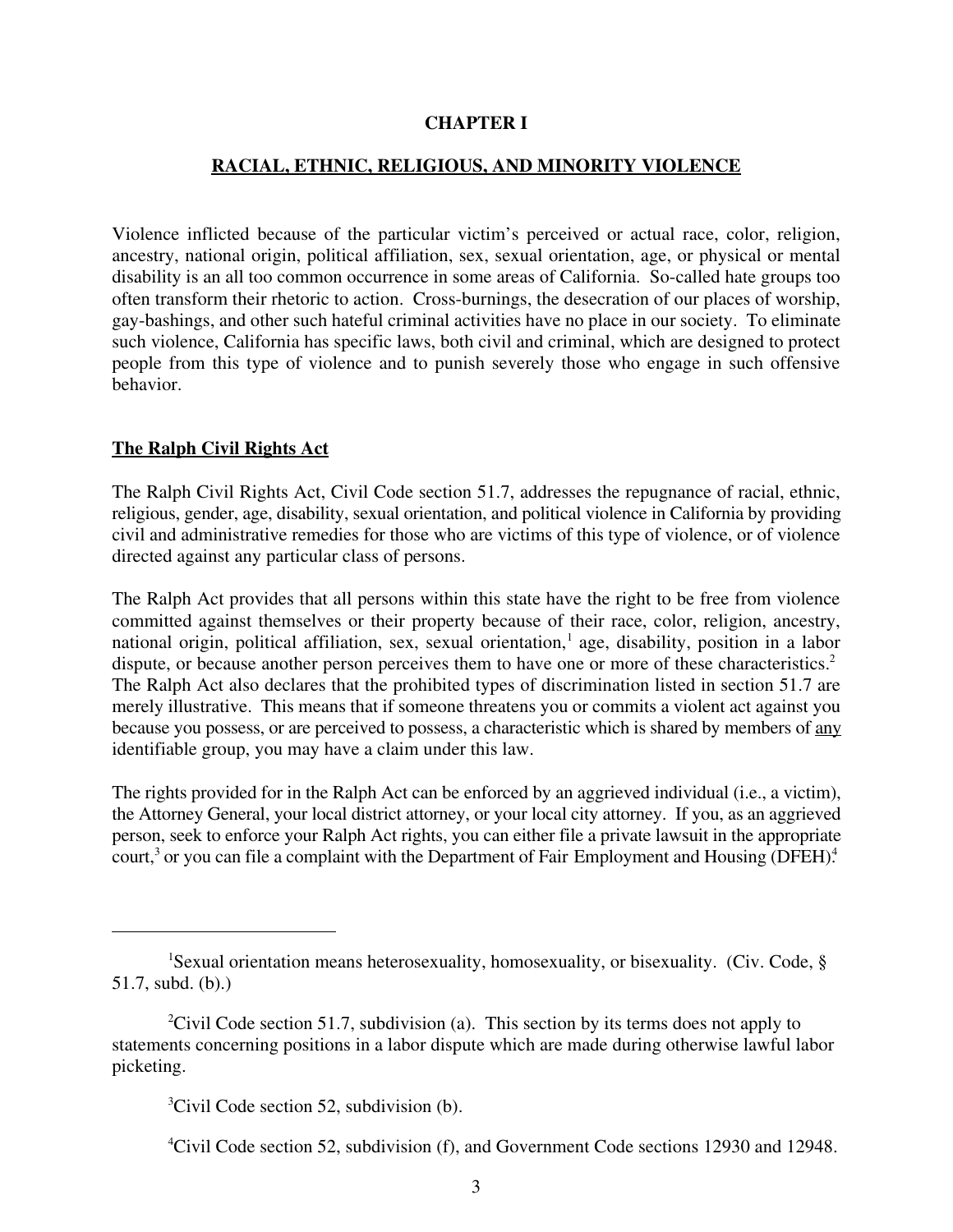The addresses, telephone numbers and web sites of the DFEH district offices are listed in the next chapter.

If you choose to file a complaint with the DFEH, you must do so no later than one year after your Ralph Act rights have been violated. If your claim is accepted, the DFEH will investigate your claim and will attempt to settle your case. If settlement is not achieved, you may file a lawsuit, or the DFEH may institute an administrative action with the Fair Employment and Housing Commission (FEHC), which conducts hearings and issues administrative decisions. If you choose to file a private lawsuit, either on your own or after filing a complaint with the DFEH, you may wish to retain your own attorney.

Where there is a reasonable basis to believe that a person or group of persons is engaged in a pattern or practice of violating rights secured by the Ralph Act, the Attorney General, your local district attorney and city attorney are all authorized to file a lawsuit immediately to protect the rights secured by this Act.<sup>5</sup> If you have evidence of such a pattern or practice, you should contact the Attorney General Office's Public Inquiry Unit at the telephone number or address noted at the beginning of this pamphlet, your local district attorney, or your local city attorney.

Persons who are successful in enforcing their Ralph Act rights in court are entitled to awards for money lost and emotional distress, as well as a civil penalty of \$25,000, and reasonable attorney fees.<sup>6</sup> Court orders banning the unlawful behavior and a civil penalty for the victim can be obtained by a victim, the Attorney General, or your local district or city attorney if a violation of the Ralph Act can be established in court.<sup>7</sup>

#### **The Bane Civil Rights Act**

The Bane Civil Rights Act, Civil Code section 52.1 and Penal Code section 422.6 et seq., prohibits violence or the threat of violence based on grounds such as race, color, religion, ancestry, national origin, political affiliation, sex, sexual orientation, age disability or position in a labor dispute.

 ${}^{6}$ Civil Code section 52, subdivision (b).

<sup>7</sup>Legislation effective January 1, 2001, clarified that an award of a civil penalty of \$25,000 to the person denied the right provided by Civil Code section 51.7 (Ralph Act) is authorized in any action brought by the person denied the right, or by the Attorney General, a district attorney or a city attorney. (Civ. Code, § 52, subds. (b)(2), (c)(3) .) Code of Civil Procedure section 527.6 provides alternative methods for securing injunctive relief in situations involving racial, ethnic, religious, and minority violence, or other forms of harassment where substantial emotional distress is caused to the victim. Code of Civil Procedure section 527.7 provides that an injunction can be obtained against a group which is meeting and taking substantial action in furtherance of the commission of acts of violence if it can be shown that the group will probably engage in those acts in the future.

<sup>&</sup>lt;sup>5</sup>Civil Code section 52, subdivision (c).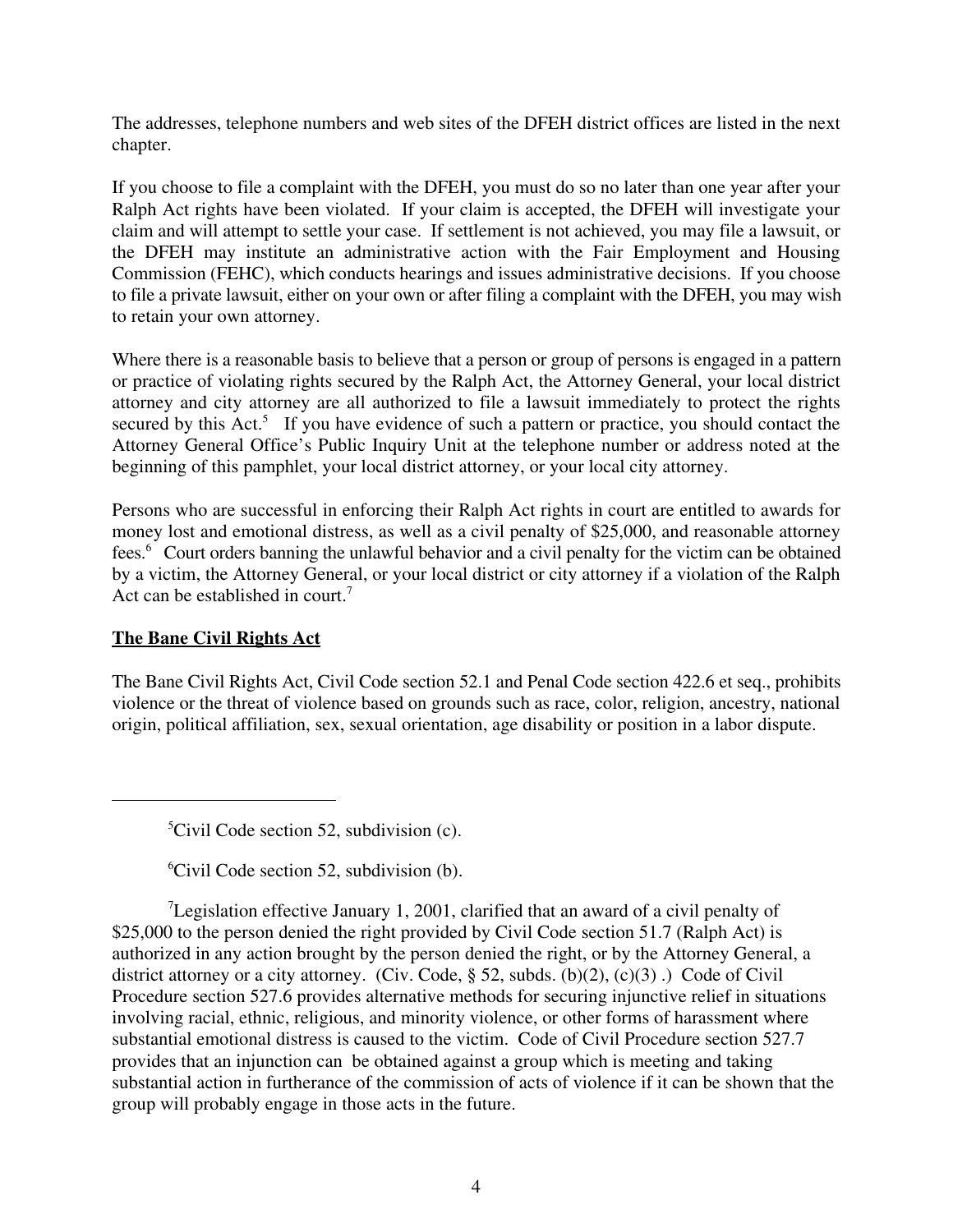**Civil Code section 52.1** protects all people within this state from interference with their free exercise or enjoyment of the rights guaranteed them by the state or the United States. If the interference is by means of speech alone, however, no remedy will be available to you under the Bane Act unless it can be shown that the speech itself threatened violence against you; that you reasonably feared violence would be committed against you or your property because of the speech; and that the person threatening violence had the apparent ability to carry out the threat.<sup>8</sup>

If anyone interferes with your rights under this law  $9$  by threats, intimidation, or coercion, you may be able to get a court order banning this behavior and be awarded for money lost and emotional distress, as well as a \$25,000 civil penalty and attorney's fees. <sup>10</sup> The Attorney General, your local district attorney or city attorney may also seek court orders to ban the unlawful behavior and other appropriate relief.<sup>11</sup>

If you believe you have a claim under this Act, you may either file a private lawsuit or contact the Attorney General's Office, your local district attorney or city attorney. The court may grant an injunction prohibiting further intimidating or coercive behavior. Any violation of this order is a misdemeanor and may result in fines or imprisonment.<sup>12</sup> If a judgment is awarded in your favor in a private lawsuit, you may receive reasonable attorney's fees as well.<sup>13</sup>

Penal Code section 422.6. In addition to civil remedies, the Bane Act establishes criminal remedies. Penal Code section 422.6, subdivision (a), makes it unlawful to, by force or threat of force, oppress, injure, intimidate, or interfere with any other person in the free exercise or enjoyment of any right secured by the state or federal government because of the other person's race, color, religion, ancestry, national origin, disability, gender, or sexual orientation or because it is perceived that the victim has one or more of these characteristics. If the force or threat of force is through speech alone, it must be shown that the speech itself threatened violence against a specific person or group of persons, and that the accused had the apparent ability to carry out the violence.

Subdivision (b) of this Penal Code Section prohibits the knowing destruction of real or personal property of any other person in order to intimidate or interfere with the free exercise or enjoyment of rights provided under federal and state constitutions and laws because of the other person's race, color, religion, ancestry, national origin, disability, gender, or sexual orientation. Violations of these Penal Code sections are punishable by a jail term and/or a fine.

 ${}^8$ Civil Code section 52.1, subdivision (j).

<sup>&</sup>lt;sup>9</sup>This includes the right to be free from racial, ethnic, religious, gender, age, disability, sexual orientation, and political violence established by the Ralph Act.

<sup>&</sup>lt;sup>10</sup>Civil Code sections 52.1, subdivision (b), and 52, subdivision (b).

<sup>&</sup>lt;sup>11</sup>Civil Code section 52.1, subdivisions (a), (c)(3).

<sup>&</sup>lt;sup>12</sup>Civil Code section 52.1, subdivision (i), and Penal Code section 422.9.

 $^{13}$ Civil Code section 52.1, subdivision (h).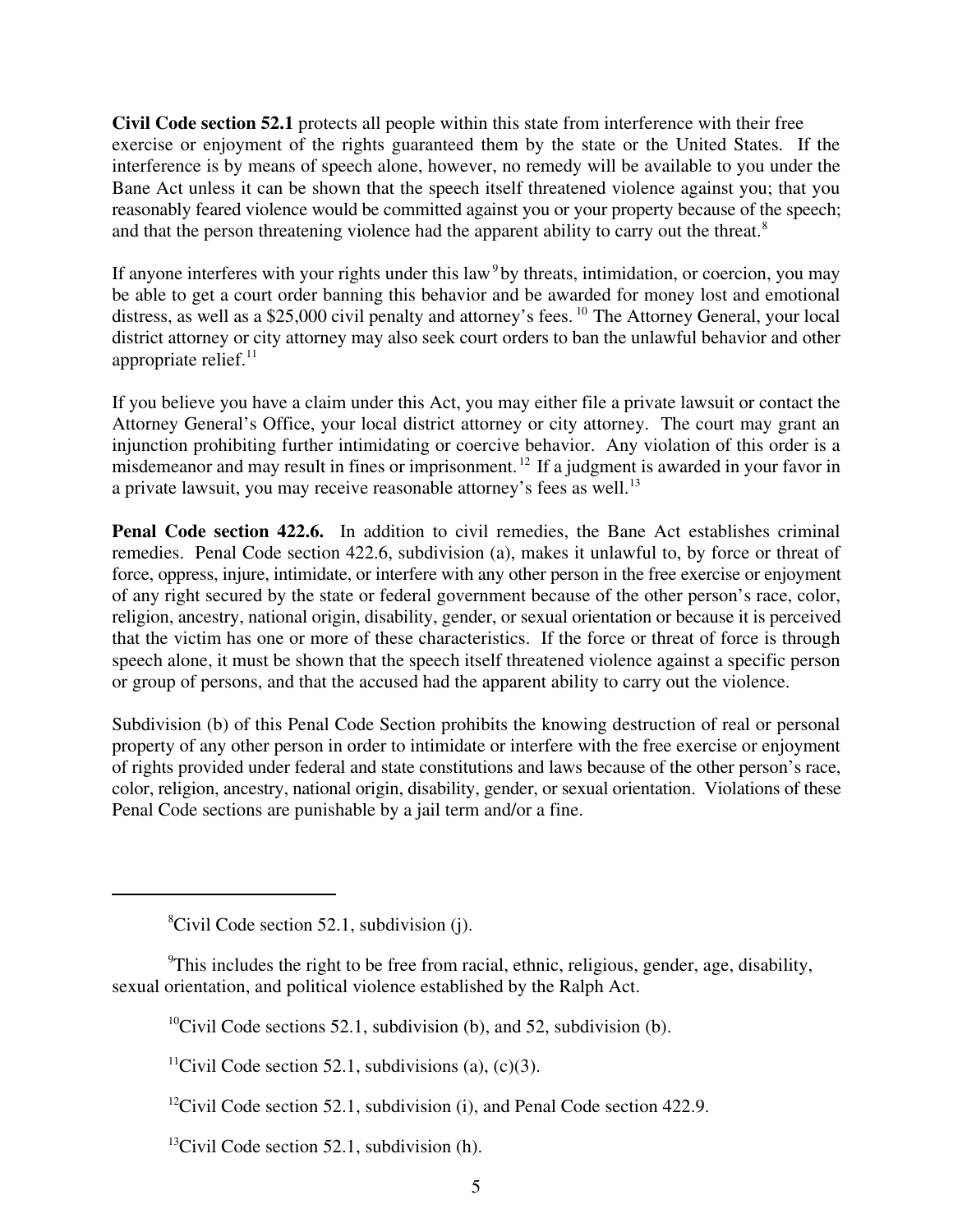**Penal Code section 422.7** provides that misdemeanors committed because of the victim's race, color, religion, ancestry, national origin, disability, gender, or sexual orientation may, under certain circumstances, be punishable as felonies (except in the case of a person punished under Penal Code section 422.6).

**Penal Code section 422.75** provides for sentencing enhancements of one to three years for certain bias-motivated felonies against the above groups, or against persons perceived to belong to one or more of these groups. Penal Code section 422.75 also provides for heightened penalties of one to four years if more than one felony hate crime was committed at the same time, the offender had a prior hate crime conviction, a firearm was used, or if the hate crime was committed on certain types of public or private property (i.e., schools, libraries, community centers, meeting halls, places of worship, offices of advocacy groups, etc.).

**Penal Code section 422.76** defines gender for purposes of various hate crime statutes to mean the victim's actual sex or the defendant's perception of the victim's sex. This includes the defendant's perception of the victim's identity, appearance, or behavior, whether or not the characteristics are traditionally associated with the victim's sex at birth.

**Penal Code section 422.9**, subdivision (a), provides that it is a misdemeanor to violate an order issued pursuant to Civil Code section 52.1, subdivision (a) or (b), the civil portion of the Bane Act. Such a misdemeanor is punishable by up to six months in jail or \$1,000 or both.

**Penal Code section 422.9**, subdivision (b), provides up to one year in jail for a person previously convicted of violating an order issued pursuant to Civil Code section 52.1, subdivision (a) or (b), on a different charge.

**Penal Code section 422.9**, subdivision (c), gives county prosecuting agencies the primary responsibility for enforcing orders issued pursuant to Civil Code section 52.1.

Penal Code section 422.95, subdivisions (a) and (b), provide that if a person is granted probation for any Penal Code section 422.6, 422.7, 422.75, 594.3 or 11411 offenses, the court may order the defendant to complete an available class or program on racial or ethnic sensitivity or other similar training in civil rights as a condition of probation; to make payments or other compensation to a community-based program or local agency that provides services to victims of hate violence; and to reimburse the victim for reasonable costs of counseling and other expenses. Any payments or compensation are in addition to restitution payments required under Penal Code section 1203.04.

**Penal Code section 422.95**, subdivision (c), states that it is the intent of the Legislature to encourage counties, cities, and school districts to establish education and training programs to prevent violations of civil rights and hate crimes.

If you are the victim of or a witness to any of the activities described by these Penal Code sections, contact your local law enforcement agency. If criminal action is taken and you are a victim, you may pursue injunctive relief on your own, independent of any action taken by the Attorney General,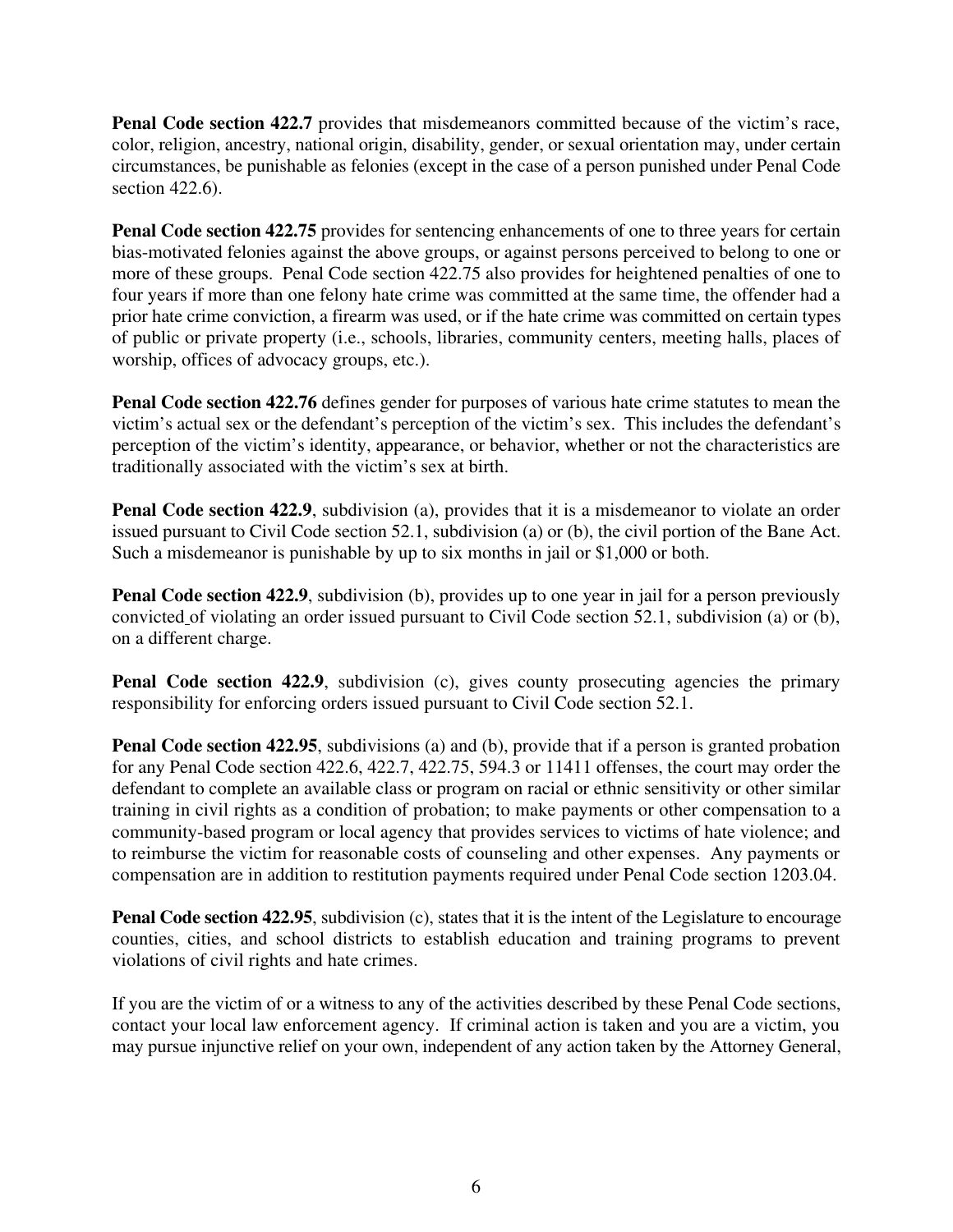district or city attorneys. The Bane Act provides that victims may pursue either private lawsuits or criminal prosecutions, or both.<sup>14</sup>

#### **Local Human Relations Commissions**

Government Code section 50260 et seq. authorizes and encourages cities and counties to establish local human relations commissions to preserve peace among citizens of different races, religions, and national origins. If your community has such a commission, you may wish to seek its assistance to address hate violence. Below is a list of local human relations commissions.

#### **California Association of Human Relations Organizations (CAHRO)**

1426 Fillmore Ave., Suite 216 San Francisco, CA 94115 (415) 775-2341, (415) 775-2342 fax

#### **Web Site:** http://www.cahro.org/

| <b>COUNTY</b>                                             | <b>ADDRESS</b>                                      | <b>TELEPHONE NO.</b>                        |
|-----------------------------------------------------------|-----------------------------------------------------|---------------------------------------------|
| Alameda County Human<br><b>Relations Commission</b>       | 310 45th Street<br>Oakland, CA 94609                | $(510) 596 - 0405$                          |
| Contra Costa County Human<br><b>Relations Commission</b>  | 2020 N. Broadway, #203A<br>Walnut Creek, CA 94596   | $(925) 646-6160$                            |
| El Dorado County Round Table<br>on Human Relations        | 330 Fair Lane<br>Placerville, CA 95667              | $(530)$ 621-5390                            |
| Humboldt County Human<br><b>Rights Commission</b>         | 535 5th Street<br>Eureka, CA 95501                  | $(707)$ 268-2548                            |
| County of Kern Human<br><b>Relations Commission</b>       | 1115 Truxton Avenue<br>Bakersfield, CA 93301        | $(805) 868 - 3941$ or<br>$(805) 868 - 3944$ |
| Los Angeles County Human<br><b>Relations Commission</b>   | 320 West Temple, Room 1184<br>Los Angeles, CA 90012 | $(213)$ 974-7611<br>Fax (213) 687-4251      |
| Marin County Human Rights<br>Commission                   | Marin County Civic Center<br>San Rafael, CA 94101   | $(415)$ 499-6189                            |
| <b>Orange County Human</b><br><b>Relations Commission</b> | 1300 S. Grand, Bldg. B<br>Santa Ana, CA 92705       | $(714)$ 567-7470                            |

#### **Human Relations Commissions by Counties**

<sup>&</sup>lt;sup>14</sup>Civil Code section 52.1, subdivision (g).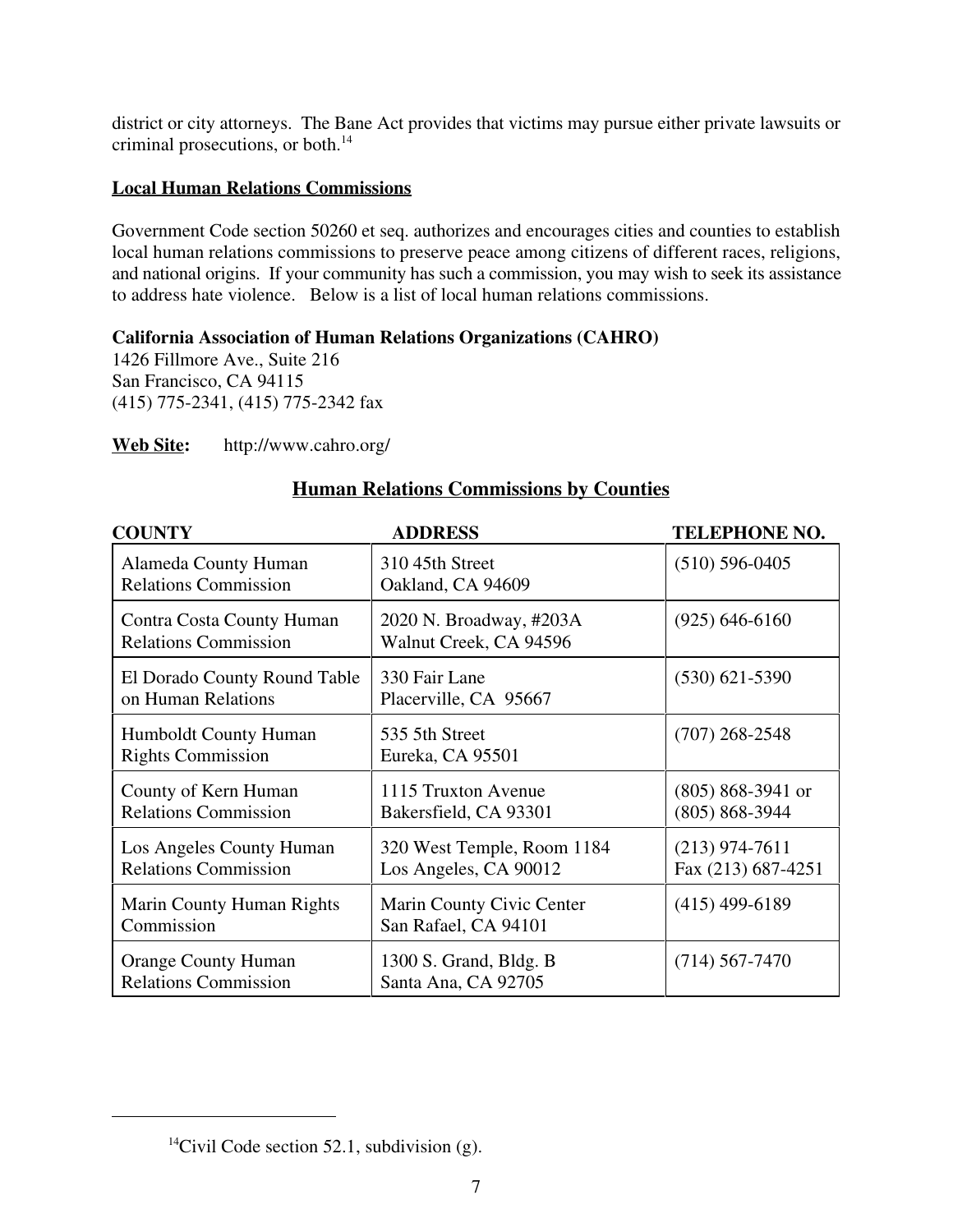| Human Rights and Fair<br>Housing Commission of the<br>City and County of Sacramento | 1112 I Street, #250<br>Sacramento, CA 95814                             | $(916)$ 444-6903                       |
|-------------------------------------------------------------------------------------|-------------------------------------------------------------------------|----------------------------------------|
| Human Rights Commission of<br>San Francisco                                         | 25 Van Ness, #800<br>San Francisco, CA 94102                            | $(415)$ 252-2500                       |
| Santa Clara County Human<br><b>Relations Commission</b>                             | <b>Office of Human Relations</b><br>70 W. Hedding<br>San Jose, CA 95110 | $(408)$ 299-2206                       |
| Sonoma County Commission<br>on Human Rights                                         | 2300 Country Center Drive, B-167<br>Santa Rosa, CA 95403                | $(707)$ 527-2693                       |
| County of Santa Barbara<br><b>Human Relations Commission</b>                        | 105 E. Anapamu St., #406<br>Santa Barbara, CA 93101                     | $(805) 884-6802$<br>Fax (805) 884-6801 |

#### **Human Relations Commissions by Cities**

| <b>CITY</b>                                                         | <b>ADDRESS</b>                                                                     | <b>TELEPHONE NO.</b>                   |
|---------------------------------------------------------------------|------------------------------------------------------------------------------------|----------------------------------------|
| City of Alameda Social<br><b>Services Human Relations</b><br>Board  | 2263 Santa Clara Ave.<br>Alameda, CA 94501                                         | $(510)$ 749-5811                       |
| Berkeley Human Welfare and<br><b>Community Action</b><br>Commission | 2201 Dwight Way, 2nd Floor<br>Berkeley, CA 94704                                   | $(510)$ 665-3475<br>Fax (510) 644-8678 |
| City of Carson Human<br><b>Relations Commission</b>                 | 701 E. Carson Street<br>Carson, CA 90745                                           | $(310)$ 952-1729                       |
| City of Chula Vista Human<br><b>Relations Commission</b>            | 654 Sea Vale St.<br>Chula Vista, CA 91910                                          | $(619)$ 427-5456                       |
| <b>Claremont Committee on</b><br><b>Human Relations</b>             | Human Services Department<br>840 Indian Hill Blvd.<br>Claremont, CA 91711          | $(909)$ 399-5495                       |
| City of Colton<br>Neighborhood Services                             | 670 Colton Avenue<br>Colton, CA 92324                                              | $(909)$ 370-6155                       |
| <b>Compton City Human</b><br><b>Relations Commission</b>            | 205 S. Willowbrook Ave.<br>Compton, CA 90220                                       | $(310)$ 605-5500                       |
| <b>Concord Human Relations</b><br>Commission                        | <b>Concord Leisure Services</b><br>Department 1948 Colfax St.<br>Concord, CA 94520 | $(925) 671 - 3461$                     |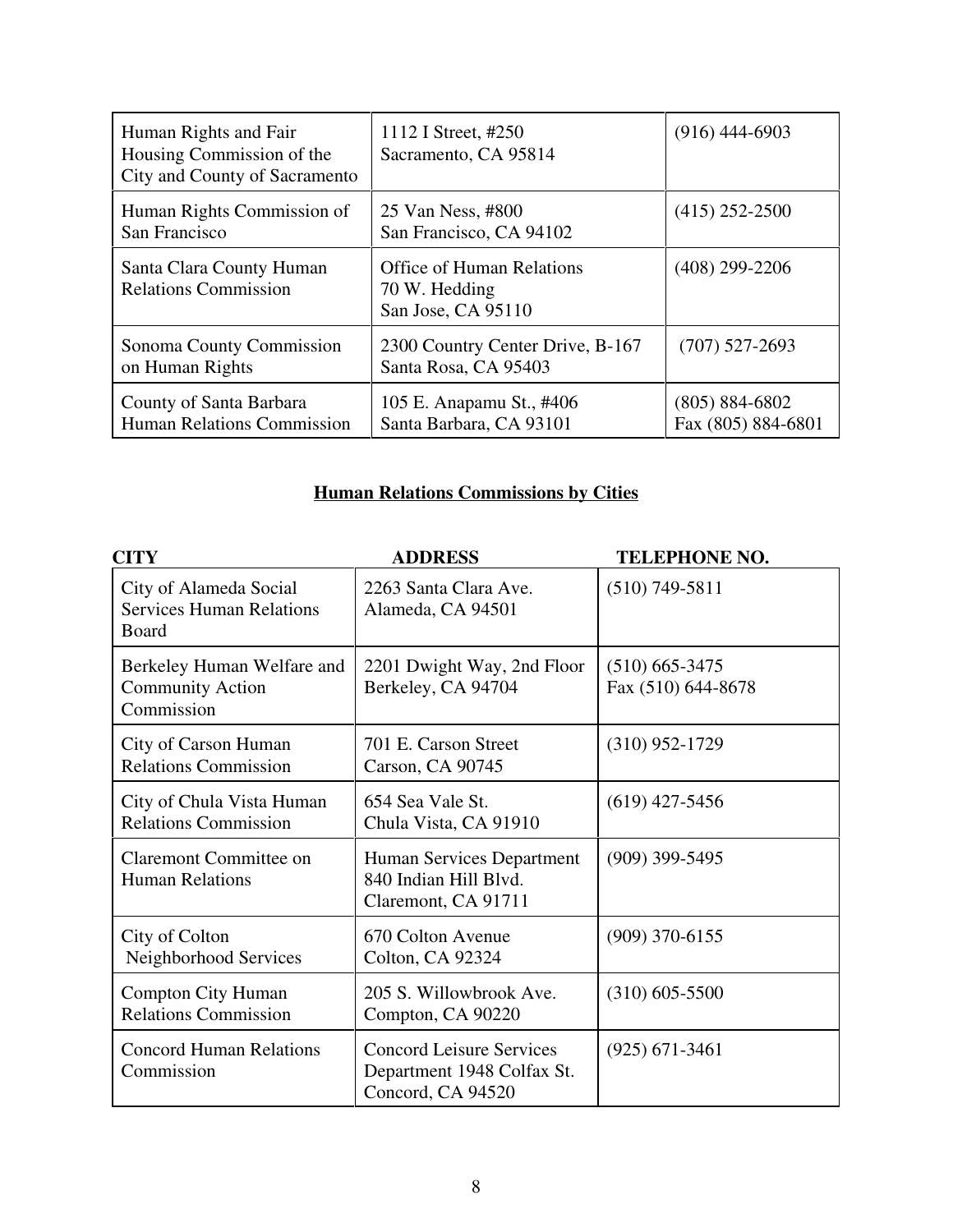| Costa Mesa Human Relations<br>Committee                          | P.O. Box 1200<br>Costa Mesa, CA 92628-1200                                                              | $(714)$ 754-5667                        |
|------------------------------------------------------------------|---------------------------------------------------------------------------------------------------------|-----------------------------------------|
| Human Services and Park<br><b>Commission of Culver City</b>      | Department of Human<br>Services Culver City Hall<br>9770 Culver Boulevard<br>Culver City, CA 90232-0507 | $(310)$ 253-6655                        |
| City of Davis Human<br><b>Relations Commission</b>               | Davis Police Department<br>226 F Street<br>Davis, CA 95616                                              | (530) 756-3740, ext. 7446               |
| <b>El Cerrito Human Relations</b><br>Commission                  | 10890 San Pablo Avenue<br>El Cerrito, CA 94530                                                          | $(510)$ 215-4304                        |
| <b>Fremont Human Relations</b><br>Commission                     | 2901 Barrington Terrace<br>Fremont, CA 94536                                                            | $(510)$ 797-1050                        |
| City of Fresno Human<br><b>Relations Commission</b>              | 2600 Fresno Street<br>Room 2162N<br>Fresno, CA 93721                                                    | $(559)$ 498-1646                        |
| <b>Gardena Human Relations</b><br>Commission                     | 1700 West 162nd Street<br>Gardena, CA 90247                                                             | $(310)$ 217-9500                        |
| <b>Glendale Human Relations</b><br>Coalition                     | 613 E. Broadway, #200<br>Glendale, CA 91206                                                             | $(818)$ 548-4844                        |
| <b>Hayward Community</b><br><b>Relations Commission</b>          | 777 B St.<br>Hayward, CA 94541                                                                          | $(510) 583 - 4227$                      |
| <b>Heartland Human Relations</b><br>and Fair Housing Association | 4710 4th St., Suite 600<br>La Mesa, CA 91941                                                            | $(619)$ 460-2744                        |
| <b>Hemet Human Relations</b><br>Commission                       | P.O. Box 3036<br>Hemet, CA 92546                                                                        | $(909)$ 765-2300,<br>Fax (909) 765-2337 |
| Huntington Beach Human<br><b>Relations Task Force</b>            | 2000 Main Street<br>Huntington Beach, CA 92648                                                          | $(714)$ 536-5577                        |
| <b>Inglewood Human Affairs</b><br>Commission                     | 1 Manchester Blvd.,<br>9th Floor<br>Inglewood, CA 90301                                                 | $(310)$ 412-5301                        |
| City of Livermore Human<br><b>Services Commission</b>            | 1052 South Livermore Ave.<br>Livermore, CA 94550                                                        | $(925)$ 373-5149                        |
| Long Beach Human<br><b>Relations Commission</b>                  | 2525 Grand Avenue<br>Long Beach, CA 90815                                                               | $(562)$ 570-4001                        |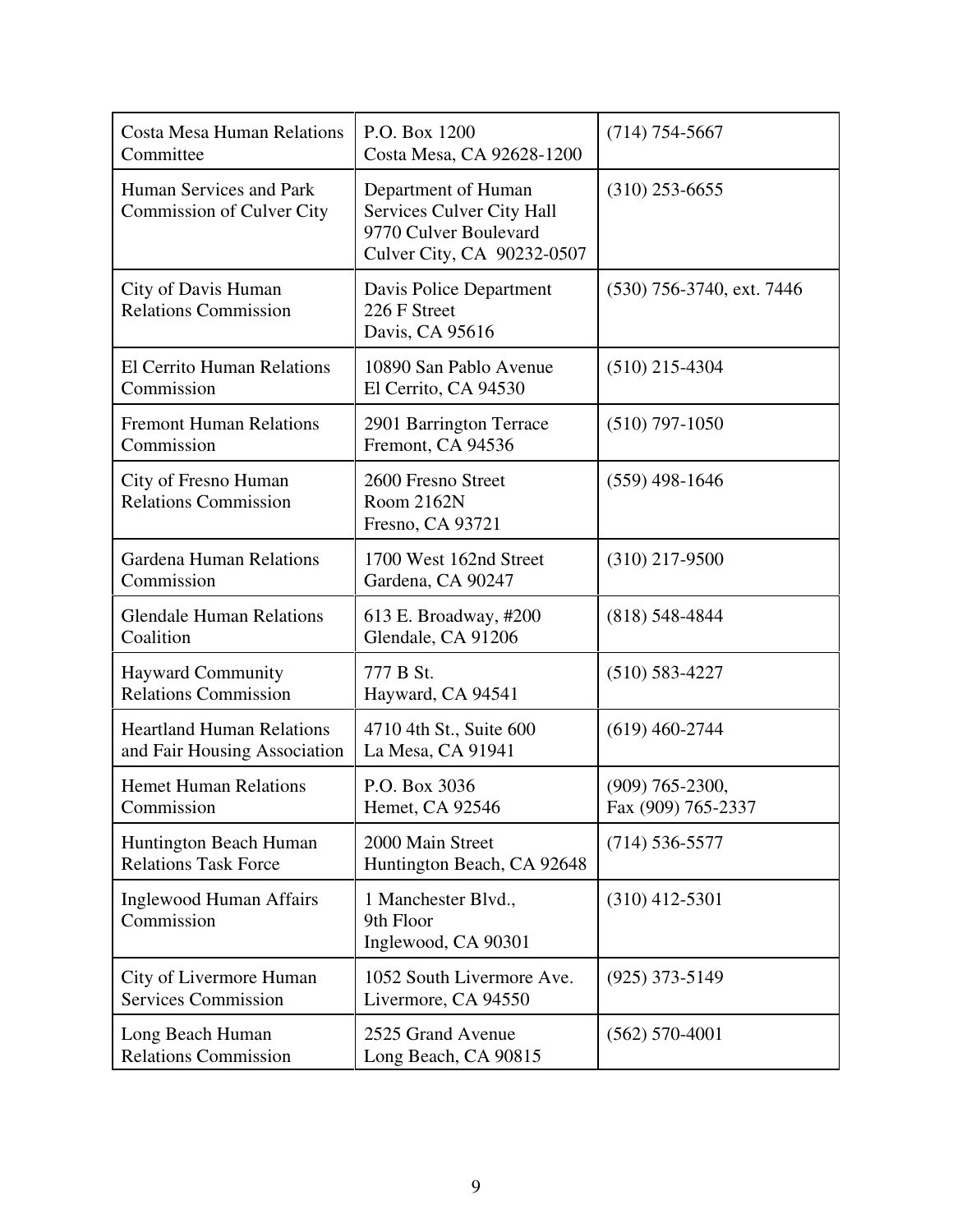| <b>Human Relations</b><br>Commission of the City of<br>Los Angeles | 200 N. Main St., City Hall<br>East, #700<br>Los Angeles, CA 90012                   | $(213)$ 485-4495                       |
|--------------------------------------------------------------------|-------------------------------------------------------------------------------------|----------------------------------------|
| City of Modesto Human<br><b>Relations Commission</b>               | <b>City Manager's Office</b><br>801 11th Street<br>P.O. Box 84<br>Modesto, CA 95353 | $(209)$ 577-5463                       |
| <b>Monterey Park Community</b><br><b>Relations Commission</b>      | 320 W. Newmark Avenue<br>Monterey Park, CA 91754                                    | $(626)$ 307-1387                       |
| City of Oakland Human<br><b>Relations Commission</b>               | 1 Frank Ogawa Plaza<br>Oakland, CA 94612                                            | $(510)$ 238-7298                       |
| <b>Community Relations</b><br>Commission of the City of<br>Oxnard  | Human Services Program<br>305 W. Third Street<br>Oxnard, CA 93030                   | $(805)$ 385-7947                       |
| Palm Springs Human Rights<br>Commission                            | <b>Human Resources</b><br>Department<br>P.O. Box 2743<br>Palm Springs, CA 92263     | $(760)$ 323-8337                       |
| Palo Alto Human Relations<br>Commission                            | <b>Cubberly Community Center</b><br>4000 Middlefield Road<br>Palo Alto, CA 94303    | $(650)$ 329-2571                       |
| Pasadena Human Relations<br>Commission                             | 100 N. Garfield Ave.<br>Pasadena, CA 91109                                          | $(626)$ 744-4000                       |
| <b>Pinole Human Relations</b><br>Commission                        | 2131 Pear Street<br>Pinole, California 94564                                        | $(510)$ 724-9000                       |
| <b>Pittsburg Community</b><br><b>Advisory Commission</b>           | 65 Civic Avenue<br>Pittsburg, CA 94565                                              | $(925)$ 252-4959                       |
| City of Pleasanton Human<br><b>Services Commission</b>             | P.O. Box 520<br>Pleasanton, CA 94566-0802                                           | $(925)$ 931-5006<br>Fax (925) 931-5488 |
| City of Pomona Community<br>Life Commission                        | 505 S. Garvey<br>P.O. Box 660<br>Pomona, CA 91769                                   | $(909) 620 - 2438$                     |
| Human Relations Council of<br>Pomona Valley                        | 913 W. Bonita Ave.<br>P.O. Box 1023<br>Claremont, CA 91711                          | $(909)$ 949-0883                       |
| <b>Rialto Human Relations</b><br>Commission                        | 150 South Palm<br>Rialto, CA 92376                                                  | $(909)$ 820-2519                       |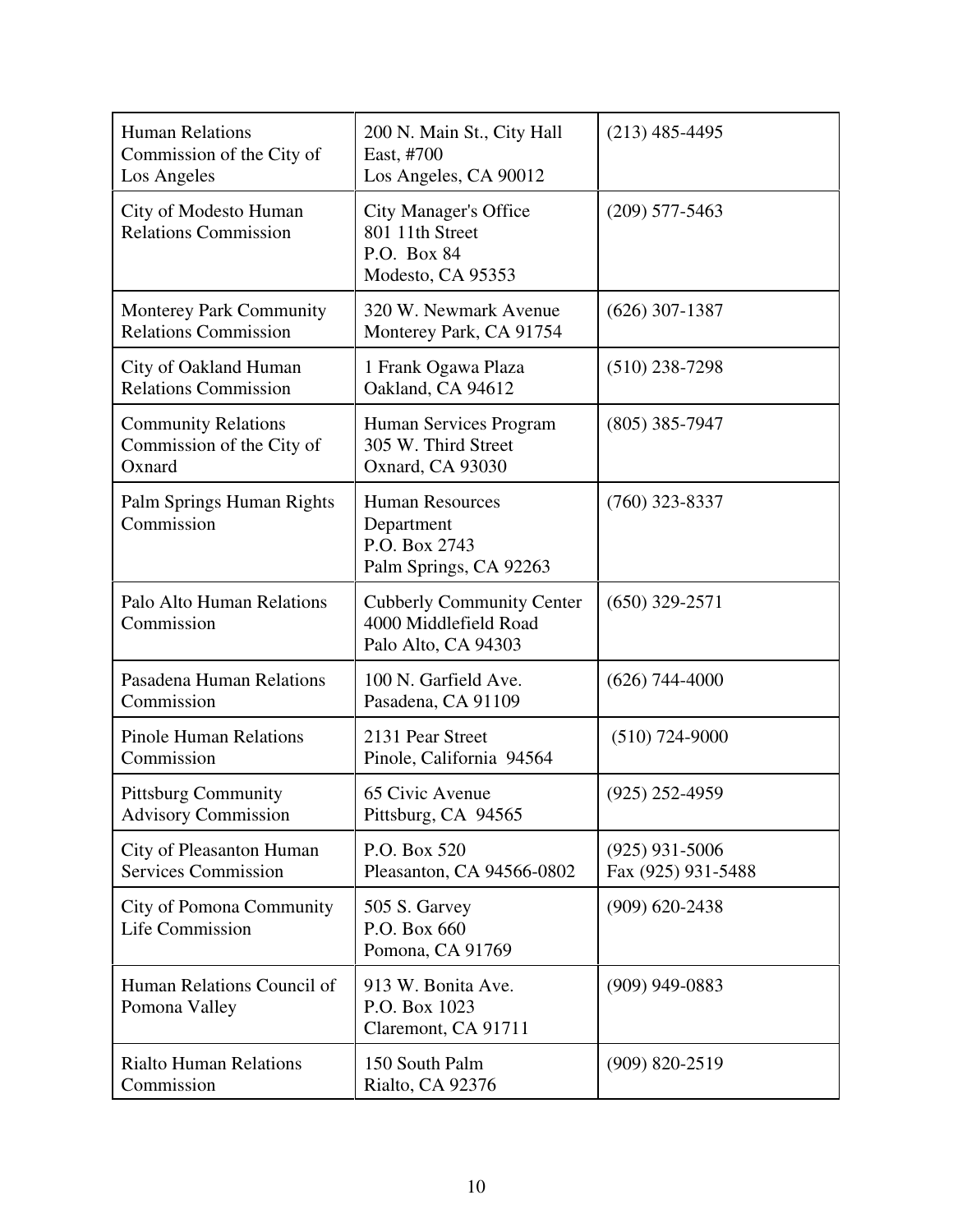| City of Richmond Human<br><b>Relations and Affirmative</b><br><b>Action Commission</b> | 2600 Barrett Avenue, #301<br>Richmond, CA 94804                                                                     | $(510)$ 307-8017                        |
|----------------------------------------------------------------------------------------|---------------------------------------------------------------------------------------------------------------------|-----------------------------------------|
| <b>Riverside Human Relations</b><br>Commission                                         | 3900 Main St.<br>Riverside, CA 92522                                                                                | (909) 826-5709 or<br>$(909) 826 - 5302$ |
| San Bernardino Human<br><b>Relations Commission</b>                                    | 300 North "D" Street<br>San Bernardino, CA 92418                                                                    | (909) 384-5133 ext. 3618                |
| San Clemente Human Affairs<br>Committee                                                | 100 Avenida Presidio<br>San Clemente, CA 92672                                                                      | $(949)$ 361-8322                        |
| San Diego Human Relations<br>Commission                                                | 1200 3rd Street, Suite 916<br>San Diego, CA 92101                                                                   | $(619)$ 236-6420                        |
| San Jose Human Relations<br>Commission                                                 | 801 N. First St., Rm. 460<br>San Jose, CA 95110                                                                     | $(408)$ 293-8300                        |
| City of San Leandro Human<br><b>Relations Commission</b>                               | 300 Estudillo Ave.<br>San Leandro, CA 94577                                                                         | $(510)$ 577-3464                        |
| City of San Luis Obispo<br><b>Human Relations</b><br>Commission                        | Parks and Recreation<br>Department<br>1341 Nipomo Street<br>San Luis Obispo, CA 93401                               | $(805) 781 - 7296$                      |
| Santa Ana Human Relations<br>Commission                                                | Parks, Recreation, and<br><b>Community Services</b><br>888 West Santa Ana Blvd.<br>Suite 200<br>Santa Ana, CA 92701 | $(714)$ 245-8022                        |
| Santa Clarita Human<br><b>Relations Forum</b>                                          | 23920 Valencia Blvd., #308<br>Santa Clarita, CA 91355                                                               | $(661)$ 255-4918 or<br>$(661)$ 255-4929 |
| City of Seaside Human<br><b>Relations Commission</b>                                   | City Hall<br>P.O. Box 810<br>440 Harcourt<br>Seaside, CA 93955                                                      | $(408) 899 - 6202$                      |
| <b>Union City Human Relations</b><br>Commission                                        | 34009 Alvarado-Niles Road<br>Union City, CA 94587                                                                   | $(510)$ 471-3232                        |
| City of Vallejo Human<br><b>Relations Commission</b>                                   | P.O. Box 3068<br>Vallejo, CA 94590                                                                                  | $(707)$ 648-4435                        |
| West Hollywood Human<br><b>Services Commission</b>                                     | 8300 Santa Monica<br>Boulevard<br>West Hollywood, CA 90069                                                          | $(323) 848 - 6471$                      |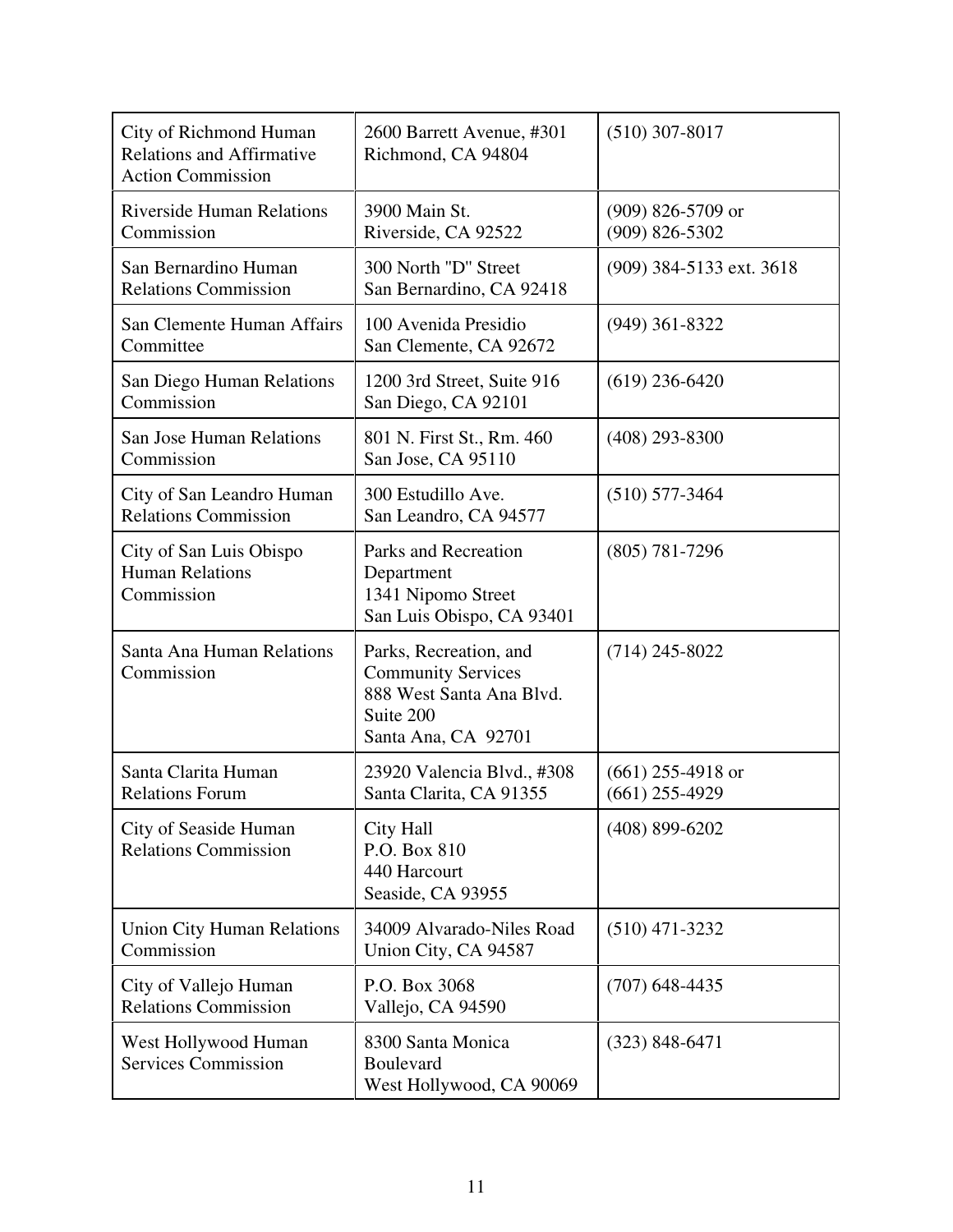#### **Miscellaneous State Penal Statutes Which Address Racial, Ethnic, Religious, and Minority Violence**

Listed below are some of the other key Penal Code statutes which have been enacted to curb racial, ethnic, religious, and minority violence in California. If you are the victim of or a witness to any of the activities described by these statutes, immediately contact your local law enforcement or police agency:

1. **Penal Code section 136.2** provides for protective orders. The district attorney or city attorney may seek protective orders to protect against further harm to or intimidation of hate crimes victims and witnesses by the accused perpetrators.

Once criminal charges are filed under the Bane Civil Rights Act, or under any other criminal statute, hate crime victims have the right to a court order prohibiting any additional harassment from, or any communication or contact with the accused perpetrator.

- 2. **Penal Code section 139** creates a felony when someone already convicted of a felony communicates a credible threat to use force or violence to witnesses, victims, informants or their immediate families. The penalty is one year in county jail or two to four years in state prison.
- 3. **Penal Code section 140** creates a misdemeanor when someone communicates a credible threat to witnesses, victims, informants or their immediate families to use force or violence. This does not require that the perpetrator already be convicted of a related crime. The penalty is one year in county jail or two to four years in state prison.
- 4. **Penal Code section 185** provides that it is a misdemeanor for any person to wear any mask, false whiskers or any personal disguise (whether complete or partial) in order to evade or escape discovery, recognition, or identification in the commission of any public offense.
- 5. **Penal Code section 186.21** declares that it is the right of every person, regardless of race, color, creed, religion, national origin, gender, age, sexual orientation, or handicap, to be protected from fear, intimidation, and physical harm caused by theactivities of violent groups and individuals. (This is part of the "California Street Terrorism Enforcement and Prevention Act," enacted in 1988.)
- 6. **Penal Code section 190.03** provides that a person who commits first-degree murder shall be punished by life imprisonment in state prison without the possibility of parole if the defendant intentionally killed the victim because of the victim's actual or perceived disability, gender, or sexual orientation.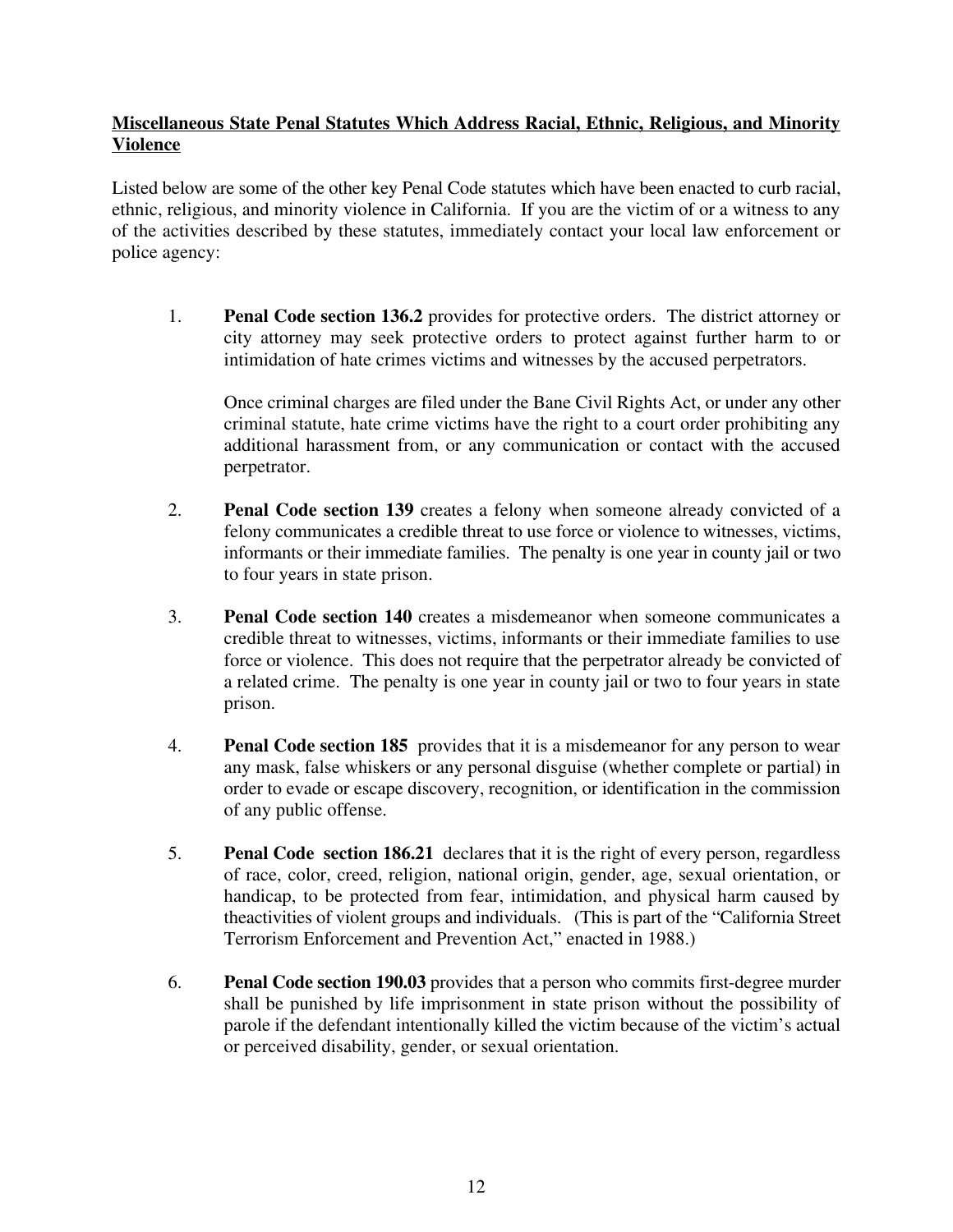- 7. **Penal Code section 190.2**, subdivision (a)(16), provides for the death penalty or life imprisonment without the possibility of parole when a person is intentionally murdered because of his or her race, color, religion, nationality, or country of origin.
- 8. **Penal Code section 302** makes it a misdemeanor willfully to disturb a group which has met for religious worship with unnecessary noise, profanity, or behavior which is rude and/or indecent.
- 9. **Penal Code section 538c** makes it a misdemeanor for any person who attaches or inserts an unauthorized advertisement in a newspaper offered for sale or made available for free and who redistributes it or has the intent to redistribute it to the public.
- 10. **Penal Code section 594** makes it a crime to deface, damage, or destroy another's property. This is either a misdemeanor or a felony, depending primarily on the amount of damage. This statute may be applied to racial, ethnic, religious, gender, disability and political violence against property.
- 11. **Penal Code section 594.1** makes it unlawful for a minor to purchase or any person or entity other than a parent to provide a minor with aerosol paint containers in excess of six ounces. A court can order community service, graffiti removal or counseling in the event of a violation of this section.
- 12. **Penal Code section 594.3** makes it a crime knowingly to vandalize a church, synagogue, or any building owned and occupied by a religious educational institution, or knowingly to vandalize any other place primarily and regularly used as a place of worship. This can be either a felony or misdemeanor. It is a felony if the vandalism is committed because of the race, color, religion or national origin of an individual or group and in order to intimidate and deter those persons from exercising their religious beliefs.
- 13. **Penal Code section 640.2** makes it a misdemeanor to stamp, print, place or insert any writing in or on any box, package or other container containing a consumer product offered for sale.
- 14. **Penal Code section 1170.75** makes it possible to impose higher sentences for felonies committed because of the victim's actual or perceived race, color, religion, nationality, country of origin, ancestry, disability, gender, or sexual orientation.
- 15. **Penal Code section 1170.8** makes it possible to impose higher sentences for a robbery, or an assault with a weapon or by any means likely to produce great bodily injury, committed against a person while that person is in a church, synagogue, or any other place primarily and regularly used as a place of worship, or for arson of a place primarily used as a place of worship.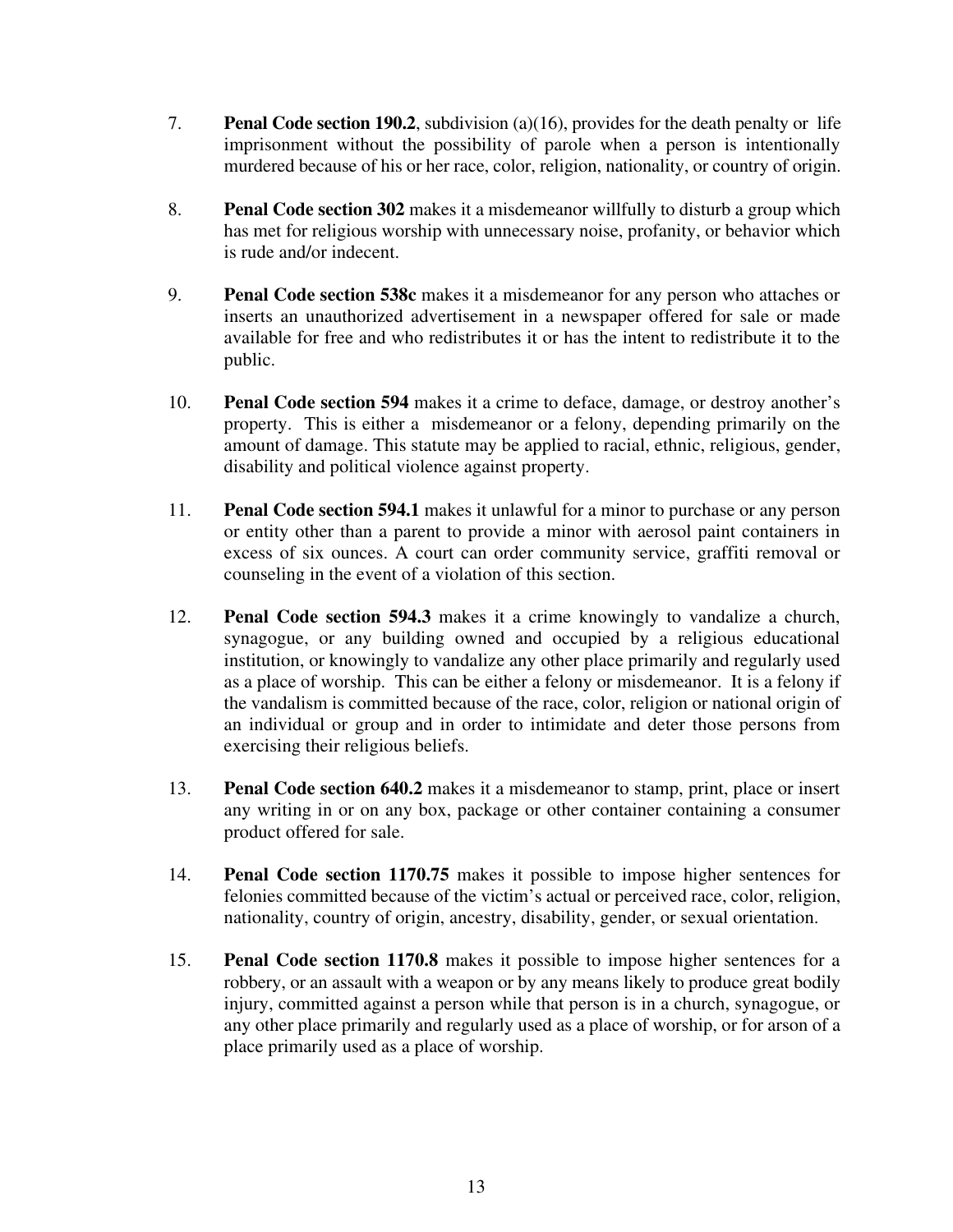- 16. **Penal Code section 1170.85** makes it possible to impose higher sentences for a felony if the victim is particularly vulnerable, or unable to defend himself or herself, due to age or significant disability. Penal Code section 667.9 provides specific term enhancements for repeat offenders who commit certain crimes against persons whom the perpetrator knows is disabled, persons 65 years or older, or persons under the age of 14.
- 17. **Penal Code section 11410** (terrorism) expresses the Legislature's intent that it is the right of every person, regardless of his or her race, color, creed, religion, gender, or national origin, to be secure and protected from fear, intimidation and physical harm caused by the activities of violent groups and individuals. This section also contains the Legislature's express finding that the advocacy of unlawful violent acts by groups against other persons or groups where death and/or great bodily injury is likely, is not constitutionally protected, poses a threat to public order and safety, and should be subject to criminal and civil sanctions.
- 18. **Penal Code section 11411** makes it a misdemeanor to burn or desecrate a cross or other religious symbol, or to display a sign, mark, symbol, or emblem (e.g., a Nazi swastika) on another's private property, or on the property of a primary, junior high or high school, for the purpose of terrorizing (i.e., causing a person to fear for his orher personal safety) the owner or occupant of the private property or any person associated with the school.
- 19. **Penal Code section 11412** makes it a felony for a person to attempt to cause or to cause another, by means of a direct, personal threat of unlawful injury upon any person or property, to refrain from exercising his or her religion, or engaging in a religious service. It must reasonably appear to the recipient of the threat that the threat could be carried out.
- 20. **Penal Code section 11413** makes it a felony for a person to explode, ignite or to attempt to explode or ignite, any destructive device, or to commit arson in any church, temple, synagogue, or other place of worship, any offices or buildings where counsel representing groups working for or against abortion meet or organize, any place in which a presentation regarding abortion is conducted, any bookstore or public or private library, any courthouse, the home or office of a judicial officer, any building occupied by probation officers, and any private property if the property was targeted because of the race, color, religion, ancestry, national origin, disability, gender, or sexual orientation of the owner or occupant of the property.
- 21. **Penal Code section 11460** makes it a misdemeanor for two or more persons to assemble as a paramilitary organization for the purpose of practicing with weapons. This section also makes it a misdemeanor for any individual to demonstrate to another how to make or use any firearm, explosive, or destructive device while knowing or having reason to know that this device will be used in an unlawful manner for purposes of civil disorder.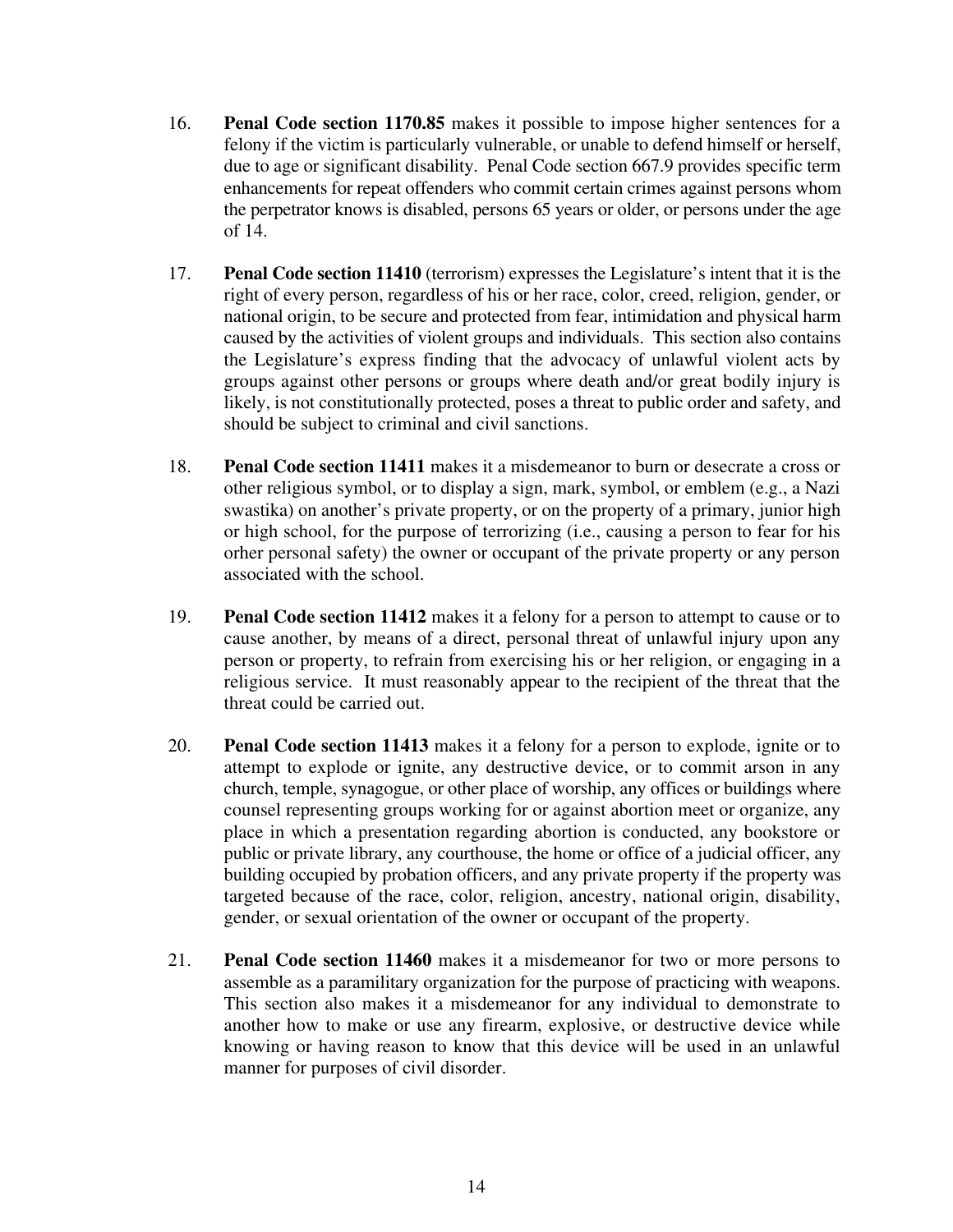- 22. **Penal Code section 12303.2** makes it a felony "recklessly or maliciously" to have in one's possession an explosive or destructive device at or near any public place, including churches.
- 23. **Penal Code section 13519.4** requires the Peace Officer Standards and Training Commission to train peace officers in racial and cultural diversity, including gender and sexual orientation issues.

#### **Hate Crimes Reporting**

Effective January 1, 2001, Education Code section 233 requires the State Board of Education to revise the school curriculum to include human relations education, with the aim of fostering an appreciation of the diversity of California's population and discouraging the development of discriminatory attitudes and practices. Education Code section 32228 provides that public schools should have access to supplemental resources to combat bias on the bases contained in Government Code section 12926 of the Fair Employment and Housing Act (see Chapter 2, Employment), and to prevent and respond to acts of hate violence. At the same time, Education Code section 32228.1 requires school districts that receive funds under the School Safety and Violence Prevention Act to certify that funds will be used for one or more of a variety of purposes, including, but not limited to, preventing and responding to acts of hate violence and bias related incidents. Effective also January 1, 2001, Education Code section 44253.3 adds course work on human relations to the curriculum for a certificate to provide certain services to limited-English-proficient pupils. As of January 1, 2001, Penal Code sections 628, 628.1, 628.2, and 628.5 require the Department of Education to report on hate-motivated incidents and hate crimes.

**Penal Code section 13023** requires local law enforcement agencies to report to the Department of Justice any criminal act where there is reasonable cause to believe the crime was motivated by the victim's race, ethnicity, national origin, religion, gender, sexual orientation, or physical or mental disability. The Department of Justice is required to issue an annual report on July  $1<sup>st</sup>$  of every year concerning such crimes.

**Penal Code section 13515.25**, effective January 1, 2001, requires that the Commission on Peace Officer Standards and Training establish a continuing education course relating to law enforcement interaction with developmentally disabled and mentally ill persons.

**Penal Code section 13519.6** provides that the Commission on Peace Officer Standards and Training shall develop guidelines and a course of instruction and training in hate crimes for law enforcement officers who are employed as peace officers or enrolled in a training academy for law enforcement officers. Hate crime for purposes of this section means any act of intimidation, harassment, physical force, or the threat of physical force, directed against any person, or family, or their property or advocate, motivated either in whole or in part by the hostility to the real or perceived ethnic background, national origin, religious belief, gender, age, disability or sexual orientation of that person, with the intent to cause fear and intimidation.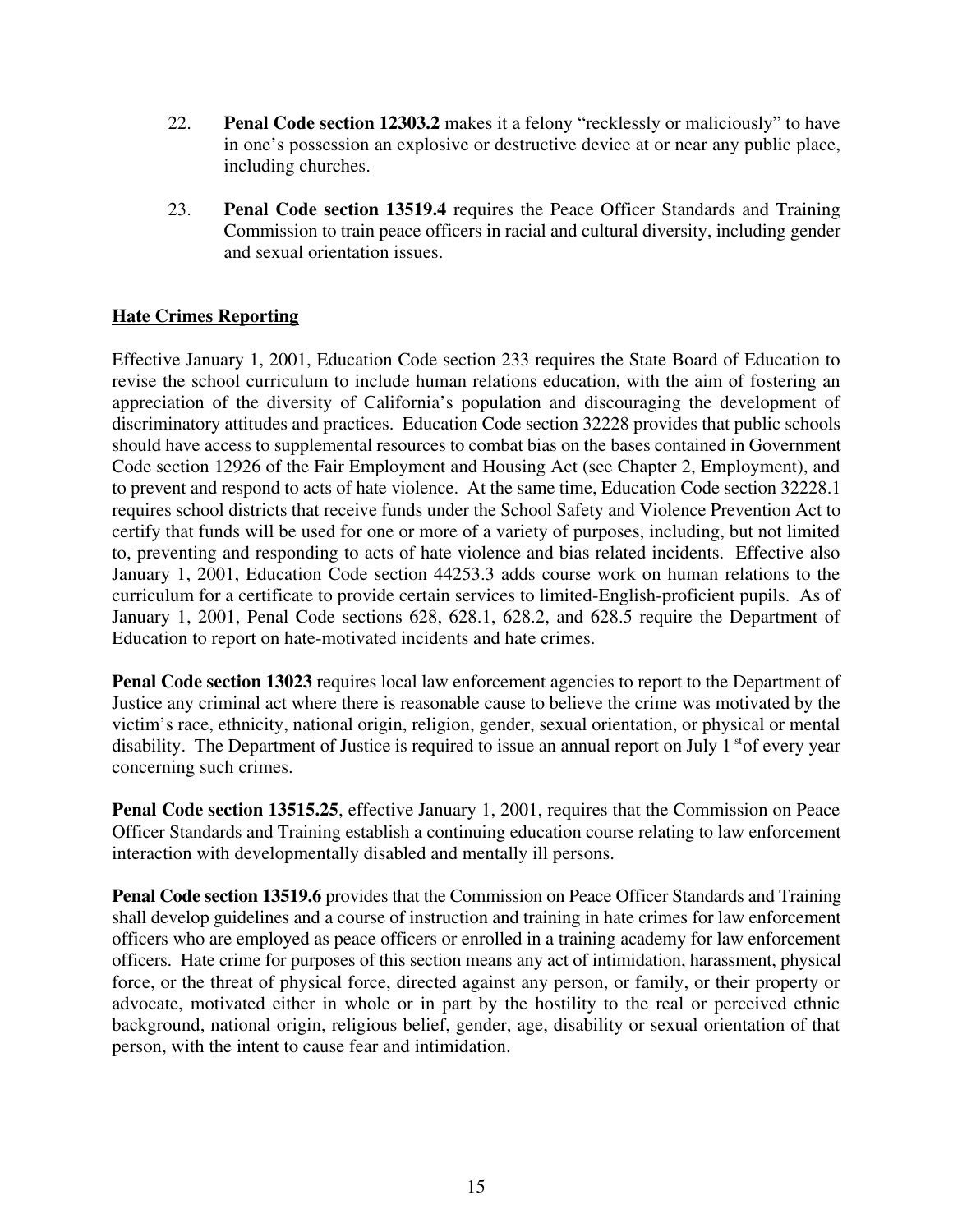Pursuant to the federal Hate Crimes Statistics Act of 1990, 28 U.S.C. § 534 et seq., the United States Department of Justice collects data on hate crimes.

#### **Education Code Provisions Regarding Hate Crimes**

In 1994, the Legislature enacted the California Schools Hate Violence Reduction Act of 1995. This Act requires the State Board of Education to do the following if private funds are available, and if requested by the Superintendent of Public Instruction:

- 1. adopt policies and guidelines to prevent and respond to acts of violence;
- 2. revise existing state curricula, frameworks and guidelines to include human relations education;
- 3. establish guidelines for use in teacher and administrator in-service training programs:
	- a) to promote an appreciation of diversity;
	- b) to discourage discriminatory attitudes and practices among pupils, teachers, administrators, and counselors; and
	- c) to enable teachers and administrators to prevent and respond to acts of hate violence;
- 4. revise guidelines previously adopted by the Board to include procedures to prevent and respond to acts of hate violence; and
- 5. encourage teachers to impress upon the minds of pupils the meaning of equality and human dignity and to foster an environment that is free from discriminatory attitudes, practices, events, or activities, in order to prevent acts of hate violence. (Ed. Code, §§ 201 and 233.5.)

Among the grounds for the suspension or expulsion of a pupil in grades four through 12 is now the commission of acts of hate violence. (Ed. Code, §§ 48900.3 and 48915.)

Education Code section 233.8 provides that effective January 1, 2001, the State Department of Education, subject to available funding, is required to provide training to school district personnel in identifying and determining hate violence on school campuses. Pupils and teachers may participate in a grant program focused on fostering ethnic sensitivity, overcoming racism and prejudice, and countering hatred and intolerance, subject to available funding.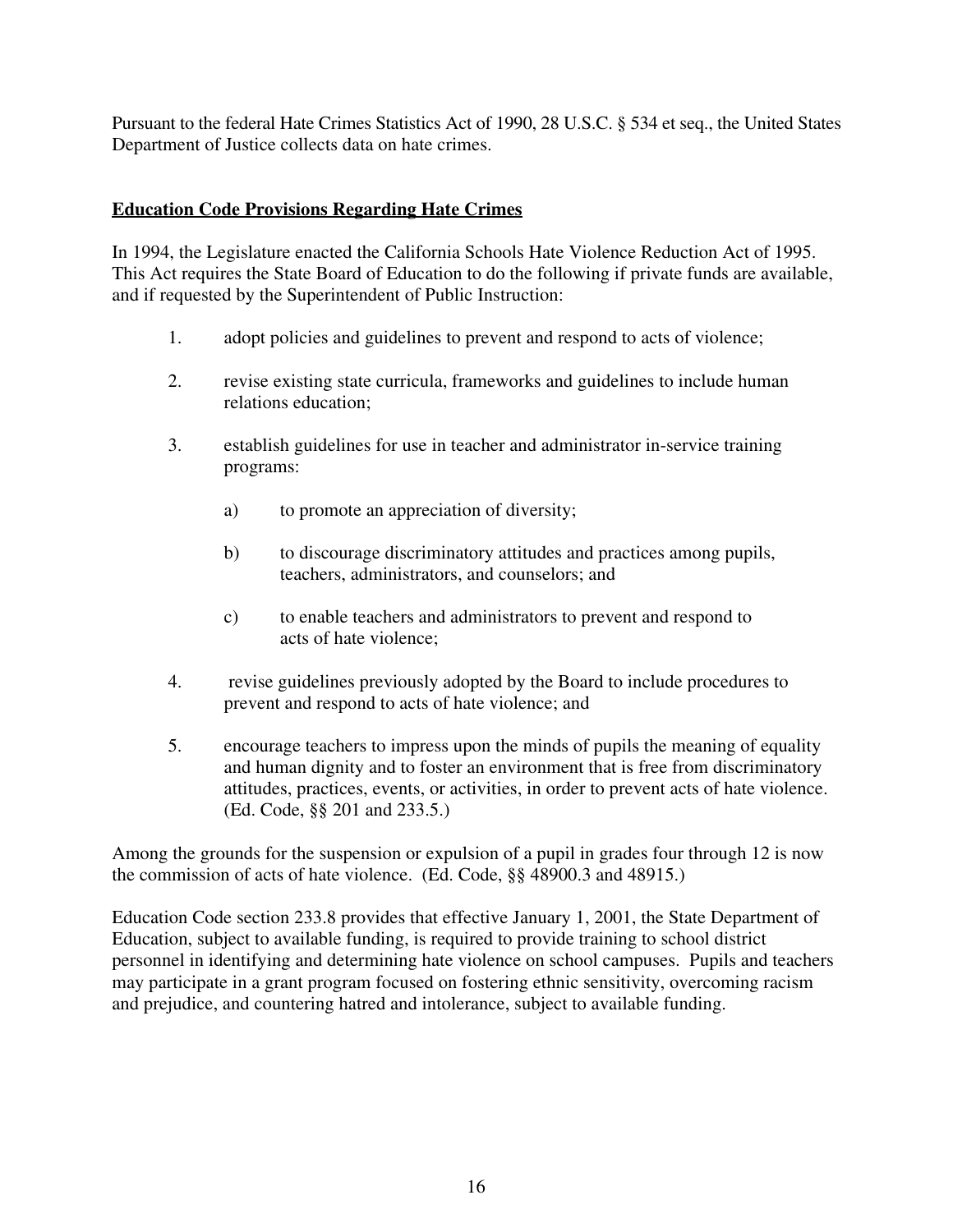#### **California's Victims of Crime Program**

Under Government Code sections 13959-13969.4, some crime victims may be eligible for financial assistance for unreimbursed expenses resulting from the crime.

For information and assistance, contact:

California Department of Justice Attorney General's Office Office of Victims' Services 1300 I Street Sacramento, CA 95814 Toll Free Number: (877) 433-9069 (in California)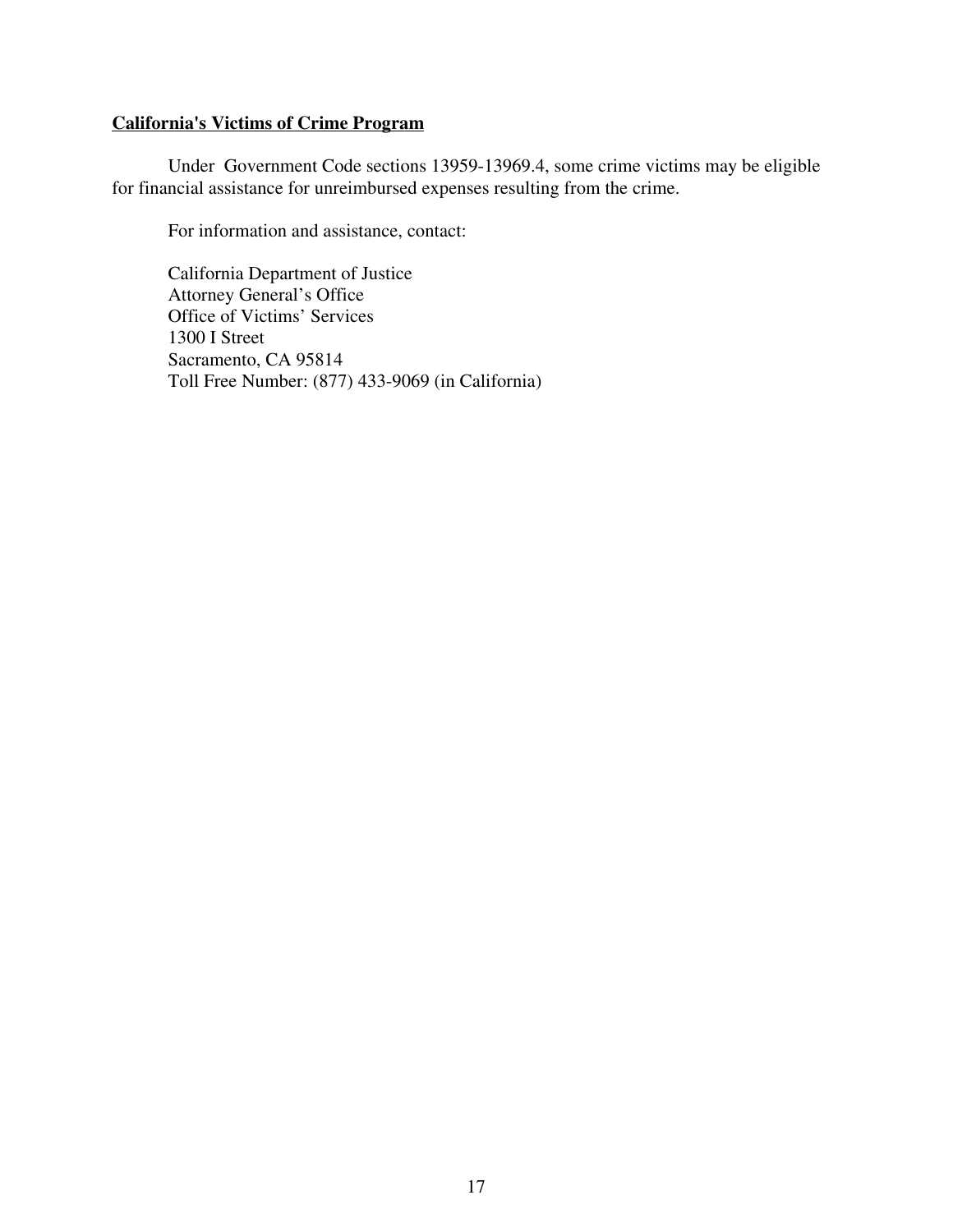#### **CHAPTER II**

#### **EMPLOYMENT**

#### **State Laws**

#### **The Fair Employment and Housing Act**

The Fair Employment and Housing Act (FEHA) (Gov. Code, § 12900 et seq.) is California's primary law prohibiting discrimination in employment, housing, and public accommodation. In enacting the FEHA, the Legislature declared that it is a civil right to seek, obtain, and hold employment without discrimination, $<sup>15</sup>$  and that it is the public policy of this state to protect and</sup> safeguard such rights and opportunities.<sup>16</sup>

The Department of Fair Employment and Housing (DFEH), which prosecutes cases, and the Fair Employment and Housing Commission (FEHC), which rules on cases, are the state agencies charged with enforcing the provisions of the FEHA.<sup>17</sup>

Under the FEHA, if the case is litigated in an administrative hearing before the FEHC, employees who prevail may recover back pay, out-of-pocket losses, and up to \$150,000 in combined emotional distress damages per respondent.<sup>18</sup> The administrative fines are payable to the State.<sup>19</sup> If the case is litigated in civil court, the employee may recover unlimited monetary damages, including back pay, emotional distress damages, punitive damages, any other out-of-pocket losses, and attorney's fees and costs, including expert witness fees.20

#### **Discrimination Prohibited by the FEHA**

The FEHA prohibits employment discrimination, harassment and retaliation based upon race, religious creed, color, national origin, ancestry, physical disability (including AIDS and HIV), mental disability, medical condition, marital status, sex (including pregnancy, childbirth, or related

- <sup>16</sup> Government Code section 12920.
- <sup>17</sup> Government Code sections 12930-12935.

<sup>18</sup> Legislation effective January 1, 2000, increased the money damages from \$50,000 to \$150,000 per aggrieved person per respondent. (Gov. Code, § 12970, subd. (a)(3).)

<sup>19</sup> Government Code section 12970, subdivision (d).

<sup>20</sup> Legislation effective January 1, 2000, added expert witness fees which may be awarded to a prevailing party. However, no attorney's fees, costs or expert witness fees may be awarded to the prevailing party where the action is filed by a public entity or public official, acting in an official capacity. (Gov. Code, § 12965, subd. (b).)

 $15$  Government Code section 12921, subdivision (a).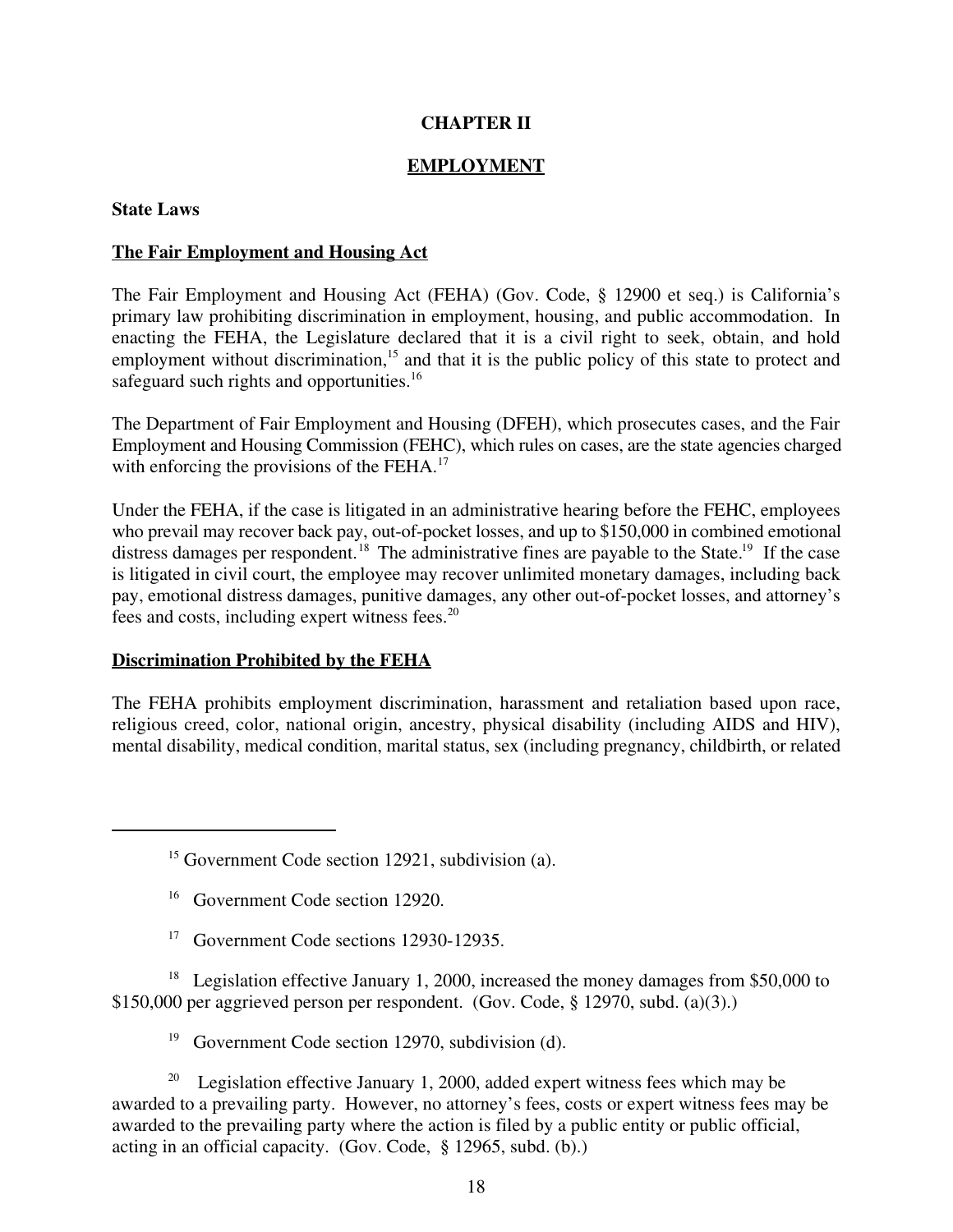medical conditions), age (40 or older), or sexual orientation<sup>21</sup> (heterosexuality, homosexuality, and bisexuality).<sup>22</sup> The prohibition includes a perception that the person has any of those characteristics or that the person is associated with a person who has, or is perceived to have, any of those characteristics. Physical and mental impairment includes conditions that are disabling, potentially disabling, or perceived as disabling.<sup>23</sup>

Additionally, it is unlawful under the FEHA to refuse to grant a female employee up to four months of pregnancy disability leave.<sup>24</sup> The California Family Rights Act (CFRA) (Gov. Code, § 12945.2) added provisions to the FEHA to provide up to 12 workweeks leave for the reason of the birth of a child of the employee, the placement or adoption of a child by the employee, the serious health condition of the child, parent, spouse, or the employee. $2<sup>5</sup>$ 

<sup>22</sup> Government Code sections 12920, 12921, 12926, subdivision (j), 12940.

<sup>23</sup> Though interpreted by some that the FEHA had previously provided for a broad range of disability coverage, legislation effective January 1, 2001, officially expanded the scope of physical and mental impairment to include conditions that are disabling, potentially disabling, or perceived as disabling. (Gov. Code, §12926.1, subds. (b) and (c).) In determining whether an individual has a disability under the FEHA, mitigating measures, such as medication or assistive devices, are not considered.

 $24$  Government Code section 12945.

<sup>25</sup> CFRA applies to all California public employers of any size, as well as all private employers that directly employ 50 or more full or part-time persons within a 75-mile radius from the work site where the California employee is employed. (Cal. Code of Regs., tit. 2, § 7297.0, subd. (d).) An eligible employee may take CFRA leave for up to a total of 12 workweeks in a 12-month period for family care and medical leave, but it does not have to be taken in one continuous period of time. (Cal. Code of Regs., tit. 2, § 7297.0, subd. (e).) CFRA need not be taken in one continuous period of time, but it cannot exceed more than 12 workweeks total for any purpose in a 12-month period. (Cal. Code of Regs., tit. 2, § 7297.3.) An employee is required to give at least verbal notice sufficient to make the employer aware that CFRAqualifying leave is needed. (Cal. Code of Regs., tit. 2, § 7297.4., subd. (a)(1).) The employer may require a certification, but this certification need not disclose the underlying diagnosis of the serious health condition. (Gov. Code, § 12945.2, subds. (j) and (k); Cal. Code Regs., tit. 2, §§

<sup>&</sup>lt;sup>21</sup> Legislation effective January 1, 2000, added sexual orientation as a protected basis under the FEHA. (Gov. Code, §§ 12920, 12926, subd. (q).) Previously, discrimination based on sexual orientation in employment was part of the now-repealed Labor Code section 1102.1, which required employees to file their complaints with the Labor Commissioner within 30 days. Under the FEHA, complainants have one year to file such complaints with the DFEH. (Gov. Code, § 12965, subd. (b).) The FEHA's protections extend to actual as well as perceived sexual orientation, and include persons who are discriminated against because of their association with a person who is or is perceived to be of a particular sexual orientation. (Gov. Code, § 12926, subd. (m).) Under former Labor Code section 1102.1, money damages were limited to back pay only. (Lab. Code, § 1102.1, repealed by Stats. 1999, ch. 592 (AB 1001), § 12.)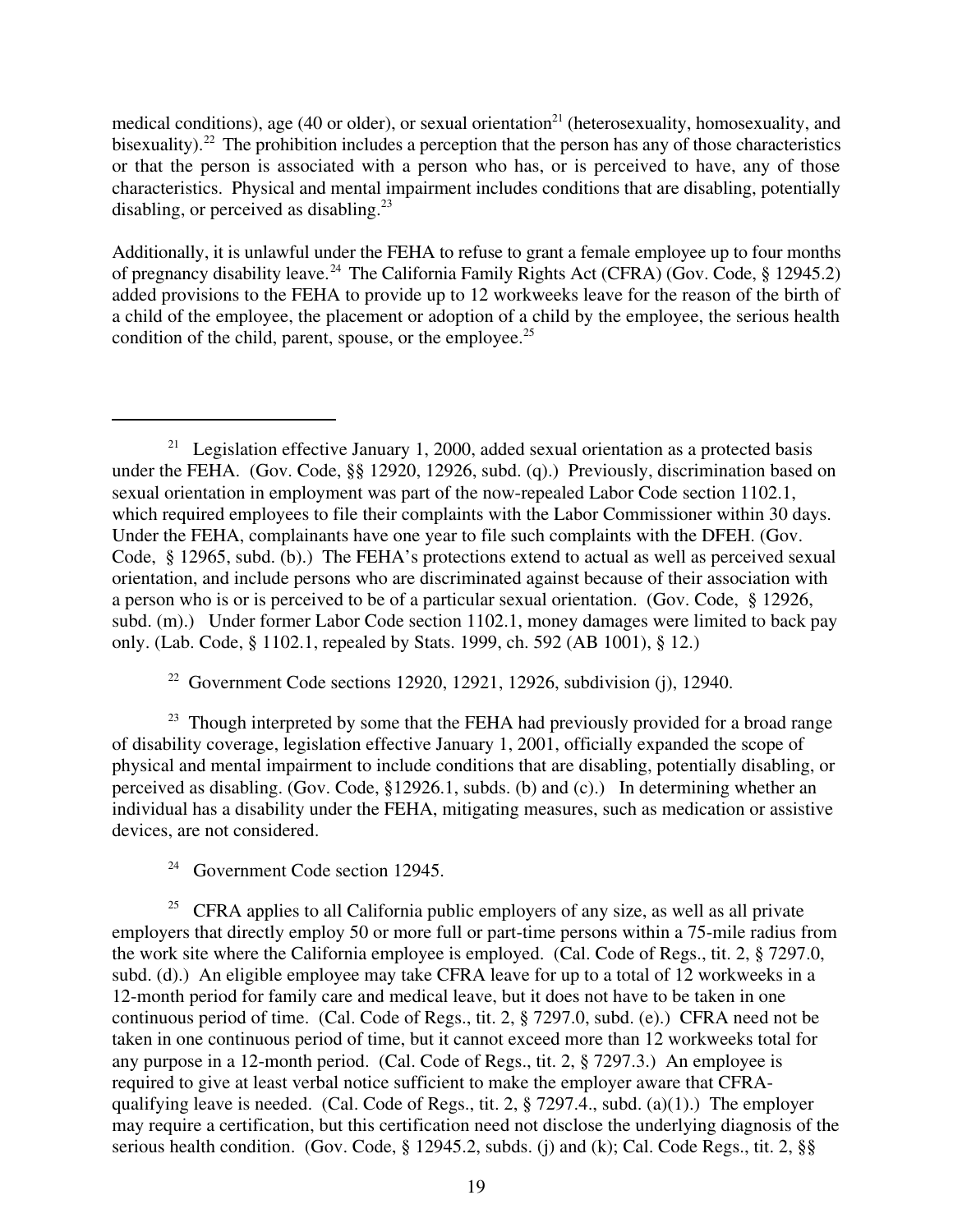The FEHA also protects employees and contract workers from harassment on any of the prohibited bases in the work place.<sup>26</sup> Harassment because of sex includes sexual harassment, gender harassment, same-sex harassment, and harassment based on pregnancy.<sup>27</sup> Sexual harassment may be "quid pro quo," involving situations where the victim's submission to sexual advances or conduct is made a condition of an employment benefit, or it may create a "hostile work environment," which deprives the employee of a discrimination-free work environment.<sup>28</sup>

#### **Entities and Persons Covered by the FEHA**

Generally, any employer regularly employing five or more persons is covered by the FEHA. Such employers include the state,  $^{29}$  cities, counties, other government bodies and private employers. All governmental employers are covered under the FEHA regardless of size. Also subject to the provisions of the FEHA are labor organizations, employment agencies, and apprenticeship programs. An exception to the five-employee minimum occurs whenever harassment is at issue. Every employer employing one or more persons or receiving the services of one or more

 $26$  Legislation effective January 1, 2000, covers "a person providing services pursuant to a contract" under the FEHA. The criteria for independent contractor include: (1) a person who has the right to control the performance of the contract; (2) a person who is customarily engaged in an independently established business; and (3) a person who has control over the time and place the work is performed, supplies the tools and instruments used, and performs work that requires a particular skill not ordinarily used in the course of the employer's work. (Gov. Code, § 12940, subd. (j) $(5)(A)-(C)$ .)

<sup>27</sup> Government Code section 12940, subdivision (j)(3)(C); *Matthews v. Super. Ct.* (1995) 34 Cal.App.4th 598; *Mogilefsky v. Super. Ct.* (1993) 20 Cal.App.4th 1409.

<sup>28</sup> Fisher v. San Pedro Peninsula Hospital (1989) 214 Cal.App.3d 590, 607-608, 611.

 $29$  If you are a state employee, you can also file a discrimination claim with the State Personnel Board in addition to any claims you may separately file under the FEHA. (Gov. Code, § 19702.) The State Personnel Board and the FEHC both have jurisdiction over complaints concerning state employees. (See *State Personnel Board v. Fair Employment and Housing Com.* (1985) 39 Cal.3d 422).

 <sup>7297.0,</sup> subd. (a)(1) and (2); 7297.4, subd. (b)(1) and (2), and 7297.11.) An employee may elect or an employer may require the employee to substitute accrued vacation leave, other accrued time off, any other paid or unpaid time off negotiated with the employer, or sick leave because of the employee's serious health condition. (Gov. Code, § 12945.2, subd. (e); Cal. Code of Regs., tit. 2, § 7297.5.) During the period that an employee takes CFRA leave, the employer shall maintain and pay for coverage under a group health plan. (Gov. Code, § 12945.2, subd. (f)(1); Cal. Code Regs., tit. 2, § 7297.5, subd. (c).)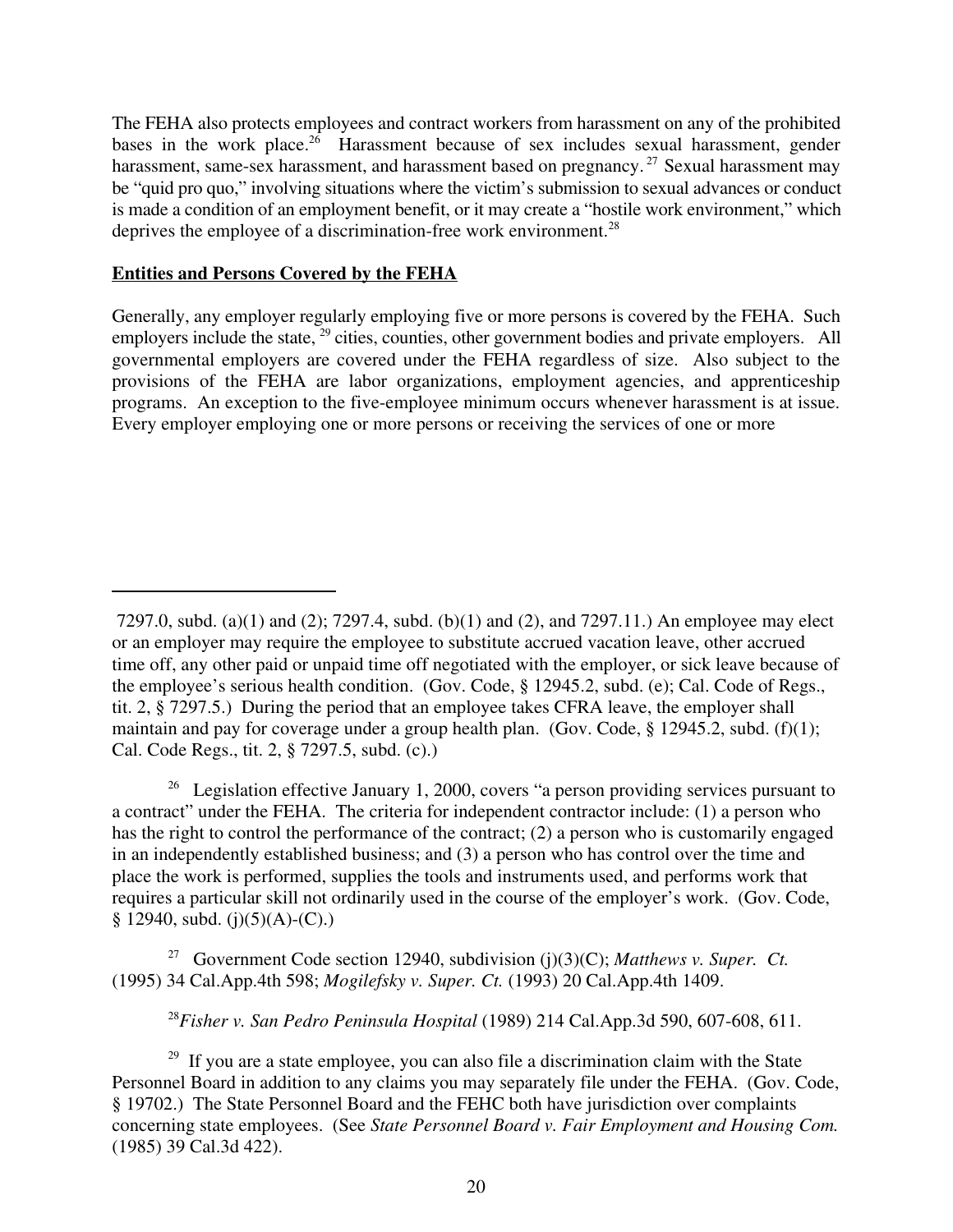independent contractor(s)<sup>30</sup> is subject to the FEHA's prohibition of harassment.<sup>31</sup> Individual coworkers who harass another employee in violation of the FEHA are personally liable.<sup>32</sup>

Religious associations or religious corporations not organized for private profit may be exempt from the provisions of the FEHA under certain circumstances.<sup>33</sup> Employees of the federal government are protected from discrimination under federal laws. Additionally, an employee is personally liable for any unlawful employment harassment of another employee.<sup>34</sup>

#### **Procedures and Remedies**

If you have an employment discrimination problem covered by the FEHA, you should file a complaint with the DFEH. Under the FEHA, the DFEH is the administrative agency responsible for investigating and prosecuting violations of the FEHA. A complaint can be filed with the DFEH by an aggrieved person or the Director of the DFEH.

To file a complaint of employment discrimination, call the Department's Communication Center or log onto the DFEH Web site listed below. If the matter falls within the Department's jurisdiction, you, or the person you represent, will be given an appointment for an interview at the nearest DFEH office.

Listed below are the Web site, Communication Center, and District Office addresses and telephone numbers of the DFEH which can help you with employment discrimination complaints.

**DFEH Web site**: **www.dfeh.ca.gov**

 $30$  See footnote 26.

 $31$  Government Code section 12940, subdivision (i).

 $32$  Government Code section 12940, subdivision (j)(3).

<sup>33</sup> The Commission by precedential decision, in *Dept. of Fair Employment and Housing v. Hoag Memorial Hospital Presbyterian* (1985) FEHC Dec. No. 85-10 [1985 WL 62889 (Cal.F.E.H.C.); 1984-85 CEB 14], has interpreted Government Code section 12926, subdivision (d), to exempt the sectarian activities of religious organizations from coverage under the FEHA. However, the Commission has interpreted this section not to exempt those activities engaged in by such organizations whenever the job at issue is purely secular in nature. Legislation effective January 1, 2001, redefined religious exemption to exclude religious associations or corporations not organized for private profit.

 $34$  Legislation effective January 1, 2001, imposes personal liability on an employee who engages in unlawful harassment in employment under the FEHA. (Gov. Code, § 12940, subd. (j).)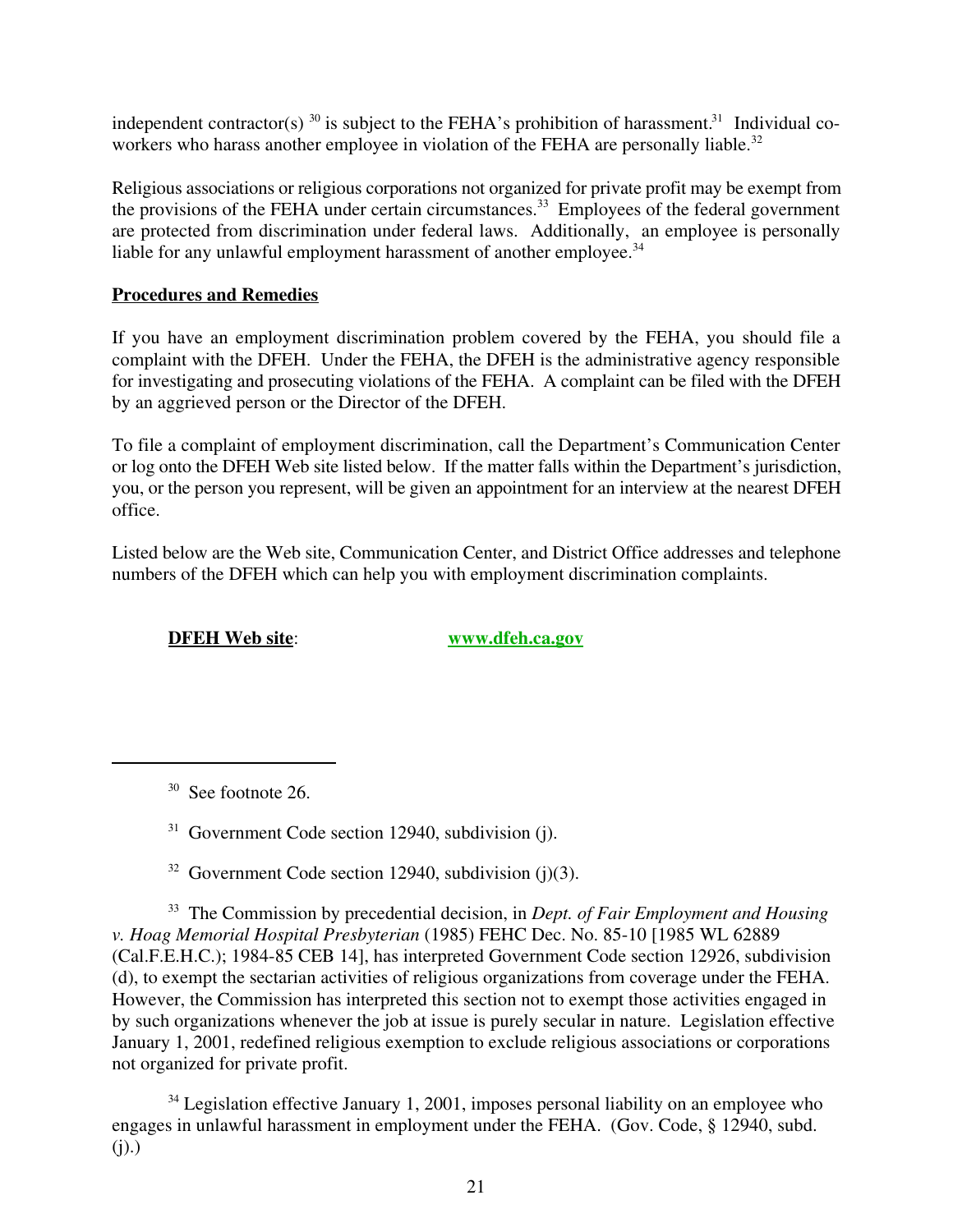| <b>DFEH Communication Center:</b> | $(800) 884-1684$ (Within California)<br>$(916)$ 227-0551 (Outside California)<br>(800) 700-2320 TTY                                                                        |
|-----------------------------------|----------------------------------------------------------------------------------------------------------------------------------------------------------------------------|
| <b>FAX:</b>                       | $(916)$ 227-2859                                                                                                                                                           |
| <b>DFEH District Offices:</b>     |                                                                                                                                                                            |
| <b>Bakersfield</b>                | Department of Fair Employment & Housing<br><b>Bakersfield District Office</b><br>1001 Tower Way, #250<br>Bakersfield, CA 93309-1586<br>Telephone: (805) 395-2729           |
| <b>Fresno</b>                     | Department of Fair Employment & Housing<br><b>Fresno District Office</b><br>1320 E Shaw, #150<br>Fresno, CA 93710<br>Telephone: (559) 244-4760                             |
| <b>Los Angeles</b>                | Department of Fair Employment & Housing<br>Los Angeles District Office<br>611 West Sixth Street Suite 1500<br>Los Angeles, CA 90017<br>Telephone: (213) 439-6700           |
| <b>Oakland</b>                    | Department of Fair Employment & Housing<br><b>Oakland District Office</b><br>1515 Clay Street, Suite 701<br>Oakland, CA 94612-2512<br>Telephone: (510) 622-2941            |
| <b>Sacramento</b>                 | Department of Fair Employment & Housing<br><b>Sacramento District Office</b><br>2000 O Street, #120<br>Sacramento, CA 95814-5212<br>Telephone: (916) 445-5523              |
| <b>San Bernardino</b>             | Department of Fair Employment & Housing<br>San Bernardino District Office<br>1845 S. Business Ctr. Dr., #127<br>San Bernardino, CA 92408-3426<br>Telephone: (909) 383-4373 |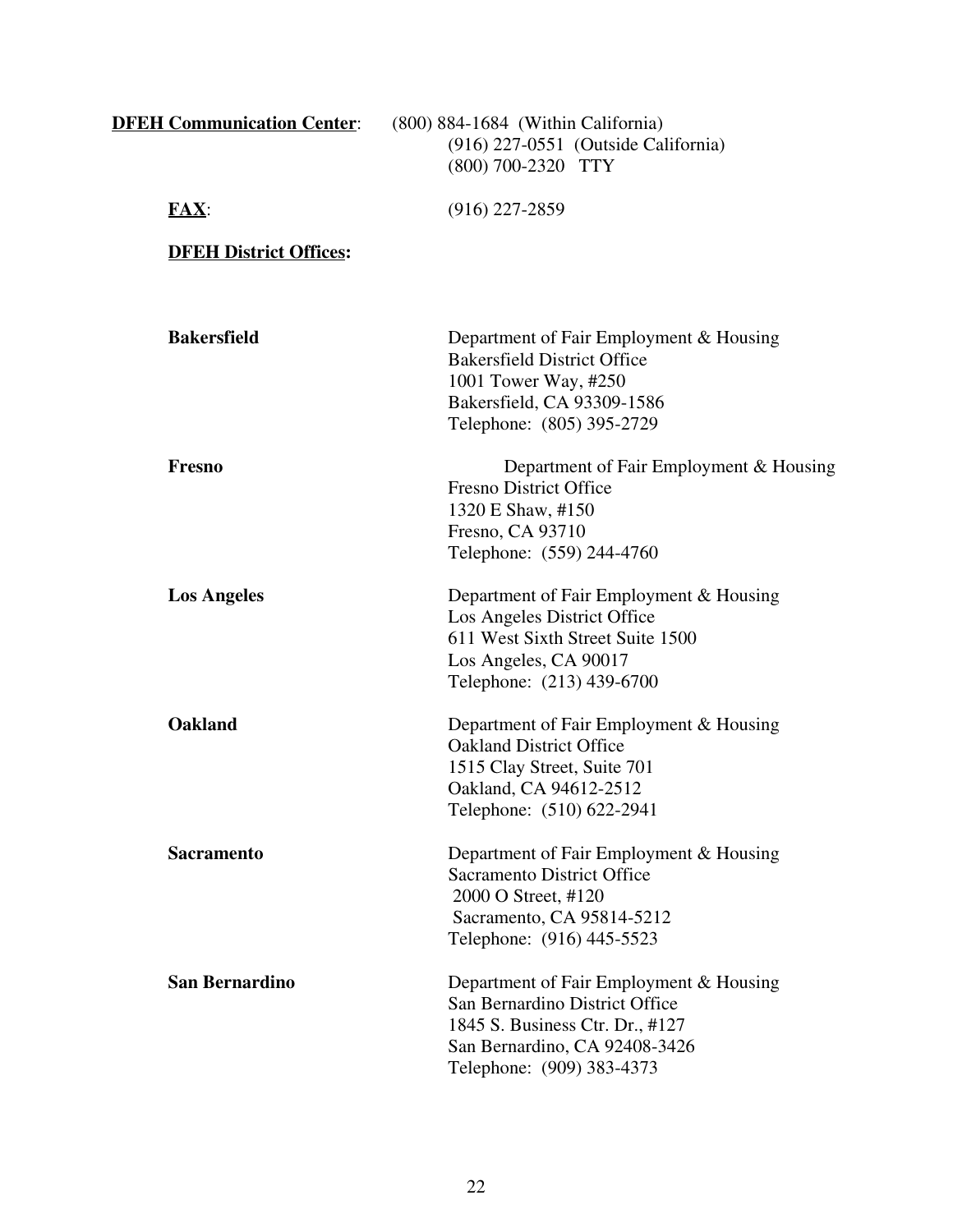| <b>San Diego</b>     | Department of Fair Employment & Housing<br>San Diego District Office<br>350 West Ash Street, #950<br>San Diego, CA 92101-3901<br>Telephone: (619) 645-2681             |
|----------------------|------------------------------------------------------------------------------------------------------------------------------------------------------------------------|
| <b>San Francisco</b> | Department of Fair Employment & Housing<br>San Francisco District Office<br>455 Golden Gate Avenue, #7600<br>San Francisco, CA 94102-6073<br>Telephone: (415) 703-4177 |
| <b>San Jose</b>      | Department of Fair Employment & Housing<br>San Jose District Office<br>111 North Market St., #180<br>San Jose, CA 95113-1102<br>Telephone: (408) 277-1271              |
| Santa Ana            | Department of Fair Employment & Housing<br>Santa Ana District Office<br>28 Civic Center Drive, #200<br>Santa Ana, CA 92701-4010<br>Telephone: (714) 558-4266           |
| <b>Ventura</b>       | Department of Fair Employment & Housing<br><b>Ventura District Office</b><br>1732 Palma Drive #200<br>Ventura, CA 93003<br>Telephone: (805) 654-4514                   |

Unless the discriminatory action taken against you is of a continuing nature, the FEHA requires you to file your complaint with the DFEH within one year of the alleged unlawful employment discrimination. If you do not discover facts about an unlawful employment practice until after the expiration of the one-year filing period, you have an additional 90 days to file a complaint.<sup>35</sup> Once your complaint has been filed, the DFEH may investigate and attempt to resolve your complaint through conciliation and persuasion. If conciliation proves unsuccessful, the DFEH is authorized to prosecute an administrative action against the accused employer by issuing a document referred to as an "accusation." You do not need your own attorney if the DFEH issues an accusation.

You will be issued a "right to sue" letter, notifying you that you can file a private lawsuit in court if you desire. However, you may request a "right to sue" letter immediately upon filing your complaint if you have your own private attorney or choose to represent yourself in a court action.

<sup>&</sup>lt;sup>35</sup> Government Code section 12960.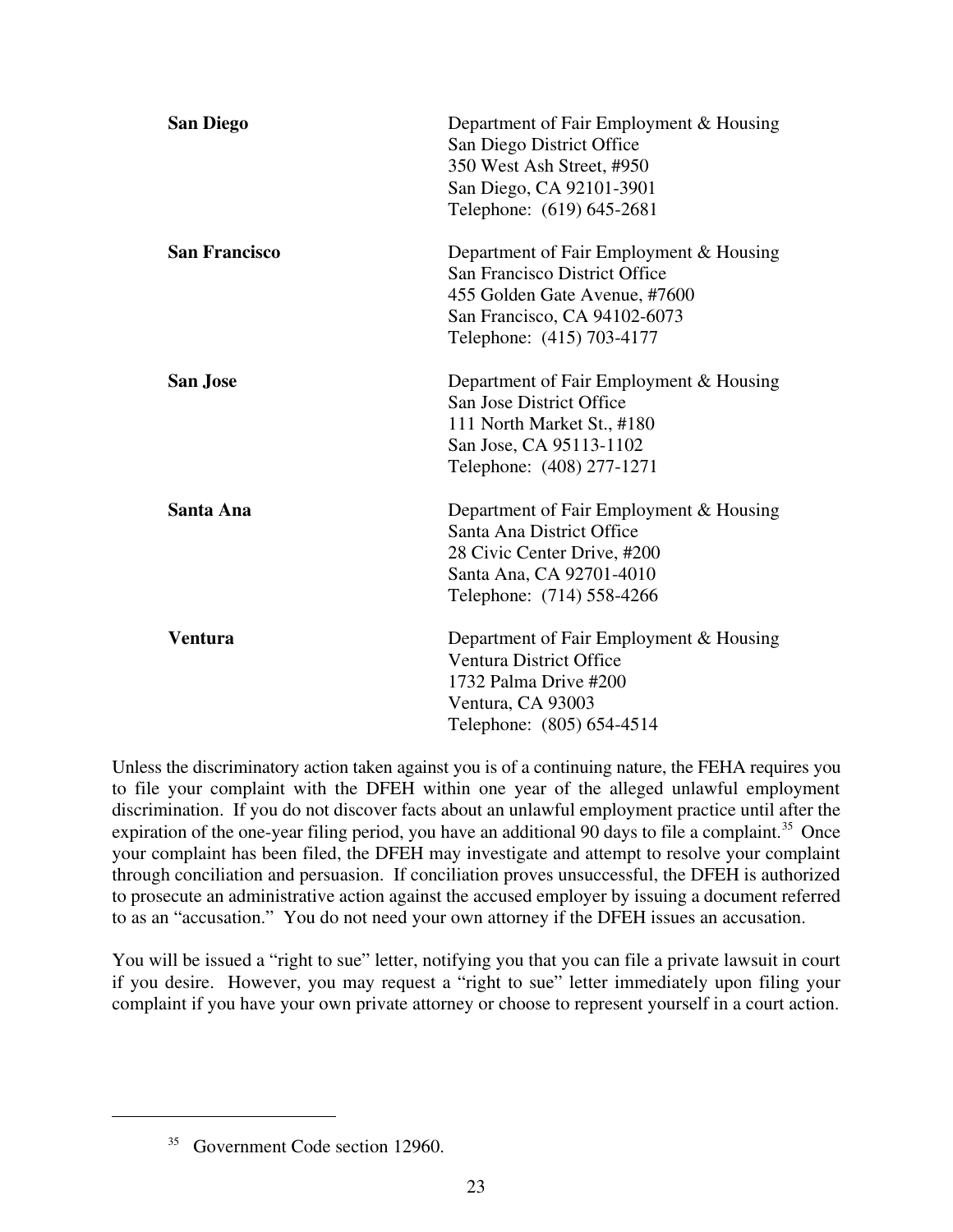Once you opt out of the administrative process, all subsequent proceedings will take place through private litigation and the DFEH will no longer be involved.

If you stay in the administrative process, and if the DFEH chooses to institute proceedings itself by issuing an accusation, an evidentiary hearing will begin within 90 days unless waived by the parties. The merits of your employment discrimination complaint will be litigated at this hearing. If the DFEH issues an accusation which asks for either compensatory damages for emotional injury or administrative fines, the employer has the right to opt out of the administrative system and have its case heard by the courts. The FEHC rules on charges brought by the DFEH, and has broad authority to fashion remedies which will effectively carry out and further the purposes of the FEHA. Employees who prevail may recover back pay, out-of-pocket losses, and up to \$150,000 in combined emotional distress damages per respondent.<sup>36</sup> The administrative fines are payable to the State.<sup>37</sup> If the case is litigated in civil court, the employee may recover unlimited monetary damages, including back pay, emotional distress damages, punitive damages, any other out-of-pocket losses, attorney's fees and costs, including expert witness fees.<sup>38</sup>

#### **Employment Discrimination Remedies with the State Personnel Board**

In addition to the FEHA, other state statutes and constitutional guarantees may also prohibit employment discrimination. Article I, section 8, of the California Constitution provides that a person may not be disqualified from entering or pursuing a business, profession, vocation, or employment because of sex, race, creed, color, or national or ethnic origin. Article I, section 31, of the California Constitution provides in relevant part that the State shall not discriminate against, or grant preferential treatment to, any individual or group on the basis of race, sex, color, ethnicity, or national origin in the operation of public employment, public education, or public contracting.<sup>39</sup> An Executive Order prohibits any state entity from discriminating against an employee because of the employee's sexual orientation.<sup>40</sup> Violations of this Executive Order should be reported to the State

 $38$  Legislation effective January 1, 2000, added expert witness fees which may be awarded to a prevailing party. However, no attorney's fees, costs or expert witness fees may be awarded to the prevailing party where the action is filed by a public entity or public official, acting in an official capacity. (Gov. Code, § 12965, subd. (b).)

 $39$  California Constitution, Article I, section 31, added by California Civil Rights Initiative, Primary Election (Prop. 209) (Nov. 5, 1996).

<sup>&</sup>lt;sup>36</sup> Legislation effective January 1, 2000, increased the money damages from \$50,000 to \$150,000 per aggrieved person per respondent. (Gov. Code, § 12970, subd. (a)(3).)

 $37$  Government Code section 12970, subdivision (d).

<sup>&</sup>lt;sup>40</sup> Executive Order No. B-54-79 (1979). In addition, "[w]ithin 30 days after receipt of notice of termination of a career executive assignment, the affected employee may appeal to the State Personnel Board upon the grounds that the termination was effected for reasons of age, sex, sexual preference as prohibited by Governor's Executive Order B-54-79 (4/4/79), marital status, race, color, national origin, ancestry, disability as defined in Government Code section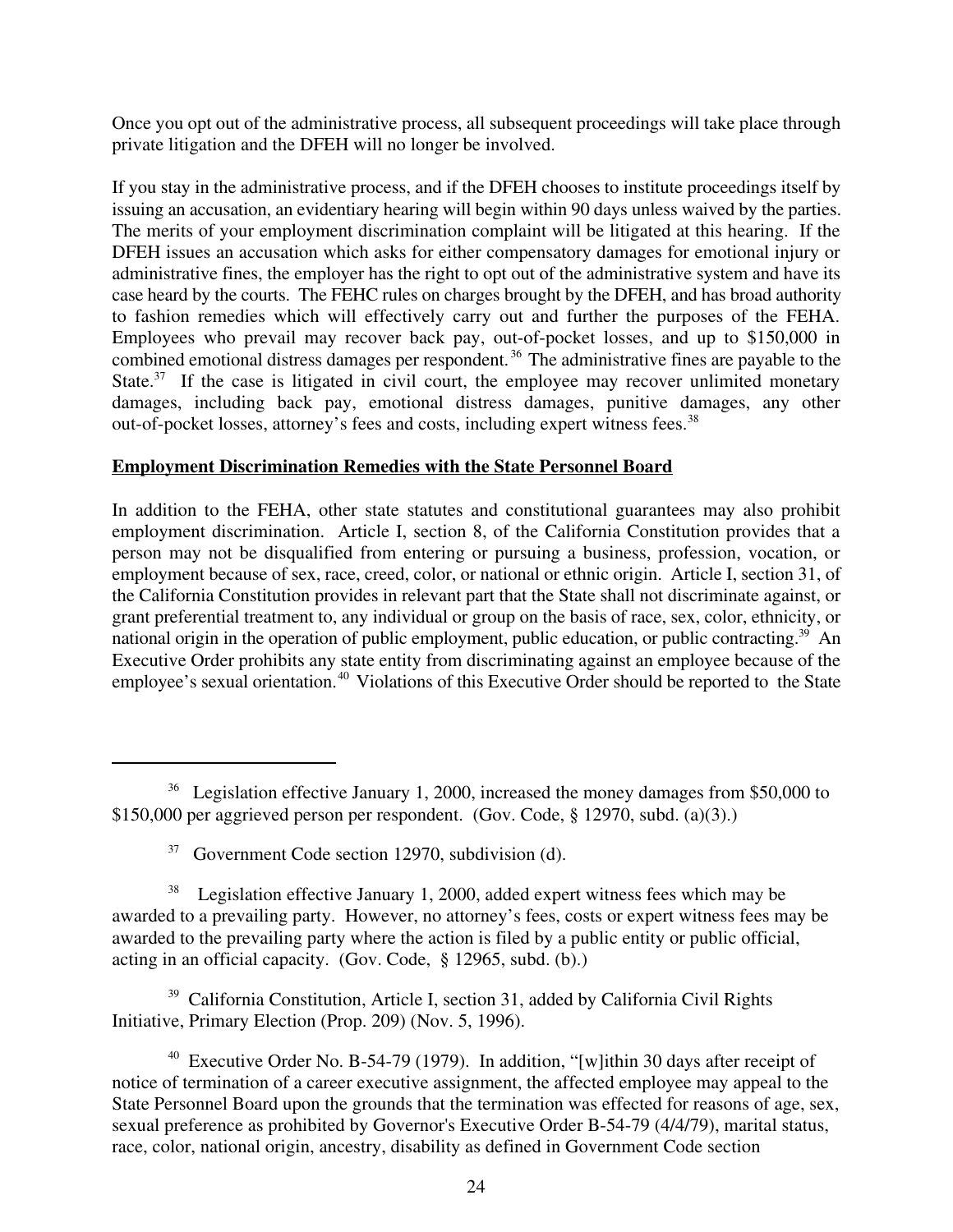Personnel Board in writing. The street, Web site and e-mail addresses of the State Personnel Board are as follows:

> State Personnel Board Appeals Division 801 Capitol Mall, MS #22 P.O. Box 944201 Sacramento, CA 94244-2010 Web site: **www.spb.ca.gov** E-mail: **Appeals@spb.ca.gov**

If you have any questions or need further information regarding this Executive Order, contact:

#### **State Personnel Board, Appeals Division**:

| <b>General Information Sacramento</b>              | (916) 653-0544/0799 |
|----------------------------------------------------|---------------------|
| <b>General Information Los Angeles</b>             | $(213)$ 897-3370    |
| <b>Status of Appeals</b>                           | $(916) 657 - 2092$  |
| Calendaring & Continuances                         | $(916)$ 653-5505    |
| Transcript, Tape, Document & Administrative Record | $(916)$ 657-2489    |
| Secretariat                                        | $(916) 653 - 0429$  |
| <b>FAX</b>                                         | $(916) 654-6055$    |
| <b>TDD</b>                                         | $(916) 654 - 2360$  |
|                                                    |                     |

#### **The California Equal Pay Law**

The California Equal Pay Law, Labor Code section 1197.5, prohibits discrimination against employees on the basis of sex in the payment of wages. Therefore, male and female employees in the same classification who perform substantially the same quantity and quality of work are entitled to equal pay, unless pay differentials are based on bona fide factors other than sex, such as seniority or merit. An employer who denies a person the equal pay guaranteed by this law is liable to the affected employee for any difference in wages due the employee, plus interest. The employer is also liable for damages in an amount equal to the total amount of lost wages.

This law is enforced by the Division of Labor Standards Enforcement (Division) of the State Department of Industrial Relations. If you believe your rights under the Equal Pay Law have been violated, you may file a complaint with the Division. To file a complaint, log onto the Division's Web site at **www.dir.ca.gov/dlse** or contact the following regional telephone numbers and local offices:

 <sup>19231(</sup>a)(1), religion, or religious opinions and affiliations, political affiliation, or political opinions. After hearing the appeal, the board may affirm the action of the appointing power, or restore the affected employee to the career executive assignment." (Cal. Code Regs., tit. 2, § 548.13.)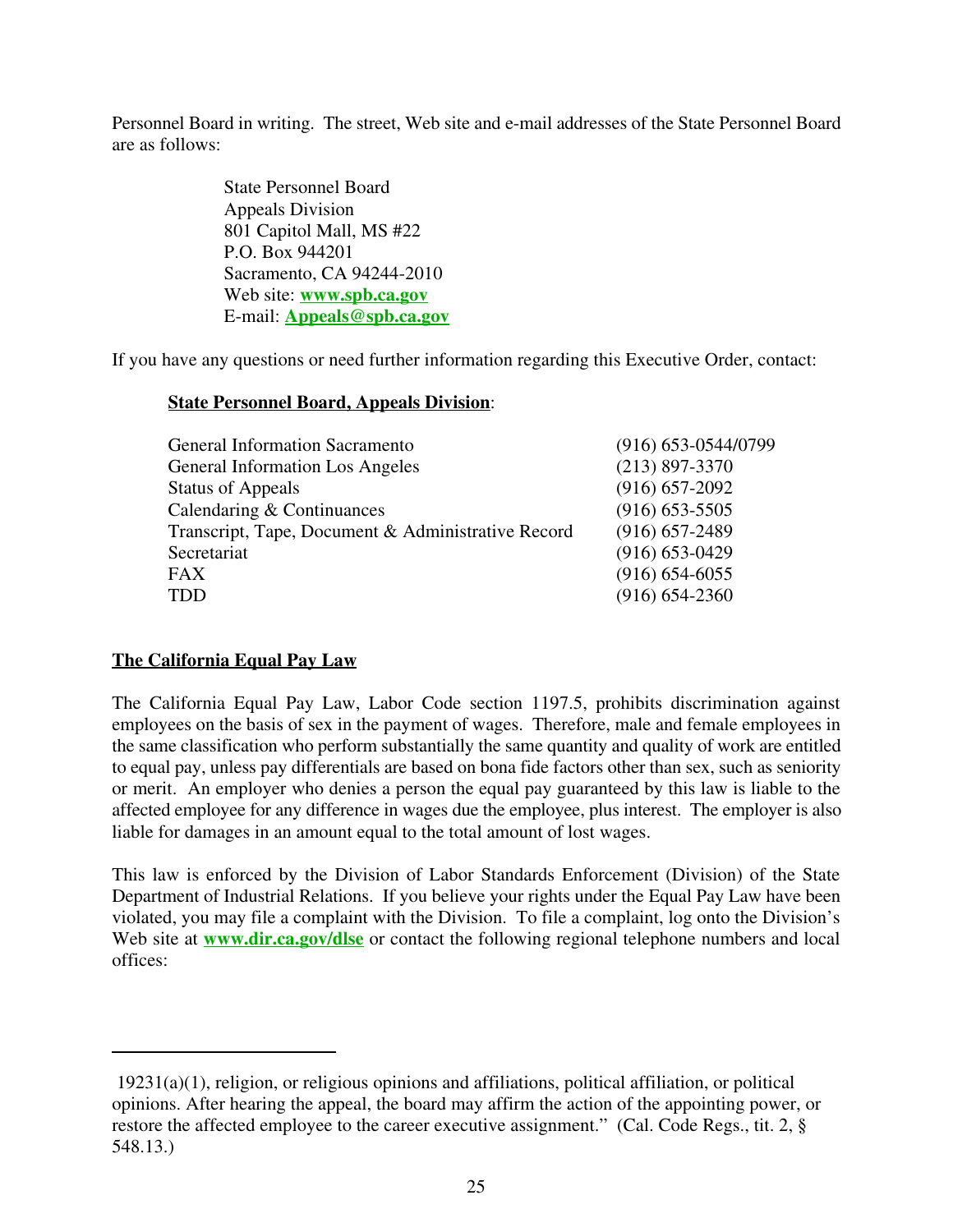**San Francisco, Oakland, San Jose and Salinas**: (415) 557-7878 San Francisco, P. O. Box 420603, San Francisco, CA 94142-3660 Oakland, 1515 Clay Street, Suite 801, Oakland, CA 94612 San Jose, 100 Paseo de San Antonio, Room 120, San Jose, CA 95113 Salinas, 1870 Main Street, Suite 150, Salinas, CA 93906

**Santa Rosa and Eureka**: (707) 445-9067 Santa Rosa, 50 "D" Street, Suite 360, Santa Rosa, CA 95404 Eureka, 619 Second Street, Room 109, Eureka, CA 95501

**Sacramento, Redding, Marysville**: (916) 323-4920 Sacramento, 2424 Arden Way, Suite 360, Sacramento, CA 95825 Redding, 2115 Akard Avenue, Room 17, Redding, CA 96001 Marysville, 1204 "E" Street, Marysville, CA 95901

**Los Angeles, Santa Ana, Long Beach, Van Nuys**: (213) 620-6330

320 West 4th Street Los Angeles, CA 90013 28 Civic Center Plaza, Room 625, Santa Ana, CA 92701 300 Oceangate, Third Floor, Long Beach, CA 90802 6150 Van Nuys Blvd., Room 100, Van Nuys, CA 91401

**San Diego**: (619) 467-3002 8765 Aero Drive, Suite 125, San Diego, CA 92123

Please note the public information numbers of the Division for the following areas:

**Fresno**: (209) 248-8400 770 East Shaw Ave, Suite 315 Fresno, CA 93710

**Stockton**: (209) 948-7770 31 East Channel Street, Room 317 Stockton, CA 95202

**Bakersfield**: (805) 395-2710 5555 California Ave., Suite 200 Bakersfield, CA 93309

**San Bernardino**: (909) 383-4334 464 West Fourth Street, Room 348, San Bernardino, CA 92401

**Santa Barbara**: (805) 568-1222 411 East Canon Perdido Street, Room 3, Santa Barbara, CA 93101

Upon the filing of the complaint, the Division is empowered to investigate your allegations to determine their validity. During the course of its investigation, the Division will keep your name confidential unless it becomes necessary to reveal your name to verify your allegations. If the Division verifies your claims, it is then authorized to initiate all necessary proceedings, including a civil lawsuit, to collect any wages and damages due you.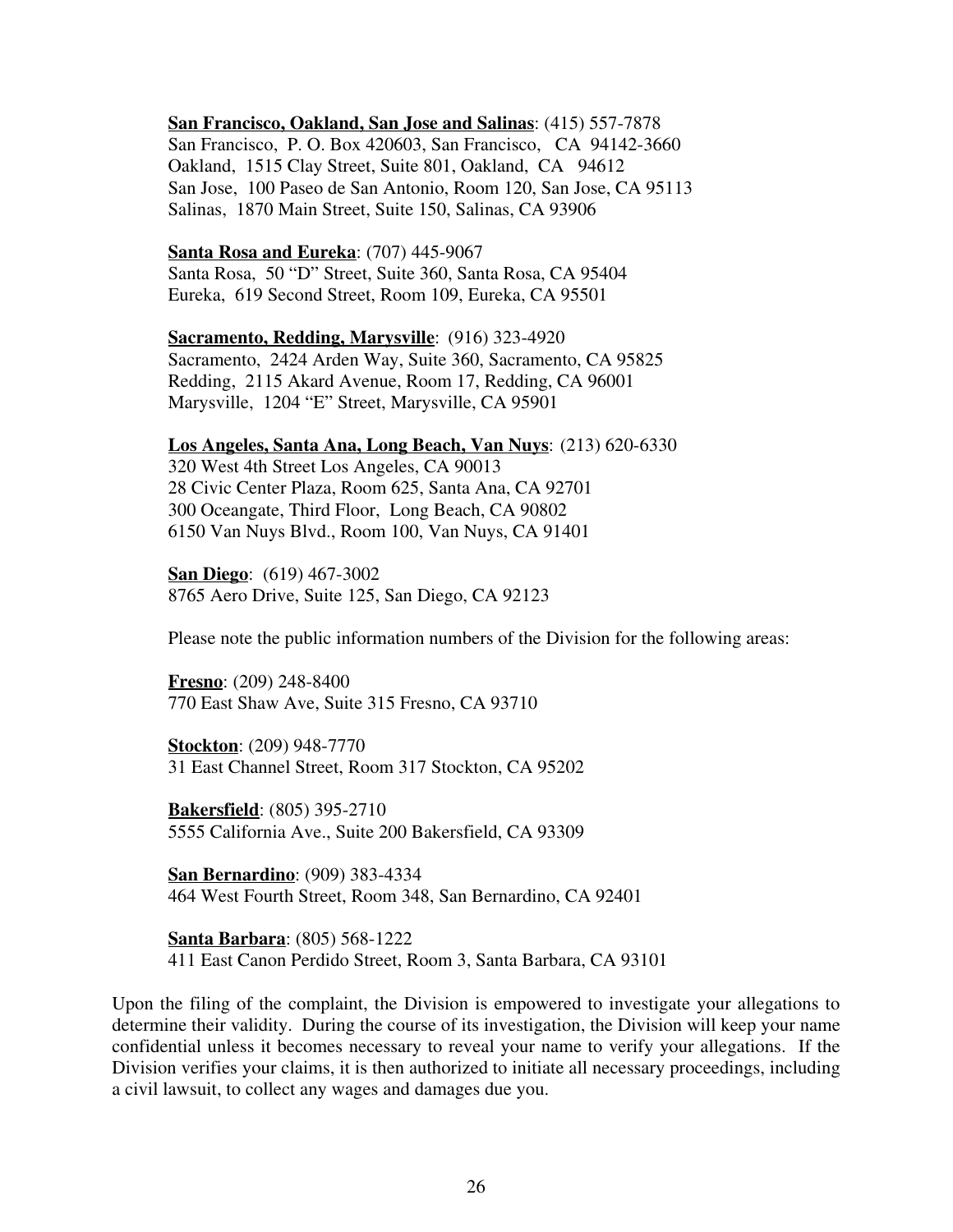If you consent to the bringing of a civil action by the Division on your behalf, you will be held to have waived your right to file a private lawsuit under the Equal Pay Law. However, if the Division dismisses a civil action after filing it on your behalf, your right to bring a civil action will be renewed. Additionally, if 180 days have passed since the filing of a civil action by the Division, and you have not received your lost wages and damages, you have the right to intervene in the lawsuit brought by the Division.

If you choose not to file a complaint with the Division, you may file your own lawsuit under the Equal Pay Law. If you are successful in a private lawsuit, you may collect lost wages, damages in an amount equal to your lost wages, the costs of your suit, and reasonable attorney's fees. A civil action to recover wages and damages must be filed within two years of the alleged violation except where the violation is willful. If the violation is willful, the complaint must be filed within three years.

#### **Miscellaneous State Laws Prohibiting Employment Discrimination**

Various other state statutory provisions also prohibit discrimination in employment, including discrimination in particular jobs or on particular bases.

These provisions include:

- 1. **Education Code sections 44337 and 44338** provide that no otherwise qualified person shall be denied the right to receive a teaching credential or training, or to engage in the practice of teaching, on the grounds that he or she is disabled, provided that the person does not pose a direct threat of substantial harm to the health or safety of other individuals.
- 2. **Education Code section 44858** prohibits any person charged by a school board with interviewing and recommending persons for employment in positions requiring certification, from refusing to interview or recommend a person for employment because of that person's age or marital status.
- 3. **Education Code section 45023.5** requires that all certified public school employees performing like work be paid the same amount for overtime without discrimination based on the employee's sex.
- 4. **Education Code section 45193** allows local school districts to provide leaves of absences for any pregnant female employee employed in the classified services of the district.
- 5. **Education Code section 45293** provides that no question may be asked of a candidate for a classified services position of any public school system regarding his or her political or religious opinions or affiliations, race, color, national origin, ancestry, sex, or marital status, nor may any candidate be discriminated against on any of these bases.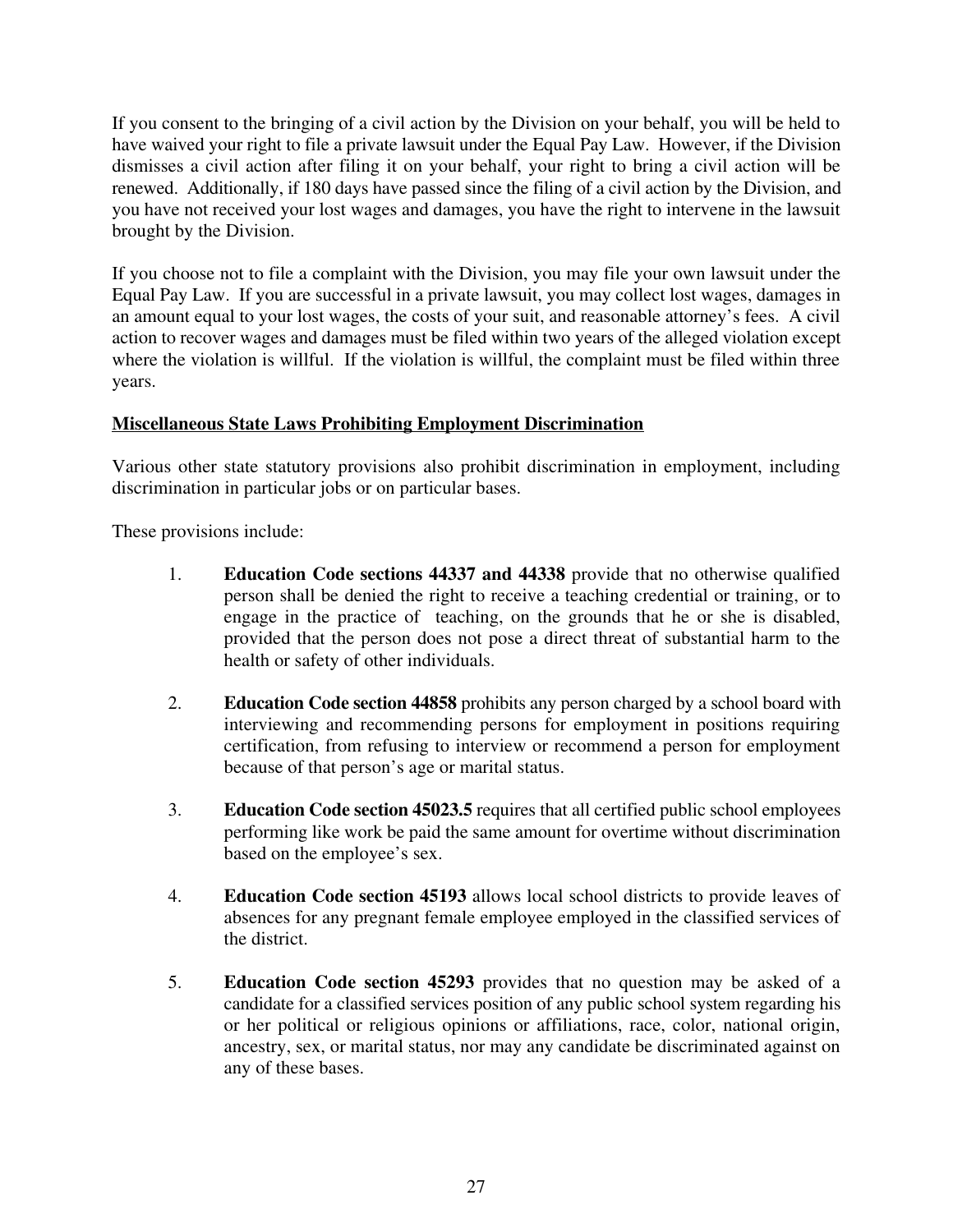- 6. **Government Code section 11135** prohibits employment discrimination on the basis of ethnic group identification, religion, age, sex, color, or physical or mental disability, by any entity that receives state funding.
- 7. **Government Code section 19231**, effective January 1, 2001, provides that the definitions in Government Code section 12926 of the FEHA apply to the State Civil Service Act, which prohibits discrimination in civil service employment on the bases of sex, race, religious creed, color, national origin, ancestry, marital status, physical disability, or mental disability.
- 8. **Government Code section 18932** declares that there shall not be established any minimum or maximum age limits for any civil service examination, except in the cases of positions involving public health or safety, or involving the powers and duties of a peace officer. Where minimum and maximum age limits are allowed, they must relate to a "bona fide occupational qualification."
- 9. **Government Code section 19240**, effective January 1, 2001, provides that the definition of disability contained in section 12926 of the FEHA applies to the provisions of the Limited Examination and Appointment Program.
- 10. **Government Code section 19701** requires that no person shall be denied state employment because of blindness or color blindness, unless normal eyesight is absolutely necessary for such employment.
- 11. **Government Code section 19702** provides that there is to be no discrimination, retaliation or harassment in state employment based on sex, race, religious creed, color, national origin, ancestry, marital status, or physical or mental disability.
- 12. **Government Code section 19703** prohibits the asking of any questions relating to political or religious affiliations of any state employee or employment candidate.
- 13. **Government Code section 19704** prohibits the making of any notation on a state employment application suggesting or pertaining to the applicant's race, color, religion, sex, or marital status. Subsequent to employment, answers to questions regarding an employee's race, color, religion, sex, or marital status may be obtained for research and statistical purposes only.
- 14. **Government Code section 19706** prohibits the notation of the date of birth upon or in any state civil service application under most circumstances.
- 15. **Government Code section 20600.1** states that separate rates of contribution into the retirement system or benefit factors for male and female members of the state civil service shall neither be established nor maintained.
- 16. **Government Code section 31005** prohibits any county from establishing a minimum or maximum age limit for any county employment.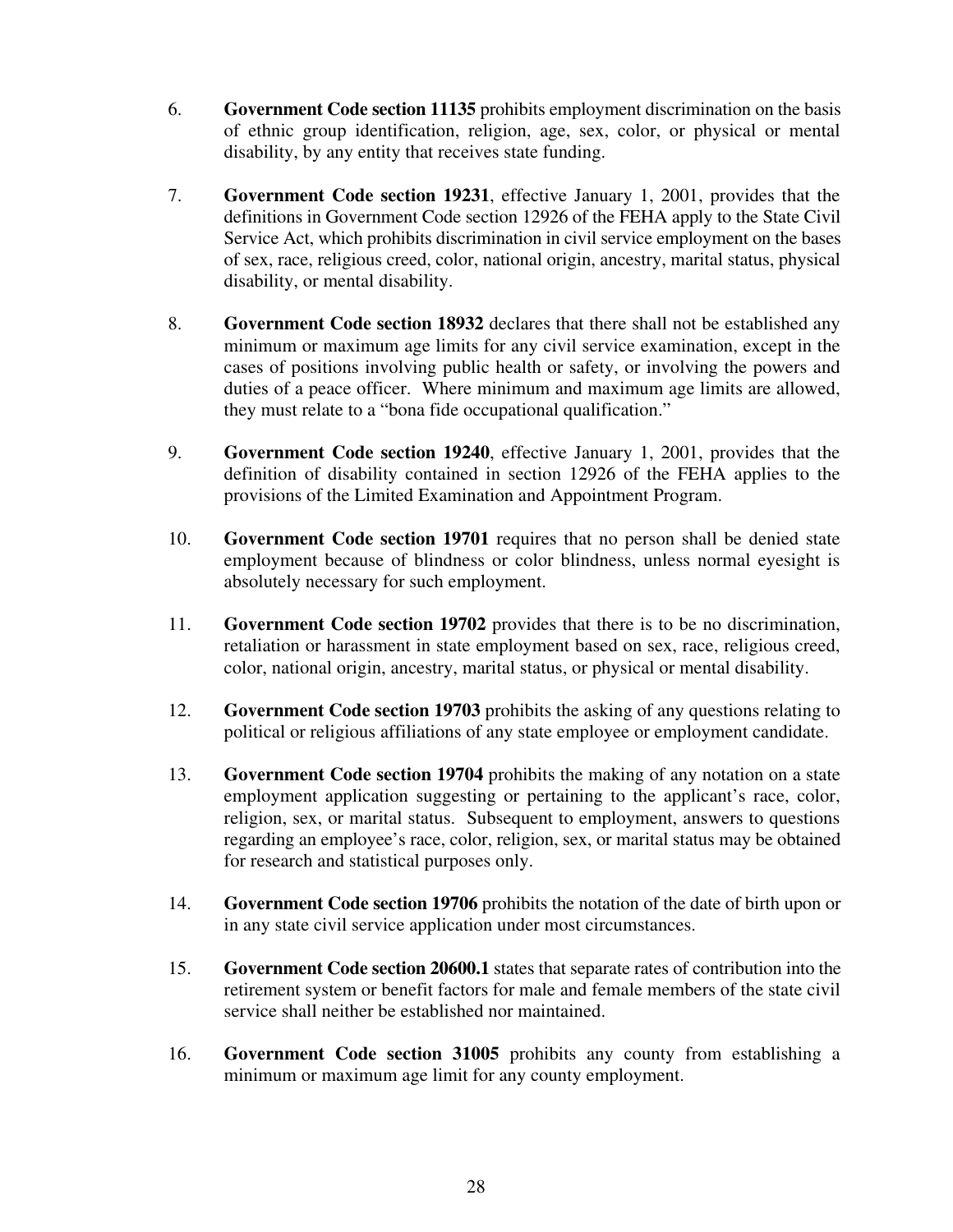- 17. **Government Code section 31006** prohibits any county from failing to hire any person, who is otherwise qualified, solely on account of age.
- 18. **Government Code section 45050** prohibits any city from establishing minimum or maximum age limits for any civil service examination.
- 19. **Government Code section 45051** prohibits any city from failing to hire a person, who is otherwise qualified, solely on account of age.
- 20. **Labor Code sections 230 and 230.1** effective January 1, 2001, enacted the Victims of Domestic Violence Employment Leave Act, which prohibits employers with 25 or more employees from discharging or in any manner discriminating or retaliating against an employee who is a victim of domestic violence and who takes time off from work to seek medical attention for injuries caused by domestic violence, to obtain services from a domestic violence shelter, program, or rape crisis center, to obtain psychological counseling, or to participate in safety planning and take other actions to increase safety from future domestic violence.
- 21. **Labor Code sections 1101 and 1102** prohibit employers from adopting or enforcing any rule, regulation, or policy preventing employers from participating in politics or controlling the political activities or affiliations of employees.
- 22. **Labor Code section 1153** states that it shall be an unfair labor practice for an agricultural employer to discriminate in regards to the hiring or tenure of employment, or to discriminate against an employee in any condition of employment, for purposes of encouraging or discouraging membership in any labor organization. This section furthermore states that it is an unlawful labor practice to retaliate against an employee because he or she has filed a charge or given testimony regarding an unlawful labor practice.
- 23. **Labor Code section 1735** prohibits discrimination against potential employees on public works projects because of their race, religious creed, color, national origin, ancestry, physical disability, mental disability, medical condition, marital status, or sex.
- 24. **Labor Code section 1777.6** prohibits discrimination in the employment of apprentices on any state public works projects because of their race, religious creed, color, national origin, ancestry, sex, or age (provided the person is at least 16 years of age and has entered an apprentice agreement with an employer or program sponsor).
- 25. **Labor Code section 3095** makes it a misdemeanor for anyone willfully to discriminate in any apprenticeship program on the basis or race, religious creed, color, national origin, ancestry, or sex.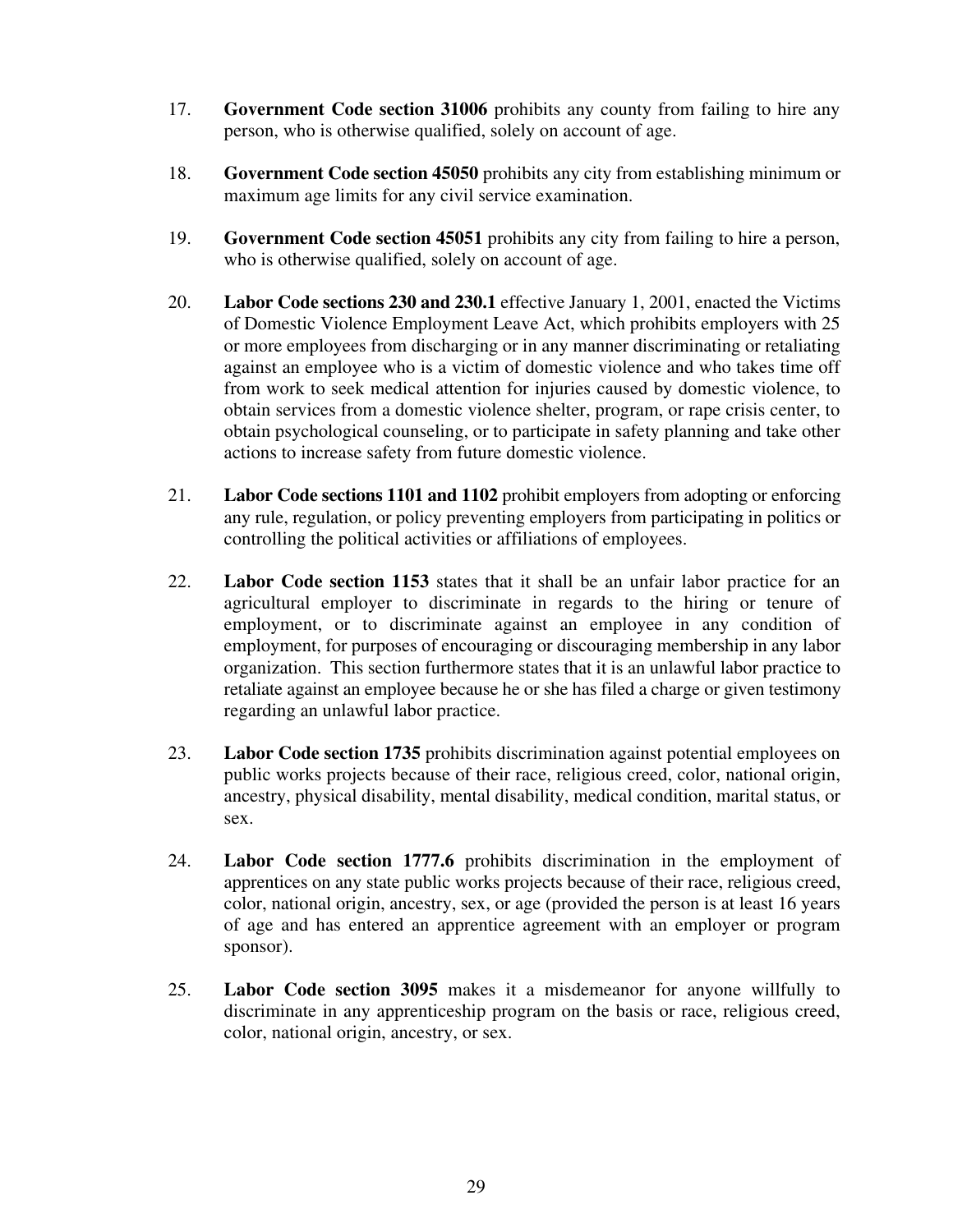26. **Welfare and Institutions Code section 14087.28** prohibits hospitals which participate in the Medi-Cal program from determining medical staff membership or clinical privileges on the basis of sex, race, creed, national origin, or any other criteria lacking professional justification.

#### **Unemployment Insurance Compensation**

Under California law, you have a right to unemployment insurance benefits if you quit your job as a result of discriminatory treatment by your employer. Unemployment Insurance Code section 1256.2 states that you have good cause to quit your job if you are discriminated against on the basis of your race, color, religious creed, sex, national origin, ancestry, or physical handicap. Moreover, under Unemployment Insurance Code section 1256.7, you also have good cause to quit your job if you are sexually harassed by your employer.<sup>41</sup> Accordingly, if you are discriminated against on any of the bases set forth in section 1256.2 or are sexually harassed, you may not be disqualified from receiving unemployment insurance benefits if you quit your job. Of course, you must meet all other eligibility requirements under the Unemployment Insurance Code in order to receive benefits. For more information regarding your rights to unemployment insurance compensation, contact your local Employment Development Department (EDD) office for assistance.

It is very important to note that if you do quit your job because you have been discriminated against by your employer and file a claim for unemployment insurance benefits, your employer may appeal any EDD determination that you should receive benefits. If this occurs, you may wish to seek the advice of an attorney. Under California law, if you should subsequently lose your unemployment insurance case, your employer may then be able to use that decision against you in any subsequent discrimination case which you might file with some other governmental agency or in court. In other words, a loss in the unemployment insurance case may prevent you from prevailing in another forum under a different set of laws. If you cannot afford a lawyer and are faced with an employer appeal regarding your unemployment insurance compensation benefits, contact your nearest legal aid office for assistance.

## **Federal Laws**

## **Title VII of the Federal Civil Rights Act of 1964**

A key provision of federal law, Title VII of the Civil Rights Act of 1964 (Title VII) (42 U.S.C. § 2000e et seq.), also prohibits discrimination in employment.

Title VII prohibits employment discrimination based on race, color, religion, sex, or national origin, in the classification, selection, hiring, promotion, compensation, or termination of employees, or any other discrimination in benefits or other conditions of employment. Title VII establishes a federal agency, the Equal Employment Opportunity Commission (EEOC), to seek out and eliminate unlawful employment practices in accordance with the procedures prescribed by Title VII. Title VII

 $41$  You should note that before you quit you are required to take reasonable steps to preserve your employment.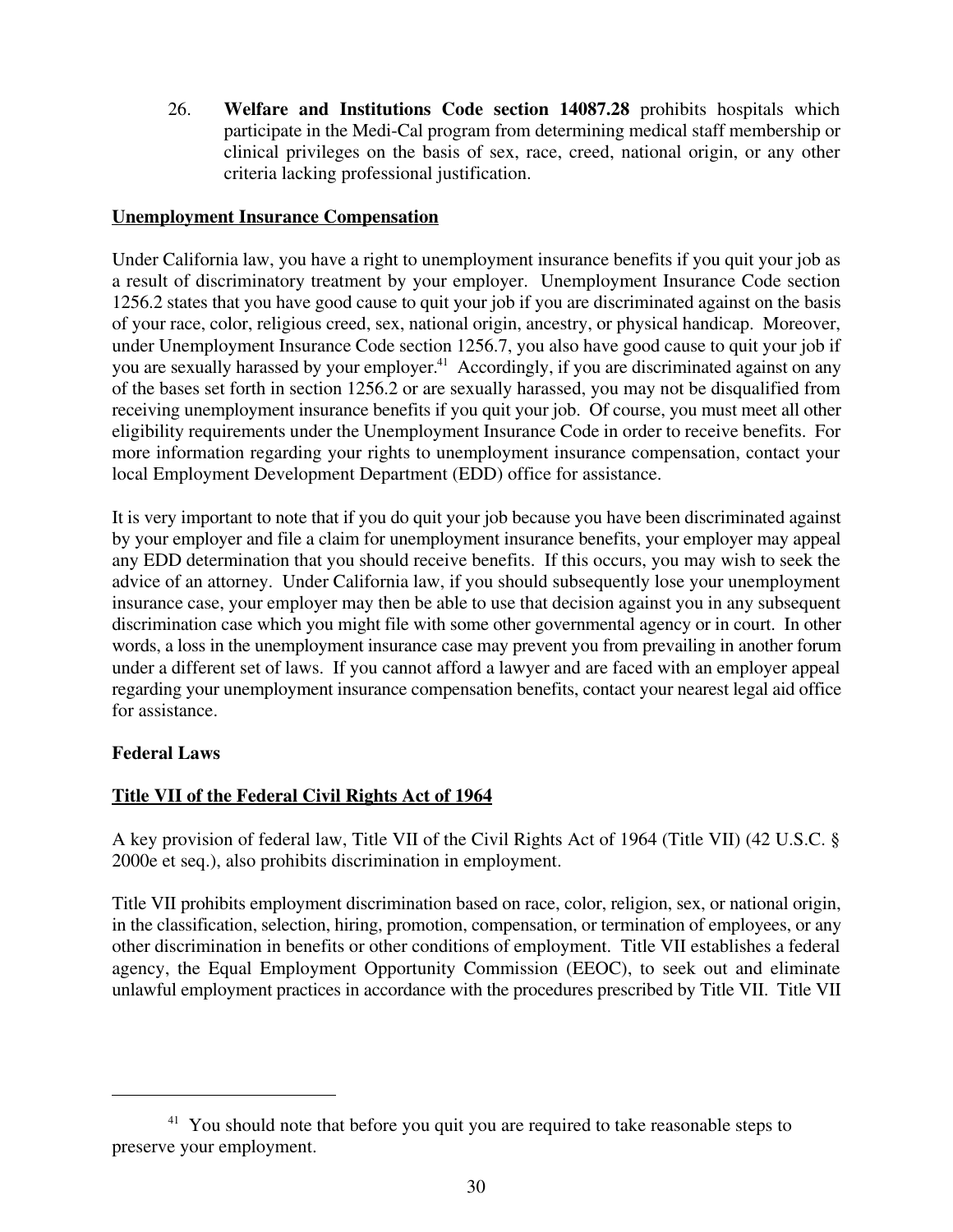covers state and local governments, private employers with fifteen or more employees, labor organizations, employment services and apprenticeship programs.

You must file your complaint with the EEOC within 300 days of the alleged discrimination or within 30 days of termination of any state proceeding, whichever period expires first. Title VII requires you to file your complaint with the DFEH before allowing you to lodge your Title VII complaint. However, the EEOC and DFEH have a joint filing agreement so a complaint filed with one agency is automatically filed with the other as well.

Like the FEHA, Title VII provides for administrative investigations and a private right of action. However, unlike awards given by the Fair Employment and Housing Commission under the FEHA, administrative findings of the EEOC are not enforceable in court. The EEOC may file a court action to enforce your rights under Title VII, or the EEOC will issue you a "right to sue" letter authorizing you to file your own action in court. If you file a private court action, you may recover back pay and other make-whole relief, injunctive relief, punitive damages, and reasonable attorney fees.

If you have been discriminated against in the area of employment, and want to bring a federal claim based upon Title VII, contact the nearest office of the EEOC. Listed below are the addresses and telephone numbers of the EEOC offices located throughout California:

**EEOC Web site:** http://www.eeoc.gov/

## **Field Offices**

 To be automatically connected with the nearest EEOC field office, call: Phone: 1-800-669-4000 TDD: 1-800-669-6820

#### **Fresno Local Office**

 1265 West Shaw Avenue, Suite 103 Fresno, CA 93711 Phone: 559-487-5793 TDD: 559-487-5837

#### **Los Angeles District Office**

 255 E. Temple, 4th Floor Los Angeles, CA 90012 Phone: 213-894-1000 TDD: 213-894-1121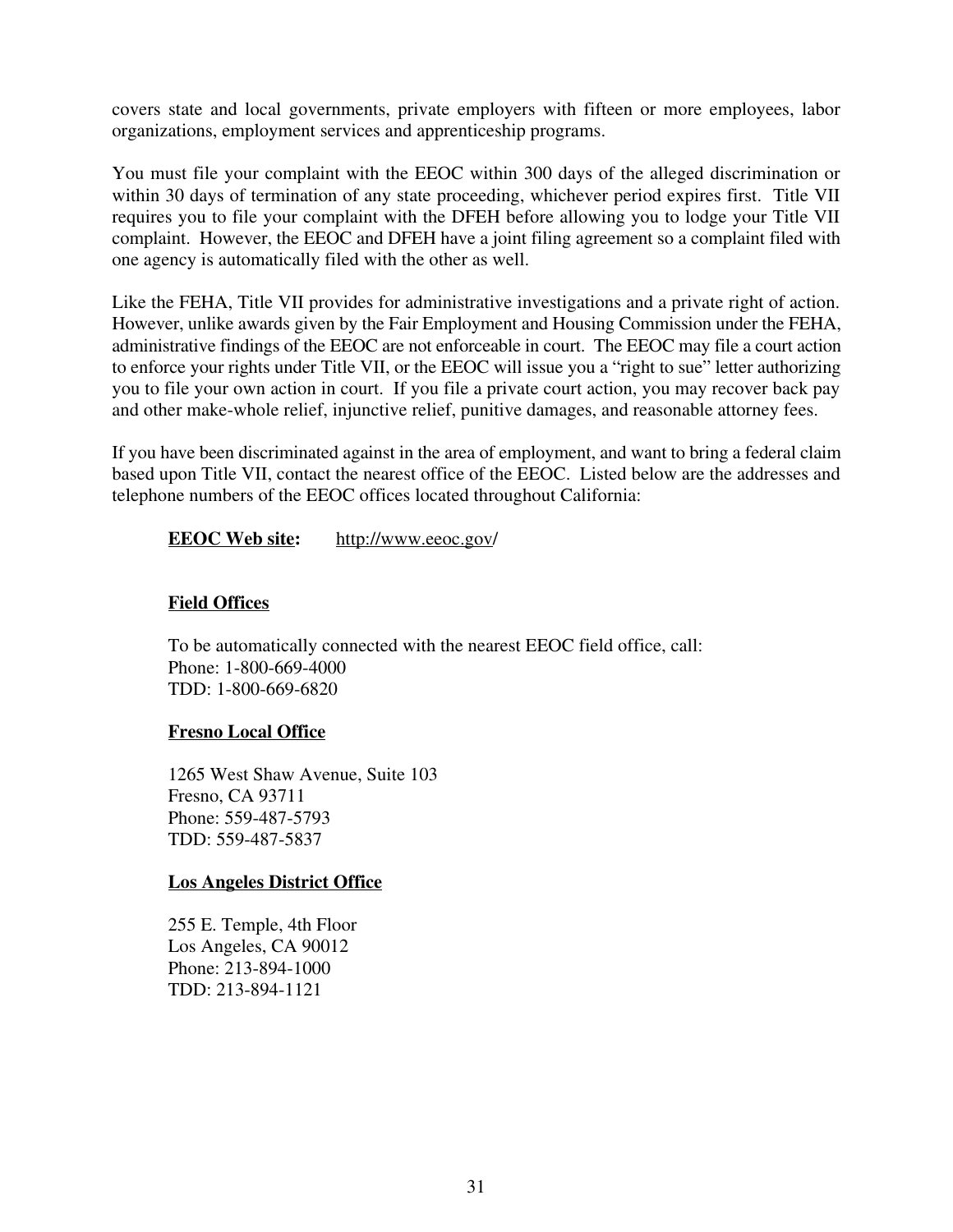#### **Oakland Local Office**

 1301 Clay Street, Suite 1170-N Oakland, CA 94612-5217 Phone: 510-637-3230 TDD: 510-637-3234

#### **San Diego Area Office**

 401 B Street, Suite 1550 San Diego, CA 92101 Phone: 619-557-7235 TDD: 619-557-7232

#### **San Francisco District Office**

 901 Market Street, Suite 500 San Francisco, CA 94103 Phone: 415-356-5100 TDD: 415-356-5098

#### **San Jose Local Office**

 96 North 3rd Street, Suite 200 San Jose, CA 95112 Phone: 408-291-7352 TDD: 408-291-7374

## **42 U.S.C. § 1981**

In addition to Title VII, 42 U.S.C. §1981 (section 1981), provides a federal remedy for some unlawful employment discrimination. Read literally, section 1981 simply provides that all persons have equal rights to make and enforce contracts. However, as interpreted by the United States Supreme Court, section 1981 includes the right to contract for employment free from racial discrimination.<sup> $42$ </sup> Therefore, section 1981 makes it unlawful for an employer to use a person's race as the basis for either interfering with the making of an employment contract or for refusing to enter such a contract.

A recent court decision has limited the reach of section 1981 to discriminatory refusal to enter into a contract, holding that section 1981 does not extend to discriminatory conduct after an employee is hired.<sup> $43$ </sup> However, in certain circumstances you might still wish to pursue a section 1981 action, such as to receive compensatory and punitive damages or if your complaint is untimely under Title

<sup>&</sup>lt;sup>42</sup> Runyon v. McCrary (1976) 427 U.S. 160.

<sup>&</sup>lt;sup>43</sup> Patterson v. McLean Credit Union (1989) 491 U.S. 164.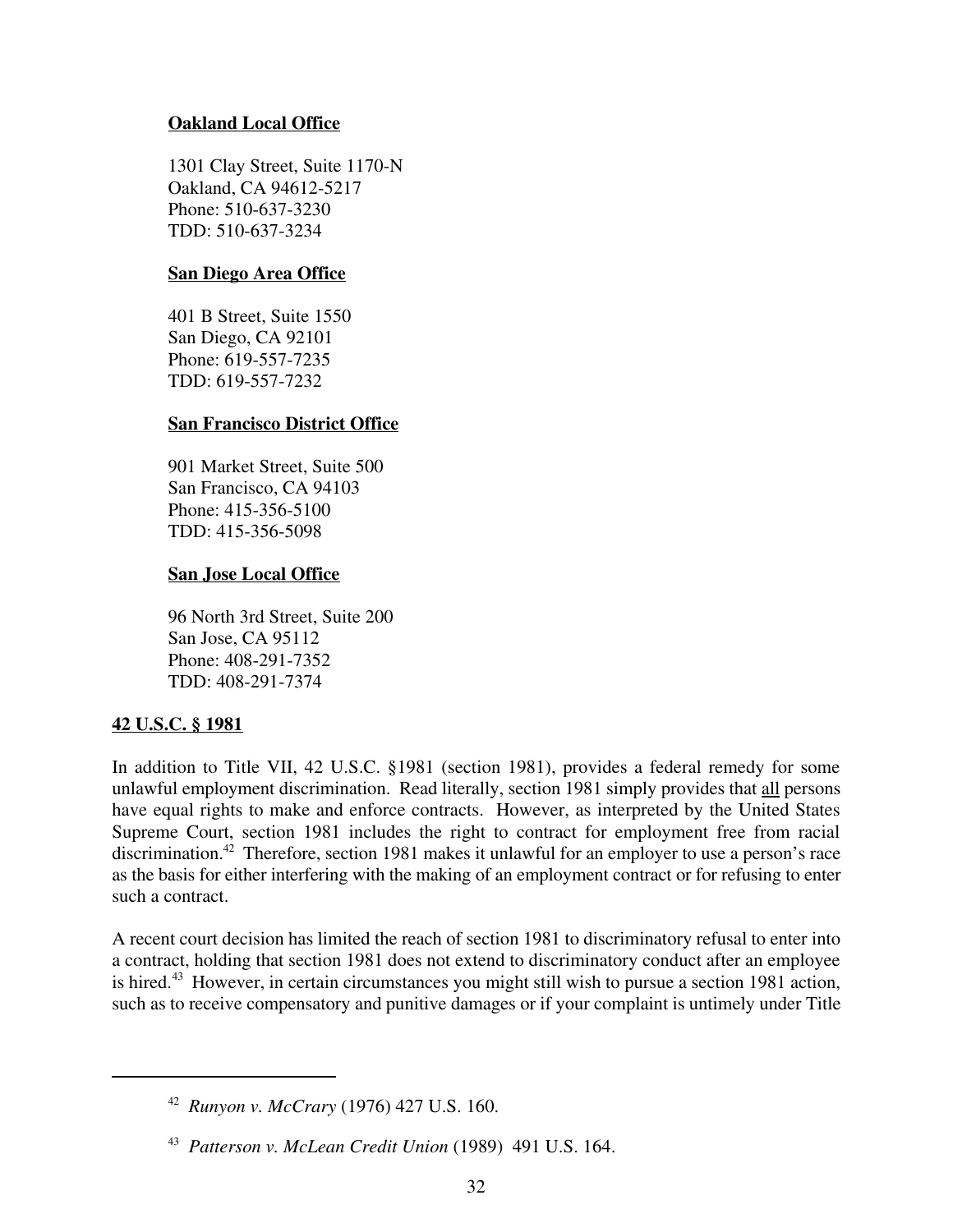VII. Section 1981 is limited to race discrimination, but it applies to all private employers, regardless of size. Since no agency enforces section 1981, enforcement actions are filed directly in court.

## **Age Discrimination in Employment Act**

The federal Age Discrimination in Employment Act (ADEA) (29 U.S.C. § 621 et seq.) prohibits discriminatory employment practices based upon age. This act provides protection for individuals who are at least 40 years of age.

The ADEA applies to employers engaged in an industry affecting commerce who employ 20 or more employees, agents of employers, state and local agencies, employment agencies, and labor organizations.<sup>44</sup> The EEOC is authorized to bring actions in federal court to enforce compliance with the ADEA. An aggrieved individual may also bring a private action in federal court under the ADEA.<sup>45</sup> The filing of a private action, however, must be preceded by the filing of a charge of unlawful age discrimination with the EEOC and a 60-day waiting period to allow the EEOC to attempt conciliation. In California, the charge must be filed with the EEOC within 300 days of the alleged discrimination or within 30 days of receiving notice that the California DFEH will not proceed with your claim, whichever is earlier. Because California's FEHA covers age discrimination, you must exhaust your state administrative remedies before filing a civil action under the ADEA. Upon receiving a charge of discrimination from an aggrieved party, the EEOC must promptly notify the prospective defendants and seek to settle the matter. Any private action must be brought within three years of the alleged unlawful act.<sup> $46$ </sup> The applicable statute of limitations is tolled for a period not to exceed one year pending the EEOC's attempt to settle a dispute.

Remedies available in any civil action brought under the ADEA include back pay, hiring, reinstatement, and promotion orders, damages for willful violations, and reasonable attorney's fees. In order to enforce your rights under the ADEA, you should contact any of the EEOC offices listed earlier in this chapter.

## **Federal Equal Pay Act**

The federal Fair Labor Standards Act (FLSA) (29 U.S.C. § 201 et seq.) contains a provision commonly referred to as the federal "Equal Pay Act" (EPA) (29 U.S.C. § 206(d)). Like California's Equal Pay Law, the federal EPA prohibits employers from maintaining wage differentials based upon sex. The EPA also prohibits labor organizations from causing or attempting to cause an employer to discriminate in the payment of wages based upon the sex of an employee.

<sup>&</sup>lt;sup>44</sup> However, the United States Supreme Court has held that, under the  $11<sup>th</sup>$  Amendment of the U.S. Constitution, state employers are immune from ADEA suits by state employees in federal courts. (*Kimel v. Florida Board of Regents* (2000) 528 U.S. 62.) Thus, state employees alleging age discrimination in employment must file their claims under the FEHA.

<sup>&</sup>lt;sup>45</sup> It should be noted, however, that if the EEOC commences an action under this act, the private lawsuit must be terminated.

 <sup>29</sup> U.S.C. § 255. <sup>46</sup>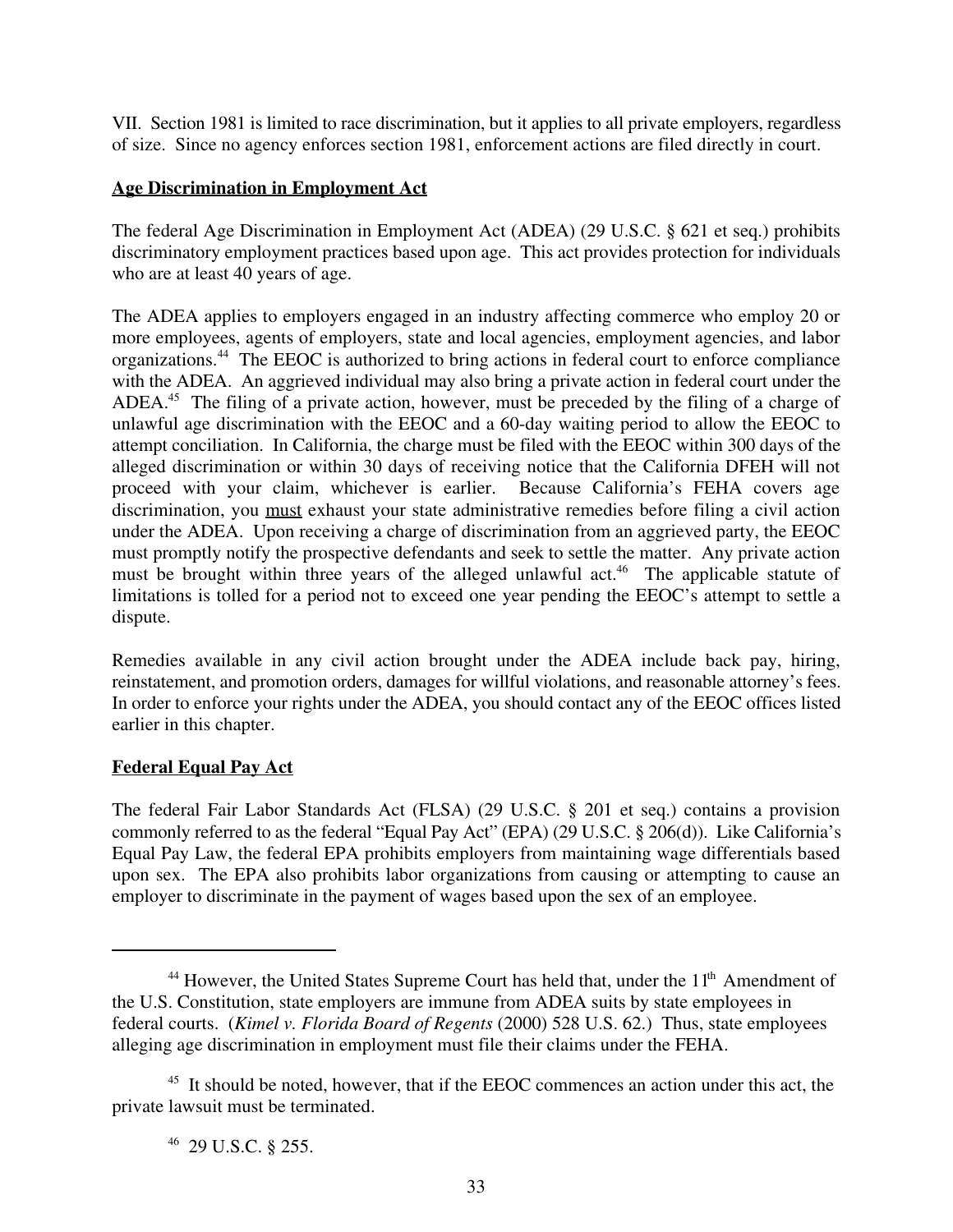The EEOC also has jurisdiction over EPA matters. The EEOC may bring a civil action in federal court on behalf of any aggrieved employee to collect unpaid wages due the employee because of a violation of the EPA. The EEOC can in addition seek damages for the aggrieved employee in an amount equal to the unpaid wages. Injunctive relief is also available. The statute of limitations applicable to an EPA claim also provides for a private right of action in either federal or state court. Accordingly, you can retain an attorney and recover unpaid wages and damages on your own. Attorney's fees may also be awarded to you if you are successful in your lawsuit. As is the case in ADEA actions, if the EEOC brings an action to enforce your rights under the EPA, you must terminate your civil lawsuit. The EPA also contains criminal penalties for willful violations of its provisions. Up to six months in prison and a \$10,000 fine may be imposed for such criminal violations.

Unlike Title VII and ADEA claims, you need not file a complaint with the EEOC before you file a private EPA lawsuit. Of course, if you choose not to file a private action, you can always file a complaint with the EEOC, provided you do so within the statute of limitations.

## **Americans with Disabilities Act of 1990**

The Americans with Disabilities Act of 1990 (ADA) (42 U.S.C. § 12101 et seq.) is a comprehensive federal statute aimed at eliminating discrimination against disabled persons in employment, public services (including transportation), public accommodations, and telecommunications.

The ADA prohibits employment discrimination against a qualified individual with a disability because of that disability in job applications, hiring, advancement, discharge, compensation, job training, and other terms and conditions of employment.<sup> $47$ </sup> An individual with a disability is one who has a physical or mental impairment that substantially limits one or more major life activities, who has a record of such an impairment, or who is regarded as having such an impairment. A qualified individual with a disability is one who, with or without reasonable accommodation, can perform the essential functions of the job.

Employers are required to provide reasonable accommodation for known limitations of qualified individuals with a disability, unless to do so would impose an undue hardship on the business. The procedures and remedies to redress ADA employment discrimination violations are those provided under Title VII, which, as discussed above, must begin with filing a complaint with the EEOC.

# **Federal Rehabilitation Act of 1973**

The Rehabilitation Act of 1973 (29 U.S.C. § 701 et seq.) is a federal law which prohibits certain employers from employment discrimination based upon handicap. The Act contains specific provisions barring employment discrimination against any qualified handicapped person by federal

<sup>&</sup>lt;sup>47</sup> However, the United States Supreme Court has held that, under the  $11<sup>th</sup>$  Amendment of the U.S. Constitution, state employers are immune from ADA suits by state employees in federal courts. (*Bd. of Trustees, U. of Ala. v. Garrett* (2001) 531 U.S. 356.) Thus, state employees alleging disability discrimination in employment must file their claims under the FEHA.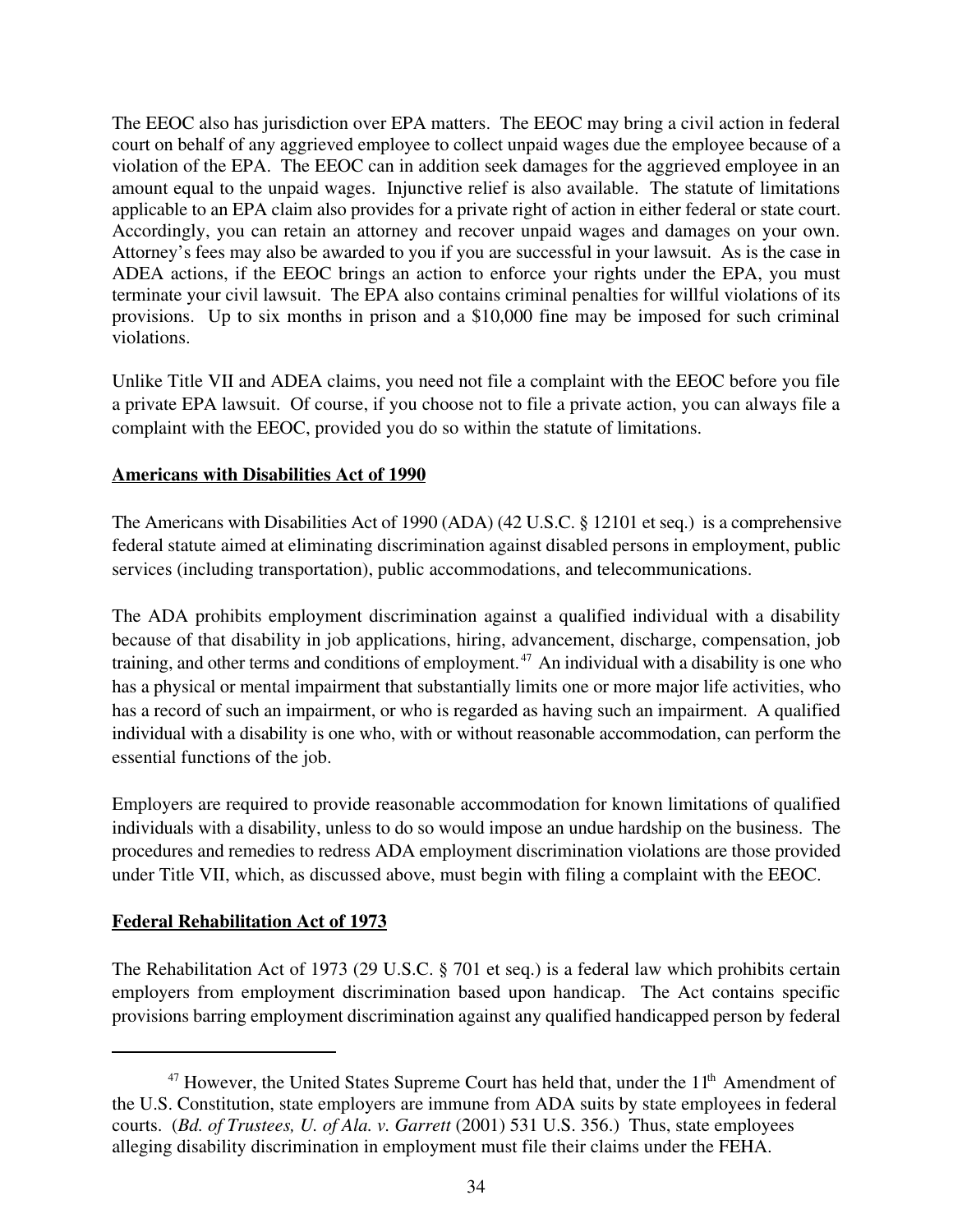agencies, federal contractors, or recipients of federal financial assistance. The Act's protection extends to all aspects of employment including recruitment, hiring, promotion, benefits, and any other term, condition, or privilege of employment. If any federal funds are received, the Rehabilitation Act affects the entire program.

The Act's nondiscrimination provisions have been implemented by regulations developed by individual federal agencies. The various regulations contain similar guidelines although they differ in some aspects from agency to agency. All are designed to promote equal access to employment opportunities for qualified handicapped individuals.

Under the Rehabilitation Act, a handicapped individual is defined as a person who either has a physical or mental impairment which substantially limits some or more of the person's major life activities, has a record of such an impairment, or is regarded as having such an impairment. However, someone with a contagious disease who is not a direct threat to the health and safety of others, and who is otherwise able to perform the job, is a "handicapped individual" protected by the Rehabilitation Act.<sup>48</sup>

The procedure to follow and remedies available to you under the Rehabilitation Act depend upon who your employer is. If the employer is a federal agency, you may file a complaint with the EEOC. The complaint should be filed within 30 days of the occurrence of the discriminatory act.

Once the complaint is filed with the EEOC, you can bring a private lawsuit if you so desire. You may be awarded back pay and other make-whole relief, and reasonable attorney's fees.

If your employer is a government contractor, you should file your complaint with the United States Department of Labor's Office of Federal Contract Compliance Programs within 180 days of the occurrence of the alleged unlawful discrimination. If that office finds that your employer has violated the Rehabilitation Act, it may instruct the federal agency your employer contracts with to withhold payments from your employer, to terminate your employer's contract, or to bar your employer from receiving future government contracts until the discrimination is remedied. Federal courts across the county are not in agreement as to whether you can bring your own action under the Rehabilitation Act where your employer is a federal contractor.

Finally, the Rehabilitation Act also prohibits employment discrimination against the disabled where the employer is receiving federal funds. Each federal department and agency empowered to give financial assistance is authorized to issue compliance regulations. If there is a violation of the law by your employer, a federal agency has the right to enforce compliance by any authorized means, including the termination of federal funding to the employer until the discrimination is eliminated. An individual who believes that he or she has experienced discrimination generally must file a written complaint with the federal agency within 180 days from the date of the alleged discrimination. If the agency finds that your employer did not violate the Rehabilitation Act, you may appeal this determination to federal court. In most cases, you also can go directly to federal

<sup>&</sup>lt;sup>48</sup> School Board of Nassau County v. Arline (1987) 480 U.S. 273.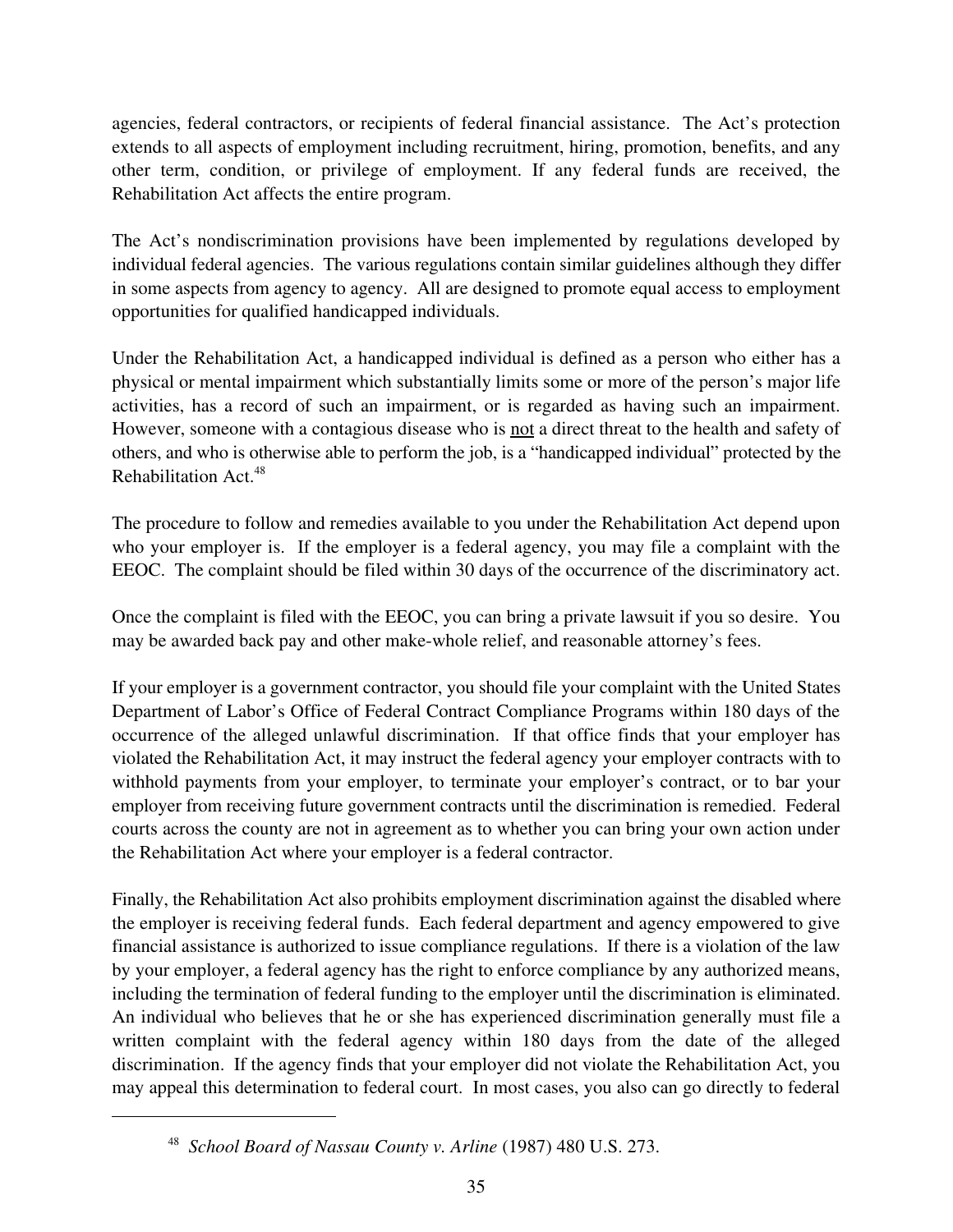court and bypass the entire administrative process by filing a private lawsuit. In cases involving educational programs funded under the Education of the Handicapped Act (EHA) (20 U.S.C. § 1400 et seq.), however, you may be required to complete the administrative process before going to court.

Recipients of federal funds who violate the Rehabilitation Act can be forced to stop their discriminatory practices or to hire a disabled individual who experienced discrimination. In addition, they may be liable for back pay and reimbursement of some of the victim's costs.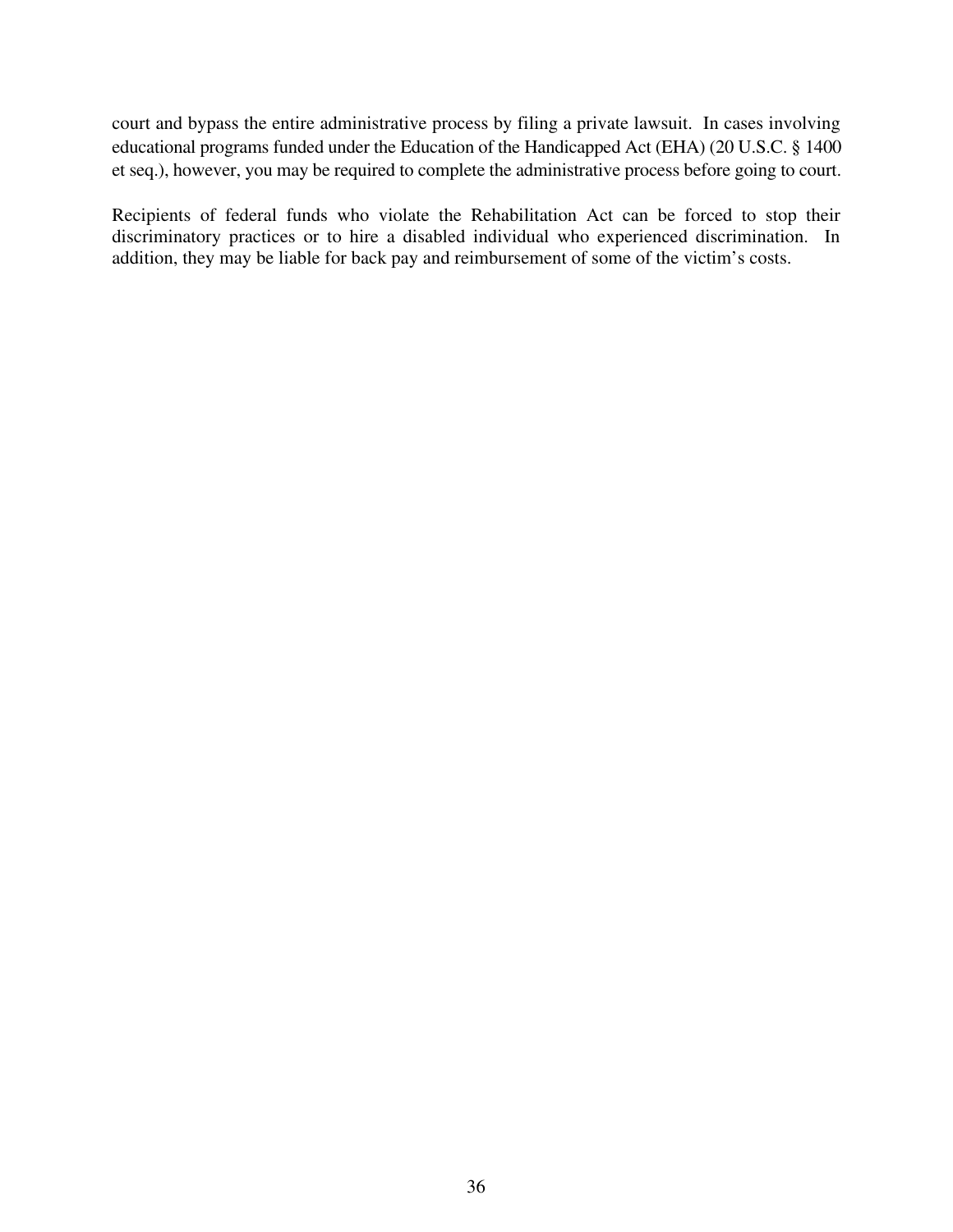#### **CHAPTER III**

#### **HOUSING**

#### **STATE LAWS**

#### **The Fair Employment and Housing Act and The Unruh Civil Rights Act**

The California Legislature has declared that discrimination in housing is against the public policy of the State of California. Moreover, the Legislature has recognized that your right to seek, obtain, and hold housing without discrimination on any of the bases specified in the Fair Employment and Housing Act or on any other basis prohibited by the Unruh Civil Rights Act is a civil right.

The Fair Employment and Housing Act (FEHA), Government Code section 12900 et seq., specifically prohibits housing discrimination on the basis of race, color, religion, sex, sexual orientation, marital status, national origin, ancestry, familial status, disability, or source of income.49 The Unruh Civil Rights Act, Civil Code section 51 (hereafter the Unruh Act or the Act) prohibits discrimination in "all business establishments of every kind whatsoever."<sup>50</sup> This provision has been interpreted to include businesses and persons engaged in the sale or rental of housing accommodations. 51

While the Act specifically prohibits only discrimination on the basis of race, color, religion, sex, national origin, ancestry, or disability, its language, unlike the FEHA's, has been judicially and statutorily construed to apply to arbitrary discrimination based on personal traits, beliefs, or characteristics similar to those specifically listed.<sup>52</sup> The Act, for example, has been held to prohibit discrimination against families with children and against persons based upon their sexual orientation or their age.<sup>53</sup> Accordingly, the Act does not apply only to those bases which are specifically listed, but may also apply to other, unlisted but similar bases, as well.

 $50$ Although violations of the Unruh Act are also violations of the FEHA (see Civil Code, § 52, subd. (f), and Gov. Code, §§ 12948, 12955, subd. (d)), for ease of reference the two acts will be described separately.

<sup>51</sup> Burks v. *Poppy Construction Co.* (1962) 57 Cal.2d 463.

<sup>52</sup> Harris v. Capital Growth Investors XIV (1991) 52 Cal.3d 1142.

<sup>53</sup>See Civil Code section 51.2, subdivision (a), (age); *Marina Point, Ltd. v. Wolfson* (1982) 30 Cal.3d 721 (families with children); *Rolon v. Rulwitzky* (1984) 153 Cal.App. 3d 289 (sexual orientation). It should be noted that it is presently unclear whether the Unruh Act prohibits discrimination on the basis of marital status. (See *Smith v. Fair Employment & Housing Com.* (1996) 12 Cal.4th 1143, 1160.)

<sup>&</sup>lt;sup>49</sup> Government Code section 12955.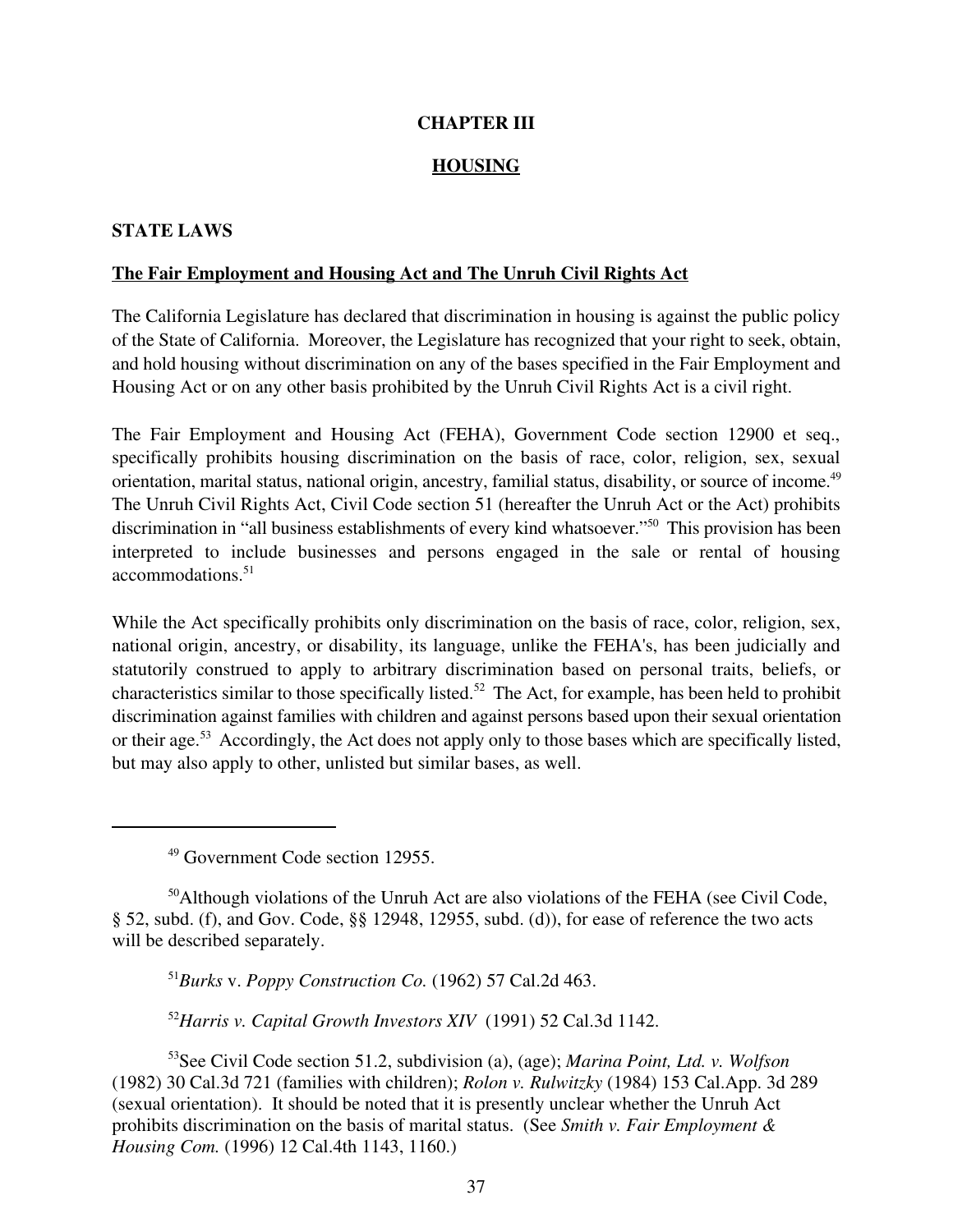In addition, the Unruh Act, like the FEHA, prohibits discrimination against persons who are perceived to be a member of a protected class or who associate with a member of, or with a person perceived to be a member of, a protected class.<sup>54</sup> The FEHA also prohibits harassment of persons applying for or occupying housing accommodations on any of the bases specified in the Act.<sup>55</sup>

The FEHA and the Unruh Civil Rights Act can be enforced against any owner, lessor, sublessor, assignor, managing agent, real estate broker, salesperson, or any person having any legal or equitable right of ownership or possession or the right to rent a housing accommodation.<sup>56</sup>

The provisions of the FEHA are generally applicable to any real property that is occupied or intended to be occupied as a home, residence, or sleeping place by one or more families.<sup>57</sup> Only two categories of housing are expressly exempted. First, the FEHA does not apply to renting a portion of a single-family, owner-occupied house to one person.<sup>58</sup> Second, religious organizations which own or operate housing accommodations for non-commercial purposes, either directly or through a related non-profit institution or organization, may give a preference to persons of the same religion in the sale, rental, or occupancy of such accommodations.<sup>59</sup>

The Unruh Act covers any form of housing which can be termed a "business establishment." This term has been liberally construed by the courts to include virtually every type of housing accommodation. For example, the Act has been held to apply to operators of motels and hotels; real estate brokers and agents and others engaged in the sale or rental of real property; owners of triplexes, duplexes, non-owner occupied single-family dwellings, and publicly-assisted housing projects; operators of mobile home parks; and condominium homeowners' associations.

The following is a partial listing of housing practices prohibited by the FEHA and the Unruh Act.<sup>60</sup> It is unlawful:

• to make any inquiry concerning the race, color, religion, sex, national origin, ancestry, or other protected characteristic of the person seeking to rent, purchase, or lease any housing accommodation;

 $^{54}$ Government Code section 12955, subdivision (m); Civil Code section 51; *In re Cox* (1970) 3 Cal.3d 205.

 ${}^{55}$ Government Code section 12955, subdivision (a).

 $56$ Government Code section 12927, subdivision (e).

 $57$ Government Code section 12927, subdivision (d).

 $58$ Government Code section 12927, subdivision (c)(2)(A).

 $59$ Government Code section 12955.4.

 ${}^{60}$ See, for example, Government Code sections 12955, 12927 subd. (c)(1).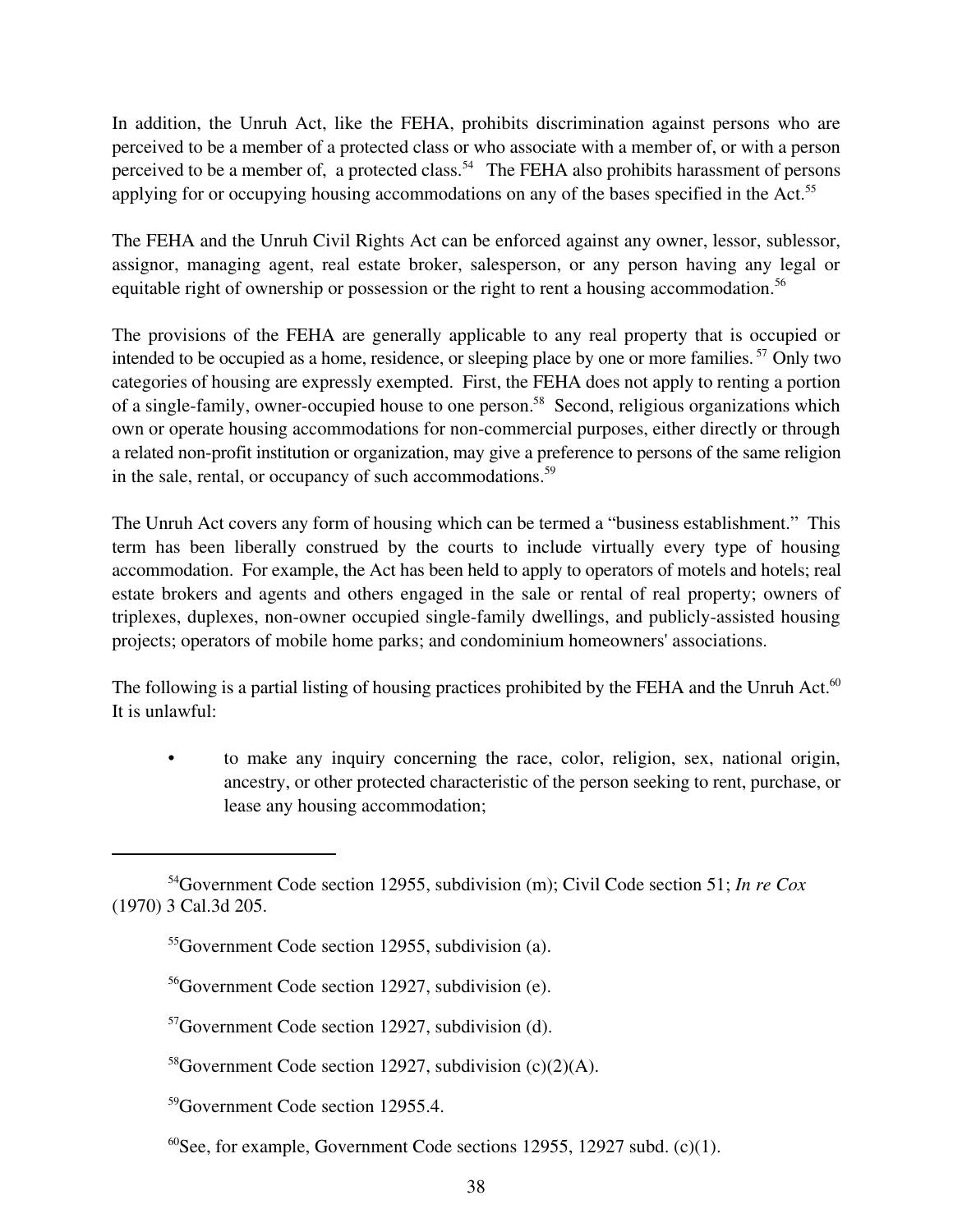- to place an advertisement regarding the rental or sale of any housing accommodation which indicates any preference or limitation based upon race, color, religion, sex, national origin, ancestry, or any other characteristic protected by the FEHA or the Unruh Act;
- to discriminate against any loan applicant for a loan to purchase or construct housing on a prohibited basis;
- to harass, evict, or otherwise discriminate against any person who has filed a complaint with the DFEH or who has testified or assisted in any action brought pursuant to the FEHA;
- to aid, abet, incite, compel, or coerce the doing of any of the foregoing illegal practices;
- to refuse to sell, rent, or lease a housing accommodation on any prohibited basis;
- to refuse to negotiate for the sale, rental, or lease of a housing accommodation on any prohibited basis;
- to misrepresent the availability of a housing accommodation because the prospective buyer or lessee is a member of a class protected by either the FEHA or Unruh Act;
- to provide inferior terms, conditions, privileges, facilities, or services in connection with the sale or lease of a housing accommodation because the buyer or lessee is a member of any class protected by the Unruh Act or the FEHA;
- to cancel or terminate a sale or rental agreement because a person is a member of a class protected by either the FEHA or Unruh Act;
- to provide segregated housing accommodations.
- to harass someone in connection with housing accommodations.

## **Procedures to Follow and Remedies Available**

You can enforce your rights under the FEHA or Unruh Act either by filing a claim with the DFEH<sup>61</sup> or by filing a private lawsuit. By filing a complaint with the DFEH, you will be initiating an administrative process in essentially the same way you would when filing a complaint with that department for employment discrimination. Whether your housing claim is based upon the FEHA or the Unruh Act, you must file your complaint with the DFEH within one year after the alleged discriminatory act.  $62$  Therefore, you should file your complaint immediately.

 ${}^{61}$ DFEH offices are listed in the preceding chapter on employment discrimination.

 ${}^{62}$ Government Code section 12980, subdivision (b).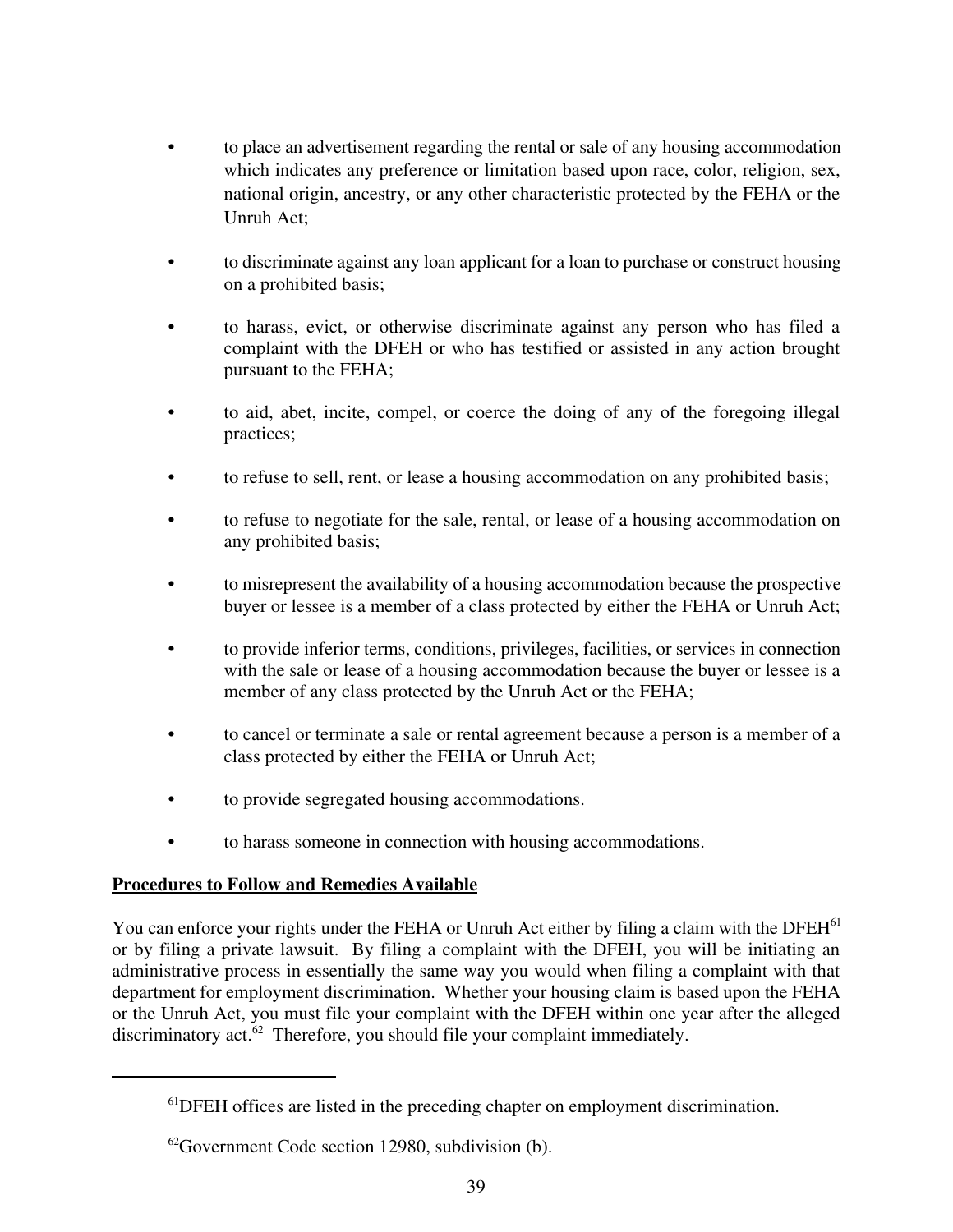Whether your claim is based upon the Unruh Act or the FEHA, the DFEH will conduct an investigation to determine its validity and attempt to settle the matter. If it is unable to reach a settlement, and there is reasonable cause to believe that a violation has occurred or is about to occur, the DFEH will issue an accusation requiring the person or entity who violated your rights to answer your charges at an administrative hearing or, if either you or the party charged so elect, at a civil trial. $63$ 

In order to bring your own FEHA or Unruh Act lawsuit, however, you *do not* have to file a complaint with the DFEH at all.<sup>64</sup> You should note that if you do file a private action, the DFEH will not act on any complaint you may have filed.

Remedies available from the Fair Employment and Housing Commission (FEHC) in administrative actions for housing discrimination include: orders requiring the sale or rental of the housing accommodation if it is still available; payment of actual damages; and payment of a civil penalty of up to \$50,000.<sup>65</sup> Remedies available in private actions brought to enforce your rights depend upon whether your claim is brought pursuant to the Unruh Act or the FEHA. Remedies available in private Unruh Act suits include actual damages, a penalty of up to three times the amount of actual damages, injunctive relief, and attorney's fees. <sup>66</sup> Remedies available in private FEHA actions, or in a civil trial elected in lieu of an administrative hearing before the FEHC, include actual, compensatory, and punitive damages, injunctive relief, and attorney's fees if you are represented by private counsel rather than by the DFEH.<sup>67</sup>

Finally, it should be noted that under certain circumstances, the Attorney General, or your local district or city attorney, may bring actions to correct housing violations under the FEHA and/or the Unruh Civil Rights Act. While FEHA and Unruh Act housing violations ordinarily should be reported to the DFEH, if there is reasonable cause to believe that a person or group is engaged in a pattern or practice of violating the housing rights protected by the Unruh Act, you should report such activity to the Attorney General's Public Inquiry Unit or to your local district or city attorney. You can write the Public Inquiry Unit at the number and address provided at the beginning of this pamphlet.

<sup>64</sup>Government Code section 12989.1.

 $^{63}$ Government Code sections 12981, subdivision (a), 12989, subdivision (a).

 $<sup>65</sup>$ Government Code section 12987. The Supreme Court is reviewing the Commission's</sup> ability to award emotional distress damages in housing discrimination cases. (See *Konig v. Fair Employment and Housing Commission* 79 Cal.App.4th 10 (review granted on specified issues on June 28, 2000, S087843, opinion ordered partially published pending review).

 $^{66}$ Civil Code section 52.

 ${}^{67}$ Government Code section 12989.2.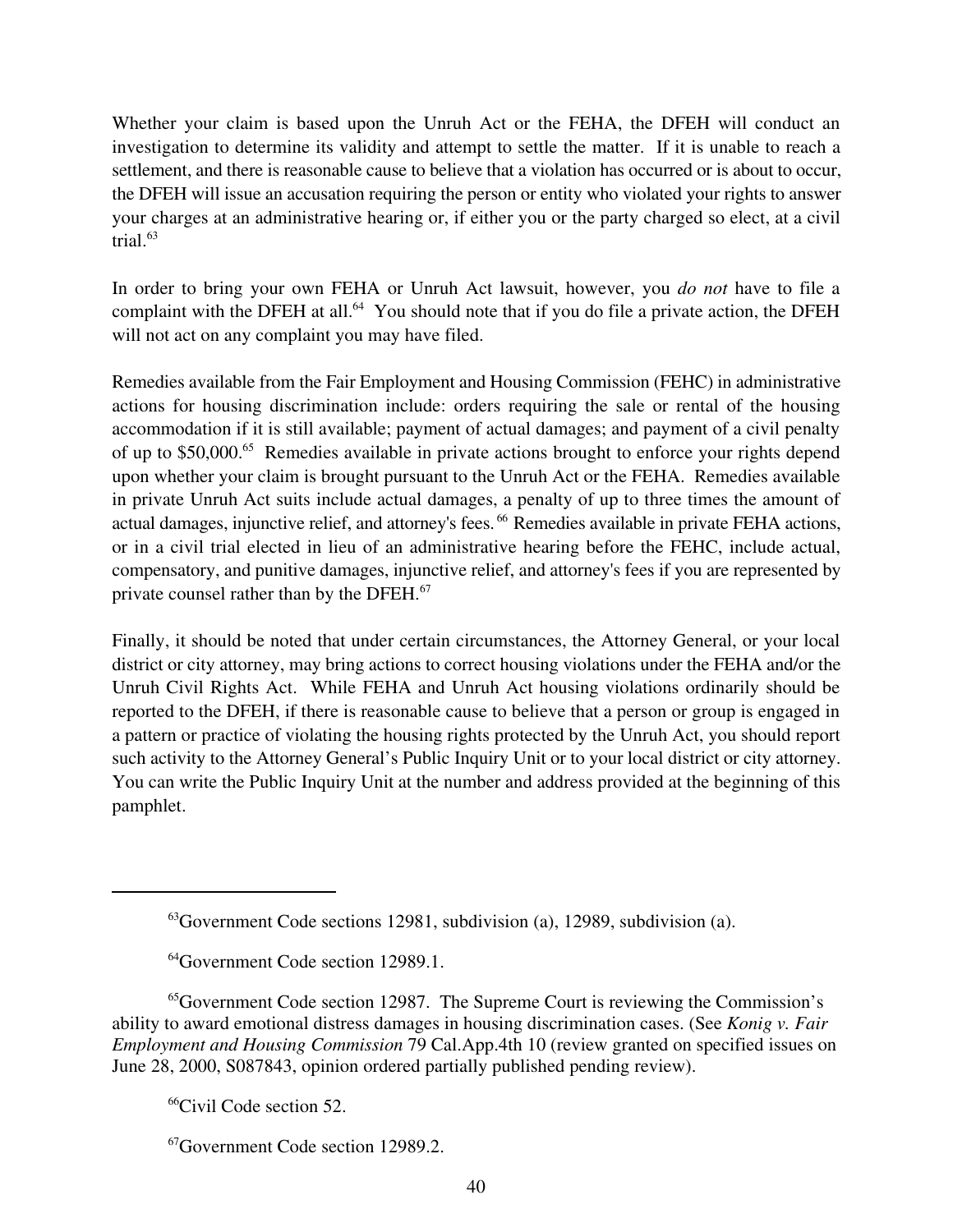To file a housing complaint with the DFEH, contact the following:

| <b>DFEH Web site:</b>             | www.dfeh.ca.gov                                                                                       |
|-----------------------------------|-------------------------------------------------------------------------------------------------------|
| <b>DFEH Communication Center:</b> | $(800)$ 884-1684 (Within California)<br>$(916)$ 227-0551 (Outside California)<br>$(800)$ 700-2320 TTY |
| FAX:                              | $(916)$ 227-2859                                                                                      |

All housing complaints are filed in the DFEH Oakland office:

## **DFEH Oakland District Office:**

Department of Fair Employment and Housing Oakland Housing District Office 1515 Clay Street, Suite 701 Oakland, CA 94612-5212

Toll-free: (800) 233-3212

## **Miscellaneous State Statutes Prohibiting Discrimination in Housing**

These additional state statutory references also concern unlawful housing discrimination.

- 1. **Civil Code sections 51.2 through 51.4, and 51.10 through 51.12** recognize the need for specially designed accessible housing for senior citizens, and establish age limitations and other qualifications for permissible senior citizen housing developments.
- 2. **Civil Code section 53** prohibits discriminatory provisions in written instruments which attempt to forbid or restrict the conveyance, encumbrance, leasing, or mortgaging of real property to any person on the basis of sex, race, color, religion, ancestry, national origin, or disability or which attempt to limit the use or occupation of real property by any person on such bases.
- 3. **Civil Code section 51.9** prohibits, among other things, the sexual harassment of a tenant by a landlord or property manager.
- 4. **Civil Code section 54.1 subdivisions (a)(6)(A), (B) and (C)(i)** declare that blind persons, other visually impaired persons, deaf persons, and other disabled persons are entitled to full and equal access to all housing accommodations offered for rent, lease, or compensation, for both themselves and any guide, signal, or service dog whose services they use.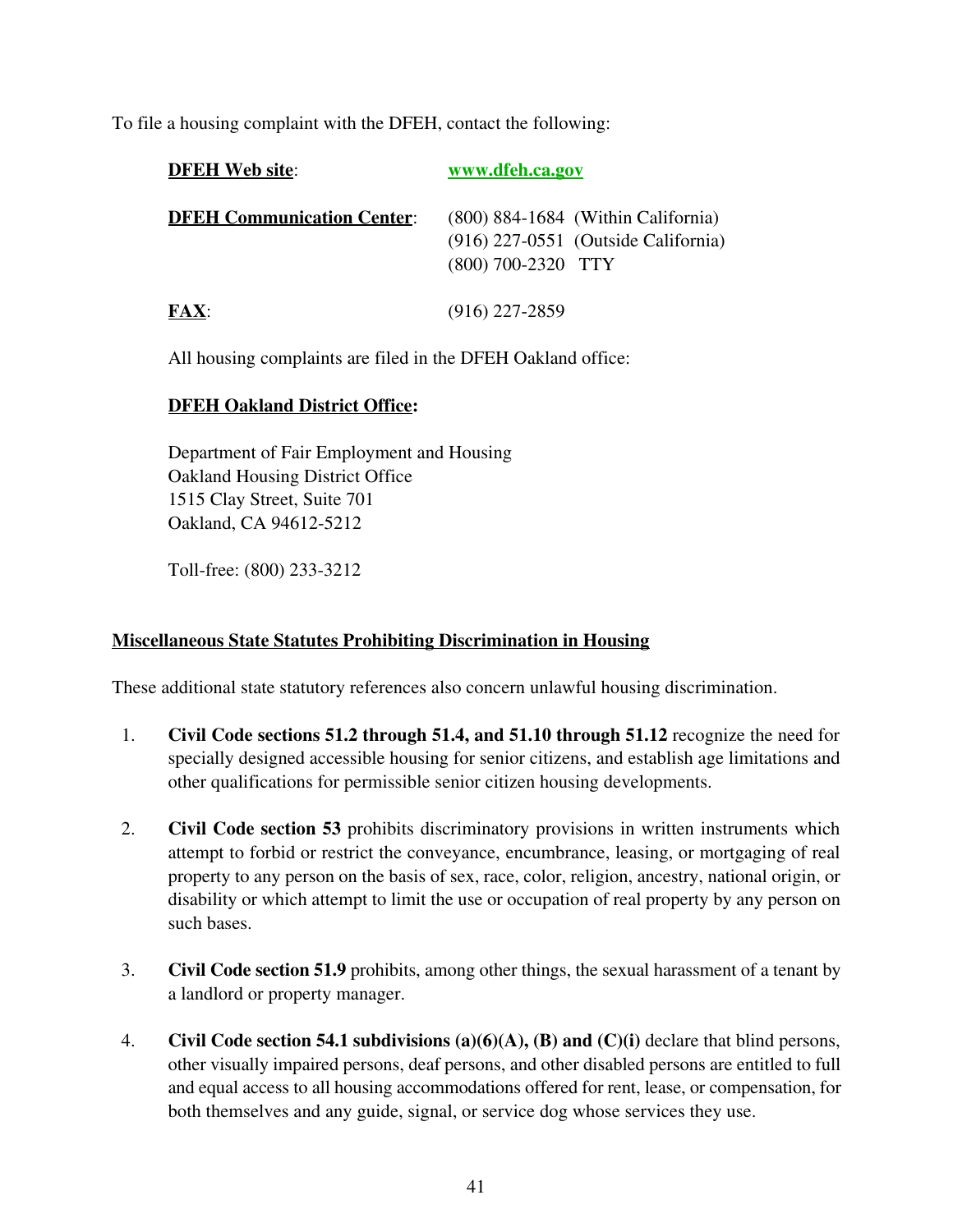- 5. **Civil Code sections 782 and 782.5** void discriminatory provisions in deeds and other written instruments relating to title to real property which purport to restrict the right of any person to sell, buy, lease, rent, use, or occupy such property on the basis of race, color, nationality, or ethnicity.
- 6. **Government Code section 12956.1** provides that a county recorder, title insurance company, escrow company, real estate broker, real estate agent, or association that provides a copy of a real estate document to any person shall place a cover page or stamp on the first page of the document stating, in specified language, in at least 14-point boldface type, that any unlawful restrictive covenant contained in the document is void and may be removed, and that lawful restrictions on age of occupants in senior housing shall not be construed as restrictions based on familial status.
- 7. **Government Code section 12956.1, subdivision (c)**, provides that any person who holds an ownership interest in property that he or she believes is the subject of a restrictive covenant may file an application with the DFEH requesting a determination of whether the restrictive covenant violates the fair housing laws and is void. The applicant may strike the void restrictive covenant identified by the department.
- 8. **Health and Safety Code section 33050** is a legislative declaration of policy against discrimination in the undertaking of community redevelopment projects based on race, color, religion, sex, marital status, national origin, or ancestry.
- 9. **Health and Safety Code section 33769** requires that any residence constructed with funds obtained through, or with the assistance of, a redevelopment agency be made available without regard to race, color, religion, national origin, or ancestry.
- 10. **Health and Safety Code section 37923** requires that residences acquired, constructed, or rehabilitated with community development funds be open to all without discrimination on the basis of race, color, religion, national origin, or ancestry.

# **FEDERAL LAWS**

# **The Federal Fair Housing Act and 42 U.S.C. § 1982**

Title VIII of the Civil Rights Act of 1968, the Federal Fair Housing Act (FFHA) (42 U.S.C. § 3601 et seq.), also reaffirms and protects your rights to fair housing. The FFHA prohibits discrimination in the selling or rental of housing accommodations on the basis of race, color, religion, sex, familial status (families with children), handicap, or national origin. <sup>68</sup> The FFHA applies to most dwellings, private or public, except for owner-occupied dwellings with four units or less. For example, the FFHA is applicable to all dwellings owned and operated by the federal government and dwellings financed in whole or in part through loans or grants made by the federal government or secured by

<sup>&</sup>lt;sup>68</sup>42 U.S.C. § 3604.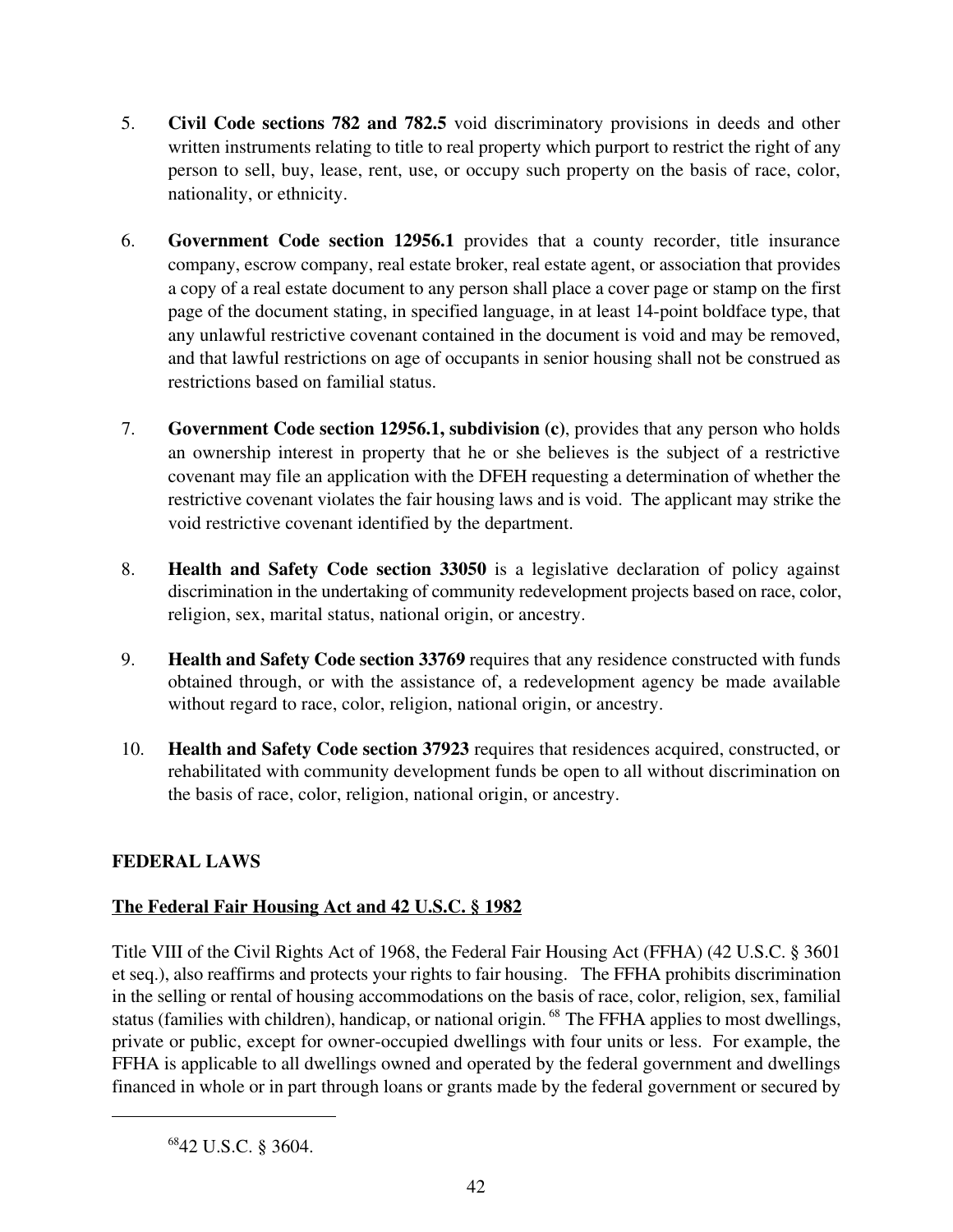the credit of the federal government.<sup>69</sup> Religious institutions operating non-commercial housing may limit the sale or rental of such housing to persons of the same religion, however, and housing specifically designed for older persons is also permitted.<sup>70</sup>

Additionally, the FFHA prohibits discrimination by financial institutions in the making of commercial real estate loans, and prohibits anyone from discriminating in the provision of real estate brokerage or appraisal services. $71$ 

The authority and responsibility for administering the provisions of the FFHA lies with the United States Secretary of Housing and Urban Development. For more information concerning your rights and remedies under the FFHA, you should contact your local office of the Department of Housing and Urban Development (HUD). You should note that if you believe that you have a claim under the FFHA, you must file a written complaint within one year after the alleged discriminatory act occurred or terminated, if you would like HUD's assistance in resolving the claim. HUD will investigate your complaint, attempt to resolve it by conciliation, and, if necessary, proceed to have the matter heard either in court or in an administrative hearing. After an administrative hearing, actual damages and injunctive relief may be awarded as well as a civil penalty of up to \$50,000.<sup>72</sup>

Alternatively, you may also file an action directly in court, without first filing with HUD. Any such court action must be filed within two years after the alleged discriminatory act. If you prevail, you may recover actual and punitive damages, injunctive relief, and reasonable attorney's fees.<sup>73</sup>

In addition to the FFHA, 42 U.S.C. § 1982 also prohibits discrimination in the area of housing. Section 1982 states: "All citizens of the United States shall have the same right, in every state and territory, as is enjoyed by white citizens thereof to inherit, purchase, lease, sell, hold, and convey real and personal property." Thus, section 1982 bars *all* racial discrimination, private as well as public, in the sale or rental of property. 74

Although section 1982 and the FFHA share the same goals, the two federal remedies do differ in a few significant respects. First, section 1982 only prohibits discrimination based upon color or race, whereas the FFHA applies more broadly. Second, section 1982 is enforceable only through private action, while the FFHA establishes an administrative scheme. Lastly, while section 1982 is generally limited to discrimination in the sale or rental of property, the FFHA extends to other related areas, such as discrimination in the provision of brokerage services. A section 1982 action,

 $^{71}$ 42 U.S.C. § 3605.

 $7242$  U.S.C. §§ 3610, 3612.

 $^{73}$ 42 U.S.C. § 3613.

*Jones* v. *Alfred H. Mayer Co.* (1968) 392 U.S. 409. <sup>74</sup>

 $^{69}$ 42 U.S.C. § 3603.

<sup>7042</sup> U.S.C. § 3607.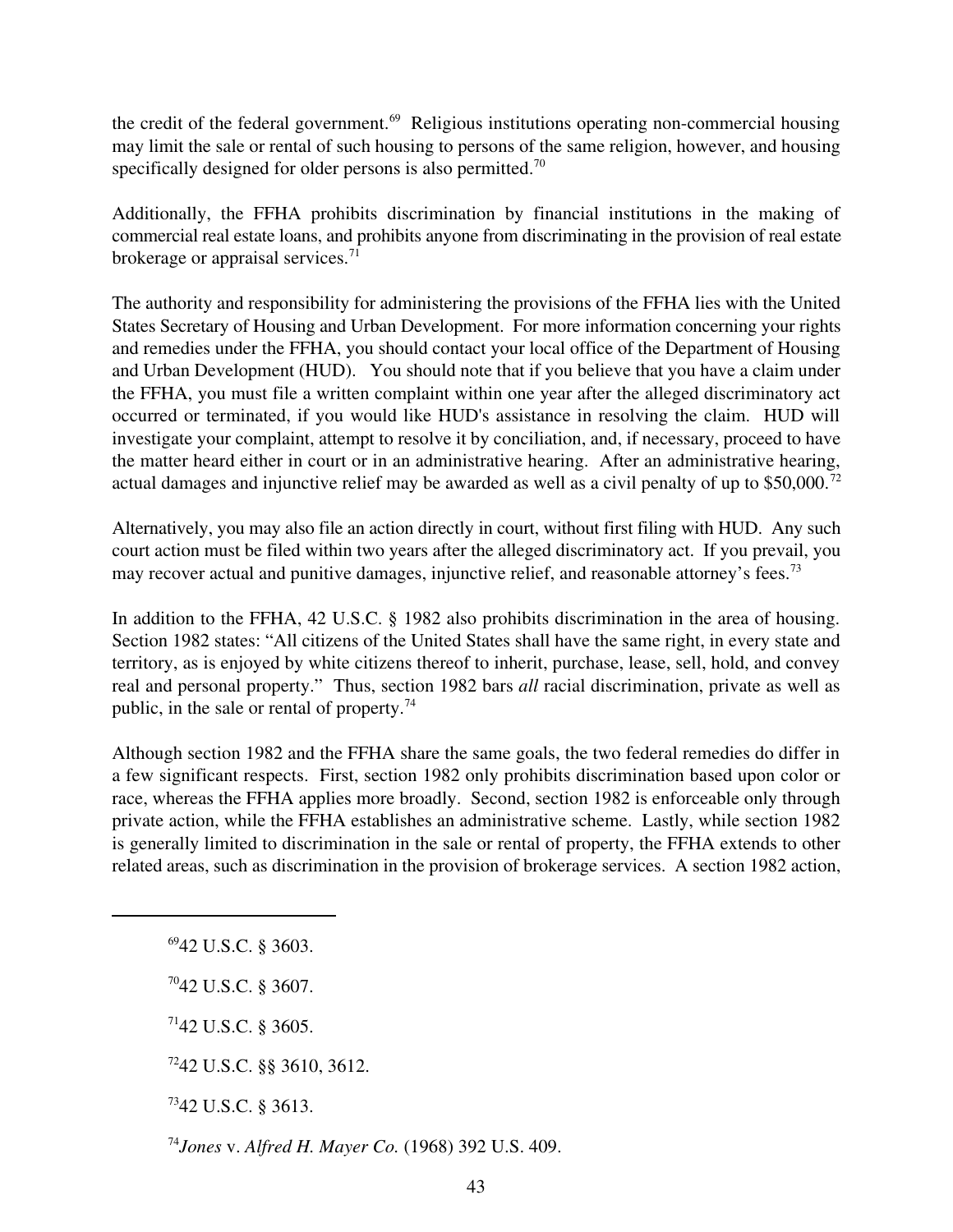like a 42 U.S.C. § 1981 claim, can be brought in either state or federal court, and you do not need to file an FFHA claim before you file a section 1982 court action.<sup>75</sup>

To file a housing discrimination claim with HUD, contact the following:

| <b>HUD Web site:</b>          | http://www.hud.gov/                                                                                                                                                                                                                             |
|-------------------------------|-------------------------------------------------------------------------------------------------------------------------------------------------------------------------------------------------------------------------------------------------|
| <b>HUD Toll-Free Number:</b>  | 1-800-669-9777                                                                                                                                                                                                                                  |
| <b>HUD California Office:</b> | U.S. Department of Housing and Urban Development<br><b>Phillip Burton Federal Building</b><br>and U.S. Courthouse<br>450 Golden Gate Avenue<br>San Francisco, California 94102-3448<br>$(415)$ 436-8400<br>1-800-347-3739<br>TTY (415) 436-6594 |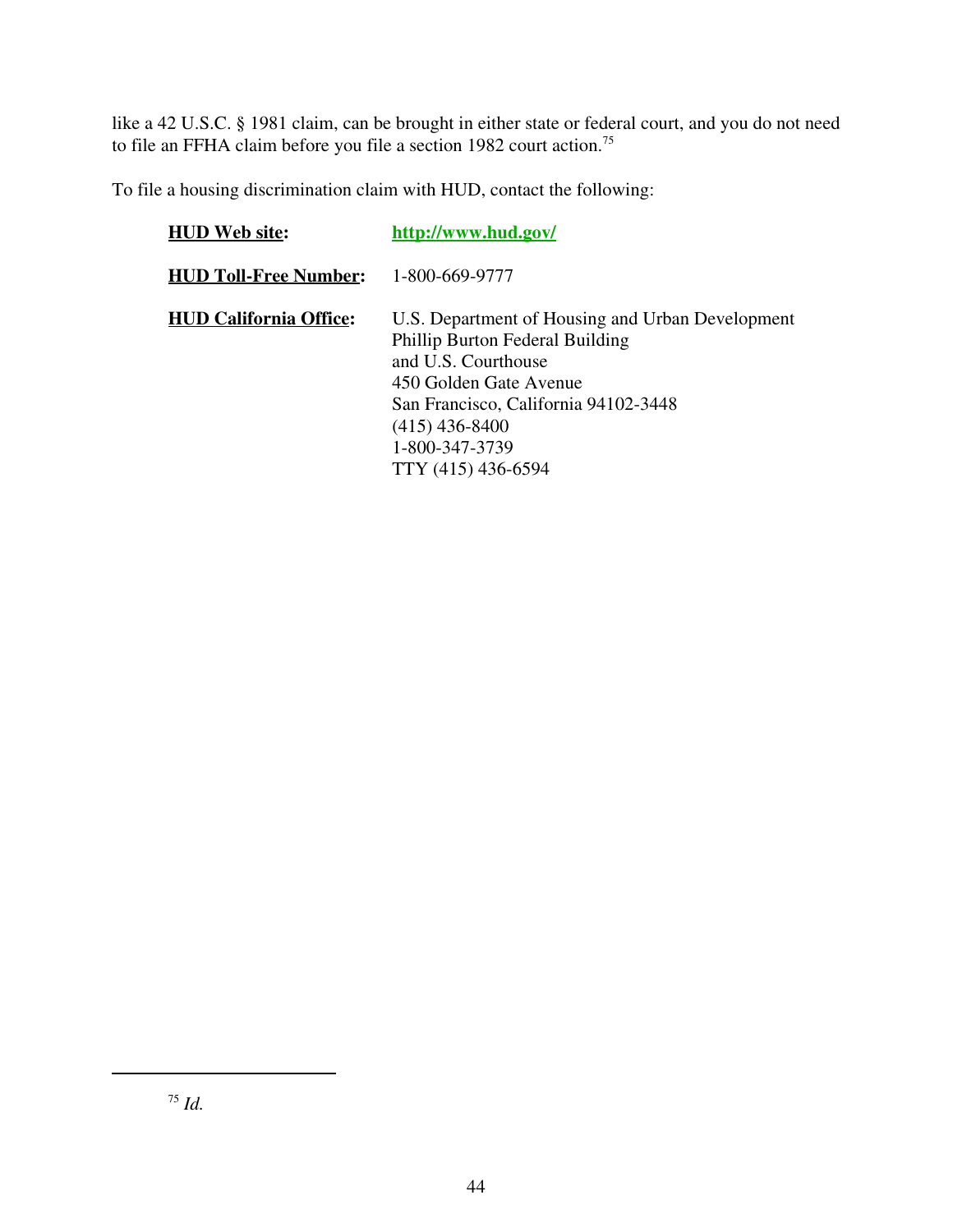#### **CHAPTER IV**

#### **PUBLIC ACCOMMODATIONS, BUSINESSES AND SERVICES**

#### **The Unruh Civil Rights Act**

The Unruh Civil Rights Act<sup>76</sup>, or Unruh Act, as discussed in the housing chapter of this publication, applies to all business establishments of every kind whatsoever which provide services, goods, or accommodations to the public. Businesses subject to the Unruh Act include bookstores, gymnasiums, shopping centers, mobile home parks, bars and restaurants, schools, medical and dental offices, hotels and motels, and condominium homeowners associations.<sup>77</sup> The Unruh Act prohibits all types of arbitrary discrimination, and not just discrimination based on sex, race, color, religion, ancestry, national origin, age, disability or medical condition.<sup>78</sup> The Unruh Act also prohibits discrimination based on personal characteristics, geographical origin, physical attributes, and individual beliefs. For example, the arbitrary exclusion of individuals from a restaurant based on their sexual orientation is prohibited.79

You can pursue an Unruh Act claim by filing a verified complaint with the Department of Fair Employment and Housing (DFEH) or a private lawsuit. If a business establishment is engaging in a pattern or practice of discrimination, you can refer the matter to the Attorney General's Office or to your local district or city attorney. Please refer to the housing chapter of this publication for the procedures to follow and remedies available in redressing your claim for a public accommodation's violation of the Unruh Act.

## **Protection Under California's Disabled Access Laws**

In addition to the protections against arbitrary discrimination afforded to disabled individuals pursuant to the Unruh Civil Rights Act, the Legislature has enacted specific laws that protect the right of physically and mentally disabled individuals to obtain full and equal access to public accommodations, public transportation, telephone facilities, lodging, and entertainment. For a detailed analysis of the legal rights of disabled individuals, please refer to the Office of the Attorney General's publication, *Legal Rights of Persons With Disabilities, Second Edition* (1997).

Listed below are some of the key statutory provisions which prohibit discrimination by public accommodations against disabled individuals:

 $\frac{76}{6}$ Civil Code sections 51 to 53, inclusive.

 $^{77}$  For a more detailed analysis, please see Chapter 3, Housing.

 $78$  The Unruh Civil Rights Act does not apply to an employer's discrimination against an employee. (*Alcorn v. Anbro Engineering, Inc*. (1970) 2 Cal.3d 493.) However, see Chapter 2, Employment, for laws applicable in the employment context.

*Rolon v. Kulwitzky* (1984) 153 Cal.App.3d 289. <sup>79</sup>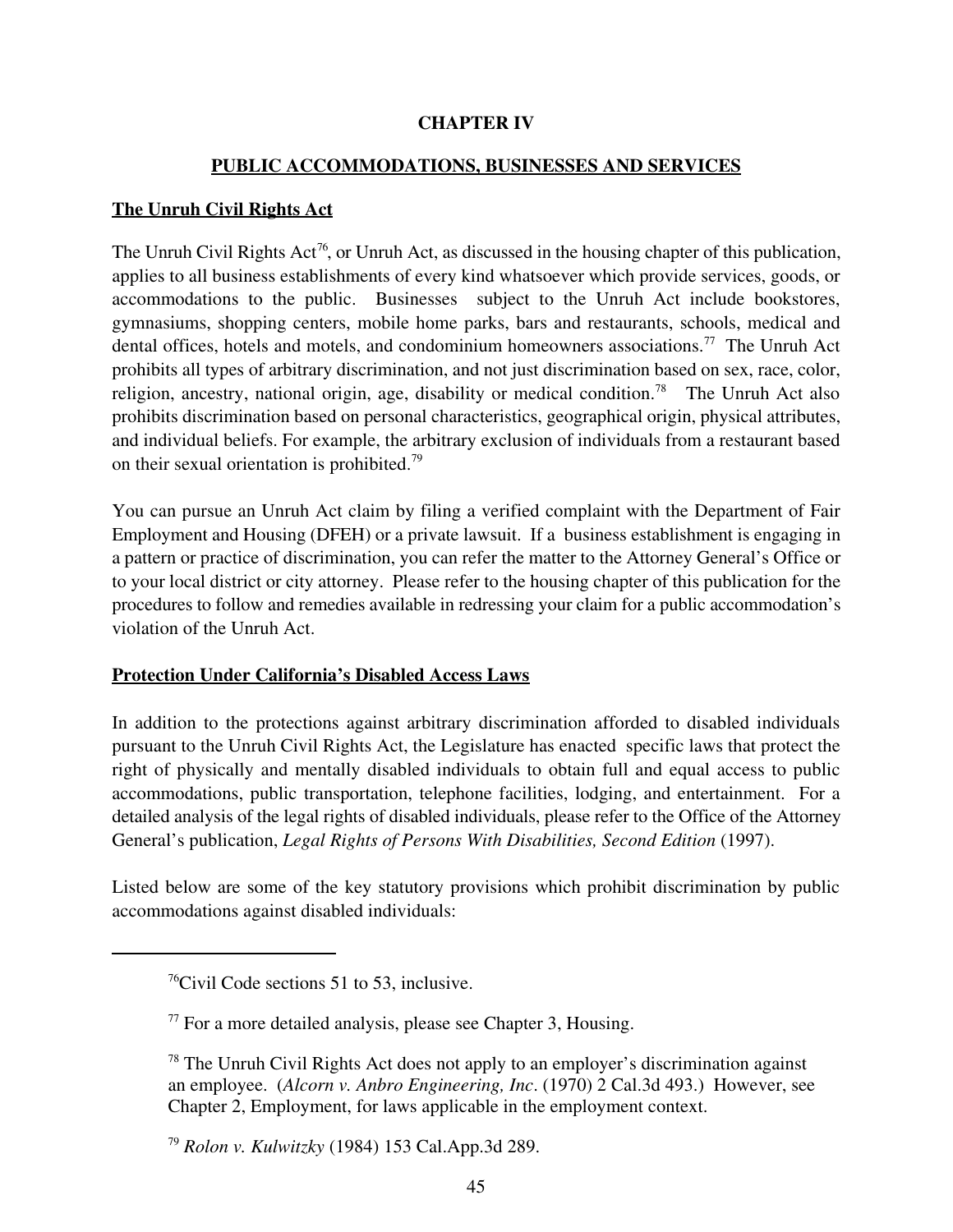1. **Civil Code section 54** articulates California's public policy that disabled individuals have the same right as the general public to the full and free use of the streets, highways, sidewalks, walkways, and public buildings, facilities, and places. This section defines a disability as a physical or mental impairment that substantially limits one or more of the major activities of the individual, a record of such impairment, or being regarded as having such an impairment. A violation of the right of a disabled individual under the American with Disabilities Act of 1990  $(ADA)^{80}$  also constitutes a violation of this section. Aggrieved persons may recover up to three times the actual damages or a minimum of \$1,000, injunctive relief, and reasonable attorney's fees.

You can pursue a claim under this section by filing a complaint with the DFEH or a private lawsuit. If you believe you have an ADA complaint, call (800) 514-0301 or (800) 514-0383 (TDD) to obtain answers to general and technical questions about the ADA and to order technical assistance materials.<sup>81</sup>

2. **Civil Code section 54.1** provides specific protections to disabled individuals in attaining full and equal access to all public accommodations and their advantages, facilities, and privileges; to places of public accommodation, amusement, or resort; and to other places to which the general public is invited, including public modes of transportation, private schools, hotels, hospitals, and public buildings. Aggrieved persons may recover up to three times the actual damages or a minimum of \$1,000, injunctive relief, and reasonable attorney's fees.

You can pursue claim under this Section by filing a complaint with the DFEH, or a private lawsuit. The Attorney General, the Department of Rehabilitation, or your district or city attorney may bring an action to enjoin any violation of Civil Code section 54.1.

3. **Government Code section 4450 et seq.** requires buildings and facilities remodeled after 1968 or built with state, county, or municipal funds to be accessible to the disabled and comply with accessibility standards adopted by the State Architect.<sup>82</sup> Complaints that facilities that are being maintained in violation of state disabled access laws should be filed with your local building department. Government Code section 4452, as interpreted by the

 ${}^{80}$ See Title 42 of the United States Code, section 12101 et. seq. The ADA prohibits discrimination on the basis of disability in employment, programs and services provided to the public by state and local governments, and goods and services provided by private companies and commercial facilities. It contains requirements for new construction, for alterations or renovations to buildings and facilities, and for improving full and equal access to the existing facilities of private companies providing goods or services to the public. In addition, the ADA requires effective communication with disabled individuals and modifications of discriminatory policies and practices.

 ${}^{81}$ You may also visit the United States Department of Justice's ADA Web site at <http://www.usdoj.gov/crt/ada/adahom1.htm> (as of August 23, 2001).

 $82$  See Title 24 of the California Code of Regulations.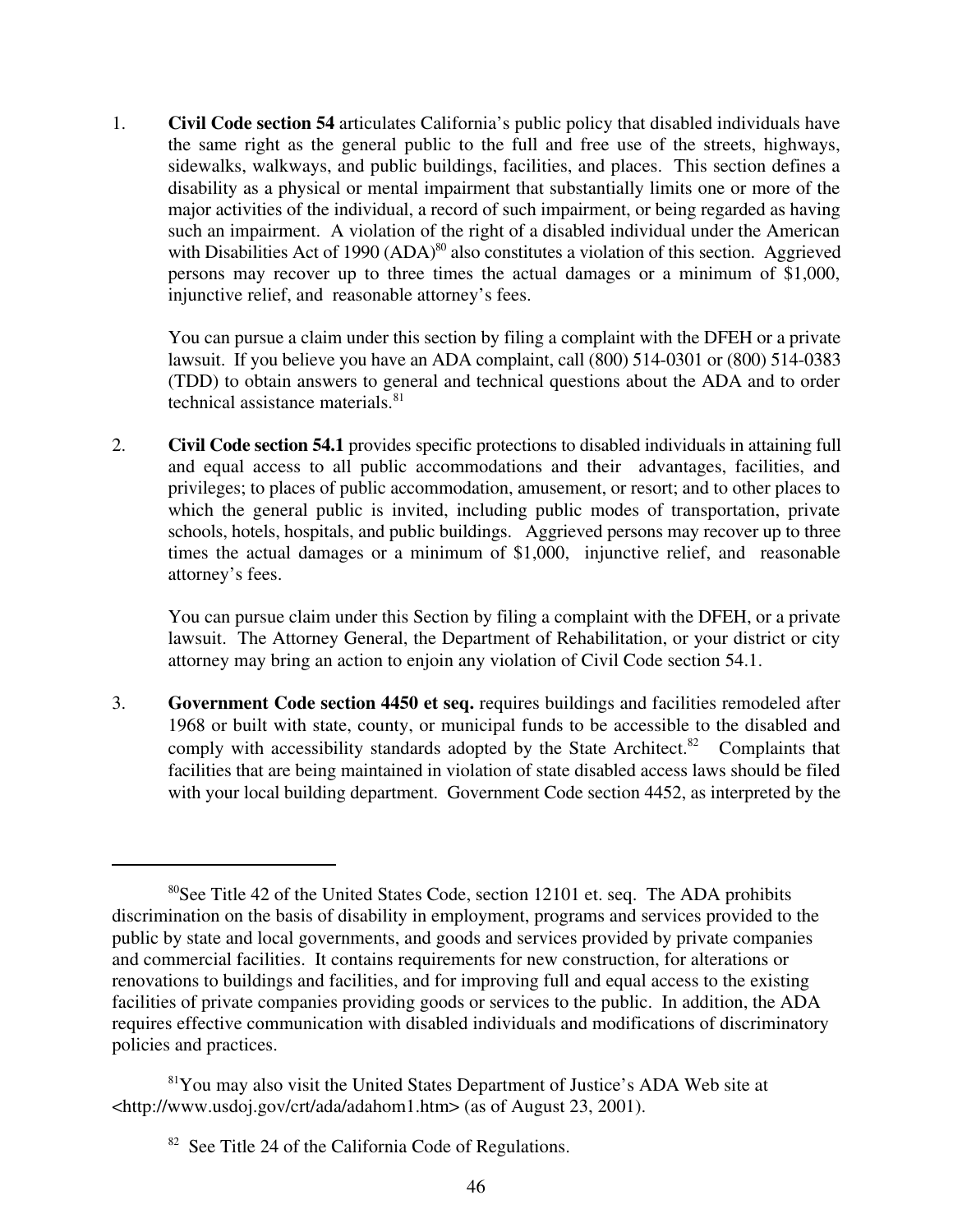Attorney General, $^{83}$  requires the local building department to reach a final resolution of a complaint within 90 days of its filing. If violations are found, the building department must state how it will require the full compliance of the public accommodation or facility with California disabled access laws and regulations. Upon the request of the complainant, the Attorney General will review the local agency's final resolution of a complaint for abuse of discretion. If abuse of discretion is found, the Attorney General's Office will take action against the local building department, such as requesting it to reconsider its final resolution or by taking legal action against the local agency. The Attorney General or your district or city attorney may bring an action to enjoin any violation of Government Code section 4450 et seq.

- 4. **Government Code section 4500 et seq.** requires that, in awarding contracts for operations, equipment, or structures, every state agency, board, and department, local governmental subdivision, district, public, and quasi-public corporation, local public agency and service corporation, and city, county, and municipal corporation, whether incorporated, chartered or not, must require that all fixed-route transit equipment and public transit structures be built so that disabled individuals have ready access to, from, and in such equipment and structures. Further, all public transit facilities and operations must meet the standards of the  $ADA<sup>84</sup>$  and its regulations.<sup>85</sup> Where California law sets a higher standard than the ADA for public transit facilities and operations, then those higher standards must be met.
- 5. **Health and Safety Code section 19955 et seq**. requires that places of public accommodation remodeled after July 1, 1970, or constructed with private funds must comply with accessibility standards adopted by the State Architect. See Government Code section 4450 et seq. for remedies.

#### **Protection Under California's Insurance Laws**

Insurance companies are businesses and public accommodations subject to the provisions of the Unruh Civil Rights Act. $86$  Thus, prospective and actual insureds subjected to arbitrary discrimination by insurance companies can pursue Unruh Act claims as described above. In addition, the Legislature has enacted specific laws prohibiting discriminatory practices which may occur in the insurance business. Listed below are some of the key statutory provisions which prohibit discrimination in the area of insurance. The Insurance Commissioner has the primary responsibility for enforcing these laws.

1. **Insurance Code section 679.71** makes it unlawful for an insurer to fail or refuse to accept an insurance application; to refuse to issue an insurance policy; to cancel insurance on

<sup>&</sup>lt;sup>83</sup> 93 Ops.Cal.Atty.Gen. 203 (July 14, 1993).

<sup>&</sup>lt;sup>84</sup> See Title 42 of the United States Code, section 12101 et seq.

<sup>&</sup>lt;sup>85</sup> See Title 28 of the Code of Federal Regulations, part 35.

 $86$  Insurance Code section 1861.03, subdivision (a).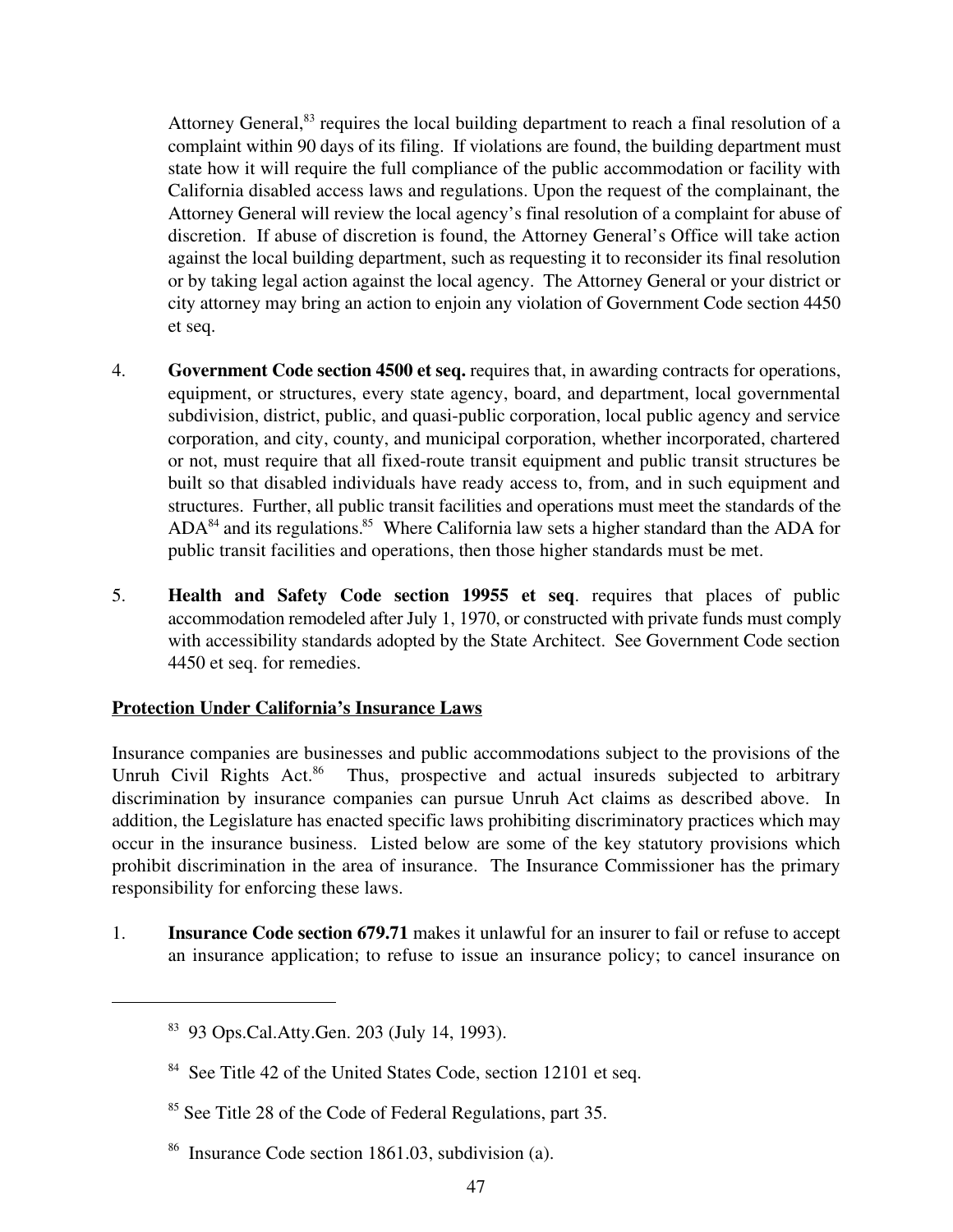conditions less favorable than those applied to all individuals in comparable cases; or to charge a higher rate or premium on the basis of a prospective or actual insured's marital status, sex, race, color, national origin, religion, or ancestry. This section does not apply to automobile or workers' compensation insurance policies

- 2. **Insurance Code sections 679.72, 10141, and 10142** make it unlawful for an insurance policy application, investigation, or report used to determine insurance eligibility to carry or require the identification of an applicant's race, color, religion, national origin, or ancestry. These sections do not apply to automobile or workers' compensation insurance policies.
- 3. **Insurance Code section 790.10** authorizes the Insurance Commissioner to issue regulations interpreting the Insurance Code. Pursuant to this authorization, the Commissioner issued a regulation, section 2560.3 of Title 10 of the California Code of Regulations, which prohibits any person or entity engaged in the insurance business in California from refusing to issue; canceling; declining to renew; or restricting, modifying, or excluding the amount of benefits payable or the terms, conditions, or type of coverage on any insurance contract because of the sex, marital status, or sexual orientation of the insured or prospective insured.
- 4. **Insurance Code section 10123.2** requires that a self-insured employee welfare benefit plan providing coverage for hospital, medical, or surgical expenses must offer coverage to physically disabled individuals for expenses incurred under the same terms and conditions normally provided by the insurer to a non-physically disabled insured. Every self-insured welfare benefit plan shall communicate the availability of such coverage to all members and prospective members. However, the self-insured welfare benefit plan shall not be required to cover hospital, medical, or surgical expenses arising as a direct result of a physically disabled person's disability.
- 5. **Insurance Code sections 10123.3 and 10143** make it unlawful for any life or disability insurer or self-insured employee welfare benefit plan providing hospital, medical, or surgical coverage to refuse to issue, sell, or renew insurance to any person solely because the person carries a gene which may be associated with a disability in that person's offspring, but which causes no adverse effects on the carrier.
- 6. **Insurance Code section 10140** makes it unlawful for a life or disability insurer to fail or refuse to accept an insurance application from, to refuse to issue a policy to, or to charge a higher rate or premium to an individual or to cancel insurance on conditions less favorable than those applied to all individuals in comparable cases on the basis of the individual's race, color, religion, national origin, ancestry, sexual orientation, or genetic characteristic.
- 7. **Insurance Code section 10144** makes it unlawful for an insurer providing, issuing, or administering life, annuity, or disability insurance benefits to charge a different rate for the same coverage offered to others or to refuse to insure, refuse to continue to insure, or limit the coverage available to an individual solely because of his or her physical or mental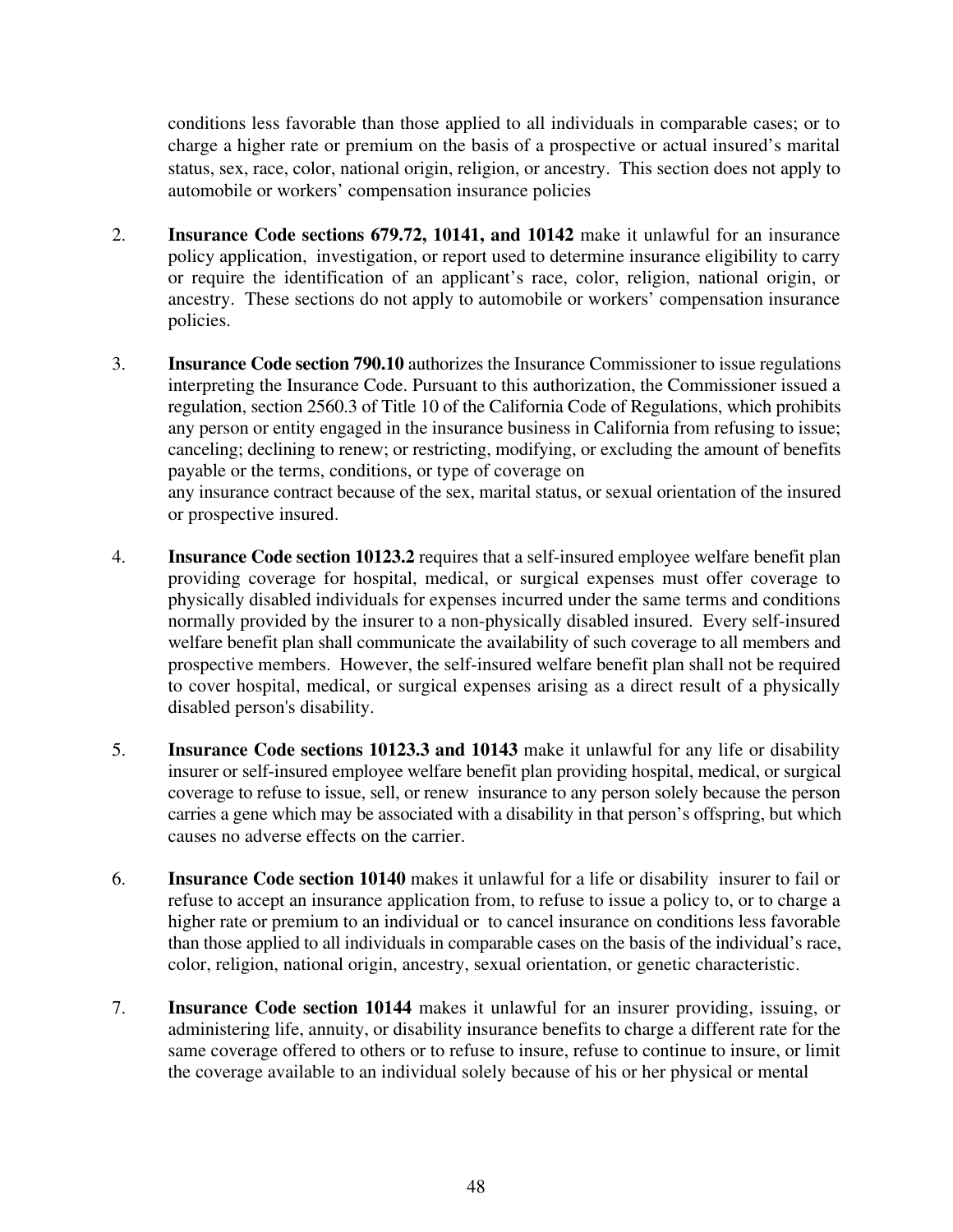impairment, unless the refusal, limitation, or rate differential is based upon sound actuarial principles or related to actual and reasonably anticipated experience.

- 8. **Insurance Code section 10144.1** requires disability insurers that provide hospital, medical, or surgical coverage which deny coverage to a terminally ill claimant for an experimental medical procedure or plan of treatment to provide written notification detailing the specific medical and scientific reasons for the denial, specific references to the policy provisions upon which the denial is based, a description of alternative medical procedures covered by the policy, and a description of the process available to appeal the denial of coverage or to review the information provided to the insured. The appeal of the insurer's denial of coverage or the review of the insured's information must occur within 30 days following the receipt of the insured's request for review.
- 9. **Insurance Code sections 10144.2 and 10144.3** prohibit life and disability insurers covering hospital, medical, or surgical expenses to charge a different rate for the same coverage offered to others or to refuse to insure, refuse to continue to insure, or limit the coverage available to an individual on the basis that she or he is, has been, or may be a victim of domestic violence. Further, disability insurers are prohibited from considering as a medical condition and a basis for underwriting coverage that an individual is, has been, or may be the subject of domestic violence.
- 10. **Insurance Code section 10145** makes it unlawful for insurers providing life, annuity, or disability benefits to charge a different rate for the same coverage offered to others or to refuse to insure, to refuse to continue to insure, or to limit the coverage available to an individual solely because of his or her blindness or partial blindness.
- 11. **Insurance Code sections 11628 and 11628.5** make it unlawful for motor vehicle liability insurers to refuse to insure, refuse to continue to insure, limit the coverage available to, or charge a different rate for the same coverage offered to others on the basis of an individual's race, language, color, religion, national origin, ancestry, disability, or geographical area of residence.
- 12. **Insurance Code section 11628.7** prohibits motor vehicle liability insurers from discriminating against blind motor vehicles owners in the issuance of insurance and from charging a higher rate of insurance based upon the frequent change of drivers of the insured vehicle.
- 13. **Insurance Code section 12095** prohibits insurers issuing surety insurance from refusing to accept an application for a contractor's performance bond, refusing to issue such a bond to an applicant, canceling such a bond, or charging a different rate for the same coverage because of the applicant's race, color, gender, religion, national origin, ancestry, or geographical area of residence.
- 14. **Insurance Code sections 799.03, 799.05, 799.07, 799.10, and 799.20** prohibit life and disability insurers from testing applicants for HIV or the presence of HIV antibodies as a condition of insurance, unless the insurer obtains the applicant's written informed consent.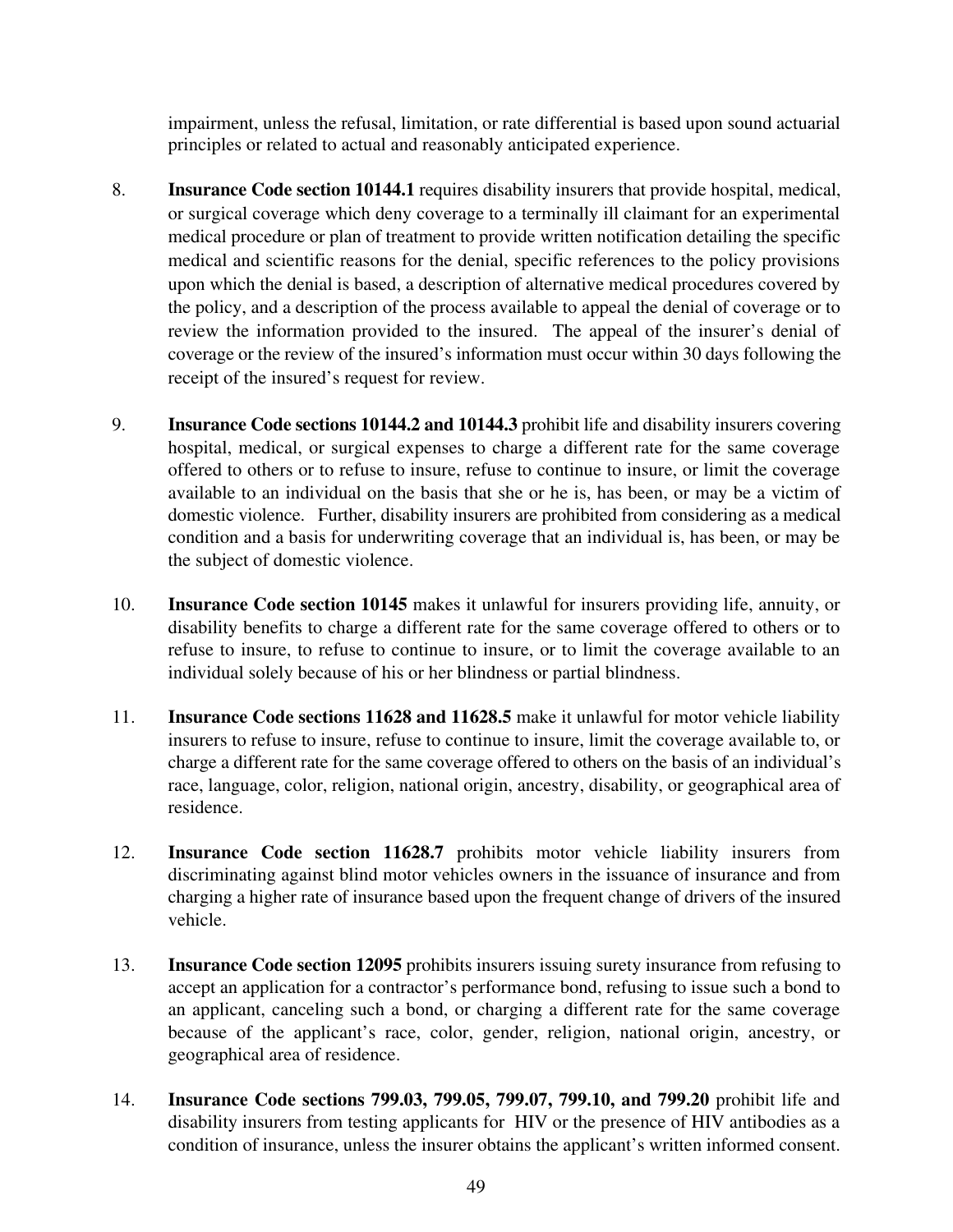Further, life and disability insurers are prohibited from considering the applicant's marital status or known or suspected homosexuality or bisexuality as a basis for determining whether

to require that the applicant submit to an HIV antibody test. Any person whose rights are violated may apply to any court for appropriate equitable relief.

If an insurance company or a health or life insurance plan discriminates against you, you may file a complaint with the California Department of Insurance:

California Department of Insurance Consumer Communications Bureau 300 South Spring Street, South Tower Los Angeles, CA 90013 Telephones: (800) 927 - HELP (4357) (Inside California) (213) 897 - 8921 (Outside California & Los Angeles) TDD: (800) 482 - 4833 Web Site: **www.insurance.ca.gov**

If a health maintenance organization discriminates against you, you may file a complaint with the following:

State Department of Health Services, Medical Managed Care Division Office of the Ombudsman 714 P Street, Room 650, P.O. Box 942732 Sacramento, CA 94234-7320

Telephone: (916) 654-8076 Web Site: **www.dhs.mmcd.ca.gov**

#### **Protection Against Discrimination by Persons Licensed to Render Services**

Business and Professions Code section 125.6 provides that any person who holds a license pursuant to the Business and Professions Code<sup>87</sup> is subject to disciplinary action if that person discriminates

<sup>&</sup>lt;sup>87</sup> Professions and vocations covered include physicians, surgeons, chiropractors, dentists, dental hygienists, clinical laboratory technologists and bioanalysts, podiatrists, midwives, physical therapists, speech pathologists, optometrists, dispensing opticians, nurses, psychologists, hearing aid dispensers, pharmacists, psychiatric technicians, veterinarians, accountants, outdoor advertisers, architects, attorneys, barbers, engineers, collection agencies, building contractors, those engaged in the selling or hiring of guide dogs, cosmetologists, private detectives, funeral directors, cemeteries, embalmers, geologists and geophysicists, shorthand reporters, structural pest control operators, social workers, construction inspectors, dry cleaners, electronic and appliance repairers, automobile mechanics, tax reporters, real estate brokers and salespersons, and holders of most liquor licenses.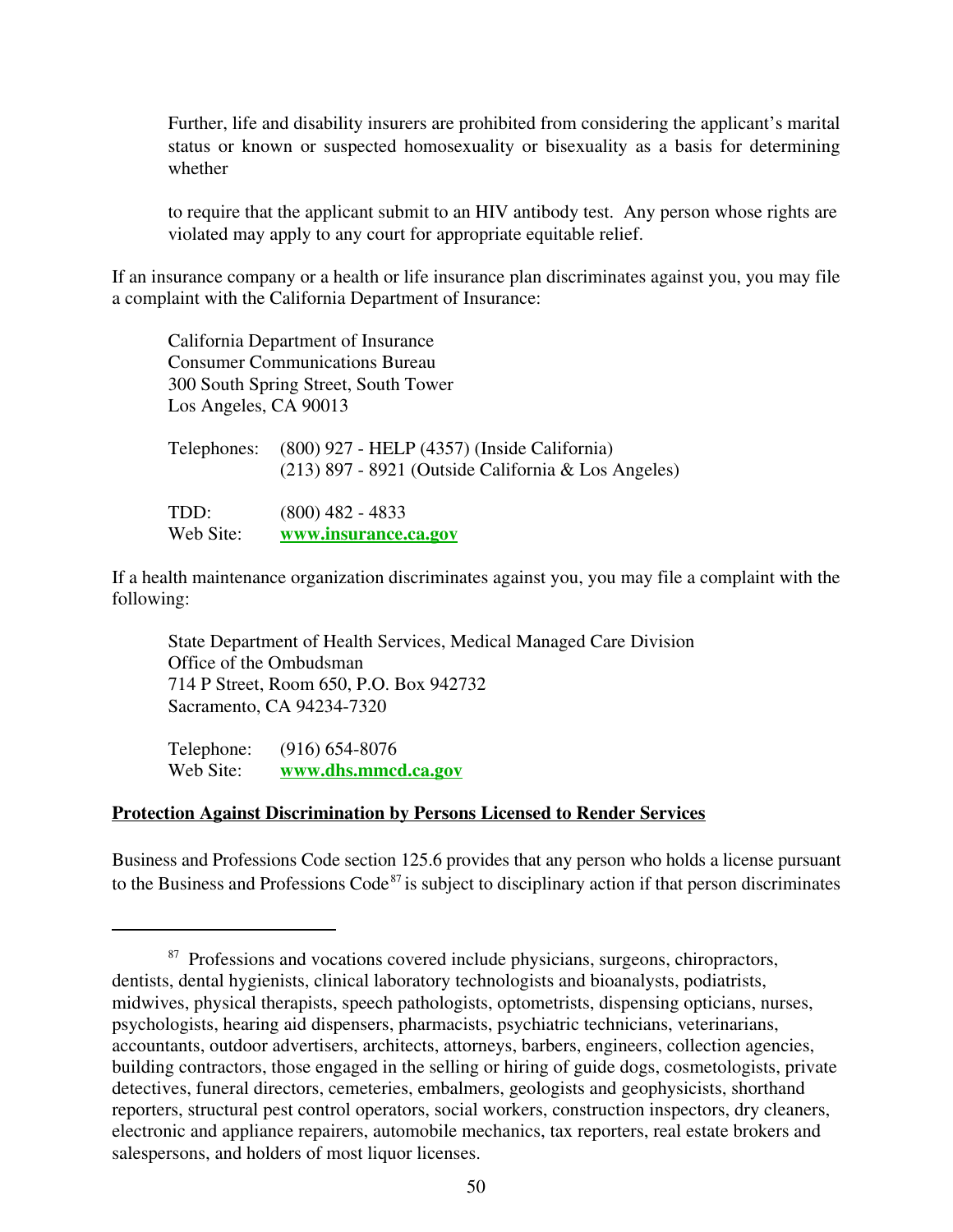in, restricts the performance of, or refuses to perform the licensed activity because of a consumer's race, color, sex, religion, ancestry, disability, marital status, or national origin.

In addition, Business and Professions Code section 726 bars the commission of any act of sexual abuse, misconduct, or relations with a patient, client, or customer constitutes unprofessional conduct and grounds for disciplinary action for persons holding certain professional licenses.

Moreover, Business and Professions Code section 23438 prohibits certain private clubs and organizations which hold liquor licenses from discriminating against certain groups. It also provides that expenditures at restrictive clubs are not tax-deductible.<sup>88</sup>

If you believe you have been discriminated against by a state-licensed individual or entity, you should file a complaint with the state licensing board which regulates the profession, vocation, or business involved. For information regarding what board has jurisdiction over a particular licensee contact:

California Department of Consumer Affairs 401 R Street Sacramento, CA 95814 Telephone: (800) 952-5210 TDD: (916) 322-1700 Web Site: **www.dca.ca.gov**

## **Protection Against Discrimination by Banking, Credit, and Lending Institutions**

Financial institutions, such as banks, credit, and lending institutions, are subject to the Unruh Civil Rights Act (Unruh Act). The Unruh Act prohibits all types of arbitrary discriminatory practices by business establishments, including discrimination based upon sex, race, color, religion, ancestry, national origin, age, or disability. For example, a financial institution violates the Unruh Act if it denies you an automobile loan application solely because of your sexual orientation.

As explained in the housing chapter of this publication, you can remedy an Unruh Act violation through the DFEH or by filing a private lawsuit. If the financial institution's discriminatory actions amount to a pattern or practice, you may file a referral for possible action with the Attorney General's Office, or your local district or city attorney.

<sup>&</sup>lt;sup>88</sup> The California Constitution also authorizes the Department of Alcoholic Beverage Control to revoke a licensee's liquor license on the basis of its discriminatory conduct. (70 Ops.Cal.Atty.Gen. 75 (1987).)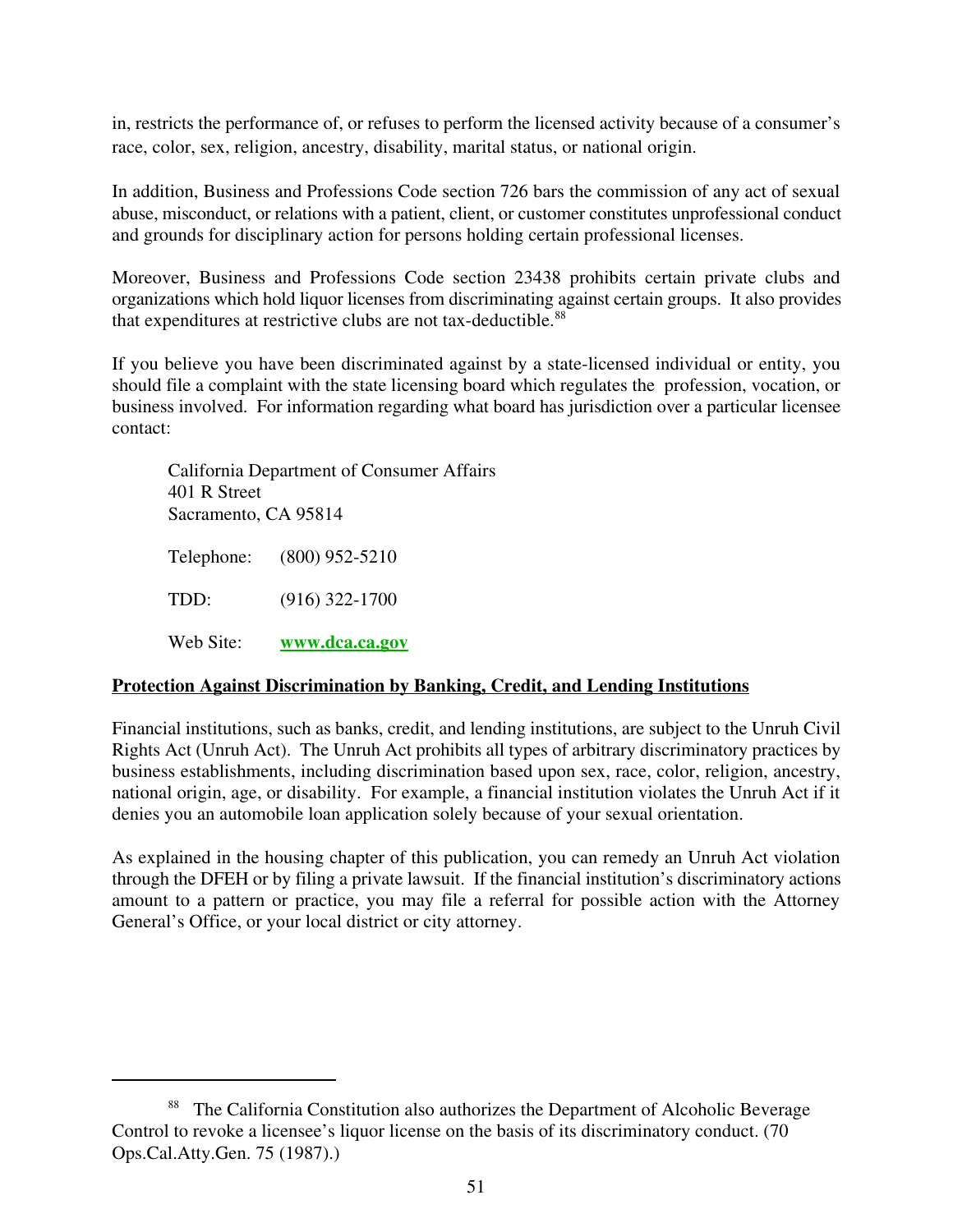In addition to the Unruh Act, the Housing Financial Discrimination Act, also known as the Holden Act (HFDA),  $89$  prohibits financial institutions from discriminating in the provision or availability of financial assistance for housing accommodations on the basis, in whole or in part, of the applicant's race, color, religion, sex, marital status, national origin, or ancestry. Further, financial institutions are prohibited from considering the racial, ethnic, religious, or national origin composition of a neighborhood or geographic area surrounding a particular housing accommodation to determine whether to extend or deny financial assistance, or to prescribe the terms and conditions of such financial assistance.<sup>90</sup>

Complaint of a financial institution's Holden Act violations may be filed with the California Secretary of Business, Transportation and Housing, who must investigate Holden Act complaints and take remedial action as required by law. You may file complaints or inquiries regarding the Holden Act at the offices listed below.

#### **State-Licensed Savings and Loan Associations, State Licensed Savings Banks, State-Chartered Banks, and State Credit Unions**

#### **California Department of Financial Institutions**

111 Pine Street, Suite 1100, San Francisco, CA 94111-5613 300 S. Spring Street, Suite 15513, Los Angeles, CA 90013-1204 801 K Street, Suite 2124, Sacramento, CA 95814 9609 Naples Street, Suite 100, San Diego, CA 92121

Telephone: (800) 622-0620

Web Site: **www.dfi.ca.gov**

## **Mortgage Brokers**

California Department of Real Estate 2201 Broadway, P. O. Box 187000 Sacramento, CA 95818 Telephone: (916) 227-0864

Web Site: **www.dre.ca.gov**

<sup>&</sup>lt;sup>89</sup> See Health and Safety Code section 35800 et seq.

 $90$  The Holden Act's coverage is further defined by administrative regulations known as California's Fair Lending Regulations. For further information regarding the Holden Act's coverage, consult section 7107 of Title 21 of the California Code of Regulations.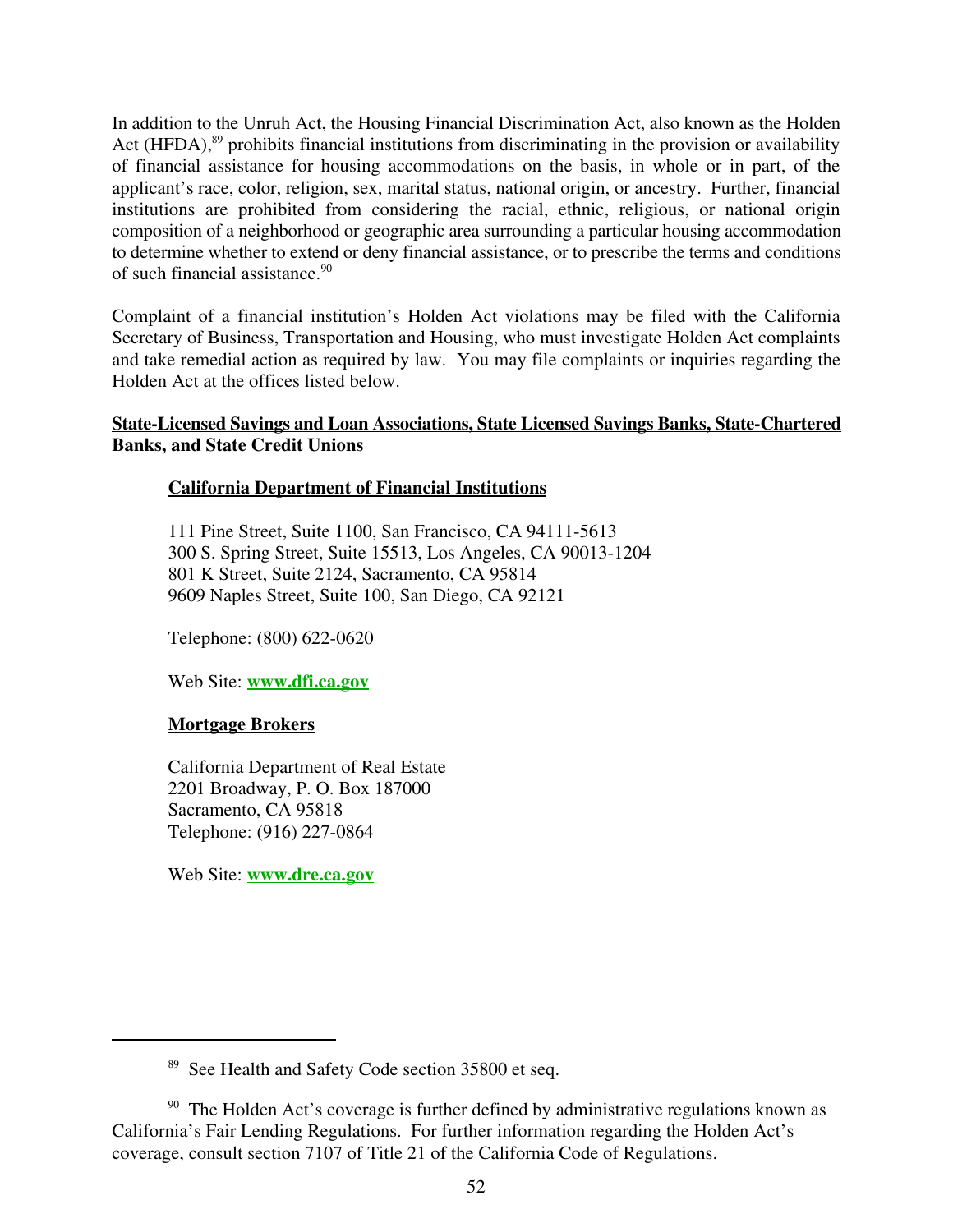#### **Institutions not listed above**

California Department of Consumer Affairs 401 R Street Sacramento CA 95814 Telephone: (800) 952-5210

TDD: (916) 322-1700

Web Site: **www.dca.ca.gov**

In addition to the Holden Act, it is unlawful under the Fair Employment and Housing Act (FEHA) for any person, bank, mortgage company, or financial institution that provides financial assistance for housing accommodations to discriminate in the terms, conditions, or privileges related to obtaining or using financial assistance against any person because of his or her race, color, religion, sex, marital status, national origin, ancestry, familial status, or disability. To enforce your FEHA <sup>91</sup> rights, you should file a claim with the DFEH and follow the procedures outlined in the housing chapter of this publication.

Listed below are other statutory provisions which prohibit discrimination by financial institutions:

- *•* **Civil Code section 1812.30 et seq***.* makes it unlawful for lenders and credit sellers to discriminate against an applicant on the basis of his or her sex or marital status and gives a person the right not to be denied credit in his or her own name even if the person is married. Aggrieved persons may bring a private lawsuit against the lender or credit seller to recover actual and punitive damages, attorney's fees, costs, and injunctive relief to enjoin an ongoing or potential violation. A person may also notify the Attorney General, county counsel, district attorney, or city attorney about the violation.
- *•* **Civil Code section 1747.80** protects you from discrimination in the issuance of credit cards and prohibits credit card issuers from refusing to issue a credit card to any person solely because of that person's race, religion, creed, color, national origin, ancestry, or sex. Aggrieved persons may bring a private lawsuit against the credit card issuer and recover actual damages and a \$250 fine. In addition, the court may order the card issuer to issue you a credit card on the same terms that are normally required for other individuals.
- *•* **The Equal Credit Opportunity Act (ECOA), 15 U.S.C. §1691 et seq.** makes it unlawful for a creditor to discriminate against any applicant in any aspect of a credit transaction on the basis of the applicant's race, color, religion, national origin, sex, marital status, or age. Aggrieved persons may file a complaint with the federal agency enforcing the ECOA for the particular class of creditor.<sup>92</sup> Below is a listing of federal agencies which regulate federal financial institutions.

 $91$  See Government Code section 12980 et seq.

 $92$  See Title 12 of the Code of Federal Regulations, section 202, Regulation B.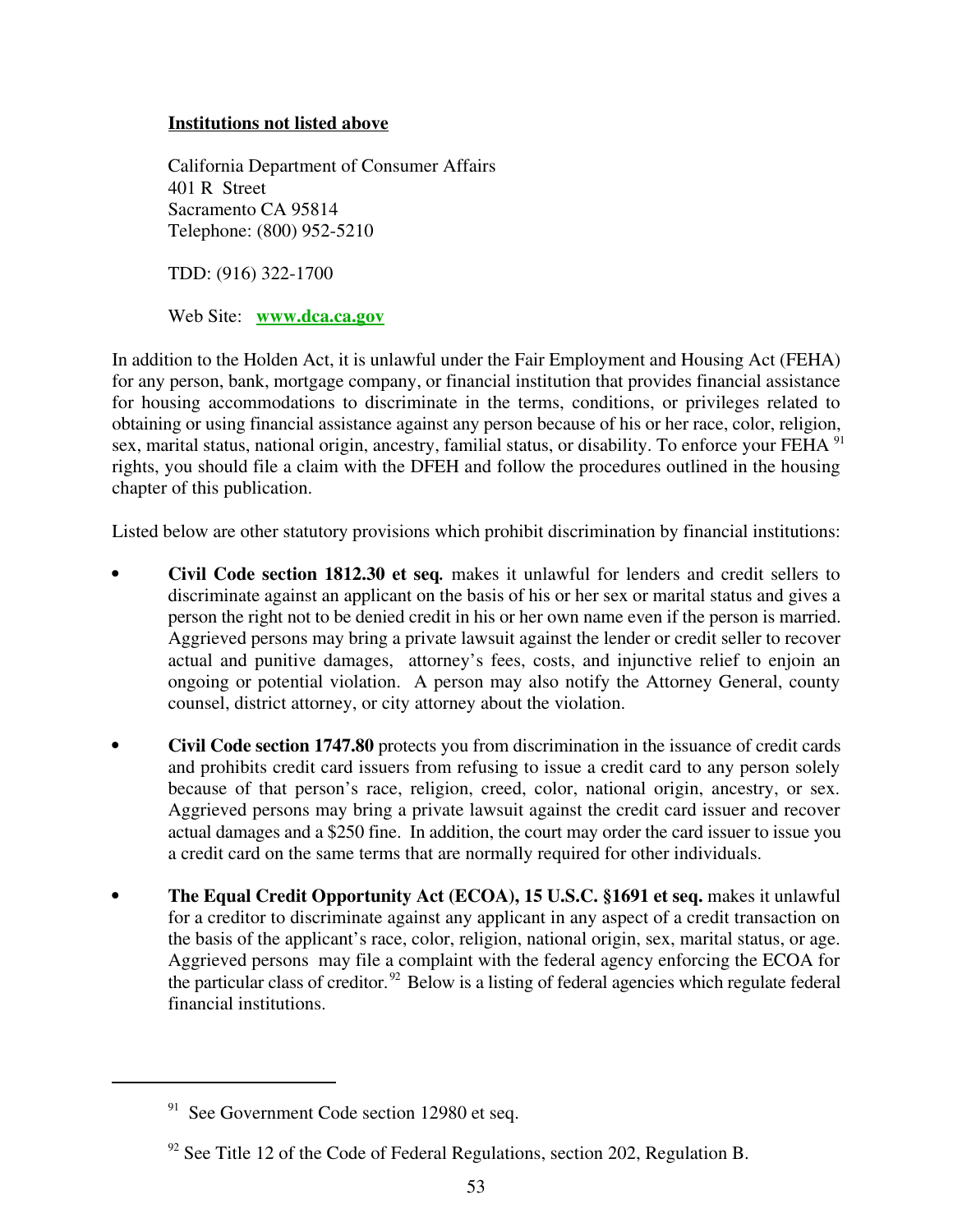#### **Complaints against National Banks**

Office of the Comptroller of the Currency, Customer Assistance Group 1301 McKenney Street, Suite 3750 Houston, Texas 77010 Telephone: (800) 613-6743 TDD: (415) 545-5976

#### **Complaints against Federally Charted Savings and Loan Associations**

Office of Thrift Supervision P.O. Box 7165 San Francisco, CA 94120 Telephone: (800) 842-6929 or (415) 616-1500

Web Site: **www.ots.treas.gov**

#### **Complaints against Federal Credit Unions**

National Credit Union Administration 2300 Claxton Road, Suite 1350 Concord, CA 94520 Telephone: (925) 363-6200

Web Site: **www.ncua.gov**

## **Miscellaneous State Statutes Dealing with Discrimination in Public Accommodations, Businesses, and Services**

Other statutes deal with discrimination in the areas of business, services, and public accommodations and include the following:

- 1. **Business and Professions Code section 7071.14** prohibits the denial of a contractor's license bond solely on the basis of the applicant's or licensee's race, religious creed, color, national origin, ancestry, or sex. The penalty for such discrimination is actual damages plus \$250.
- 2. **Business and Professions Code sections 16721 and 16721.5** make it unlawful to exclude a person from entering into a business transaction or from pursuing a business, profession, vocation, or employment. It also makes it unlawful to discriminate in the transfer of funds or credit on the basis of sex, race, religion, color, or national or ethnic origin. Such discrimination violates the Cartwright Act, California's antitrust law. (Bus. & Prof. Code, § 16700 et seq.) Aggrieved persons may file a private lawsuit and recover triple damages, injunctive relief, and reasonable attorney's fees.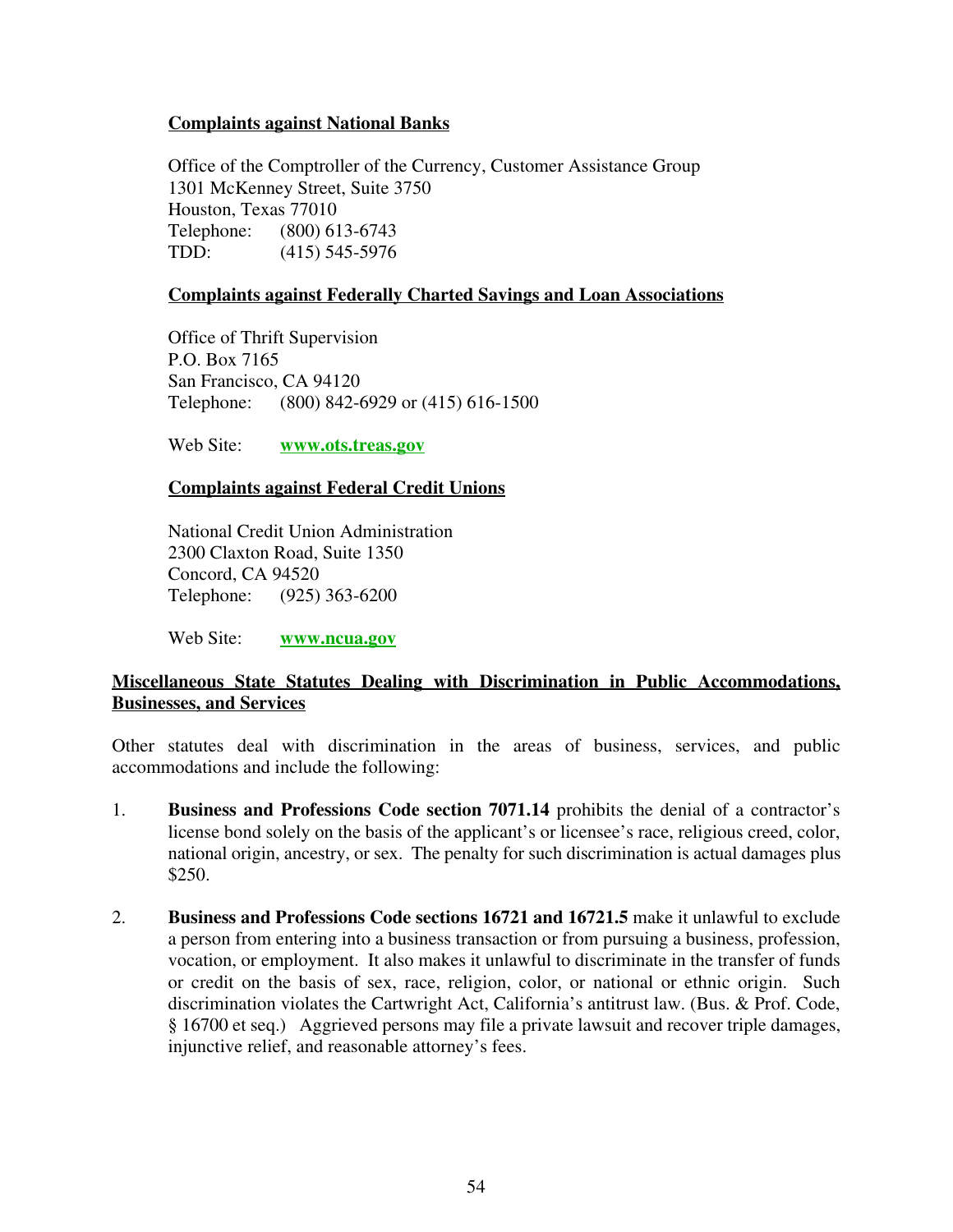- 3. **Civil Code section 51.5** prohibits business establishments from discriminating against, boycotting, blacklisting, or refusing to buy from, sell to, contract with, or trade with a person because of the actual or perceived race, creed, religion, color, national origin, sex, or disability of that person; the person's partners, members, stockholders, directors, officers, managers, superintendents, agents, employees, business associates, suppliers, or customers; or because of that person's association with a person who has or is perceived to have any of these characteristics. A person, as defined in this section, is a person, firm, association, organization, partnership, business trust, corporation, limited liability company, or company.
- 4. **Civil Code section 51.6,** the Gender Tax Repeal Act of 1995, prohibits business establishments from discriminating in the price charged for similar or like services against a person because of the person's gender.
- 5. **Civil Code section 51.8** prohibits franchisors from discriminating in the granting of franchises solely because of the race, color, religion, sex, national origin, or disability of the franchisee, and the racial, ethnic, religious, national origin, or disability composition of a neighborhood or geographic area where the franchise would be located.
- 6. **Civil Code section 51.9** prohibits an individual who enters into a business, service, or professional relationship with a client, patient, tenant, or student (or a substantially similar type of relationship) from making pervasive or severe unwelcome sexual advances, solicitations, sexual requests, or demands for sexual compliance, or from engaging in conduct of a sexual or hostile nature based on gender.
- 7. **Civil Code section 80 et seq**., the California Fair Dealership Law, prohibits a grantor who sells, leases or transfers a dealership granting rights to distribute goods or services or to use a trade name, trademark, or other commercial symbol from refusing to grant, renew or transfer a dealership to any person because of that person's race, color, religion, national origin, ancestry, or sex.
- 8. **Civil Code section 798.20** prohibits a person from being denied membership in any private club or organization on the basis of that person's race, color, religion, sex, national origin, ancestry, or marital status, when such membership is a condition for tenancy in a mobile home park.
- 9. **Government Code section 11135** prohibits any program or activity funded by or receiving financial assistance from the State from discriminating againstor unlawfully denying benefits to a person on the basis of that person's ethnic group identification, religion, age, sex, color, or disability.
- 10. **Government Code section 12948** makes it an unlawful practice under the FEHA<sup>93</sup> for a person to deny or to aid, incite, or conspire in the denial of the rights created by the Unruh Civil Rights Act, Civil Code section 51, and the rights protected by Civil Code sections 51.5, 51.7, 54, 54.1, or 54.2.

 $93$  See Government Code section 12900 et seq.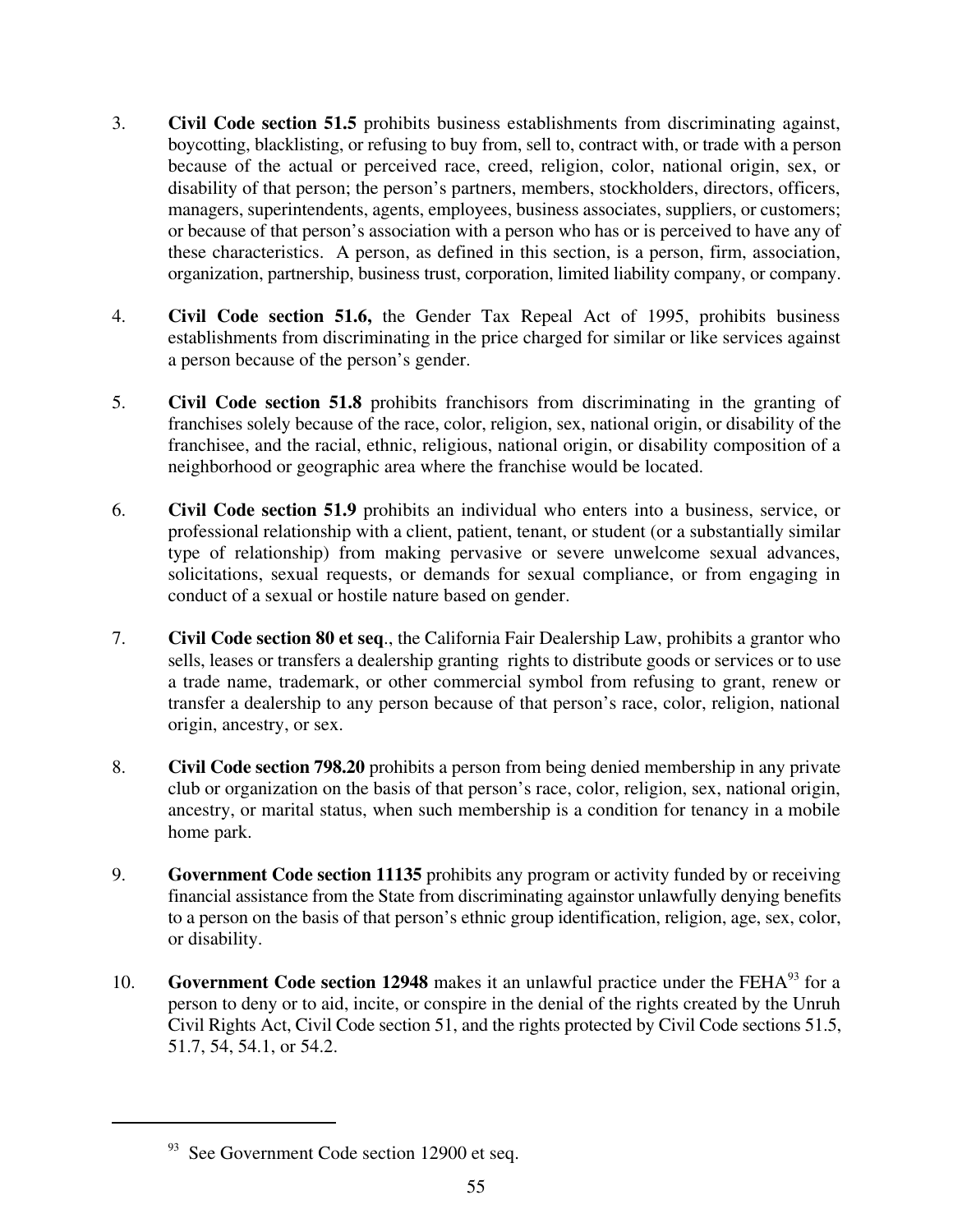- 11. **Government Code sections 54091 and 54092** prohibit cities, counties and other local agencies which own, operate, or control any public beach or property providing access to it from discriminating against a person by preventing that person's use of the beach on the basis of that person's color, race, religion, ancestry, sex, national origin, or residence.
- 12. **Government Code section 54961** prohibits all local agencies from conducting meetings, conferences, or other functions in any facility that is inaccessible to a disabled person or that prohibits the admittance of any person on the basis of race, religious creed, color, national origin, ancestry, or sex.
- 13. **Health and Safety Code sections 33435, 33436, and 33724** require that the owners, leasees, and purchasers of real property acquired or improved as part of a redevelopment agency project to rent, sell, or lease the property without discriminating on the basis of race, color, religion, sex, marital status, ancestry, or national origin.
- 14. **Health and Safety Code section 33769** requires that all contracts, subcontracts, and employment for residential construction financed by a publicly-financed redevelopment plan be offered and awarded without discriminating as to race, sex, martial status, color, religion, race, national origin, or ancestry.
- 15. **Public Resources Code section 5080.34** prohibits parties contracting for a concession on a state park, monument, or public land to discriminate against any person because of the race, color, religion, sex, marital status, national origin, or ancestry of that person.
- 16. **Public Resources Code section 5162** requires any beach or seashore recreation area owned, leased, operated, controlled, maintained, or managed by a city or county that is open to the use of local, city, or county residents to be accessible to all members of the public upon the same terms, fees, charges, and conditions.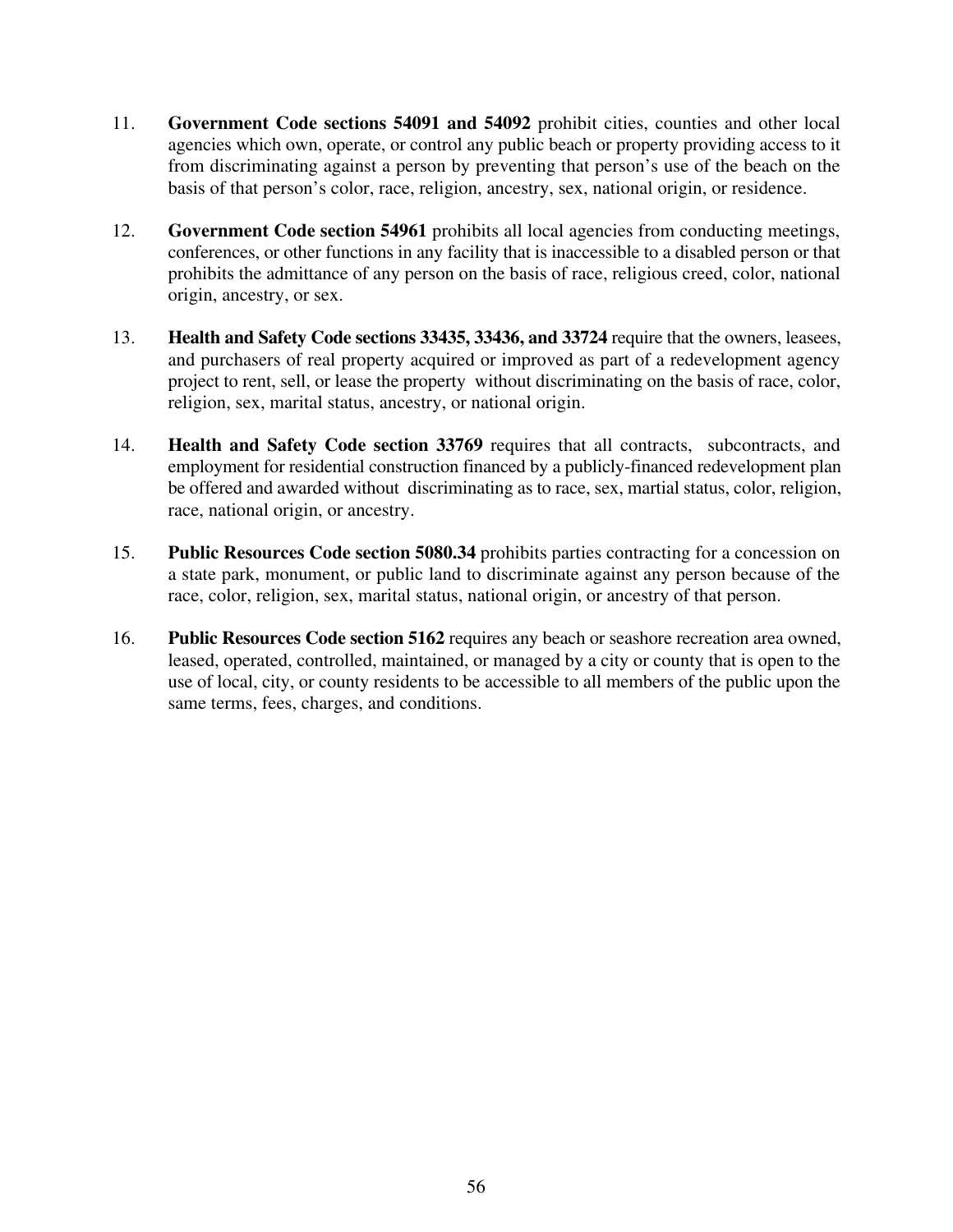## **CHAPTER V**

# **PUBLIC ASSISTANCE/GOVERNMENT BENEFITS**

In California, people who apply for or receive public assistance have specific rights which protect them from discrimination in the administration of such programs. California Welfare and Institutions Code section 10000 states that aid shall be administered and services provided without discrimination on account of race, national origin or ancestry, religion, sex, marital status, or political affiliation.<sup>94</sup>

This code section pertains to persons applying for or receiving public assistance through any of the following programs:

- Aid to Families with Dependent Children (AFDC)
- California Medical Assistance (Medi-Cal)
- County Medical Services Program
- Food Stamps
- In-Home Supportive Service (IHSS)
- Multipurpose Senior Service Program
- Social Services
- SSI/SSP Special Circumstances Payments
- Women, Infants and Children Program

When you apply for or receive public assistance, the right provided you by Welfare and Institutions Code section 10000 must be respected by every person and organization you come into contact with in connection with public assistance, including, for example, county welfare departments, boarding homes and institutions, day nurseries, work or training programs, hospitals, nursing homes, doctors, dentists, and druggists.

If you believe you have been discriminated against, you may file a complaint with your county welfare department's civil rights representative. Such a complaint must be filed within 180 days of the alleged discriminatory act unless the agency extends the time period. If the representative is unable to resolve your complaint, you may request an investigation. The county is then required to investigate the complaint and inform you of the outcome. If you are dissatisfied with the result of this investigation, you have 30 days to appeal the county's action to the appropriate federal agency.

You have the right not to be retaliated against for either filing a discrimination complaint or for testifying, assisting or otherwise participating in the processing of a complaint. Any retaliation should be reported in the same manner as the original discrimination complaint.

In connection with all of the previously listed public assistance programs, except for the Medi-Cal program, you may also file a discrimination complaint with:

<sup>&</sup>lt;sup>94</sup>Welfare and Institutions Code section 10001.5 excludes illegal aliens from public social services. (Added by Initiative Measure (Prop. 187, § 5, approved November 8, 1994).)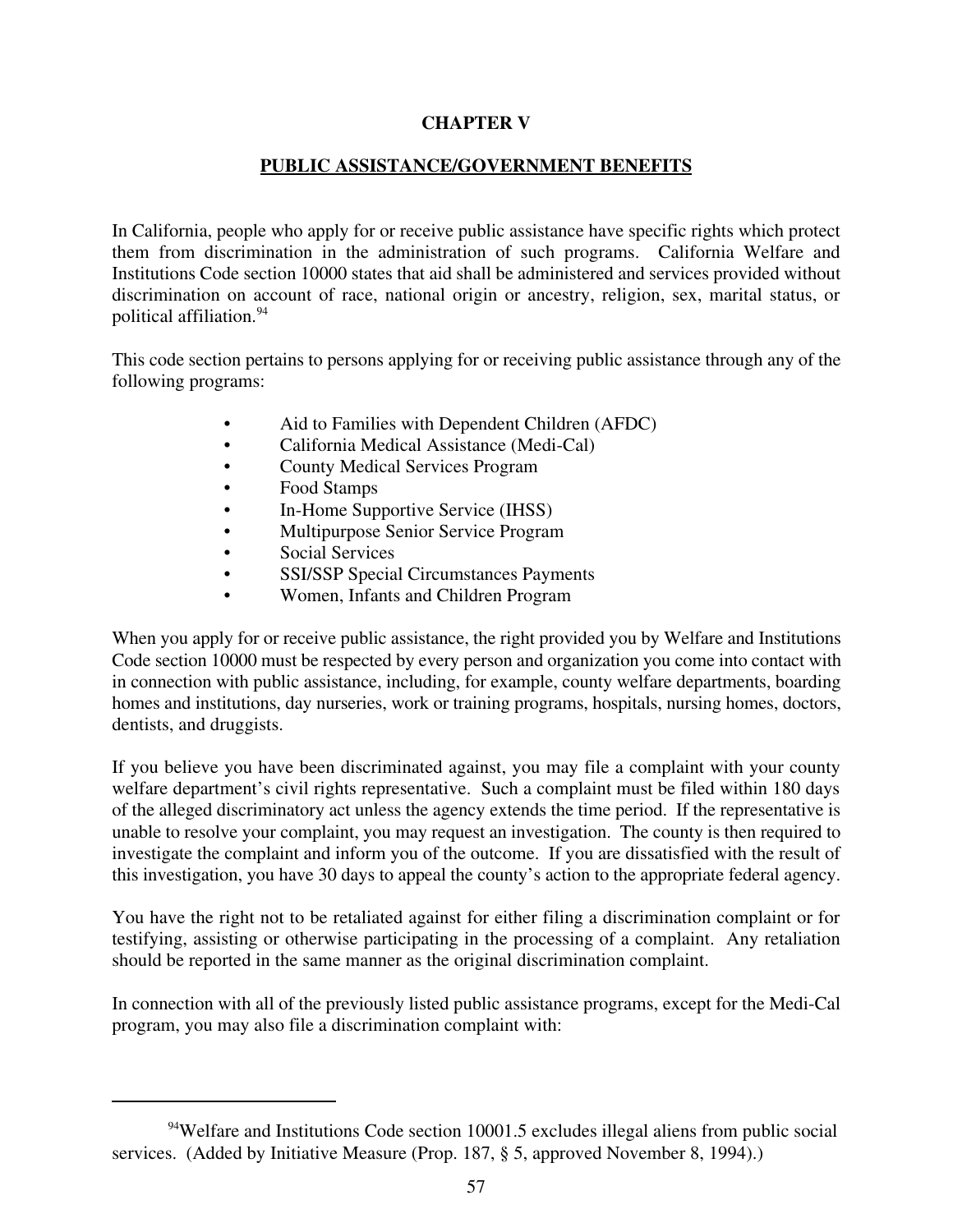Department of Social Services Civil Rights Bureau 744 P Street, MS 15-70 Sacramento, CA 95814 (916) 654-2107

Web Site: **http://www.dss.cahwnet.gov/civilrights/**

In connection with the Medi-Cal program, you may also file a discrimination complaint with:

Department of Health Services Office of Civil Rights 714 P Street, Room 1050 Sacramento, CA 95814 General Information (916) 445-4171 TDD Only (916) 657-2861 AIDS (916) 445-0553

Web Site: **http://www.dhs.cahwnet.gov/**

Furthermore, you may also file a discrimination complaint with the following federal agency:

U.S. Department of Health and Human Services, Region IX Office for Civil Rights 50 United Nations Plaza, Room 322 San Francisco, CA 94102 Voice Phone (415) 437-8310 FAX (415) 437-8329 TDD (415) 437-8311

Web Site: **http://www.hhs.gov/ocr/regmail.html#regoff**

If your complaint involves the Food Stamp Program, contact:

U.S. Department of Agriculture 14th & Independence Ave., SW Washington, D.C. 20250 Telephone: (202) 720-2791 Food Stamp Information: (800) 221-5689 California Hotline: (800) 952-5253

E-Mail: **fsphq-web@fns.usda.gov**

Web Site: **http://www.usda.gov/da/**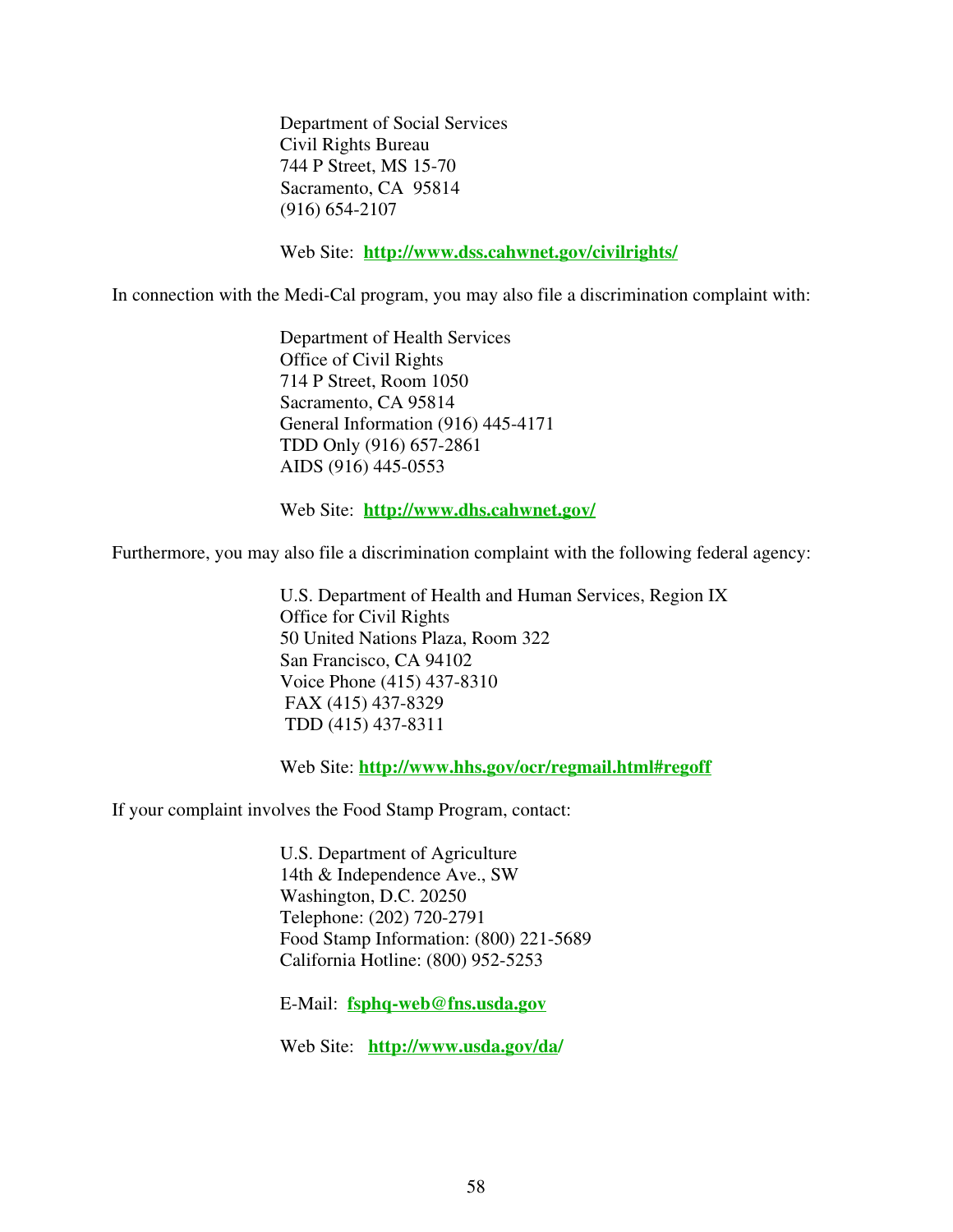If you apply for or receive aid for aged, blind or disabled persons through the Supplemental Income/State Supplementary Program, you have rights similar to those stated above. Discrimination complaints concerning this program must be addressed to the Social Security Office nearest you since the Social Security Administration is the agency which handles discrimination complaints for this program.

In addition, California has a general statute prohibiting unlawful discrimination in the administration of any program funded partially or fully by the State.<sup>95</sup> Government Code section 11135, subdivision (a), states:

"No person in the State of California shall, on the basis of ethnic group identification, religion, age, sex, color, or disability, be unlawfully denied the benefits of, or be unlawfully subjected to discrimination under, any program or activity that is funded directly by the state or receives any financial assistance from the state."

If you have a discrimination problem which you believe is covered by Government Code section 11135, you can file a complaint with the particular state agency that provided state funds to the entity which acted in an alleged discriminatory fashion. Any person, including interested third parties, can file the complaint. The complaint must be filed within one year of the alleged unlawful discrimination. However, if you do not discover facts about an unlawful practice until after the expiration of the one-year filing period, you have an additional 90 days to file a complaint.

 $95$  Congress has enacted a similar federal law, Title VI of the Civil Rights Act of 1964 (42) U.S.C. § 2000d), which prohibits discrimination in any program or activity receiving federal financial assistance when such discrimination is based on race, color or national origin. For information regarding your rights and remedies under federal law, you should contact the federal agency providing the financial assistance or an attorney. The Civil Rights Restoration Act of 1987, 20 U.S.C. section 1681 et seq., also requires recipients of federal funds to comply with federal laws forbidding discrimination based on sex or blindness.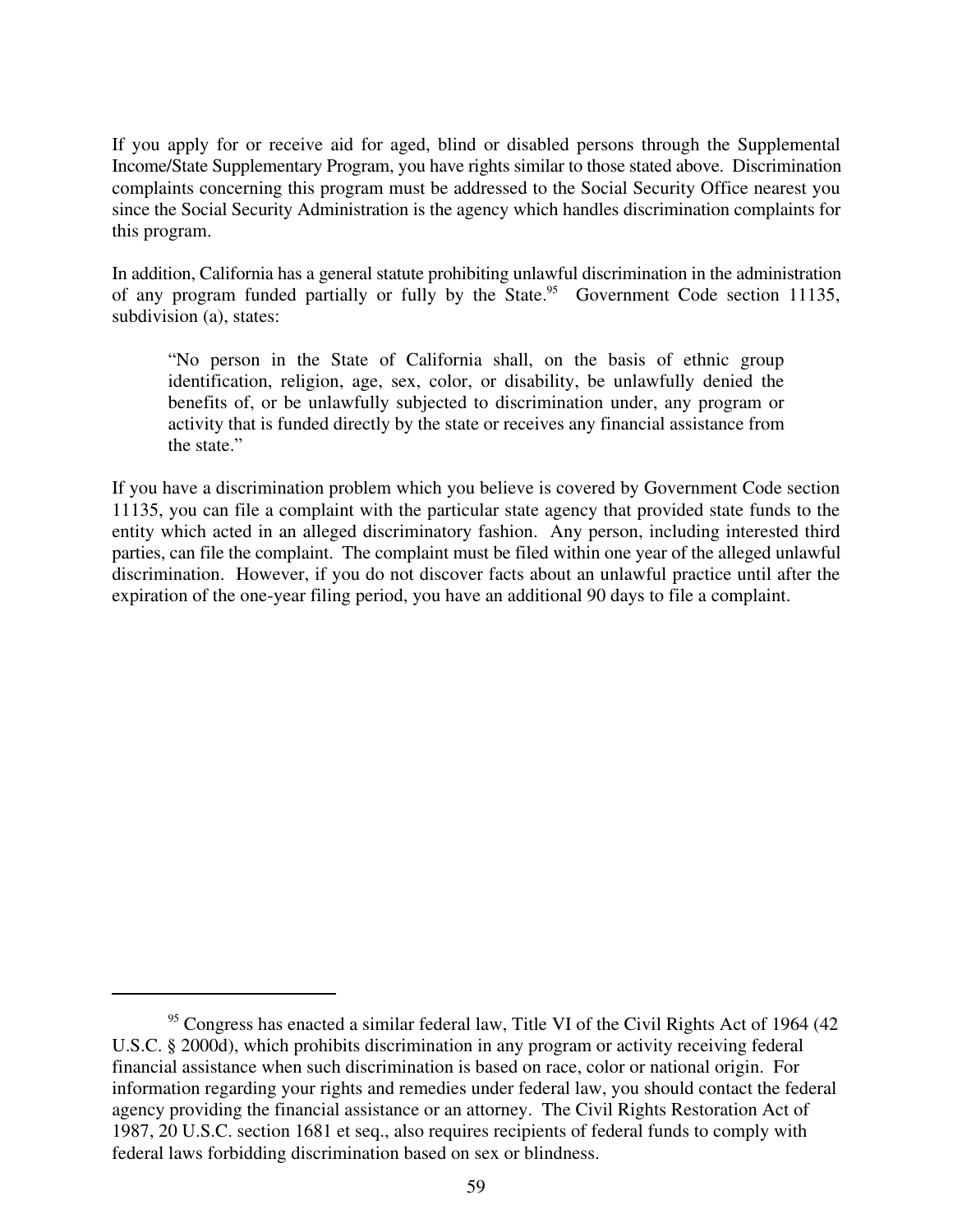#### **CHAPTER VI**

#### **EDUCATION**

#### **State Laws**

The right to a public education in California is a fundamental right fully guaranteed and protected by the California Constitution.<sup>96</sup> Recognizing the central role that education plays in our society, the California Legislature has enacted numerous laws designed to promote equality in educational opportunities and to safeguard students against discriminatory practices in public schools providing educational services.

For example, public school teachers are prohibited from giving instruction, and school districts are prohibited from sponsoring any activity which adversely reflects upon persons because of their race, sex, color, creed, handicap, national origin, or ancestry.<sup>97</sup> Instructional material used in public schools must not include matter which is discriminatory on the basis of race, sex, color, creed, handicap, national origin or ancestry.<sup>98</sup> Scholarships, loans and grants must be awarded in a nondiscriminatory manner.<sup>99</sup> Discrimination based upon sex is also prohibited in athletic programs provided by public schools or supported by public funds.<sup>100</sup> Also, the general prohibition against discrimination by any program receiving state funds applies to public schools.<sup>101</sup>

The legislative prohibitions against discrimination in education cover all aspects of the educational process, including teaching, course materials, financing, extracurricular activities and other matters. Violations of any of these laws should be brought to the attention of the governing body of the school, college, or university.

The following miscellaneous California statutory provisions prohibit unlawful discrimination in education:

- 1. **Business and Professions Code section 1000-8** <sup>102</sup> prohibits chiropractic schools from denying admission to blind persons solely on the basis of their blindness, and further
	- <sup>96</sup> Serrano v. Priest (1971) 5 Cal.3d 584.
	- $97$  Education Code section 51500.
	- <sup>98</sup> Education Code section 51501.
	- $99$  Education Code section 35316.
	- $100$  Education Code sections 41, 49023, and 66016.
	- $101$  Government Code section 11135 et seq.

 $102$  Business and Professions Code section 1000-8 (West) (Stats. 1971, ch. 1755, § 7) was enacted pursuant to voter initiative and is an uncodified statute. West provides the code section number for ease of reference.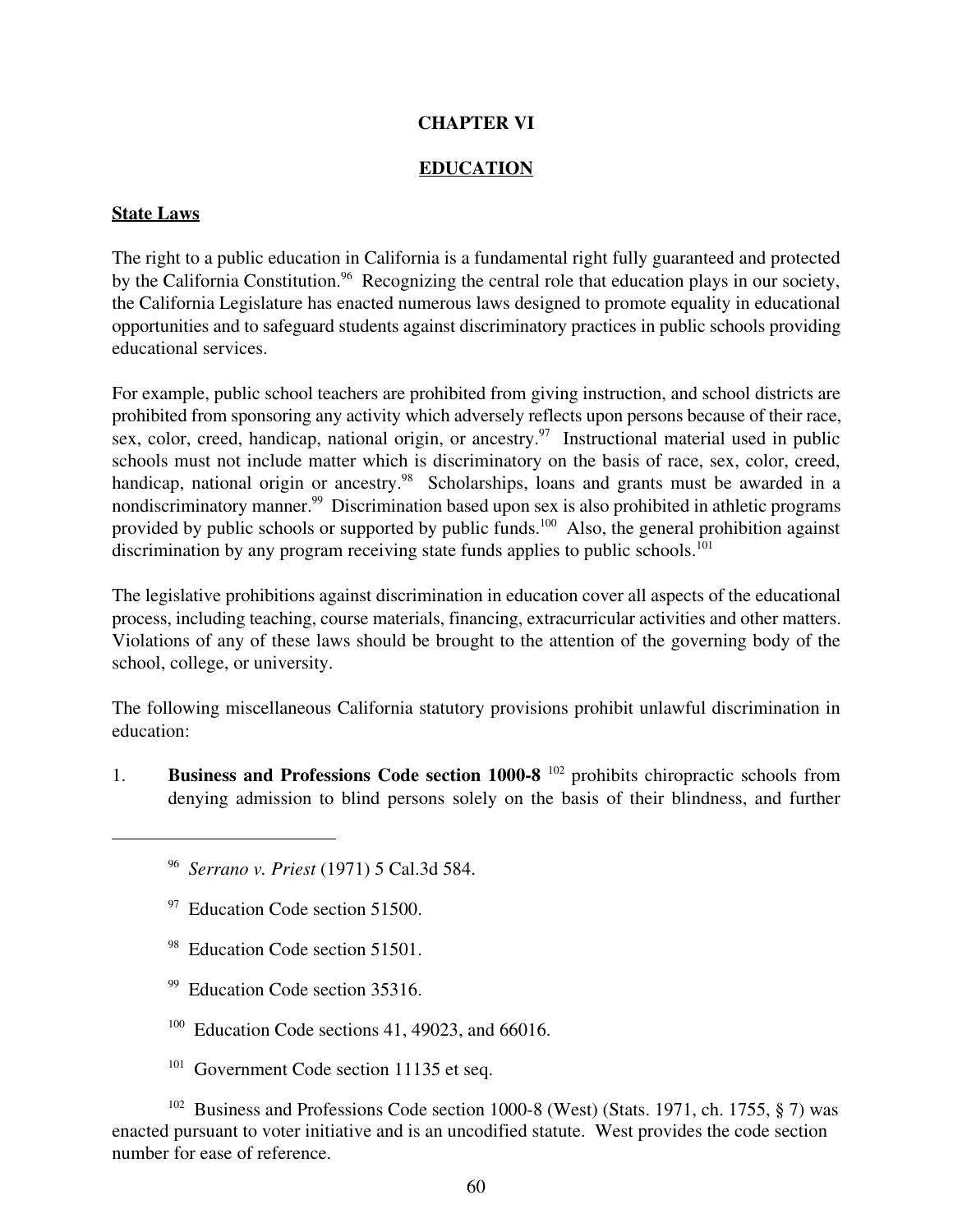provides that blind persons shall not be denied admission into any examination for a state license.

- 2. **Business and Professions Code section 4992.6** prohibits denying blind persons admission to training in social work or denying a license to a clinical social worker on the basis of blindness.
- 3. **Education Code section 200 et seq.** is a comprehensive statutory scheme which prohibits sex, ethnic group identification, race, national origin, religion, and mental or physical disability discrimination in education. Section 200 et seq. also bars discrimination of any basis that is contained in the prohibition of hate crimes under Penal Code section 422.6, subdivision (a). The provisions of this law are applicable to all educational institutions located in California which receive or benefit from state financial assistance or enroll students who receive state financial aid. Therefore, many private educational institutions are subject to the requirements of this legislation. Pursuant to this legislation, any form of sexual harassment or other sex discrimination in any academic, athletic, extracurricular, research or financial aid program or activity is prohibited. Furthermore, any sexual harassment or other sex discrimination in educational institutions against students or nonstudents is prohibited. This prohibition of sexual harassment and discrimination extends to both academic and nonacademic personnel in employment as well.
	- a. **Education Code section 221.5** prohibits class enrollment in public schools based on sex. In addition, career guidance and counseling based upon sexual stereotypes are also forbidden.
	- b. **Education Code section 221.7** provides that no public funds shall be used in connection with any athletic program conducted under the auspices of a school district governing board or any student organization within the district, which does not provide equal opportunity to both sexes for participation and for use of facilities.
	- c. **Education Code section 220** prohibits discrimination based on sex, ethnic group identification, race, national origin, religion, color, mental or physical disability in any program or activity conducted by an educational institution that receives, or benefits from, state financial assistance or enrolls pupils who receive state student financial aid.
	- d. **Education Code section 224.5** establishes a gender equity train-the trainer grant program for the award of grants to school districts and county offices of education of up to \$130,000 per year for the purpose of training K-12 teachers to enhance the self-image of female pupils in subjects such as math, science and technology.
	- e. **Education Code section 231.5** requires each educational institution to have a written policy on sexual harassment and provides that such policy be disseminated to students, faculty and staff.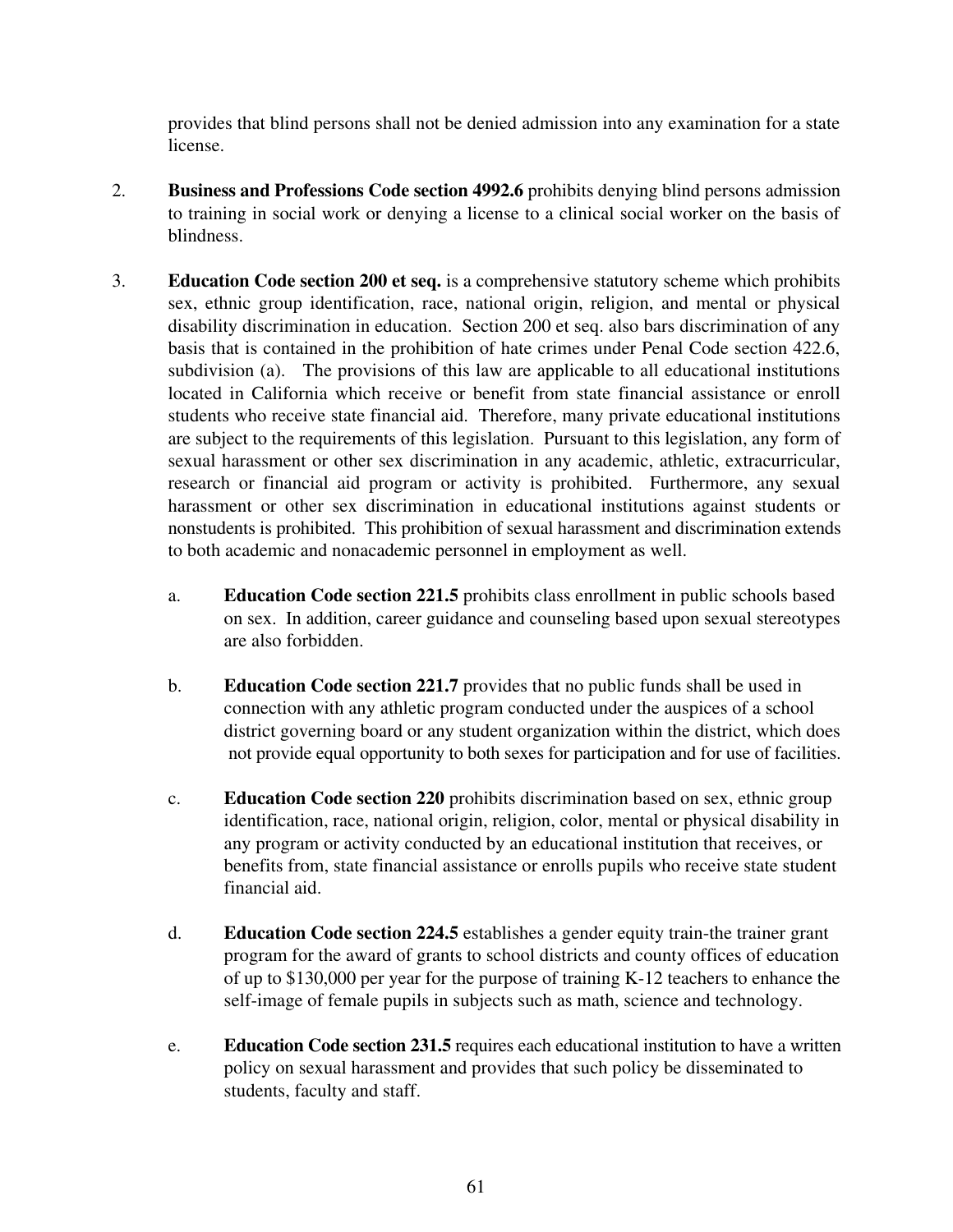- f. **Education Code section 233** provides that the State Board of Education shall adopt policies, guidelines and curricula toward creating a school environment free from discriminatory attitudes, practices, and acts of hate violence. It further requires the State Board of Education to revise the school curriculum to include human relations education, with an aim to fostering an appreciation of the diversity of California's population and discouraging the development of discriminatory attitudes and practices.
- g. **Education Code section 233.5** provides that each teacher shall endeavor to impress upon the minds of pupils the principles of moral justice free from discriminatory attitudes, practices, events or activities in order to prevent acts of hate violence.
- h. **Education Code section 233.8** requires the State Department of Education, subject to available funding, to provide training to school district personnel in identifying and determining hate violence on school campuses. Pupils and teachers may participate in a grant program focused on fostering ethnic sensitivity, overcoming racism and prejudice, and countering hatred and intolerance, subject to available funding.
- i. **Education Code section 235** prohibits racial, sex or ethnic discrimination in any aspect of the operation of alternative schools, charter schools, or the Demonstration Scholarship Program.
- j. **Education Code sections 250-253** require educational institutions to submit assurances of compliance reports and to conduct compliance reviews pursuant to receipt of state financial assistance or state student financial aid.
- k. **Education Code sections 260, 261, and 262.3** along with **Education Code sections 66292-66292.2** provide for remedies for discrimination and harassment which occur in educational institutions. These include freedom from discrimination, procedures for filing discrimination complaints, appeals and civil law remedies.
- 4. **Education Code section 13000 et seq.** enacted the California Civil Liberties Public Education Act. This Act sponsors public educational activities and the development of educational materials to ensure that the events surrounding the exclusion, forced removal, and internment of civilians and permanent resident aliens of Japanese ancestry during World War II will be remembered, and so that the causes and circumstance of this and similar events may be illuminated and understood.
- 5. **Education Code section 32228** provides that public schools should have access to supplemental resources to combat bias on the bases contained in Government Code section 12926 of the Fair Employment and Housing Act, and to prevent and respond to acts of hate violence.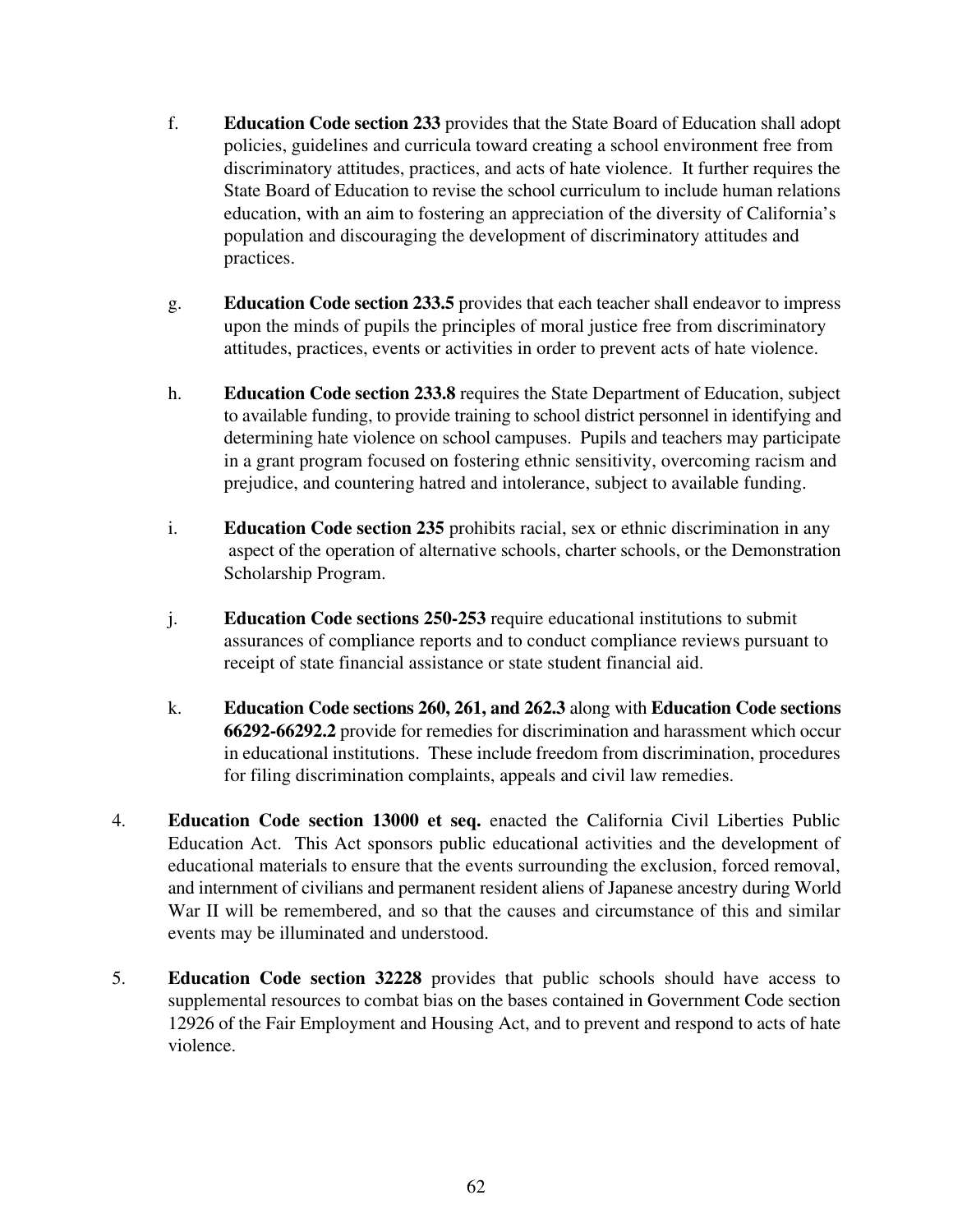- 6. **Education Code section 32228.1** requires school districts that receive funds under the School Safety and Violence Prevention Act to certify that funds will be used for one or more of a variety of purposes, including, but not limited to, preventing and responding to acts of hate violence and bias-related incidents.
- 7. **Education Code section 35351** Prohibits a public school from requiring a student to attend a particular school because of his race, creed, or color.
- 8. **Education Code section 44253.3** adds course work in human relations to the curriculum for a certificate to provide certain services to limited-English-proficient pupils.
- 9. **Education Code section 51500** prohibits teachers and school districts from instructing or sponsoring any activity which reflects adversely upon persons because of their race, sex, color, creed, heredity, national origin, or ancestry.
- 10. **Education Code sections 51501 and 60044** prohibit the State Board of Education and local school boards from adopting any instructional material for use in schools which contains any matter reflecting adversely upon persons because of their race, color, creed, national origin, ancestry, sex, handicap, or occupation.
- 11. **Education Code section 56000 et seq.** mandates the provision of free appropriate public education, including special education facilities and classes, to persons with exceptional needs.
- 12. **Education Code 66252** California's postsecondary educational institutions have an affirmative obligation to combat racism, sexism, harassment and other forms of bias, and a responsibility to provide equal educational opportunity.
- 13. **Education Code section 66607** states that California State Universities and Colleges are to remain free from political and sectarian influences, and are not to deny admission on account of sex.
- 14. **Education Code section 66030** provides that it is the responsibility of the governing boards of institutions of higher education to ensure and maintain multicultural learning environments free from all forms of discrimination and harassment, in accordance with state and federal law.
- 15. **Education Code section 72011** states that community colleges must provide their services and classes without regard to race, religious creed, color, national origin, ancestry, handicap, or sex.
- 16. **Education Code section 72012** requires compliance by community colleges with the nondiscrimination provisions of Education Code sections 221.5, 221.7 and 66016.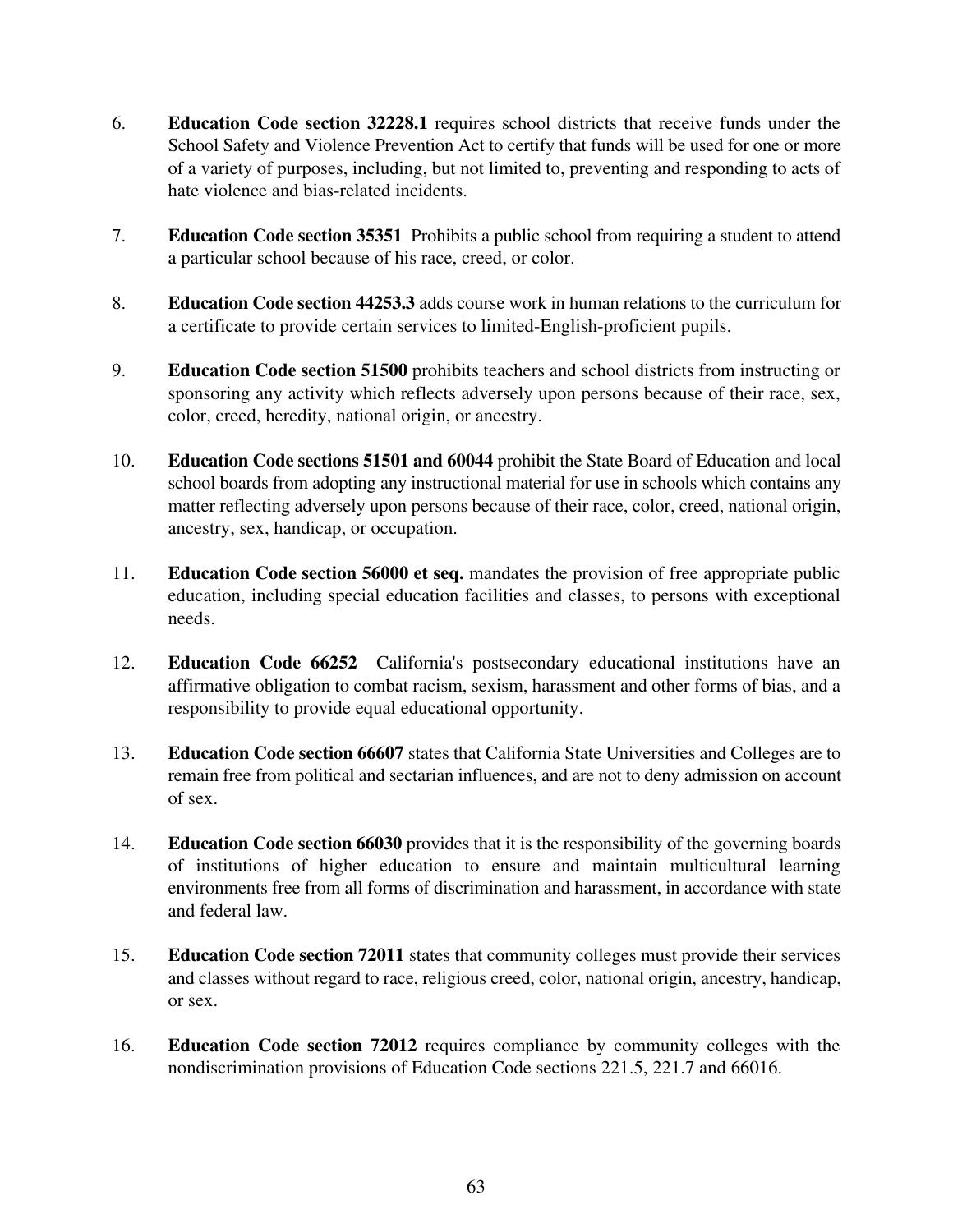- 17. **Education Code section 72014** states that funds under the control of a community college district shall not be used toward payment to any private organization whose membership practices are discriminatory on the basis of race, creed, color, sex, religion, or national origin.
- 18. **Education Code sections 89240** states that it is the intent of the Legislature that opportunities for participation in athletics in the California State University system be provided on as nearly an equal basis as practicable to male and female students, along with comparable incentives, encouragement, and allocation of funds.
- 19. **Government Code section 12940, subdivision (j),** imposes personal liability on an employee who engages in unlawful harassment in employment pursuant to the Fair Employment and Housing Act.
- 20. **Labor Code section 3095** states that discrimination on the basis of race, religious creed, color, national origin, ancestry, or sex in any recruitment or apprenticeship program constitutes a misdemeanor.
- 21. **Penal Code sections 628, 628.1, 628.2, and 628.5** require the Department of Education to report on hate-motivated incidents and hate crimes which take place in public schools.

## **Federal Laws**

Title IV of the Civil Rights Act of 1964 and Title IX of the Education Amendments of 1972, 42 U.S.C. section 2000c et seq., also provide protection against discrimination in education on the basis of race, sex, color, religion, or national origin. Title IV and Title IX are applicable to public schools. The term "public schools" includes any elementary, secondary, or higher educational institution which receives federal financial assistance.

The Office for Civil Rights (OCR) enforces five federal statutes that prohibit discrimination in programs and activities that receive federal financial assistance from the Department of Education. Discrimination on the basis of race, color, and national origin is prohibited by Title VI of the Civil Rights Act of 1964; sex discrimination is prohibited by Title IX of the Education Amendments of 1972, 42 U.S.C. § 2000c et seq; discrimination on the basis of disability is prohibited by Section 504 of the Rehabilitation Act of 1973 and Title II of the Americans with Disabilities Act of 1990; and age discrimination is prohibited by the Age Discrimination Act of 1975 (42 U.S.C. §§ 6101-6107). Furthermore, any private institution receiving federal funds must provide equal educational opportunities, pursuant to the Civil Rights Restoration Act of 1987, 20 U.S.C. § 1681 et seq.

The civil rights laws enforced by OCR extend to all state education agencies, elementary and secondary school systems, colleges and universities, vocational schools, proprietary schools, state vocational rehabilitation agencies, libraries, and museums that receive federal financial assistance from the U.S. Department of Education. Programs and activities that receive these federal funds must be operated in a non-discriminatory manner. Such programs or activities may include, but are not limited to: admissions, recruitment, financial aid, academic programs, student treatment and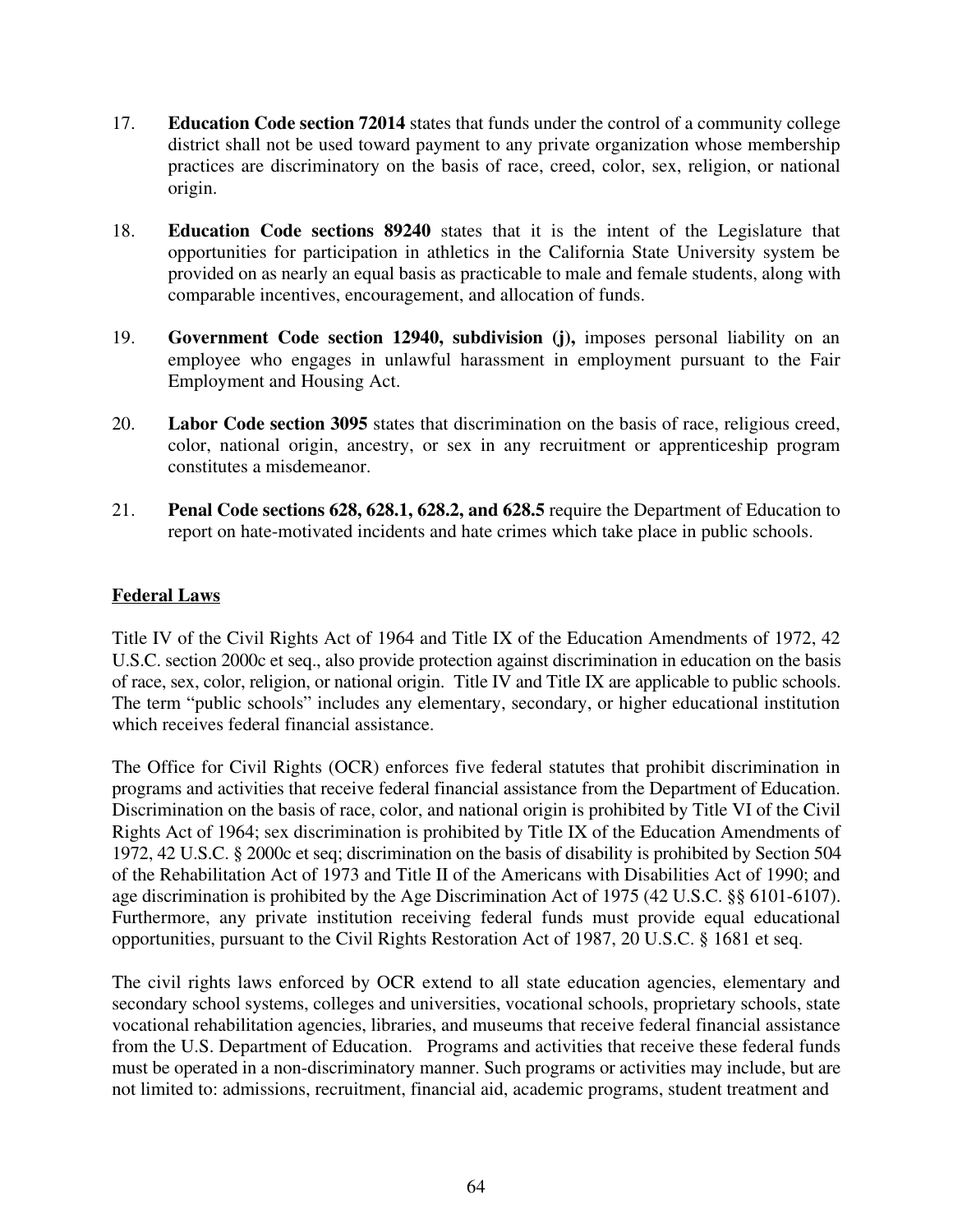services, counseling and guidance, discipline, classroom assignment, grading, vocational education, recreation, physical education, athletics, housing, and employment.

## **Who may file?**

Anyone who believes that an educational institution that receives federal financial assistance has discriminated against someone on the basis of race, color, national origin, sex, disability, or age may file a complaint. The person or organization filing the complaint need not be a victim of the alleged discrimination, but may complain on behalf of another person or group.

Those who wish to file a formal complaint with OCR should do so in writing within 180 days of the alleged discrimination with the following information in a letter or on the Discrimination Complaint Form available from OCR enforcement offices:

- Your name and address (a telephone number where you may be reached during business hours is helpful, but not required).
- A general description of the person(s) or class of persons injured by the alleged discriminatory  $act(s)$  (names of the injured person(s) are not required).
- The name and location of the institution that committed the alleged discriminatory act(s) and a description of the alleged discriminatory act(s) in sufficient detail to enable OCR to understand what occurred, when it occurred, and the basis for the alleged discrimination (race, color, national origin, sex, disability, or age).

For further information, the OCR office for California is located at:

U.S. Department of Education Office for Civil Rights Old Federal Building 50 United Nations Plaza, Room 239 San Francisco, CA 94102-4102

 Telephone: (415) 556-4275 FAX: (415) 437-7783; TDD: (415) 437-7786 Email: **OCR\_SanFrancisco@ed.gov**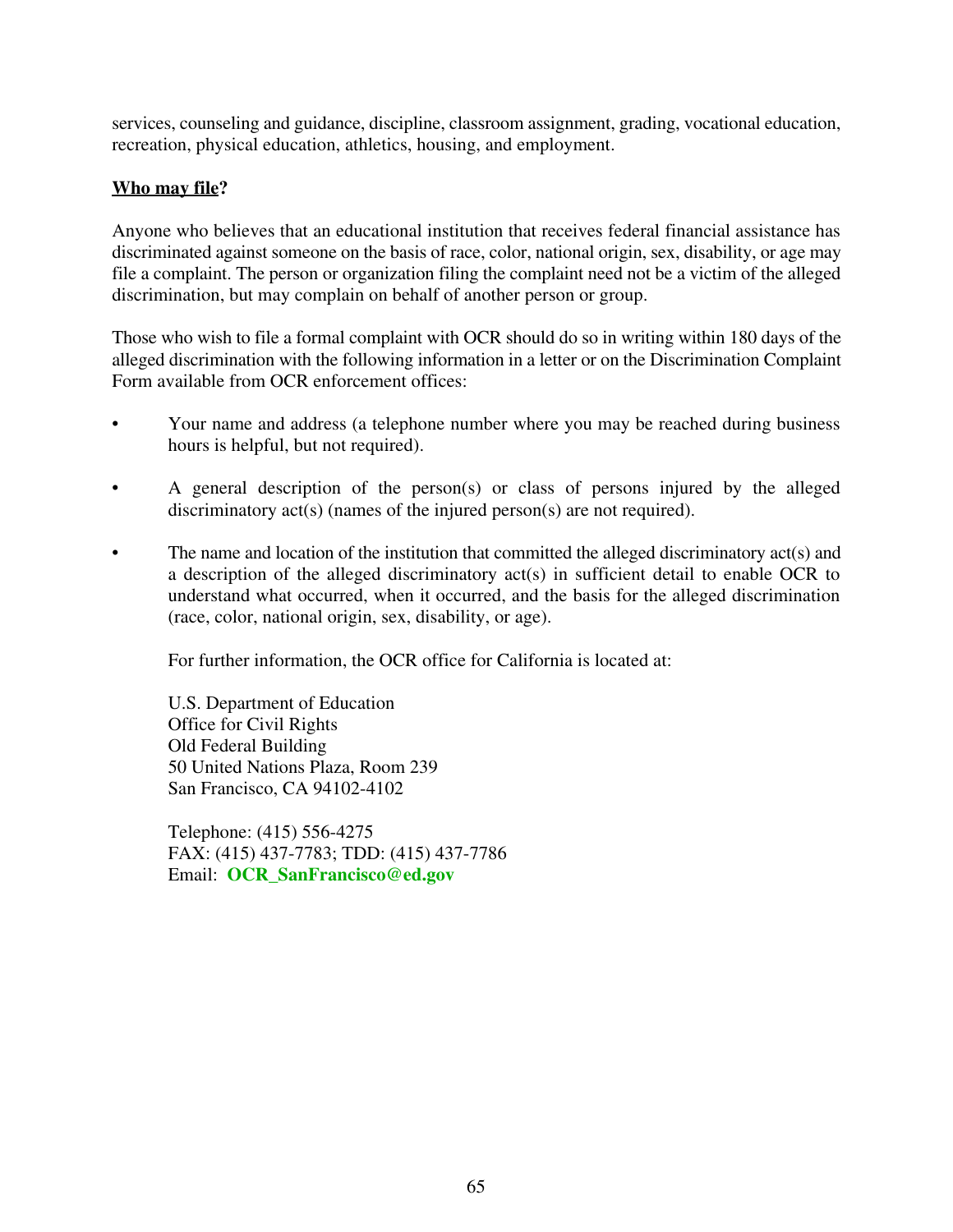The OCR national headquarters is located at:

U.S. Department of Education Office for Civil Rights Customer Service Team Mary E. Switzer Building 330 C Street, S.W. Washington, DC 20202

 Telephone: (800) 421-3481 FAX: (202) 205-9862; TDD: (877) 521-2172 Email: OCR@ed.gov

Web Site: http://www.ed.gov/offices/OCR/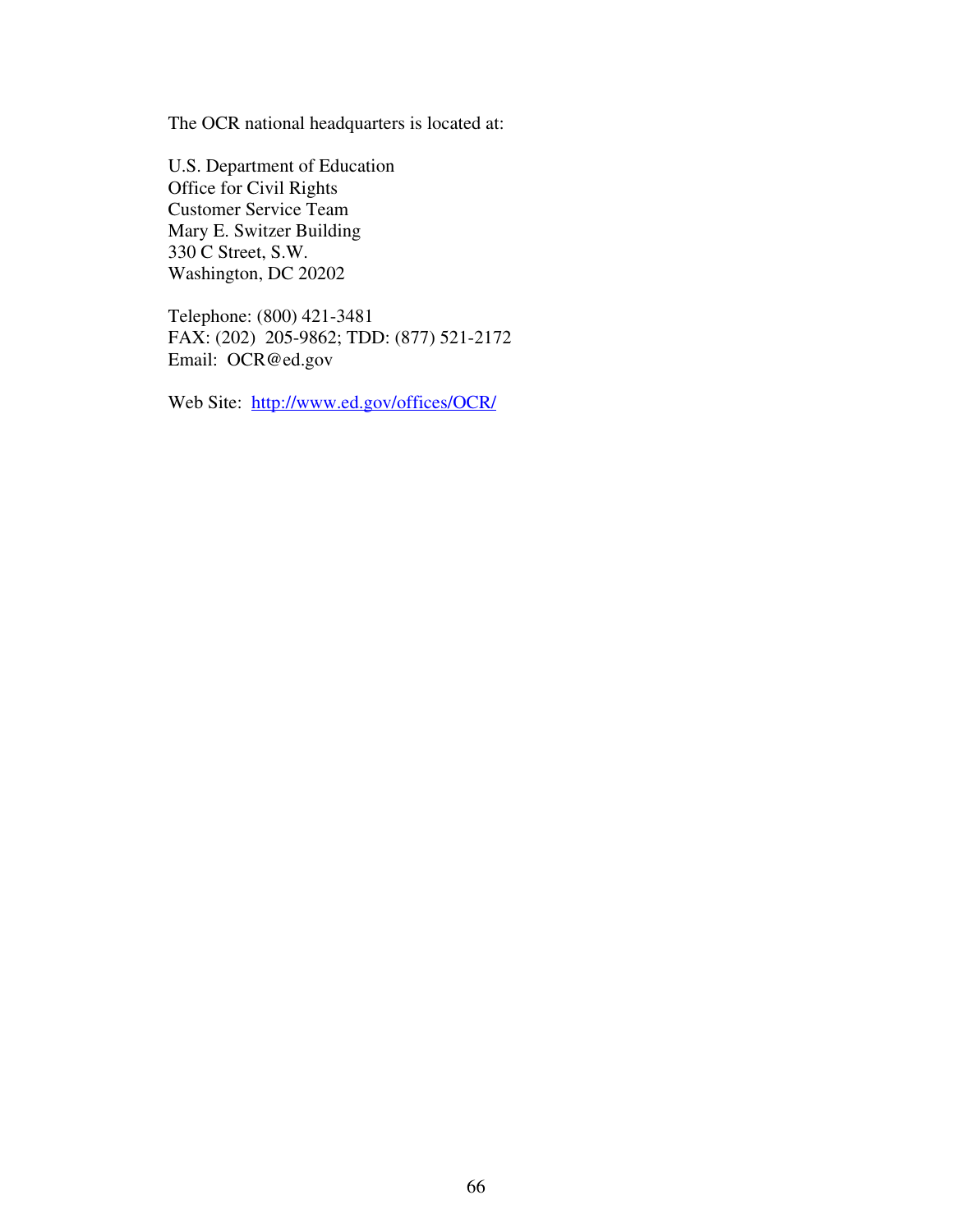#### **CHAPTER VII**

#### **MEDICAL AND HEALTH CARE**

Recognizing the primary role that medical and health care plays in all of our lives, the Legislature has enacted several laws to ensure that medical and health care is delivered in a nondiscriminatory manner. Any health care and/or medical program receiving any form of funding or financial assistance from the State is prohibited from denying services based on ethnic group identification, religion, age, sex, color, or disability. <sup>103</sup> Moreover, as previously discussed in Chapter V, providers of medical services under the Medi-Cal program are prohibited from discriminating on the basis of race, national origin, ancestry, religion, sex, marital status, or political affiliation in providing services to their Medi-Cal patients. This prohibition against discrimination applies to many different kinds of providers of health care services, including doctors, dentists, therapists, hospitals, rest homes, and rehabilitation centers. Medi-Cal recipients who choose to enroll in prepaid health plans are also protected. Prepaid health plans cannot discriminate against Medi-Cal enrollees on the basis of race, sex, age, religion, creed, color, national origin or ancestry.<sup>104</sup> If you believe you have been discriminated against by a Medi-Cal provider, a prepaid health plan funded by Medi-Cal, or by any other health care provider which receives state funds, you should follow the procedures outlined in the Public Assistance/Government Benefits chapter of this publication.

The right to receive medical care and treatment in a nondiscriminatory manner is not limited to medical treatment and services paid for or funded by the government. Private business establishments which provide health care or medical services are also prohibited by the Unruh Civil Rights Act from denying such services based on arbitrary classifications such as sex, color, race, national origin, religion, ancestry, disability or medical condition.<sup>105</sup> The Americans with Disabilities Act (ADA) makes it unlawful for places of public accommodation, including medical and dental providers, to discriminate on the basis of disability.<sup>106</sup> Any violation of the ADA is also a violation of the Unruh Civil Rights Act.<sup>107</sup> Health care providers cannot refuse to provide services on the basis of HIV infection unless to do so would pose a "direct threat to the health or safety of others." "Direct threat" means "a significant risk to the health or safety of others that cannot be

 $104$  Welfare and Institutions Code section 14200.1.

 $105$  The Unruh Civil Rights Act has also been interpreted to prohibit discrimination on the basis of sexual orientation. (See *Rolon v. Kulwitzky* (1984) 153 Cal.App.3d 289 and *Hubert v. Williams* (1982) 133 Cal.App.3d Supp.1.) For a more complete discussion of the type of classifications prohibited by the Unruh Civil Rights Act and of the remedies available under that Act, see chapter III and chapter IV in this publication.

 $107$  Civil Code section 51.

 $103$  Government Code section 11135.

<sup>&</sup>lt;sup>106</sup> 42 U.S.C. § 12182.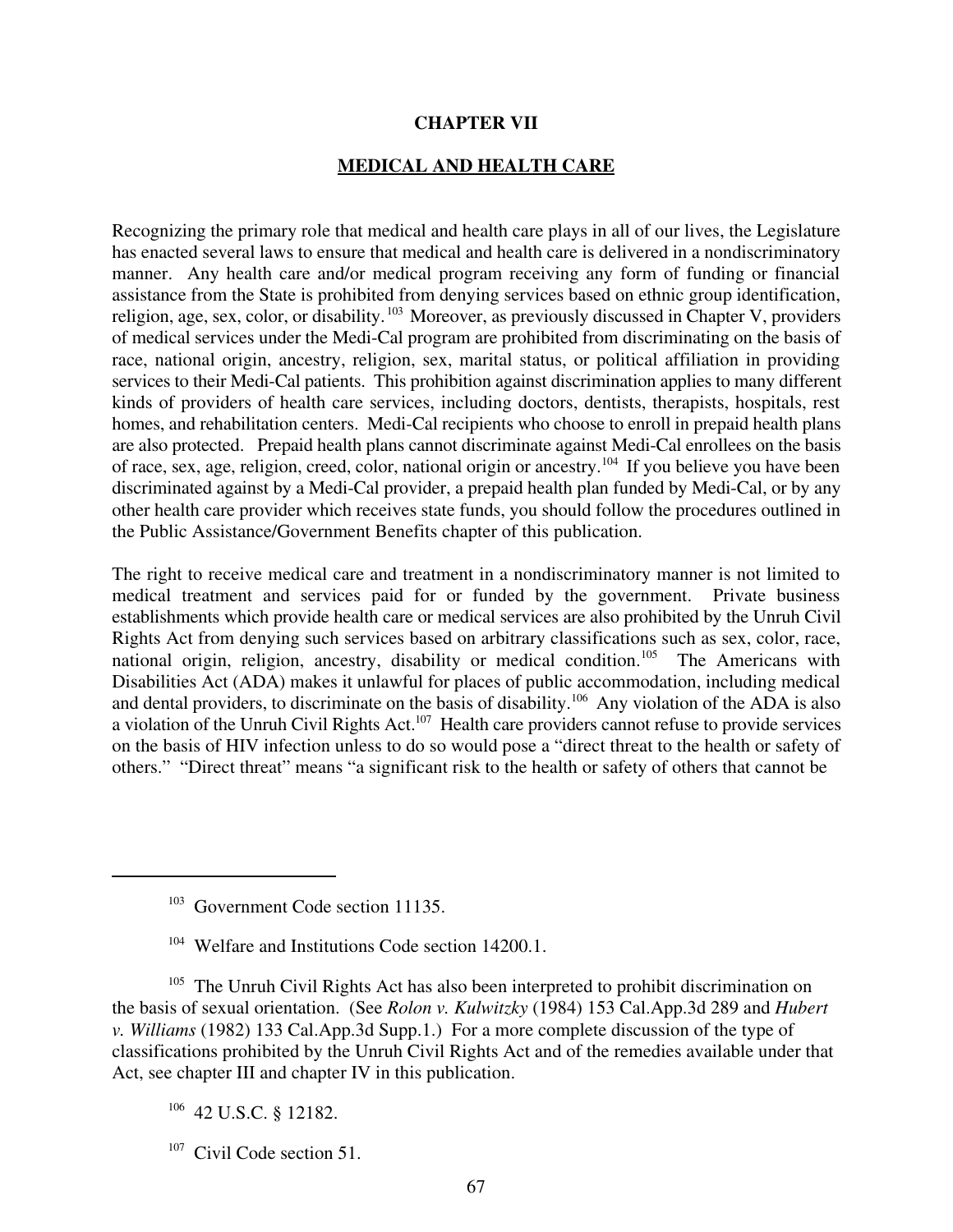eliminated by a modification of policies, practices or procedures or by the provision of auxiliary aids or services."<sup>108</sup> Routine medical and dental care is unlikely to pose such a threat.<sup>109</sup>

Most licensed individuals and private business establishments which provide health care or medical services are prohibited from unlawfully discriminating against patients as a condition of maintaining their licenses to operate. Therefore, licensed individuals and business establishments which discriminate against you should be promptly reported to their respective licensing boards. Furthermore, if the provider of your health services is a licensed health facility such as a hospital, nursing home, or clinic, and you believe that your provider has discriminated against you, you should contact the nearest office of the Licensing and Certification Division of the State Department of Health Services, or the office listed below, to file your complaint or to ask any questions that you may have:

> Office of Civil Rights State Department of Health Services 714 P Street, Room 1050 Sacramento, CA 95814 (916) 657-1411

Web Site: **http://www.dhs.cahwnet.gov/**

The Legislature has also recognized that certain groups, because of their unique medical and health needs, warrant legislation specially designed to meet their needs. One such group consists of developmentally-disabled children and adults who reside in our communities. In order to meet the needs of this group and to allow them to live more independent and useful lives, the Legislature enacted the Lanterman Developmental Disabilities Services Act, Welfare & Institutions Code section 4500 et seq.

Section 4502 of the Act affirms that people do not give up their constitutional or statutory rights by virtue of having a developmental disability. The same section contains a prohibition against denying an otherwise qualified person with a developmental disability participation in, or the benefits of, any program or activity which receives public funds. It also enumerates rights that persons with developmental disabilities have, including rights "to treatment and habilitation services . . . to dignity, privacy and humane care . . . to participate in an appropriate level of publicly supported education . . . to prompt medical care and treatment . . . [and] to be free from harm . . . [and] hazardous procedures."

Section 4503 of this Act acknowledges that persons who are housed in state hospitals and in other residential settings such as community care facilities are vulnerable to abuse and exploitation. To prohibit the continuation or recurrence of abuses, this section states that persons placed in such facilities shall have certain rights that can only be denied or withdrawn under specified conditions. These rights include the right to the use of money, the right to personal possessions and private

 $108$  42 U.S.C. § 12182(3).

<sup>&</sup>lt;sup>109</sup> See *Abbott v. Bragdon* (1st Cir.1998) 163 F.3d 87, cert. den. (1999) 526 U.S. 1131.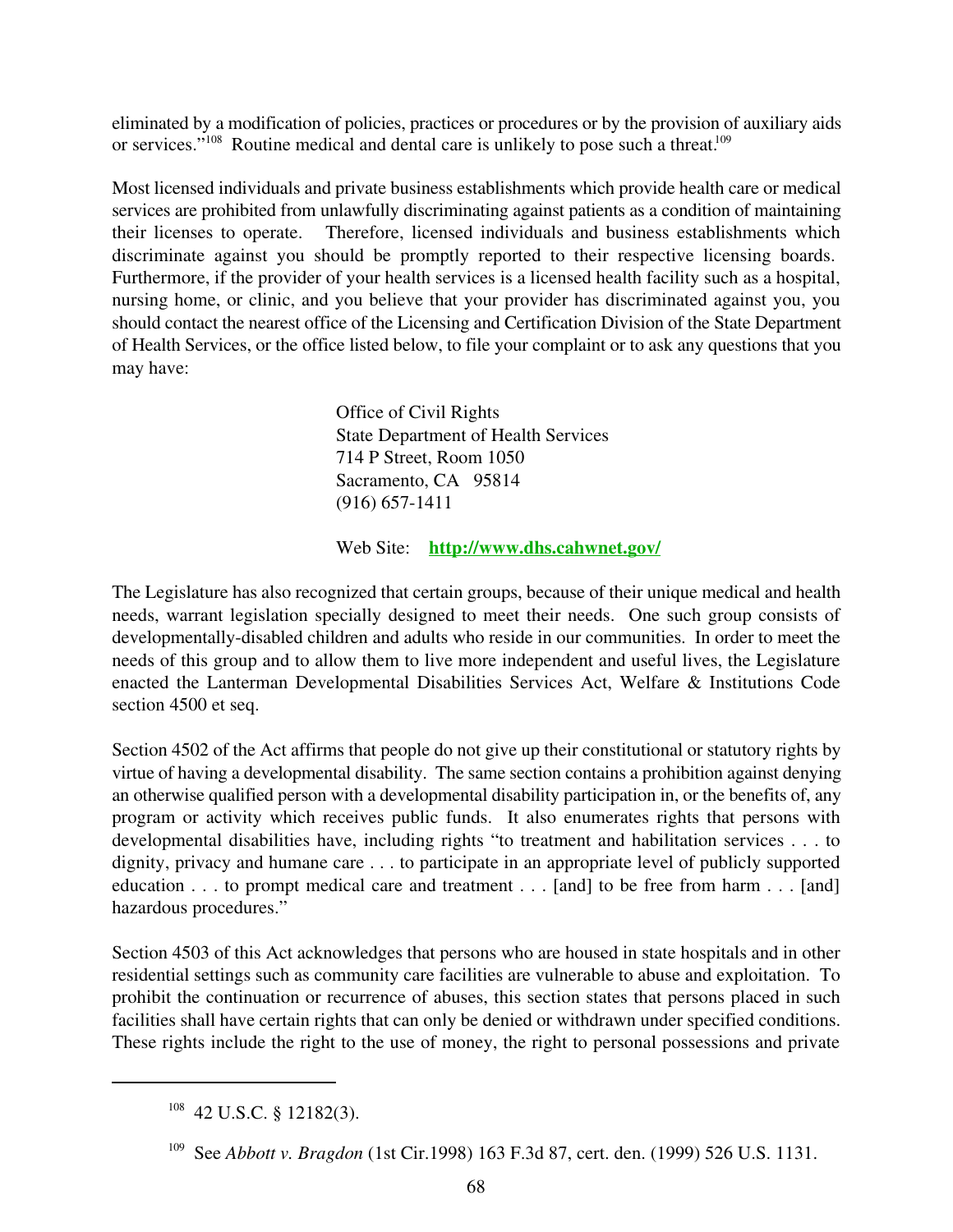storage space, the right to communicate with others outside the facility by telephone, mail, or visits, and the right to refuse certain treatment procedures.

Section 4503 also requires that these rights be posted prominently in English, Spanish and other appropriate languages in all residential facilities. Further, section 4504 states that such facilities may only deny any of these rights for good cause, and that any denial shall be entered into the person's treatment record.<sup>110</sup>

The Department of Developmental Services, which oversees most programs and health facilities providing health and medical services to the developmentally disabled, maintains an office which can respond to complaints or answer questions regarding discrimination against the developmentally disabled or the rights afforded such individuals. You can reach this office at the following address and telephone number:

> Office of Human Rights Department of Developmental Services  $1600$  9<sup>th</sup> Street, Room 340 Sacramento, California 95814 (916) 654-1888

Web Site: **http://www.dds.cahwnet.gov/**

In recognition of the needs of its elderly, California has established the Long-Term Care Ombudsman Program, Welfare & Institutions Code section 9710 et seq. The Ombudsman Program is set up to investigate and resolve complaints made by or on behalf of the elderly in long-term care facilities and to assist residents, patients, and clients of long-term care facilities in the assertion of their civil and human rights. If you have a complaint or desire more information on the Ombudsman Program in your area, call:

(800) 510-2020 (within California only)

In the alternative, you may contact the following office:

California Department of Aging 1600 K Street Sacramento, California 95814

 (916) 322-3887 FAX (916) 324-4989

Web Site: **http://www.aging.state.ca.us/**

<sup>&</sup>lt;sup>110</sup>The Lanterman-Petris-Shore Act (Welf. & Inst. Code, § 5000 et seq.) guarantees similar rights to persons institutionalized as a result of mental disability. (See Welf. & Inst. Code, §§ 5325 and 5325.1.) For further information, see *Legal Rights of Persons with Disabilities*, California Department of Justice, March 1997 (with July 1998 revisions).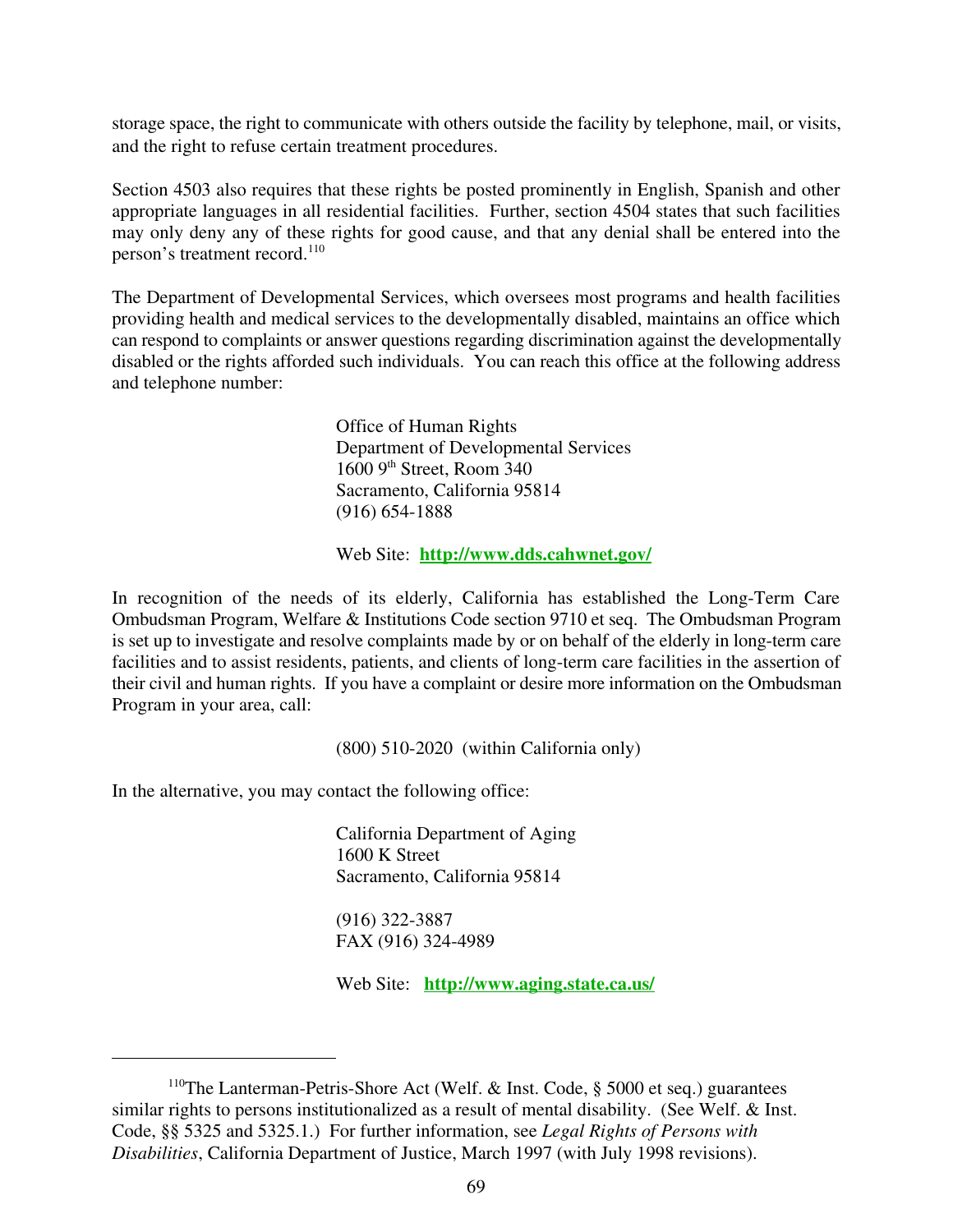### **Miscellaneous State Health Care Statutes Forbidding Discrimination**

- 1. **Welfare and Institutions Code section 5006** prevents an individual who is mentally disordered, developmentally disabled, or impaired by chronic alcoholism from being denied the right to treatment by spiritual means such as prayer when he or she is involuntarily detained for evaluation or treatment under the provisions of the Lanterman-Petris-Short Act, Welfare and Institutions Code section 5000 et seq.
- 2. **Welfare and Institutions Code section 16509** permits a child, absent a specific danger to his or her physical or emotional safety, to be raised according to cultural and religious practices and beliefs which differ from general community standards. This section also specifies that raising a child in such a fashion shall not create a need for child welfare services.
- 3. **Health and Safety Code sections 1232, 1258, 1459, and 32128.10** provide that health facilities, clinics, county hospitals, and hospitals formed by hospital districts which permit sterilization operations for contraceptive purposes cannot discriminate on the basis of age, marital status, or number of natural children in performing such operations.
- 4. **Health and Safety Code section 1317** prohibits discrimination in the provision of emergency services and care based on a person's race, ethnicity, religion, national origin, citizenship, age, sex, preexisting medical condition, physical or mental handicap, insurance status, economic status, or ability to pay, except to the extent that a person's age, sex, preexisting medical condition, or physical or mental handicap are medically significant.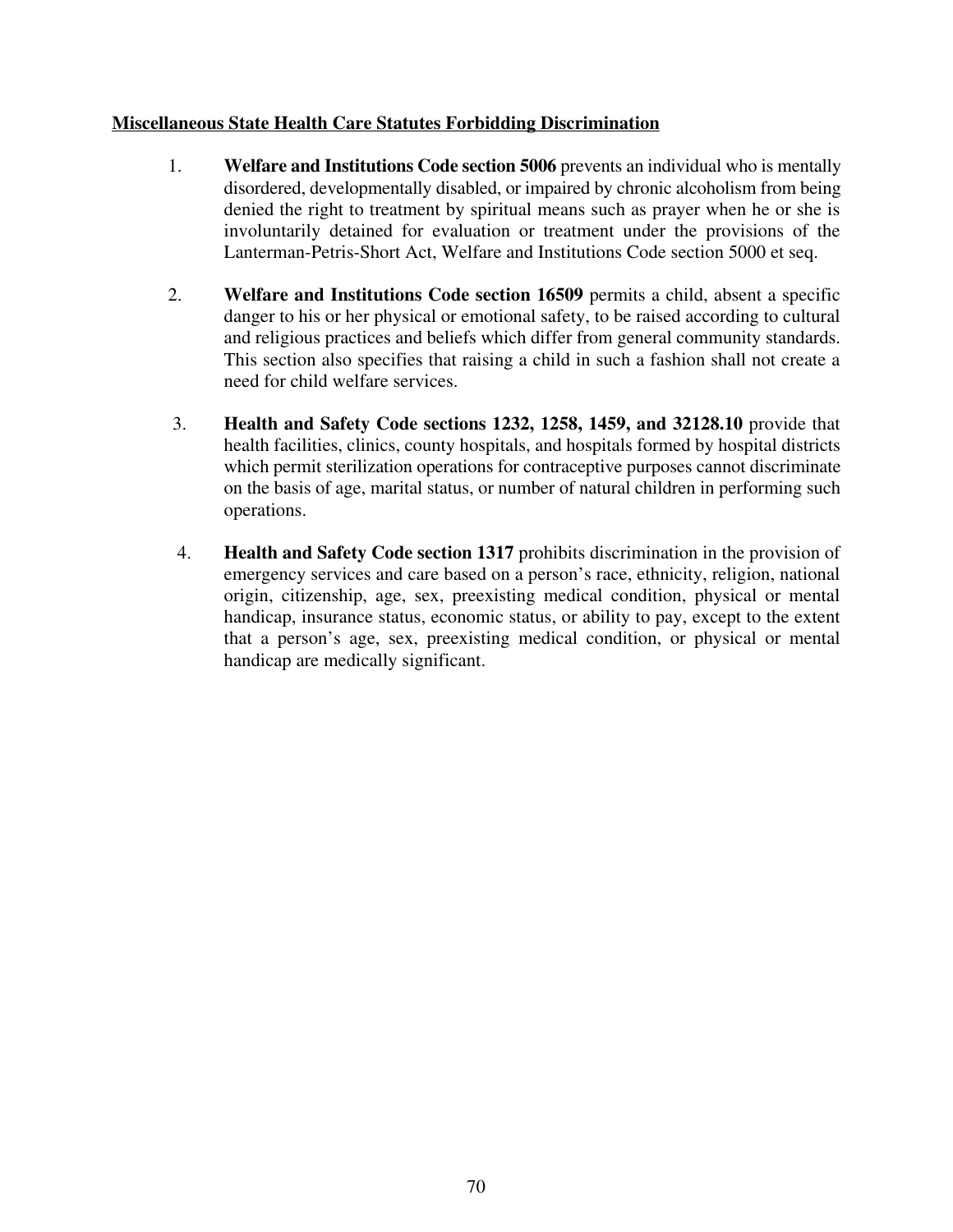## **CHAPTER VIII**

# **MISCELLANEOUS ANTI-DISCRIMINATION STATUTES**

Listed below are additional civil rights provisions that you may find helpful.

### **Jury Selection**

- 1. **Code of Civil Procedure section 203, subdivision (a)(6),** provides that persons are not unqualified to be jurors solely because of loss of sight or hearing or any other disability which impedes the person's ability to communicate or interferes with the person's mobility.
- 2. **Code of Civil Procedure section 204** prohibits any person from being excluded from jury service because of occupation, race, color, religion, sex, national origin, or economic status.

### **Military**

- 1. **Military and Veterans Code section 130** prohibits the segregation of members of the state militia on the basis of race, national origin, ancestry, or color. Moreover, discrimination on these bases is also prohibited in enlistments, promotions, or commissions.
- 2. **Military and Veterans Code section 394** makes it a misdemeanor for any person or public official or employee to discriminate against a member of the armed forces because he or she is a member of the armed forces. In addition, no person, public official, employer, corporate officer or agent, or company can discriminate against a member of the armed forces with respect to employment. Furthermore, no public place of entertainment or amusement can refuse entrance to a member of the armed services because that member is wearing a uniform. Finally, no employer of any company or corporation, or any other person, can discharge from employment any military person because he or she is required to perform military service, or hinder or prevent that military person from performing any ordered service. This statute also provides for monetary damages and attorney's fees, and violators may be guilty of a misdemeanor.

#### **Political Activities/Voting**

- 1. **Education Code section 7052** makes it unlawful to place any restriction upon the political activities of any officer or employee of a local school agency.
- 2. **Government Code section 3203** makes it unlawful to place any restriction upon the political activities of any officer or employee of a state or local agency.
- 3. **Labor Code section 1101** prohibits an employer from making, adopting, or enforcing any rule or policy forbidding or preventing employees from participating in politics. In addition, an employer cannot control or direct the political activities or affiliations of its employees.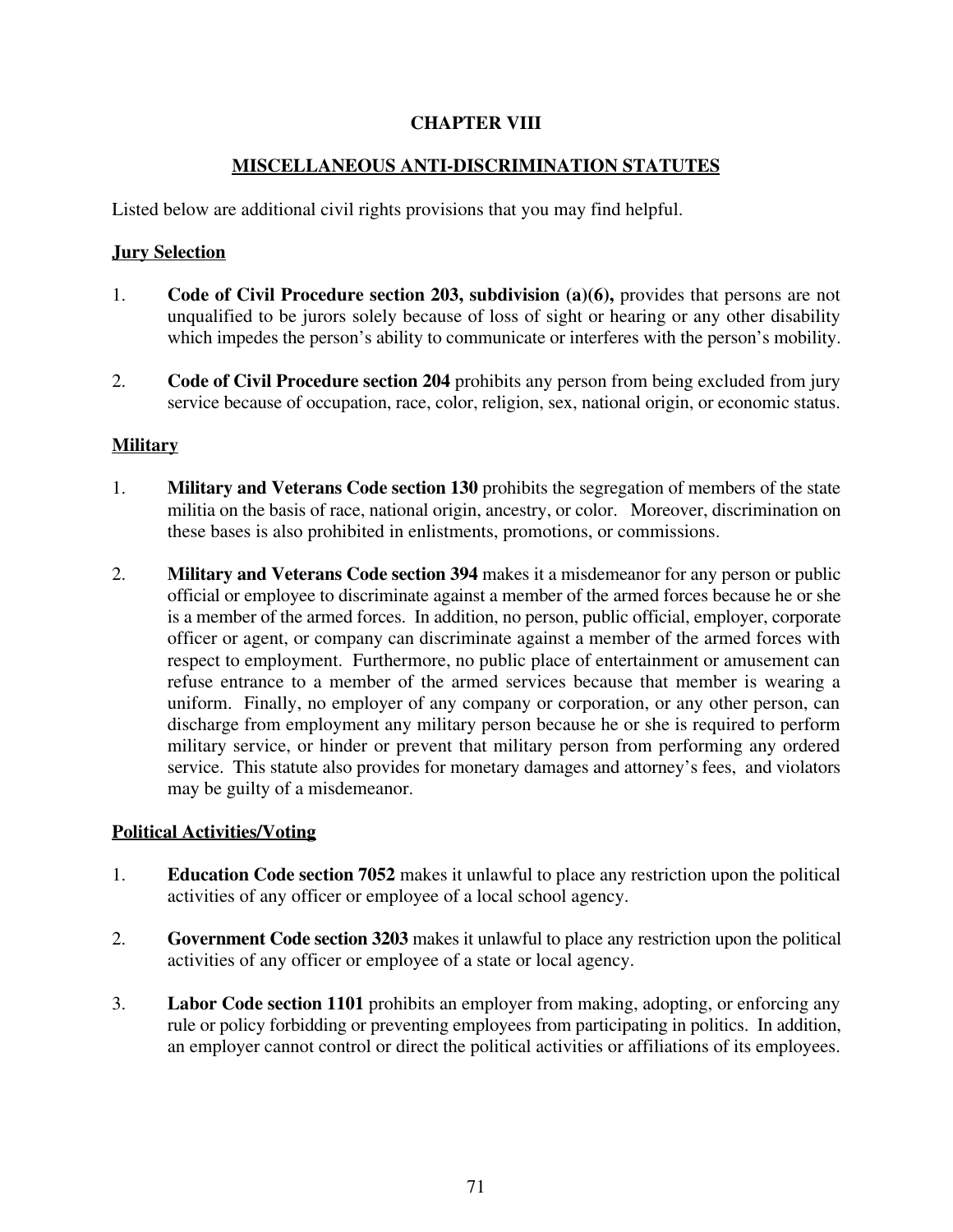- 4. **Labor Code section 1102** prohibits an employer from coercing or influencing the political activities of employees.
- 5. **Elections Code section 2110** states that no county elections official may refuse to deputize any person to register voters because of race, creed, color, national origin, ancestry, sex, marital status, disability, religious or political affiliation, or age.
- 6. **Elections Code section 18540** prohibits the use of all types of intimidation to induce any person to vote or refrain from voting, or to vote or refrain from voting for any particular person or measure.

# **Public Utilities**

**Public Utilities Code section 453** prohibits a public utility from engaging in any form of discriminatory rates, deposit amounts, charges, service and facilities because of race, religious creed, color, national origin, ancestry, physical handicap, medical condition, occupation, sex, marital status or change in marital status.

## **State and Local Governmental Conduct**

**42 U.S.C. section 1983** creates a private right of action to redress deprivations under color of state law of any federal rights, privileges or immunities. The purpose of section 1983, according to the United States Supreme Court, was "to interpose the federal courts between the States and the people, as guardians of the people's federal rights–to protect the people from unconstitutional action under color of state law, 'whether that action be executive, legislative, or judicial.'" (*Mitchum v. Foster* (1972) 407 U.S. 225, 242.)

The challenged conduct must constitute governmental action. In other words, rather than regulating purely private actions, section 1983 regulates state and local governmental conduct. Thus, if you have been discriminated against by some form of government action in a manner depriving you of your federal rights, then a section 1983 action may be appropriate. For more information regarding a section 1983 action, you should contact any attorney as soon as possible after the alleged unlawful act has occurred.

Finally, a few important points concerning section 1983 should be considered. First, section 1983 permits relief in the form of nominal, compensatory, and punitive damages, and/or injunctive relief, depending upon the circumstances. Second, attorney's fees can be recovered by the prevailing party in a section 1983 action. Third, no federal statute of limitations applies to section 1983, so state statutes of limitation will generally control section 1983 suits. In California, there is a one-year period to file section 1983 actions.<sup>111</sup> Many cities have adopted their own ordinances to supplement state laws forbidding discrimination. You should contact your city attorney or a private attorney to see if your city has adopted such ordinances, and, if so, the procedures you must follow to assert your rights.

<sup>&</sup>lt;sup>111</sup> Ricotta v. California (S.D.Cal. 1998) 4 F.Supp.2d 961, 980, affd. (9<sup>th</sup> Cir. 1999) 173 F.3d 861, cert. den. (1999) 528 U.S. 864.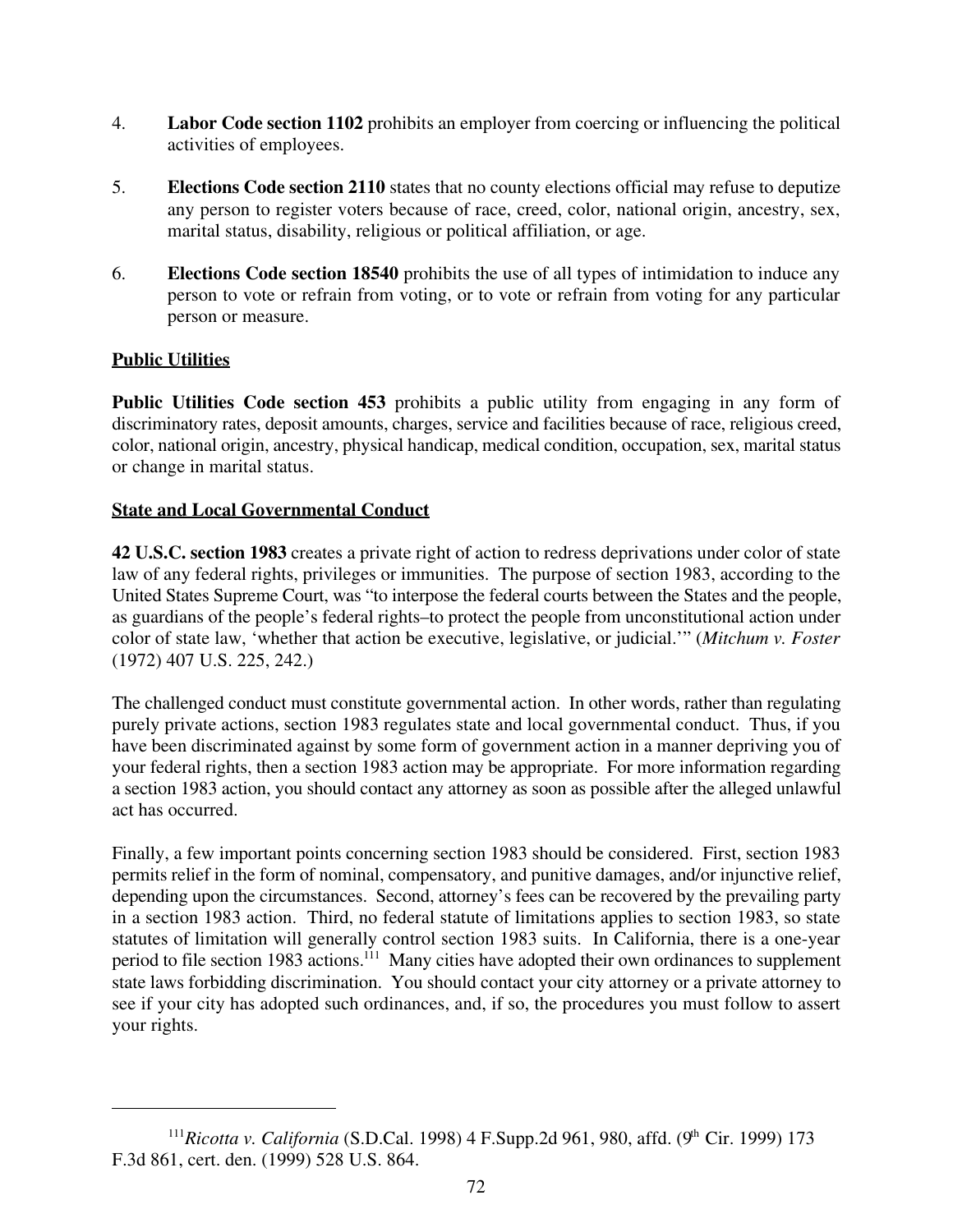### **CHAPTER IX**

### **PEACE OFFICER MISCONDUCT OR ABUSE**

A governmental authority, agent or person acting on behalf of a governmental authority is prohibited from engaging in a pattern or practice of conduct by law enforcement officers that deprives any person of rights, privileges, or immunities secured or protected by state or federal law. The Attorney General may bring a civil action for equitable or declaratory relief to eliminate the unlawful pattern or practice.<sup>112</sup>

**Penal Code section 832.5** requires each department or agency which employs peace officers to establish a procedure for investigating citizens' complaints against such officers. Each department or agency is required to make available to the public a written description of the procedure it uses. Complaints, reports, or findings must be retained for a period of at least five years.

It is the policy of the California Department of Justice that local government will be primarily responsible for citizen complaints against law enforcement agencies and their employees, and that appropriate local resources (e.g., sheriff or police department, district attorney, citizens' review commission and/or grand jury) be utilized for resolution of such complaints prior to a request for intervention by the Attorney General. All complaints filed with the California Department of Justice will be processed and reviewed by the Attorney General's Public Inquiry Unit to determine whether all local remedies have been exhausted. Complaints meeting this criterion are then forwarded to and reviewed by the Attorney General's Criminal Law Division and Civil Rights Enforcement Section. If the complaint alleges that the local district attorney wrongfully declined to criminally prosecute the officer-involved, the Criminal Law Division may review the matter to determine whether the district attorney abused his or her discretion in declining to bring criminal charges and take whatever other action that the Attorney General may deem appropriate. Complaints that raise alleged patterns or practices of the violation of civil rights by a local law enforcement agency may be reviewed by the Civil Rights Enforcement Section for whatever action that the Attorney General may deem appropriate. You may contact:

California Department of Justice Office of the Attorney General Public Inquiry Unit P.O. Box 944255 Sacramento, CA 94244-2550 Telephone (800) 952-5225 Toll Free (in California) (916) 322-3360 (800) 952-5549 Toll Free TTD (in California) (916) 324-5564 TTD

Web Site: **http://caag.state.ca.us/**

<sup>&</sup>lt;sup>112</sup>Legislation effective January 1, 2001. (Civ. Code,  $§$  52.3.)